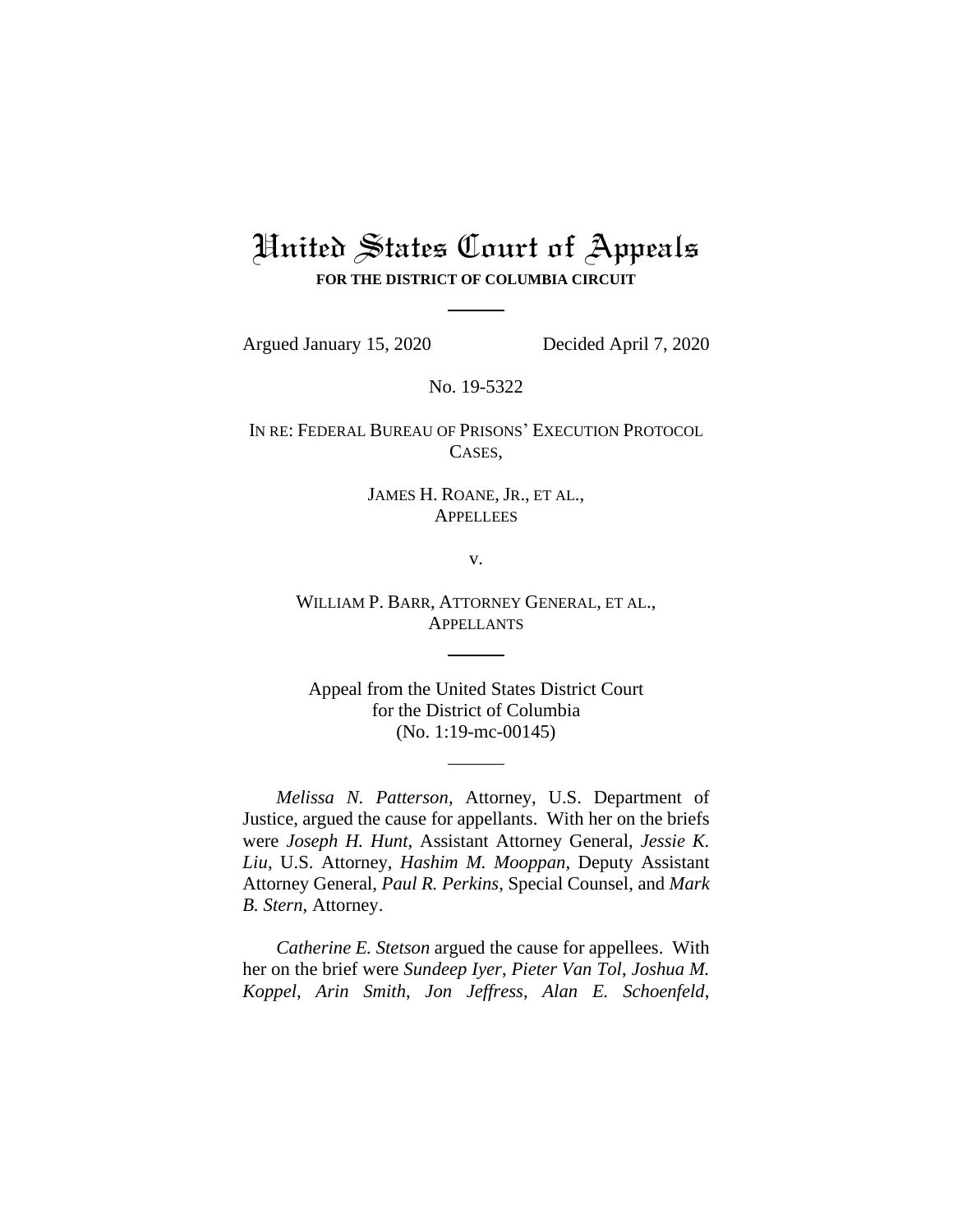*Stephanie Simon*, and *Shawn Nolan*, Assistant Federal Public Defender.

Before: TATEL, KATSAS, and RAO, *Circuit Judges*.

Opinion for the Court filed PER CURIAM.

Concurring opinion filed by *Circuit Judge* KATSAS.

Concurring opinion filed by *Circuit Judge* RAO.

Dissenting opinion filed by *Circuit Judge* TATEL.

PER CURIAM: The Federal Death Penalty Act of 1994 (FDPA) requires federal executions to be implemented "in the manner prescribed by the law of the State in which the sentence is imposed." 18 U.S.C. § 3596(a). It is common ground that this provision requires the federal government to adhere at least to a State's choice among execution methods such as hanging, electrocution, or lethal injection. The district court held that the FDPA also requires the federal government to follow all the subsidiary details set forth in state execution protocols—such as, in the case of lethal injection, the method of inserting an intravenous catheter. On that basis, the court preliminarily enjoined four federal executions.

Each member of the panel takes a different view of what the FDPA requires. Because two of us believe that the district court misconstrued the FDPA, we vacate the preliminary injunction.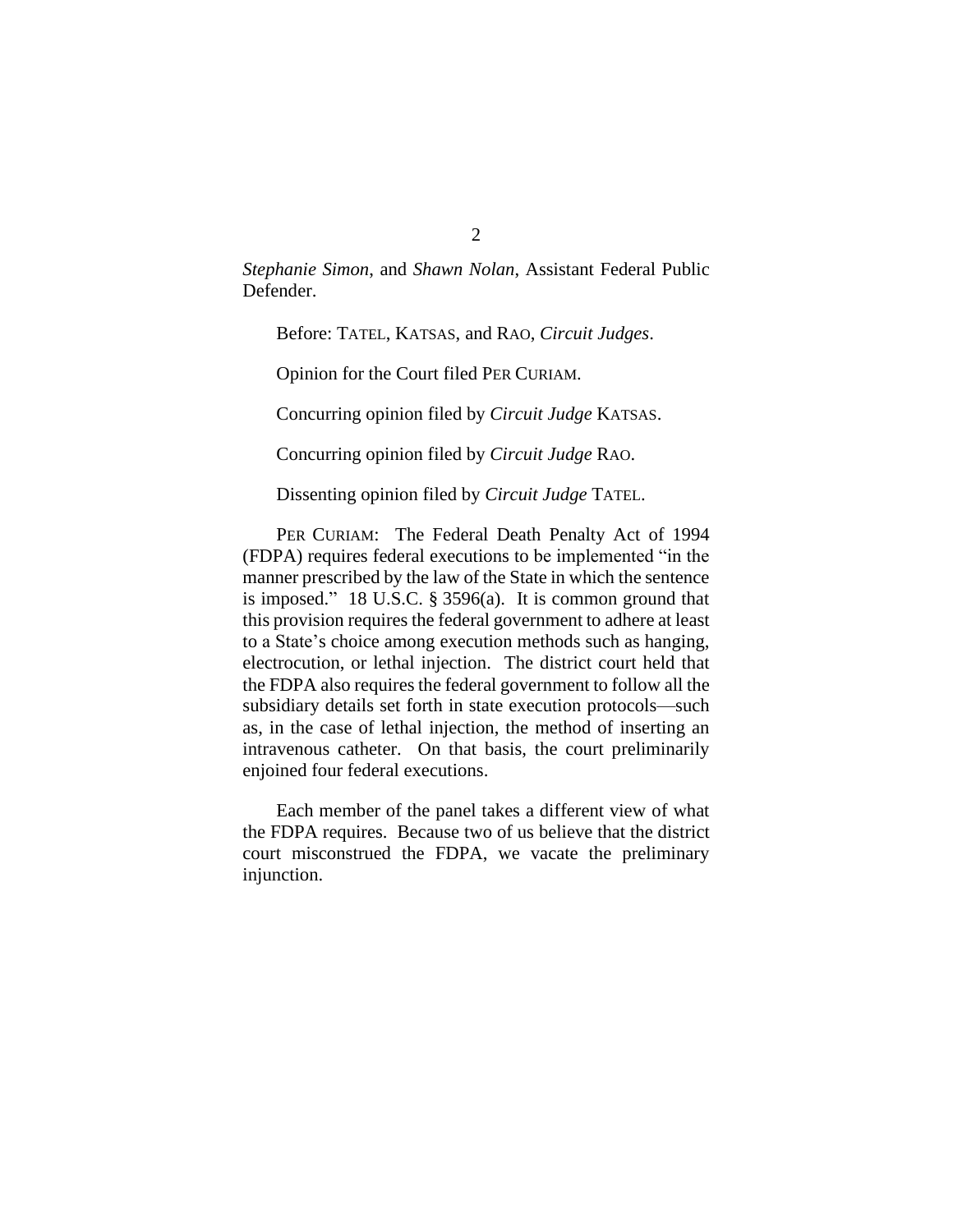3 I

A

On three different occasions, Congress has addressed the "manner" of implementing the death penalty for federal capital offenses. In the Crimes Act of 1790, the First Congress specified that "the manner of inflicting the punishment of death, shall be by hanging the person convicted by the neck until dead." Crimes Act of 1790, ch. 9, § 33, 1 Stat. 112, 119. This provision governed federal executions for over 140 years.

In 1937, Congress changed this rule to make the "manner" of federal executions follow state law. Specifically, Congress provided:

The manner of inflicting the punishment of death shall be the manner prescribed by the laws of the State within which the sentence is imposed. The United States marshal charged with the execution of the sentence may use available State or local facilities and the services of an appropriate State or local official or employ some other person for such purpose …. If the laws of the State within which sentence is imposed make no provision for the infliction of the penalty of death, then the court shall designate some other State in which such sentence shall be executed in the manner prescribed by the laws thereof.

An Act To Provide for the Manner of Inflicting the Punishment of Death, Pub. L. No. 75-156, 50 Stat. 304 (1937). Congress repealed this provision in 1984, *see* Sentencing Reform Act of 1984, Pub. L. No. 98-473, § 212, 98 Stat. 1987, but left intact the underlying capital offenses. Accordingly, federal law still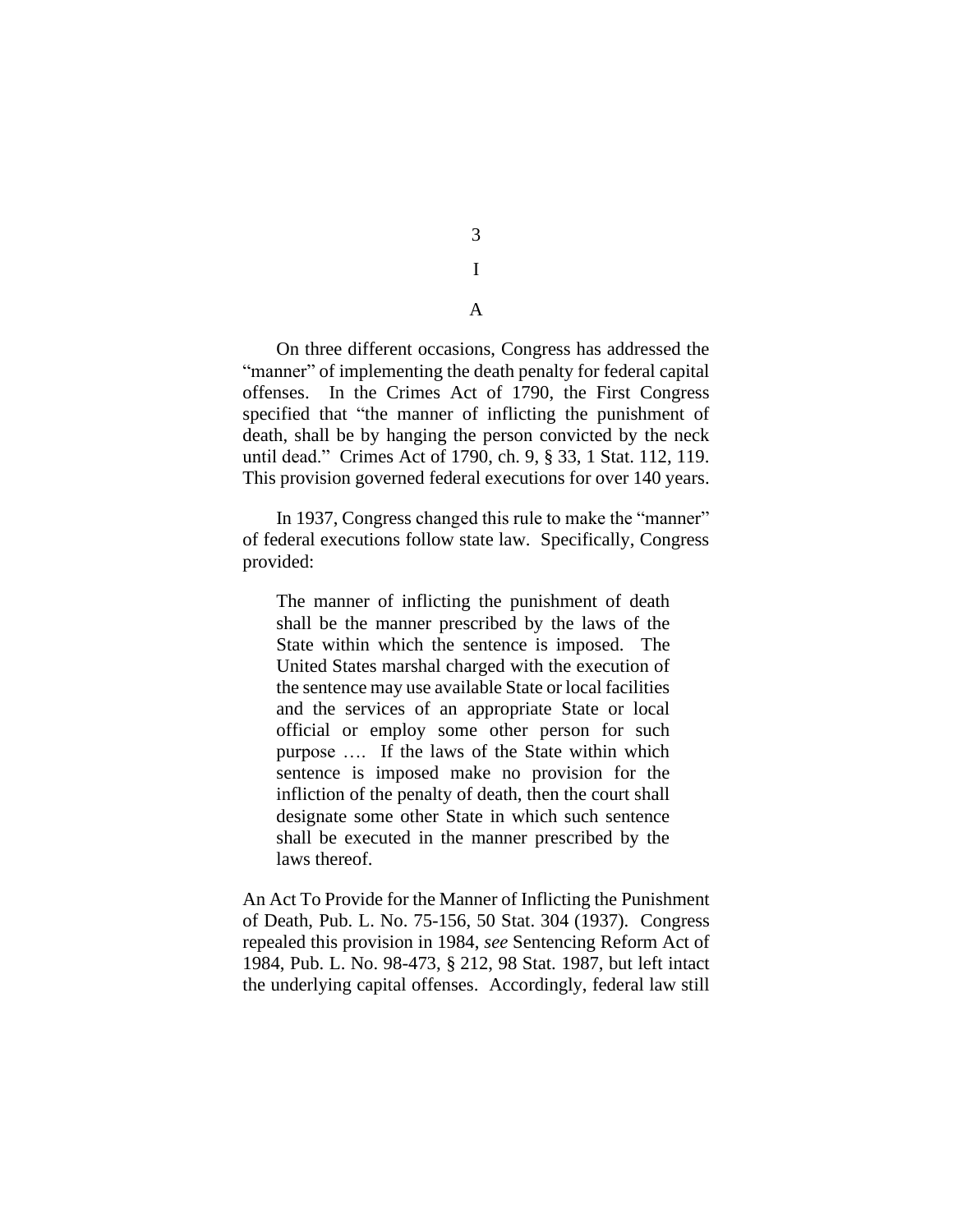authorized the death penalty, but no federal statute specified how it would be carried out.

To fill this gap, the Attorney General promulgated a 1993 regulation titled "Implementation of Death Sentences in Federal Cases." 58 Fed. Reg. 4898, 4901–02 (Jan. 19, 1993). It provides that, unless a court orders otherwise, the "method of execution" of a federal death sentence shall be "[b]y intravenous injection of a lethal substance or substances in a quantity sufficient to cause death, such substance or substances to be determined by the Director of the Federal Bureau of Prisons." 28 C.F.R.  $\S$  26.3(a)(4) (2019). The regulation also addresses various other matters including the time and place of execution, when the prisoner must be notified of the execution, and who may attend it. *Id.* §§ 26.3–26.5.

Congress enacted the FDPA in 1994. Under the FDPA, as under the 1937 statute, the "manner" of implementing federal death sentences turns on state law. In pertinent part, the FDPA provides that a United States marshal

shall supervise implementation of the sentence in the manner prescribed by the law of the State in which the sentence is imposed. If the law of the State does not provide for implementation of a sentence of death, the court shall designate another State, the law of which does provide for the implementation of a sentence of death, and the sentence shall be implemented in the latter State in the manner prescribed by such law.

18 U.S.C. § 3596(a). The FDPA also provides that a marshal overseeing an execution "may use appropriate State or local facilities" and "may use the services of an appropriate State or local official." *Id.* § 3597(a).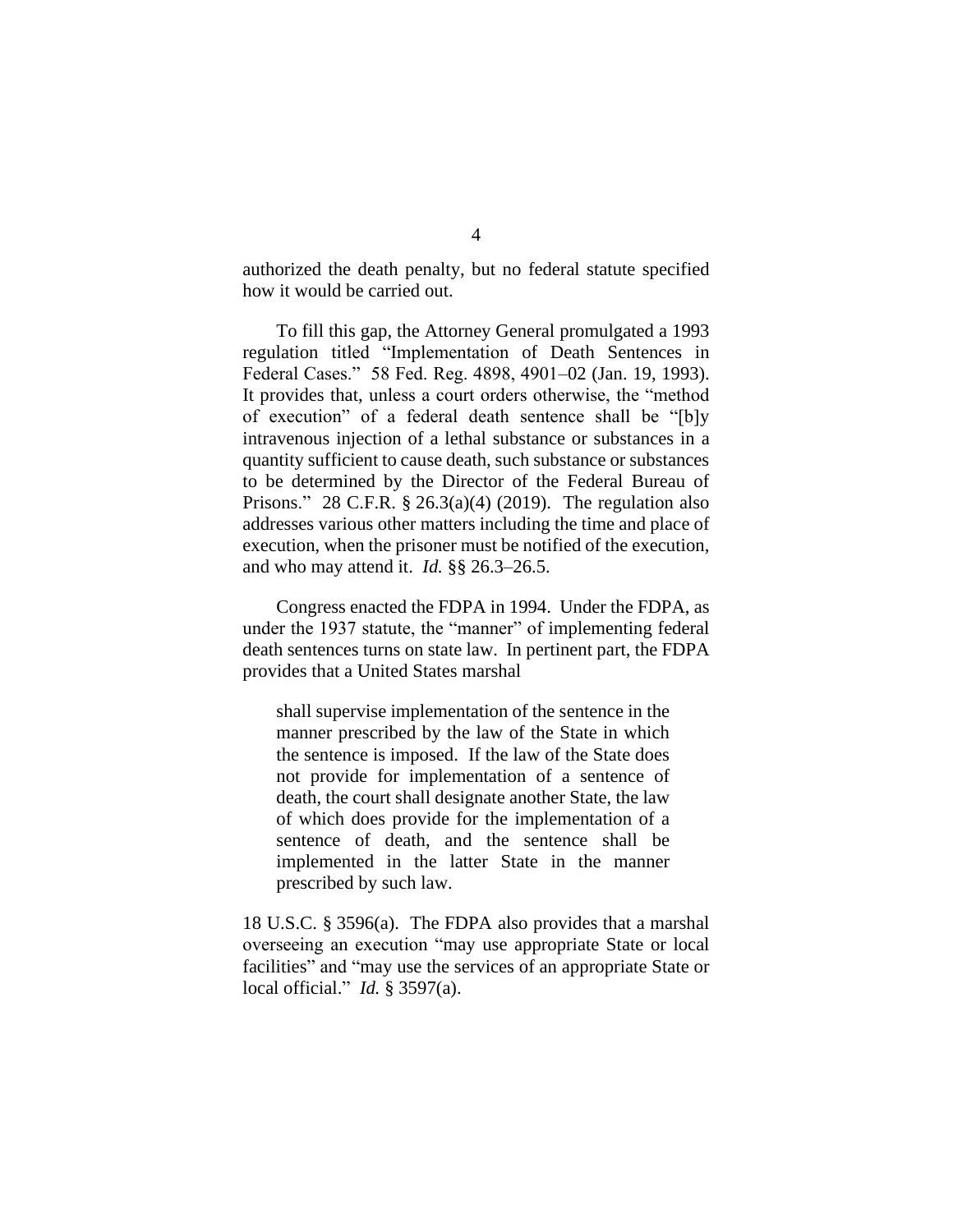At various times since 2001, the Department of Justice has developed protocols setting forth the precise details for carrying out federal executions. One such protocol was adopted in 2004 and updated in 2019. As updated, the protocol "provides specific time related checklists for pre-execution, execution, and post execution procedures, as well as detailed procedures related to the execution process, command center operations, contingency planning, news media procedures, and handling stays, commutations and other delays." App. 24. This 50-page document addresses, among other things, witnesses for the execution, the prisoner's final meal and final statement, strapping the prisoner to the gurney, opening and closing the drapes to the execution chamber, injecting the lethal substances, and disposing of the prisoner's body and property.

For the three federal executions conducted between 2001 and 2003, the Bureau of Prisons used a combination of three lethal substances—sodium thiopental, a barbiturate that "induces a deep, comalike unconsciousness when given in the amounts used for lethal injection," *Baze v. Rees*, 553 U.S. 35, 44 (2008) (plurality opinion); pancuronium bromide, which stops breathing; and potassium chloride, which induces cardiac arrest. None of the three prisoners challenged these procedures. In 2008, the Bureau memorialized its use of the three substances in an addendum to its 2004 execution protocol, and the Supreme Court held that Kentucky's use of the same three substances for executions did not violate the Eighth Amendment, *see id.* at 44, 63; *id.* at 94 (Thomas, J., concurring in judgment). But by 2011, a "practical obstacle" to using sodium thiopental had emerged, "as anti-death penalty advocates pressured pharmaceutical companies to refuse to supply the drug" for executions. *Glossip v. Gross*, 135 S. Ct. 2726, 2733 (2015).

5

B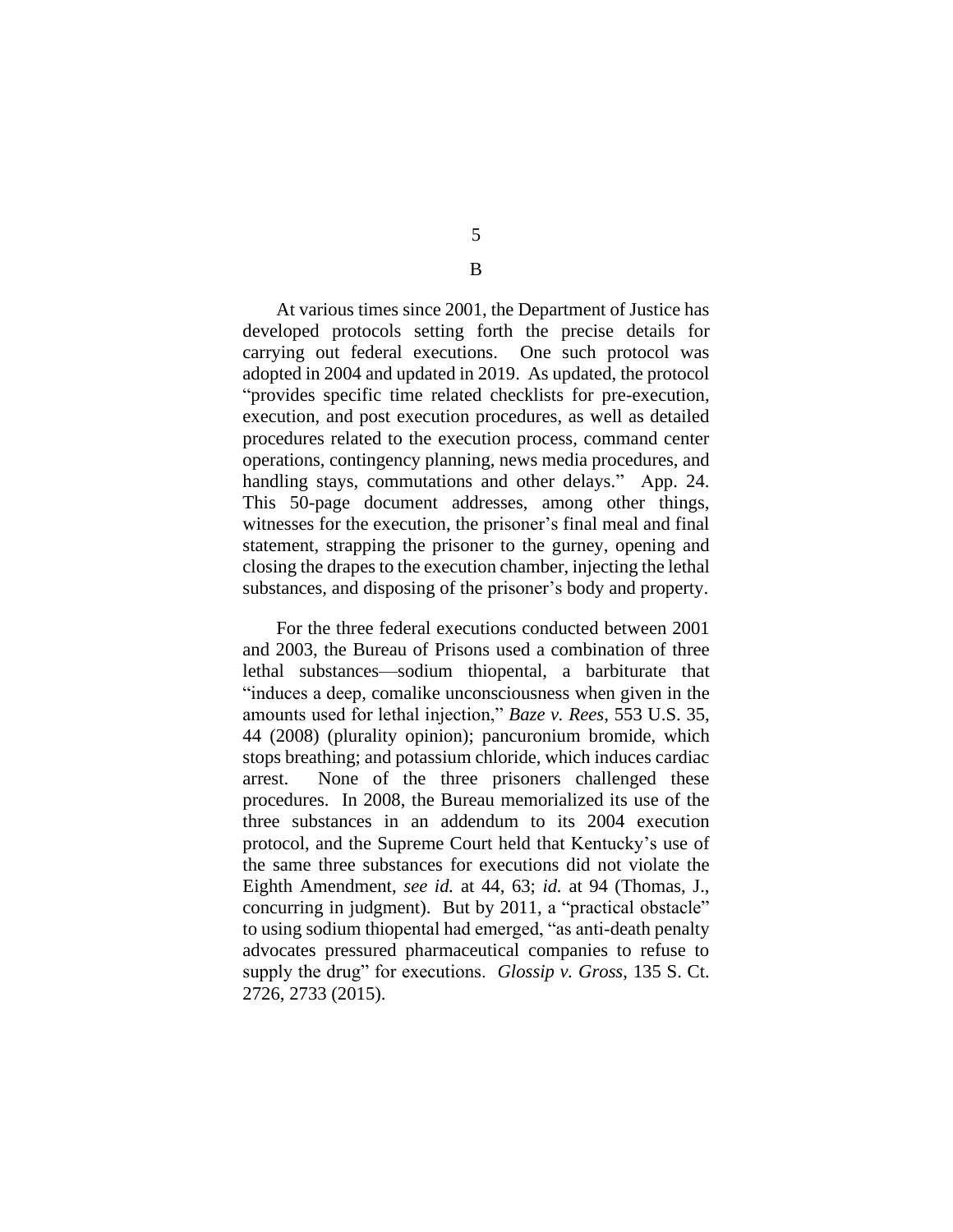The Bureau then explored the possible use of other lethal substances. Its personnel visited state execution sites and evaluated their protocols. BOP also consulted with medical experts, reviewed assessments of difficult executions, and studied relevant judicial decisions. It considered several options, including three-drug protocols using other barbiturates, three-drug protocols using weaker sedatives, and one-drug protocols.

After extensive study, the Bureau recommended use of a single barbiturate—pentobarbital—to carry out federal executions. It noted that many recent state executions had used pentobarbital without difficulty and that courts repeatedly have upheld the constitutionality of its use for executions. Further, BOP had located a "viable source" for obtaining it. App. 15, 19.

For these reasons, the Bureau proposed a two-page addendum to its main execution protocol. The United States Marshals Service concurred in the proposal. On July 24, 2019, the Attorney General approved the addendum and directed the Bureau to adopt it. BOP did so the next day. This 2019 addendum makes pentobarbital the sole lethal substance to be used in federal executions. The addendum also specifies procedural details such as dosage, identification of appropriate injection sites, and the number of backup syringes.

 $\mathcal{C}$ 

This appeal arises from several consolidated cases in which twelve death-row inmates challenge the federal execution protocol. The first of these cases was filed in 2005, by three inmates who are not parties to this appeal. With the government's consent, the district court stayed their executions pending the decision in *Hill v. McDonough*, 547 U.S. 573 (2006). The government subsequently requested that the case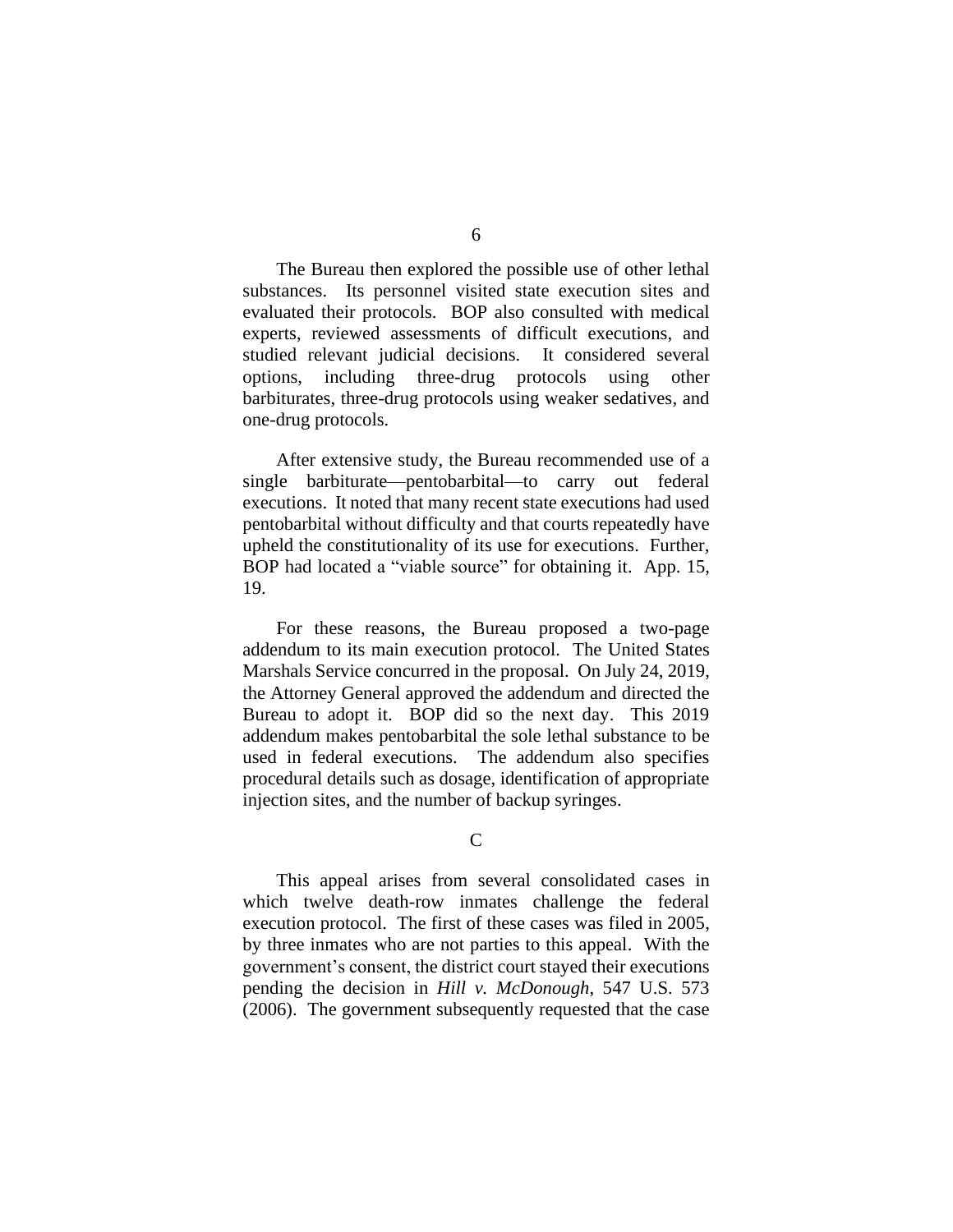be stayed pending the decision in *Baze*. With no objection from the inmates, the district court granted the request. In 2011, the government announced that it lacked the substances necessary to implement its execution protocol. From then through 2019, the consolidated cases were stayed, and the government submitted status reports explaining that its revision of the protocol was ongoing. During that time, one of the plaintiffs involved in this appeal—Alfred Bourgeois—filed a complaint challenging the unrevised protocol. On the parties' joint motion, that lawsuit was stayed pending the revision.

On July 25, 2019, the Department of Justice informed the district court that it had adopted a revised protocol providing for the use of pentobarbital. That same day, DOJ set execution dates for the four plaintiffs involved in this appeal: Daniel Lee, Wesley Purkey, Dustin Honken, and Bourgeois. Each of them moved for a preliminary injunction. Collectively, they claimed that the 2019 protocol and addendum violate the FDPA, the Administrative Procedure Act, the Federal Food, Drug, and Cosmetic Act, the Controlled Substances Act, and the First, Fifth, Sixth, and Eighth Amendments to the Constitution.

On November 20, 2019, the district court issued a preliminary injunction prohibiting the government from executing any of the four plaintiffs. *In re Fed. Bureau of Prisons' Execution Protocol Cases*, No. 1:19-mc-145, 2019 WL 6691814 (D.D.C. Nov. 20, 2019). The court held that the plaintiffs were likely to succeed on the merits of their claim "that the 2019 Protocol exceeds statutory authority." *Id.* at \*7. In particular, the court concluded that "the FDPA gives decision-making authority regarding 'implementation'" of federal death sentences to states. *Id.* at \*4. Thus, "insofar as the 2019 Protocol creates a single implementation procedure it is not authorized by the FDPA." *Id.* at \*7. The court reasoned that the requirement to conduct executions "in the manner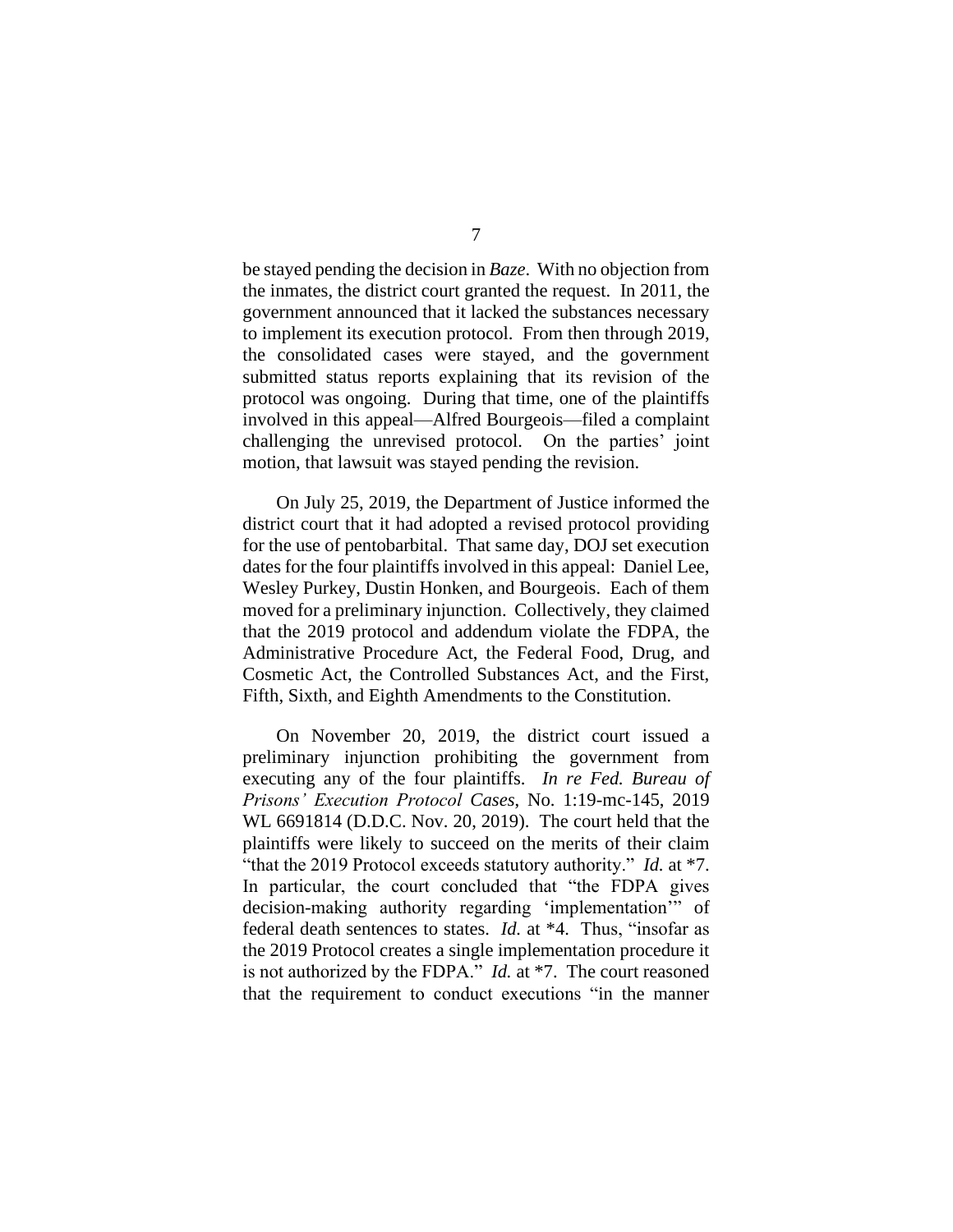prescribed" by state law likely applies both to the selection of an execution method, such as lethal injection, and to "additional procedural details" such as the precise procedures for "how the intravenous catheter is to be inserted." *Id.* at \*4, \*6. The court did not address whether the plaintiffs were likely to succeed on their various other claims. The court further held that the balance of equities and the public interest favored a preliminary injunction. *Id.* at \*7.

The government filed an interlocutory appeal under 28 U.S.C. § 1292(a)(1) and moved this Court immediately to stay or vacate the injunction. Without addressing the merits, we concluded that the motion did not meet "the stringent requirements for a stay pending appeal." Order at 1, *Roane v. Barr*, No. 19-5322 (D.C. Cir. Dec. 2, 2019).

The government applied to the Supreme Court for an emergency stay or vacatur of the preliminary injunction. The Court denied the application but directed us to decide the government's appeal "with appropriate dispatch." *Barr v. Roane*, 140 S. Ct. 353 (2019 mem.). Three justices explained their view that the government was "very likely" to succeed on appeal. *Id.* (statement of Alito, J.).

We then ordered expedited briefing and argument on the government's appeal.

### II

A preliminary injunction is "an extraordinary remedy that may only be awarded upon a clear showing that the plaintiff is entitled to such relief." *Winter v. NRDC*, 555 U.S. 7, 22 (2008). A party "seeking a preliminary injunction must establish that he is likely to succeed on the merits, that he is likely to suffer irreparable harm in the absence of preliminary relief, that the balance of equities tips in his favor, and that an injunction is in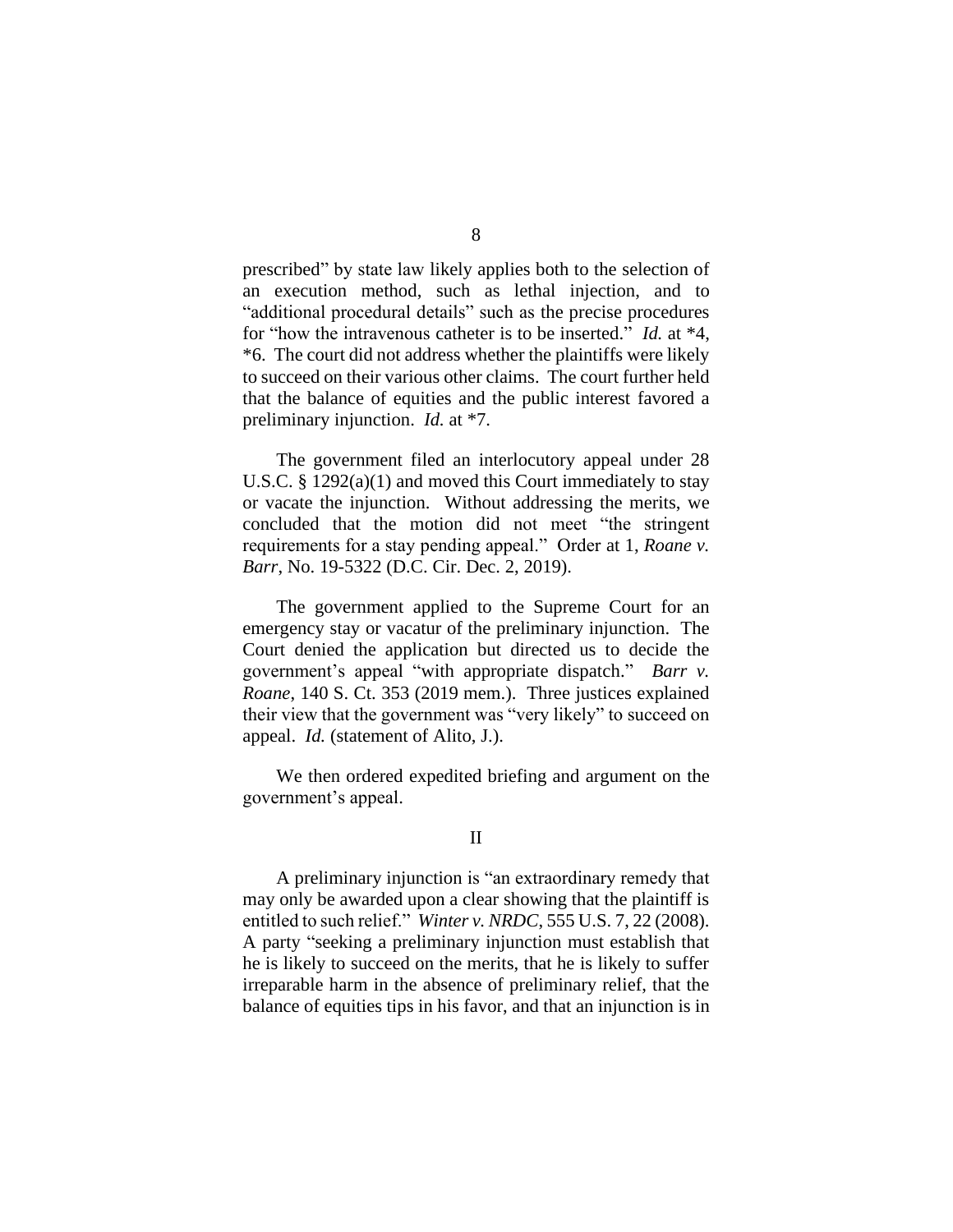the public interest." *Id.* at 20. On appeal, we review the district court's legal conclusions *de novo* and its weighing of the four relevant factors for abuse of discretion. *Abdullah v. Obama*, 753 F.3d 193, 197–98 (D.C. Cir. 2014).

In reviewing a district court's conclusion as to likelihood of success, "[t]here are occasions … when it is appropriate to proceed further and address the merits" directly. *Munaf v. Geren*, 553 U.S. 674, 689–92 (2008);*see also Wrenn v. District of Columbia*, 864 F.3d 650, 667 (D.C. Cir. 2017). For several reasons, we exercise our discretion to resolve the merits of plaintiffs' primary FDPA claim. This claim is a purely legal one, which the parties have briefed thoroughly. At oral argument, the parties agreed that we should decide it now. Finally, assessing only the likelihood of success would invite further litigation and delays on remand, which would hardly constitute appropriate dispatch.

The plaintiffs press two distinct claims under the FDPA. The first, on which the district court found they were likely to succeed, involves the requirement to implement federal executions in the manner provided by state law. As explained in separate opinions that follow, Judge Katsas and Judge Rao both reject that claim on the merits. Judge Katsas concludes that the FDPA regulates only the top-line choice among execution methods, such as the choice to use lethal injection instead of hanging or electrocution. Judge Rao concludes that the FDPA also requires the federal government to follow execution procedures set forth in state statutes and regulations, but not execution procedures set forth in less formal state execution protocols. Judge Rao further concludes that the federal protocol allows the federal government to depart from its procedures as necessary to conform to state statutes and regulations. On either of their views, the plaintiffs' primary FDPA claim is without merit. Accordingly, the preliminary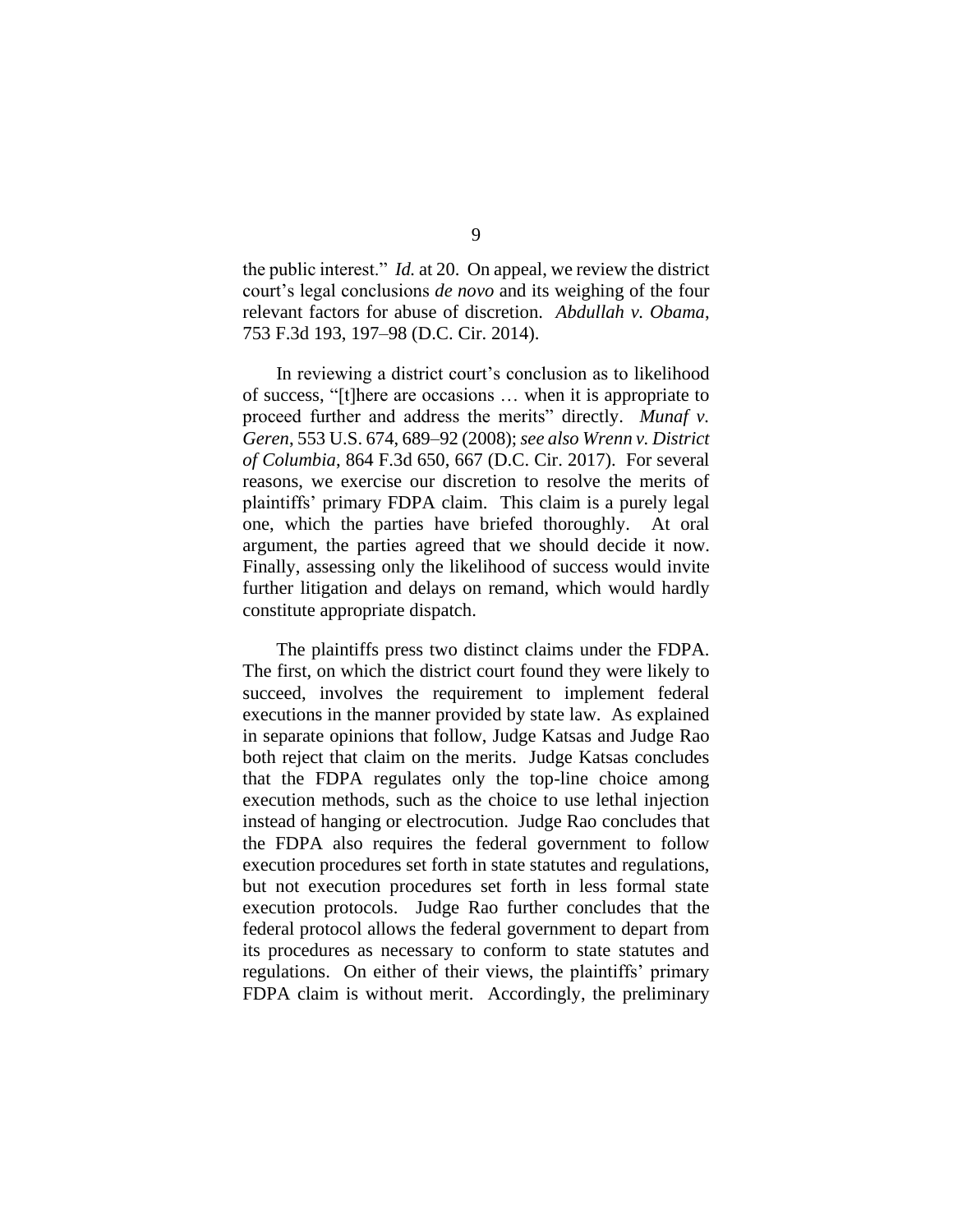injunction must be vacated, and judgment for the government must be entered on this claim.

Alternatively, the plaintiffs contend that the federal protocol and addendum reflect an unlawful transfer of authority from the United States Marshals Service to the Federal Bureau of Prisons. The district court did not address this claim, but the plaintiffs press it as an alternative basis for affirmance, and both parties ask us to resolve it. A court has discretion to consider alternative grounds for affirmance resting on purely legal arguments. *See*, *e.g.*, *United States v. Anthem, Inc.*, 855 F.3d 345, 349 (D.C. Cir. 2017). And as noted above, in addressing likelihood of success on the merits, a court has discretion to decide the claim. Two of us address the alternative FDPA claim here. As explained in their separate opinions, Judge Katsas would reject the claim on the merits, and Judge Rao would hold that it was forfeited.

The government also asks us to decide whether its protocol and addendum violate the notice-and-comment requirement of the Administrative Procedure Act. The district court did not reach that issue, and the plaintiffs urge us not to reach it. Judge Katsas and Judge Rao resolve the notice-and-comment claim because, on their view, it involves purely legal questions intertwined with the merits of the FDPA issues at the center of this appeal. On the merits, Judge Katsas and Judge Rao conclude that the 2019 protocol and addendum are rules of agency organization, procedure, or practice exempt from the APA's requirements for notice-and-comment rulemaking. Judgment for the government must be entered on this claim.

Finally, the government asks us to reject the plaintiffs' claims under the Food, Drug, and Cosmetic Act and the Controlled Substances Act. We decline to do so because those claims were neither addressed by the district court nor fully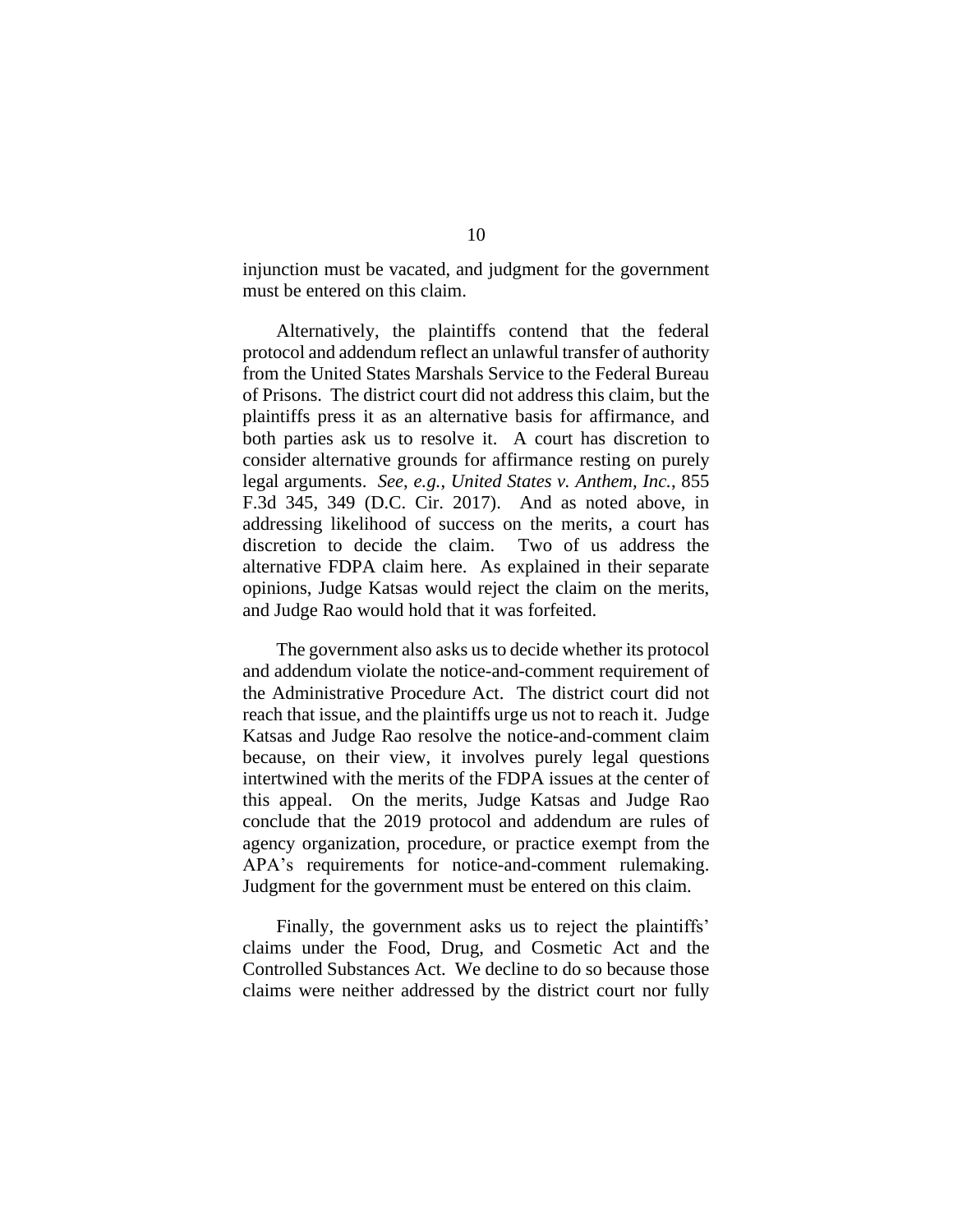briefed in this Court. We do share the government's concern about further delay from multiple rounds of litigation. But the government did not seek immediate resolution of all the plaintiffs' claims, including the constitutional claims and the claim that the protocol and addendum are arbitrary and capricious under the APA. Thus, regardless of our disposition, several claims would remain open on remand.

#### III

The Court vacates the preliminary injunction and remands the case to the district court for further proceedings consistent with this opinion. For the reasons given in his separate opinion, Judge Tatel dissents.

*So ordered.*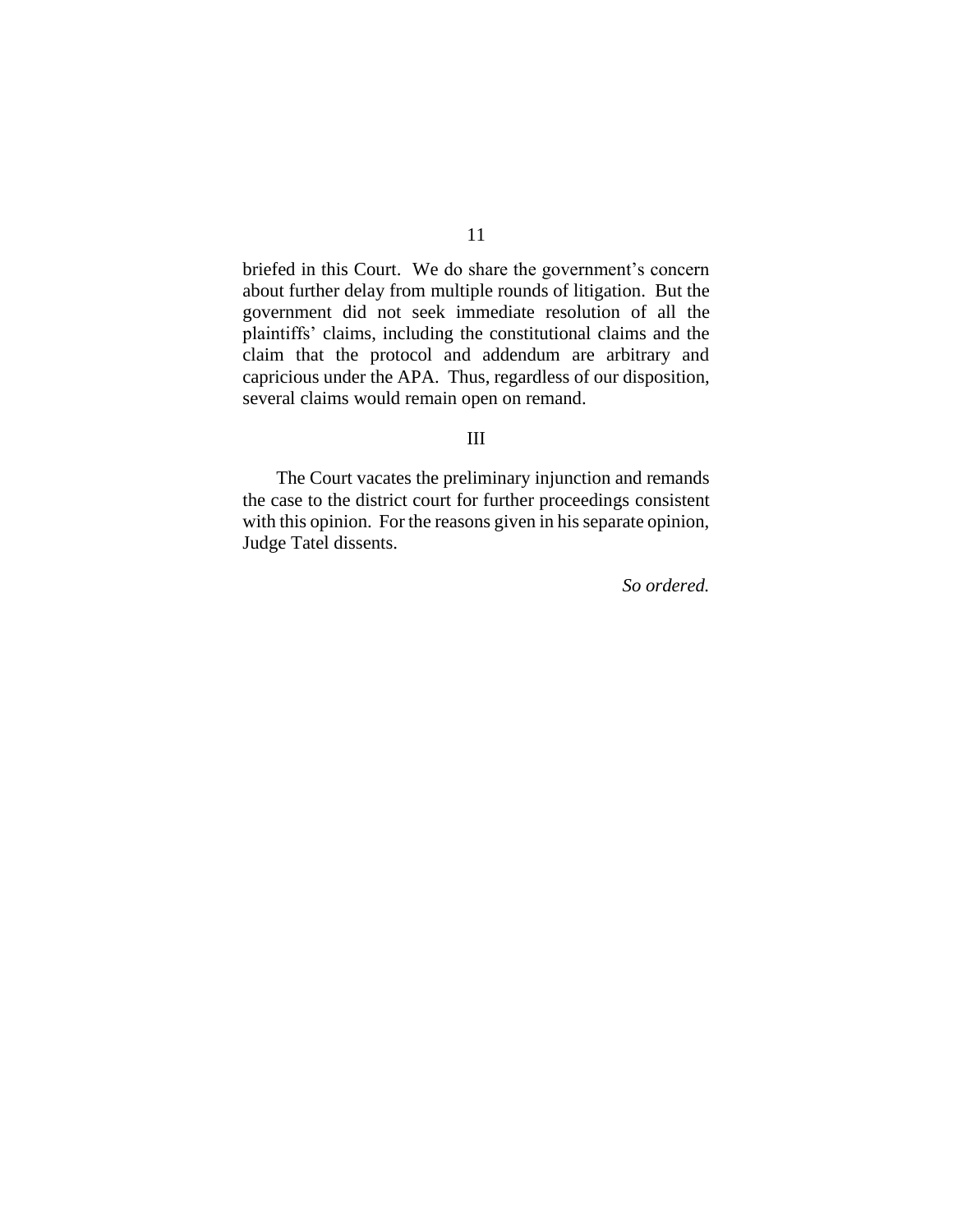KATSAS, *Circuit Judge*, concurring: The principal question in this appeal is what constitutes a "manner" of execution within the meaning of the Federal Death Penalty Act (FDPA). The government says that "manner" here means "method," such that the FDPA regulates only the top-line choice among execution methods such as hanging, electrocution, or lethal injection. The plaintiffs, the district court, and Judge Tatel say that "manner" encompasses any state execution procedure, down to the level of how intravenous catheters are inserted. Judge Rao agrees, at least if the procedure is set forth in a state statute or regulation.

In my view, the government is correct. The FDPA's text, structure, and history show that "manner" refers only to the method of execution. Moreover, the federal execution protocol does not violate the FDPA by transferring authority from the United States Marshals Service to the Federal Bureau of Prisons. Furthermore, the protocol did not need to be promulgated through notice-and-comment rulemaking. For these reasons, I would vacate the preliminary injunction and remand the case with instructions to enter judgment for the government on the plaintiffs' FDPA and notice-and-comment claims. Finally, apart from the merits, I would vacate the preliminary injunction because the balance of equities tips decidedly in favor of the government.

I

#### A

The FDPA requires federal executions to be implemented "in the manner prescribed by the law of the State in which the sentence is imposed." 18 U.S.C. § 3596(a). This appeal turns on the level of detail at which that provision operates. Does it cover the use of lethal injection rather than other execution methods such as hanging or electrocution? The selection of a lethal substance or substances? How much of the substance to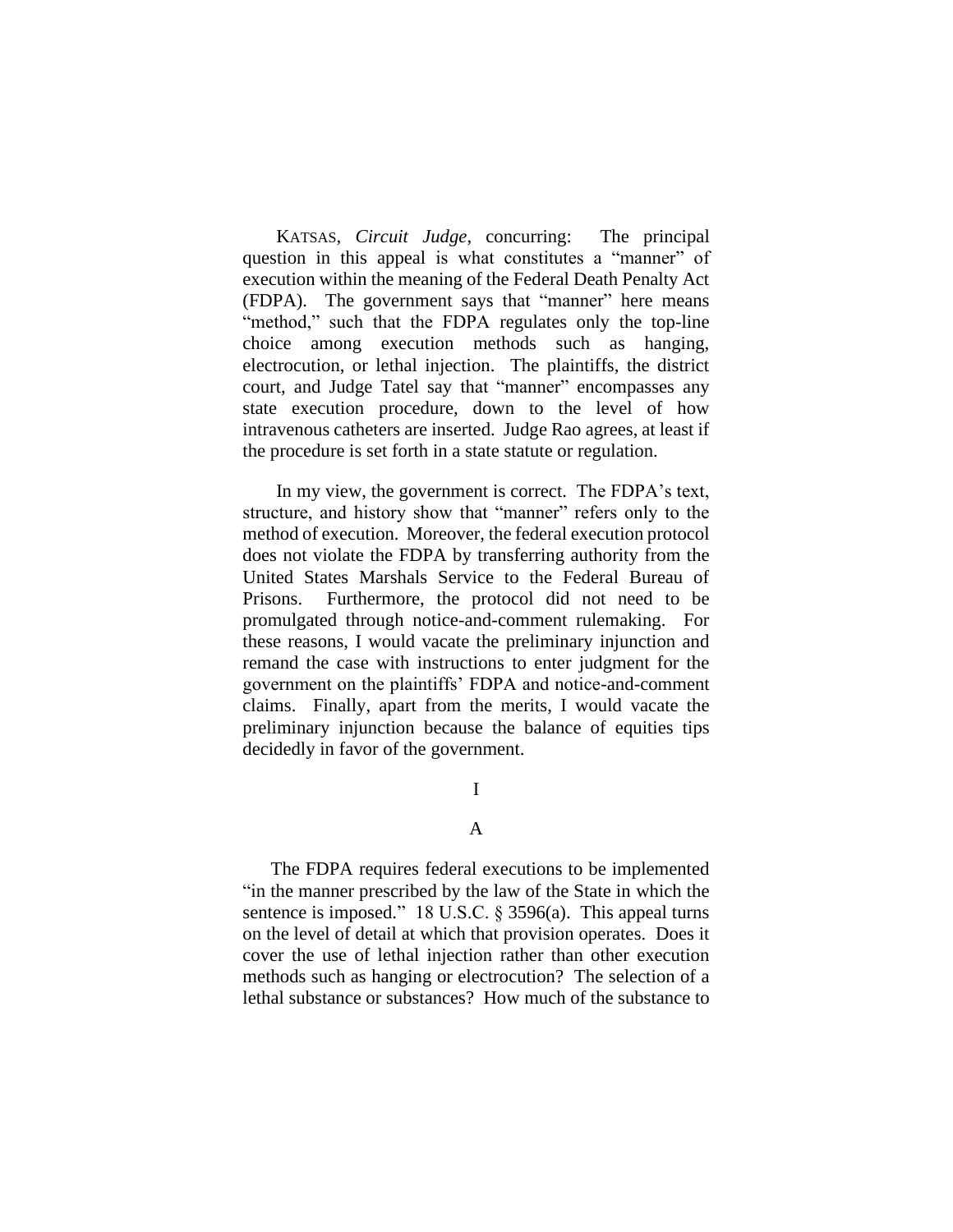inject, and how many syringes to use for the injections? How many intravenous lines to insert, and where to insert them? Who should insert the lines? In modern execution practice, governments address such issues systematically and in advance of any execution. At the federal level, they are addressed by the FDPA, Department of Justice regulations, the federal execution protocol, and the protocol addendum. Likewise, at the state level, they are addressed in comparable detail by state statutes, regulations, and execution protocols.

The government contends that the "manner" of execution regulated by the FDPA is simply the method or mode of execution—the top-line choice among mechanisms of fatality such as hanging, firing squad, electrocution, lethal gas, or lethal injection. Under that interpretation, the federal protocol is clearly consistent with the FDPA: Every state that authorizes capital punishment uses lethal injection "as the exclusive or primary means of implementing the death penalty." *Baze v. Rees*, 553 U.S. 35, 42 (2008) (plurality opinion). The federal regulations likewise designate lethal injection as the means for implementing capital punishment, 28 C.F.R. § 26.3(a)(4), and the federal protocol establishes procedures for these injections.

The district court and the plaintiffs read the FDPA much more broadly. According to the district court, the FDPA covers not only the method of execution but also "additional procedural details such as the substance to be injected or the safeguards taken during the injection." *In re Fed. Bureau of Prisons' Execution Protocol Cases*, No. 1:19-mc-145, 2019 WL 6691814, at \*4 (D.D.C. Nov. 20, 2019). These "additional procedural details" include even provisions on "how the intravenous catheter is to be inserted." *See id.* at \*6. As an example, the district court cited state protocol provisions requiring the catheter to be inserted by "medically trained" personnel, *id.* at \*6 n.6, whereas the federal protocol requires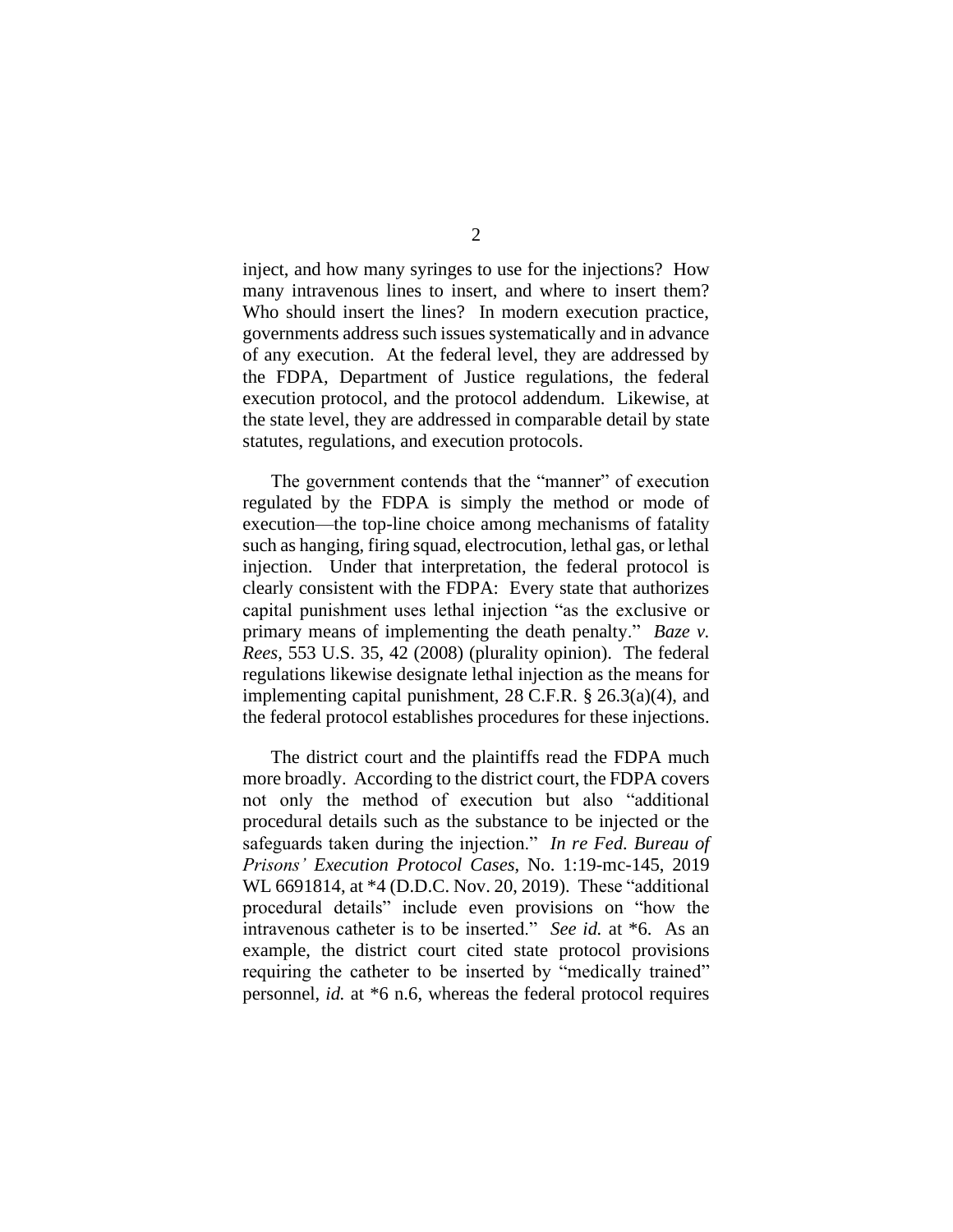the method of insertion to be determined based on "a recommendation from qualified personnel" or "the training and experience of personnel" on the execution team, App. 75. The plaintiffs largely embrace the district court's position, though they seek to carve out exceptions for *de minimis* deviations from state procedures, as well as for procedures insufficiently related to implementation of the death sentence.

1

In my view, the government is correct. All indicators of the FDPA's meaning—statutory text, history, context, and design—point to the same conclusion. The FDPA requires federal executions to follow the method of execution provided by the law of the state in which the sentence is imposed, but it does not require federal executions to follow the "additional procedural details" invoked by the district court.

The district court began its analysis quite properly, by addressing the plain meaning of the critical word "manner." The court recognized that the government's position would be correct if the FDPA had addressed the "method" rather than the "manner" of execution, because the word "method" bears "particular meaning in the death penalty context"—*i.e.*, it denotes the top-line choice among mechanisms of death such as hanging, electrocution, or lethal injection. *In re Execution Protocol Cases*, 2019 WL 6691814, at \*4. But, the district court reasoned, "manner" is broader than "method" because one dictionary defines "manner" as "a mode of procedure or way of acting." *Id.* (quotation marks omitted). This analysis overlooks other definitions, as well as the need to consider statutory history and context, *see*, *e.g.*, *Nat'l Ass'n of Home Builders v. Defs. of Wildlife*, 551 U.S. 644, 668–69 (2007); *FDA v. Brown & Williamson Tobacco Corp.*, 529 U.S. 120, 132–33 (2000). Other dictionaries indicate that "manner" is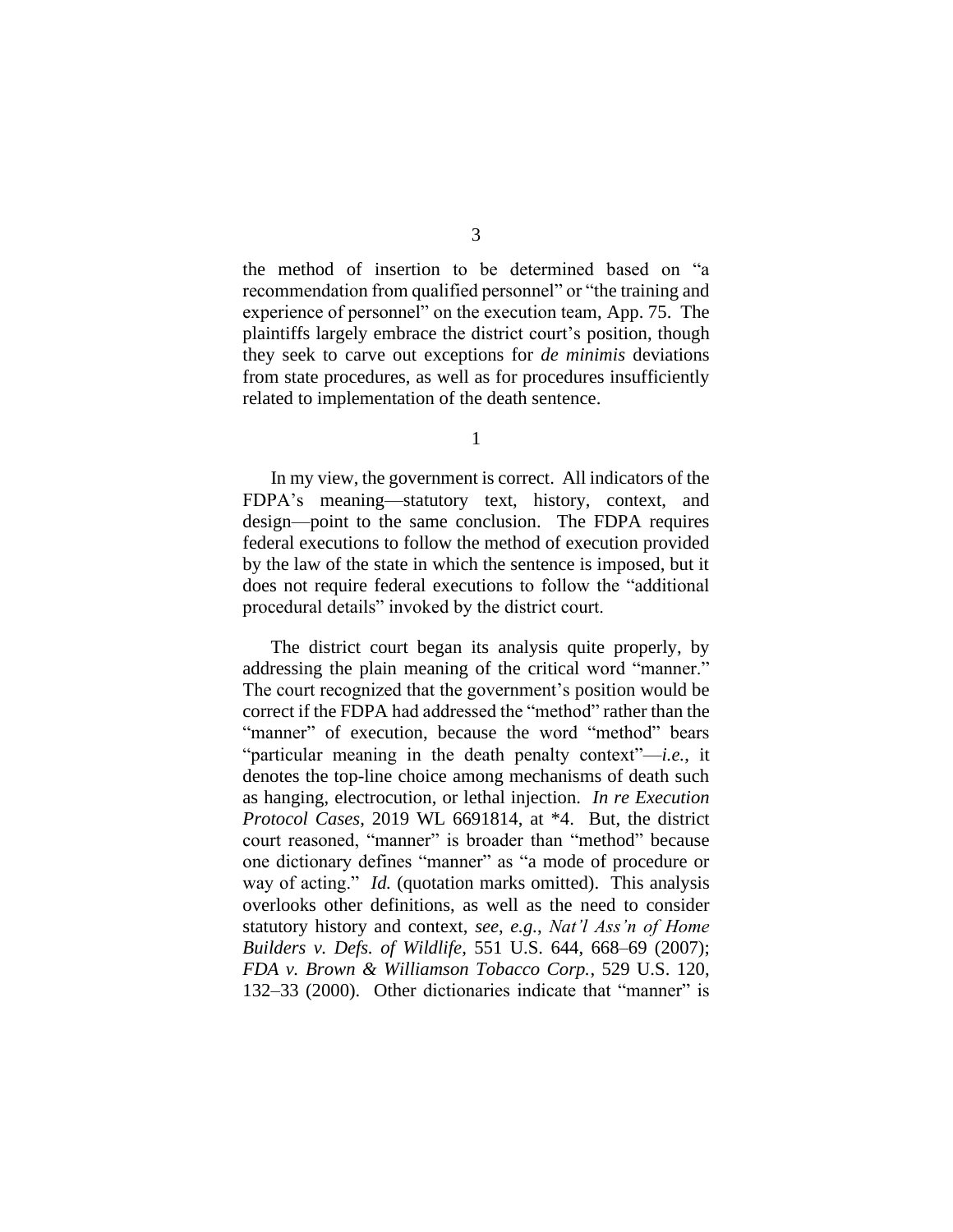synonymous with "method" as well as "mode." *See*, *e.g.*, *Manner*, Black's Law Dictionary (6th ed. 1990) ("A way, mode, method of doing anything, or mode of proceeding in any case or situation."). And history strongly indicates that, in the specific context of capital punishment, all three terms refer only to the top-line choice. This is reflected in practices and usages throughout American history.

First, consider hanging. In 1790, the First Congress enacted a bill providing that "the manner of inflicting the punishment of death, shall be by hanging the person convicted by the neck until dead." Crimes Act of 1790, ch. 9, § 33, 1 Stat. 112, 119. Congress thus described "hanging" as "the" unitary "manner" of imposing capital punishment, without undertaking to specify subsidiary details such as the length of the rope, how it would be fastened around the neck, or the training of the hangman. This approach followed the law of England, where one common form of capital punishment was to be "hanged by the neck till dead." 4 W. Blackstone, *Commentaries on the Laws of England* 370 (1769). Blackstone further stated that a "sheriff cannot alter *the manner* of the execution by substituting one death for another," for "even the king cannot change the punishment of the law, by altering the hanging or burning into beheading." *Id.* at 397–98 (emphasis added). This makes clear that hanging itself was considered a "manner" of execution, as distinct from burning or beheading. But no evidence suggests that the sheriff (or the king) could not improvise "procedural details" such as the length of the rope.

In using "manner" to mean "method," the First Congress followed common historical usage. *See*, *e.g.*, 1 J. Ash, *The New and Complete Dictionary of the English Language* (2d ed. 1795) (defining "manner" as "[a] form, a method"); 2 S. Johnson, *A Dictionary of the English Language* (1755) ("Form; method."). The use of hanging as "the manner" of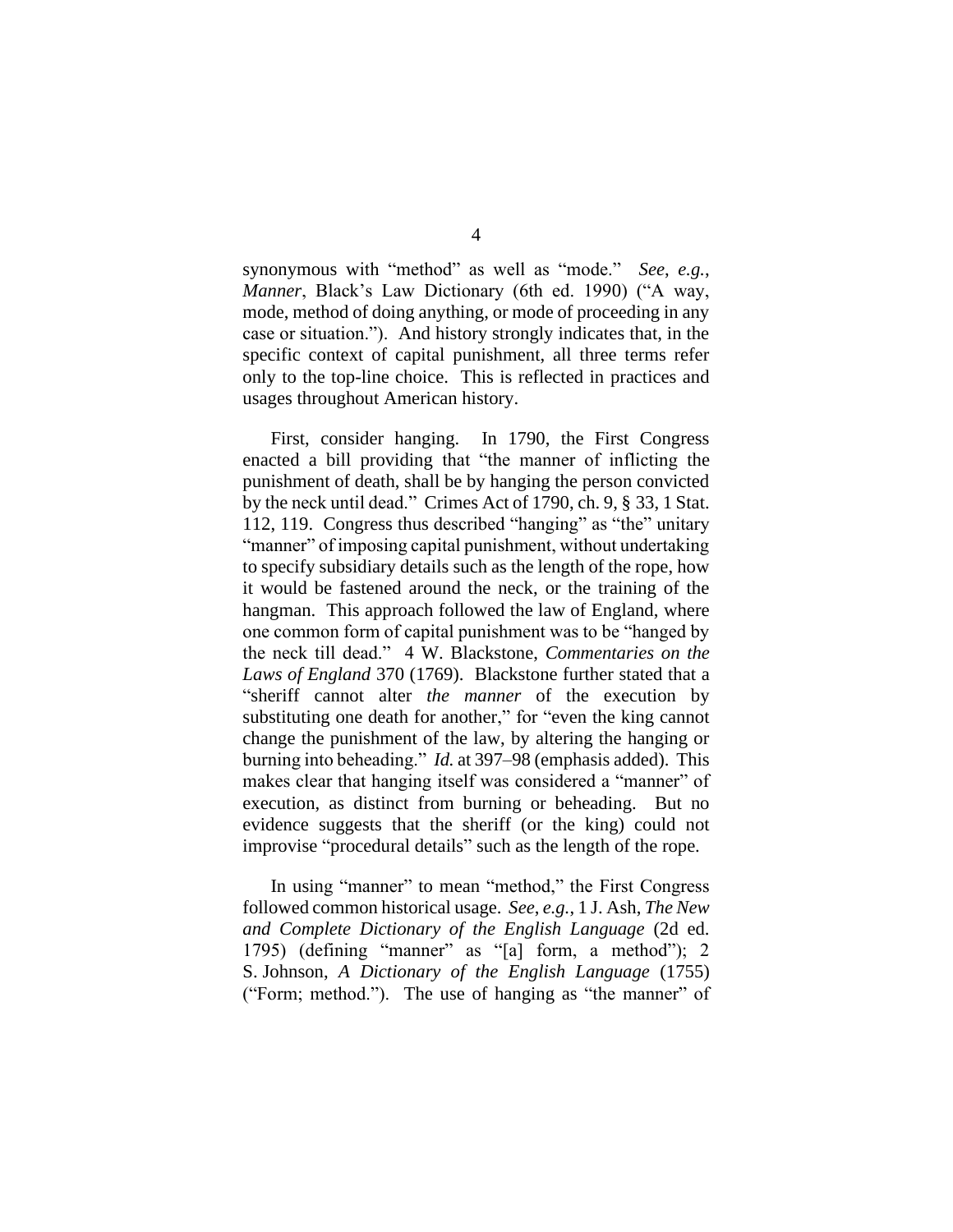carrying out federal executions remained unchanged from 1790 until 1937. During that time, no federal officials undertook to regulate its "procedural details." And during much of that time, hanging "was virtually never questioned," even though a rope too long could produce a beheading, while a rope too short could produce a prolonged death by suffocation. *Bucklew v. Precythe*, 139 S. Ct. 1112, 1124 (2019) (quotation marks omitted). $<sup>1</sup>$ </sup>

Consider also practices and usages with respect to the firing squad, another common method of execution into the 1800s. In *Wilkerson v. Utah*, 99 U.S. 130 (1878), the Supreme Court held that the use of a firing squad for executions does not violate the Eighth Amendment. The statute at issue provided for "death by being shot, hung, or beheaded," and the court imposed a sentence requiring that the defendant be "shot until … dead." *Id.* at 131–32 (quotation marks omitted). The legislature did not undertake to regulate subsidiary "procedural details" such as, in the case of a firing squad, the kind or number of guns, the type of ammunition, where the shooters would aim, or how far away they would stand. Nor did the sentencing court specify any of those details. And although such details might have affected the likelihood of unnecessary suffering during the execution, the Court never suggested that the Eighth Amendment claim turned on any of them. To the

## 5

<sup>&</sup>lt;sup>1</sup> Judge Rao seeks to downplay the Crimes Act of 1790 as merely reflecting usage "on a single occasion." *Post*, at 19. But that statute governed "the manner" of conducting federal executions for 147 years, and it is a direct predecessor of the FDPA provision at issue here. It is obviously central to the question presented. Judge Rao notes that section 13 of the Crimes Act of 1790 set forth different, more detailed "manners" of committing the offense of maiming. *Id.* at 14. True enough, but the FDPA traces back to section 33 of the Act, which, in the specific context of executions, used "manner" to refer only to the top-line choice of method.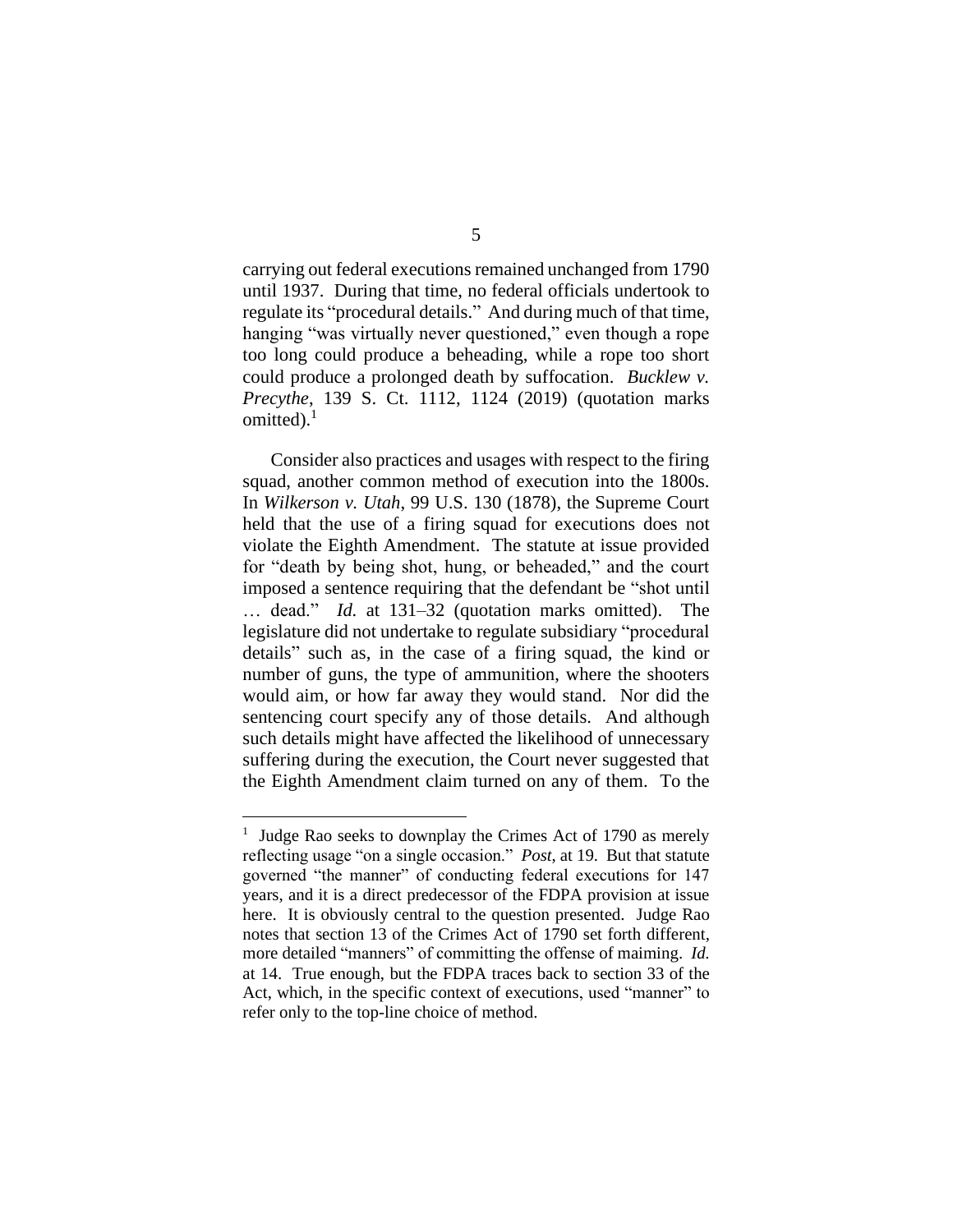contrary, it surveyed various rules and customs on whether death sentences would be carried out "by shooting or hanging." *See id.* at 132–36. Moreover, it described the governing statute as addressing "the manner" of execution, *id.* at 136, and it used the words "manner," "method," and "mode" interchangeably, *see*, *e.g.*, *id.* at 134 ("shooting or hanging is the method"); *id.* at 137 (sentence "let him be hanged by the neck" addresses "the mode of execution" (quotation marks omitted)).

The history of electrocution follows much the same pattern. Introduced in 1888, it soon became "the predominant mode of execution for nearly a century," *Baze*, 553 U.S. at 42 (plurality opinion), and the Supreme Court promptly upheld it as constitutional, *In re Kemmler*, 136 U.S. 436 (1890). As *Kemmler* recounted, electrocution came to replace hanging because it was thought to be a more humane "manner" or "method" or "mode" of execution—terms the Court again used interchangeably. *See id.* at 442–47. Moreover, the underlying legal and policy debates were framed as a unitary choice between hanging and electrocution, and the reformers never undertook to prescribe subsidiary "procedural details" such as how strong an electric current would be used, where electrodes would be attached, how the electric chair would be tested, or who would train the electrocutioner. *See id.* at 444.<sup>2</sup>

# 6

 $2$  Judge Rao highlights the Court's statement that electrocution was painless when performed "in the manner contemplated by the [New York] statute." *Post*, at 15; *see Kemmler*, 136 U.S. at 443–44. Here is the key statutory provision, quoted in its entirety: "The punishment of death must, in every case, be inflicted by causing to pass through the body of the convict a current of electricity of sufficient intensity to cause death, and the application of such current must be continued until such convict is dead." Ch. 489, Laws of the State of New York § 505 (June 4, 1888), *quoted in Kemmler*, 136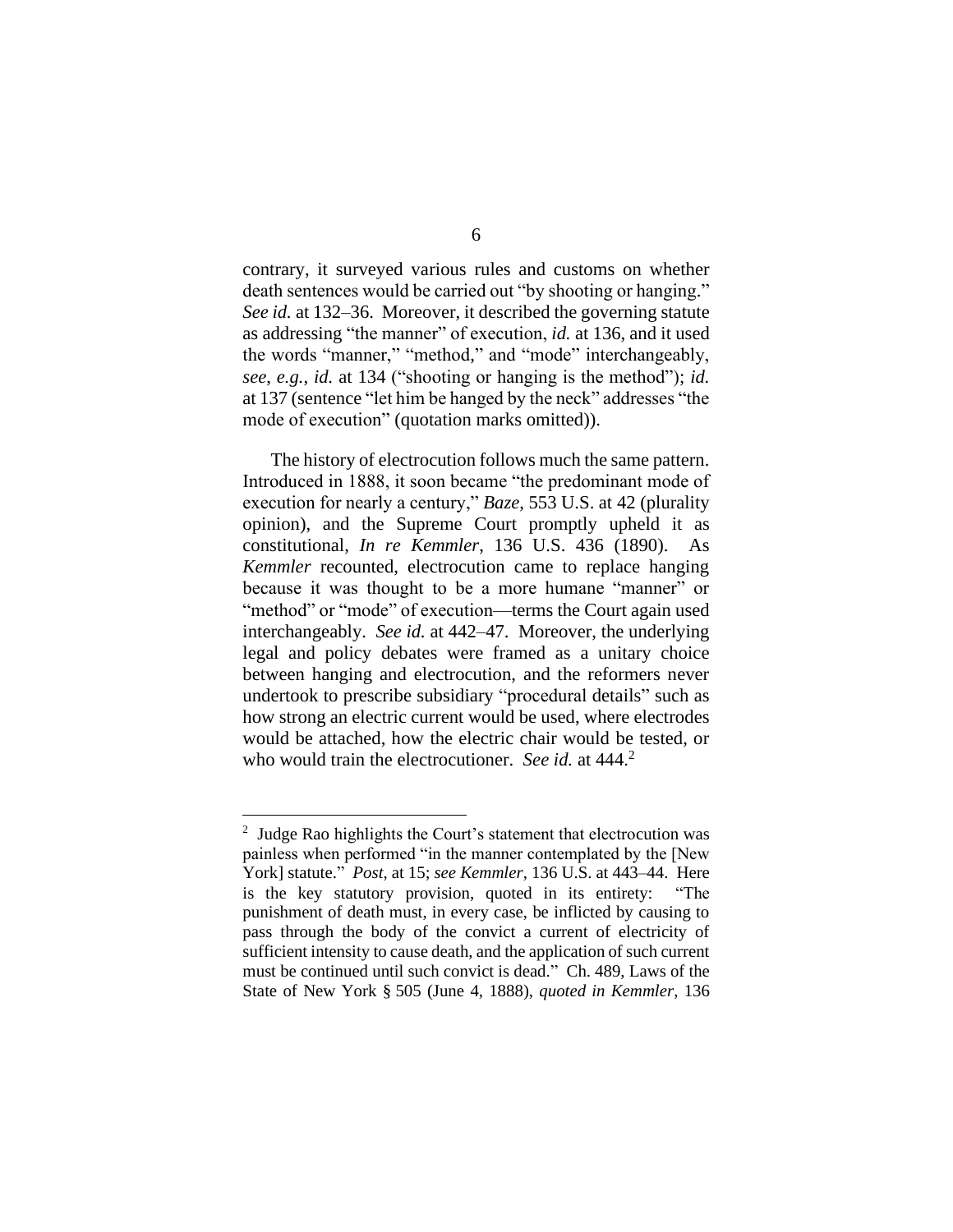7

In sum, here is what a reasonably informed English speaker would have known as of 1937: For over 140 years, Congress had designated hanging as "the manner of inflicting the punishment of death" for federal capital sentences. English law likewise had described "hanging" as a permissible "manner" of executing a death sentence. "Manner" and "method" often were used interchangeably, including by the Supreme Court in assessing alternative execution methods such as hanging, firing squad, or electrocution. And nobody focused on subsidiary procedural details in the legal or policy debates over these various execution methods.

The 1937 Act did not disturb this settled understanding about the "manner" of executing capital punishment. To the contrary, although Congress changed the governing rule, it preserved the underlying semantic understanding. Whereas the Crimes Act of 1790 had identified hanging as "the manner of inflicting the punishment of death," 1 Stat. at 119, the 1937 Act provided a different rule for "[t]he manner of inflicting the punishment of death"—*i.e.*, use "the manner prescribed by the laws of the State within which the sentence is imposed." An Act To Provide for the Manner of Inflicting the Punishment of Death, Pub. L. No. 75-156, 50 Stat. 304 (1937). Congress's decision to carry forward the legally operative text—regarding "the manner of inflicting the punishment of death"—also carried forward the prevailing understanding about what constituted a "manner" of execution. The reason for this is the settled canon of construction, framed by Justice Frankfurter

U.S. at 444–45. The statute thus required nothing more than electrocution. Judge Rao briefly notes other statutory details governing the timing, location, and witnesses of the execution. *Post*, at 16 n.9. They would have had no conceivable bearing on the painlessness of electrocution, and they were irrelevant to the one "manner" question that the Court framed, discussed, and decided the unitary choice between electrocution and hanging.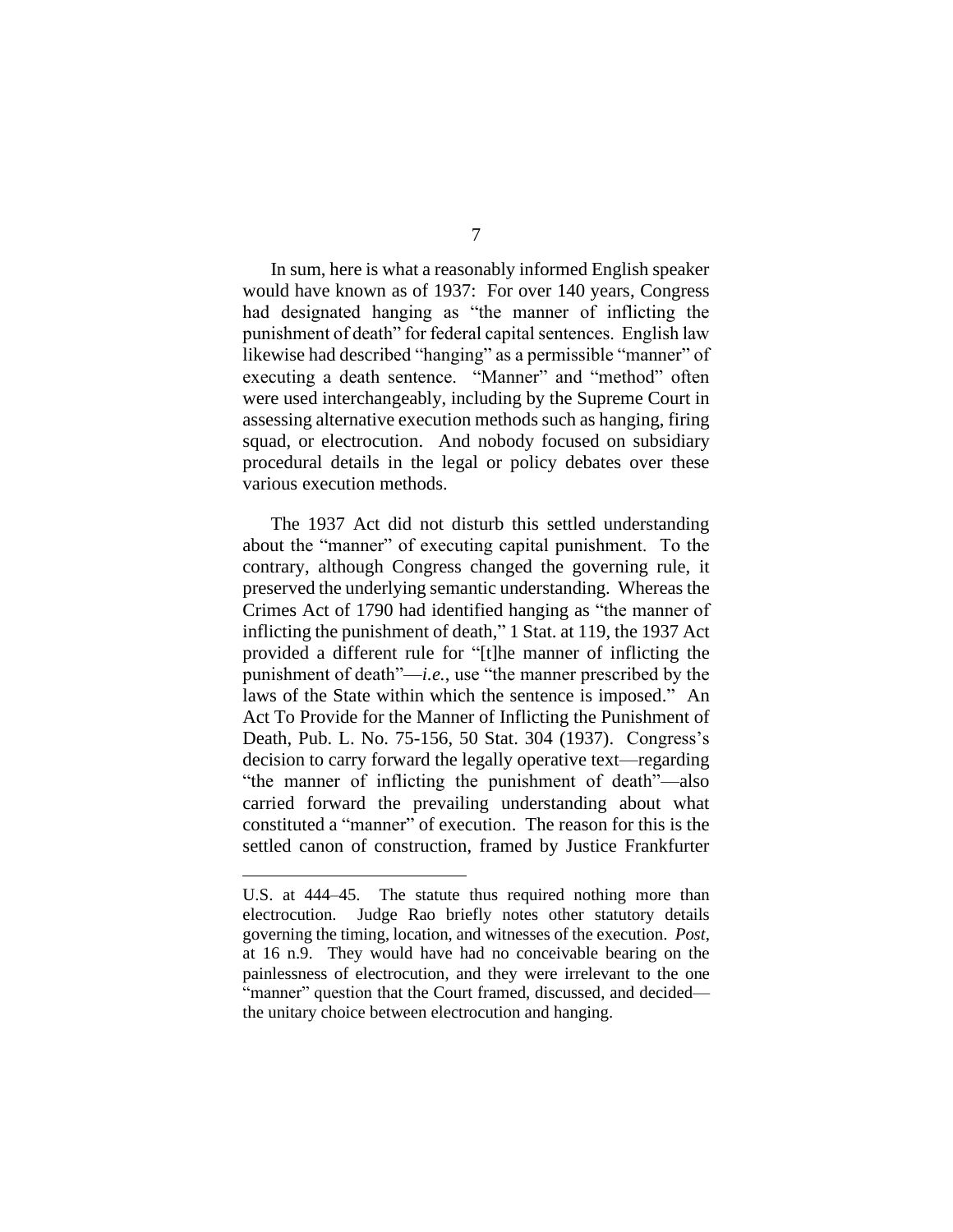and routinely applied since, that "if a word is obviously transplanted from another legal source, whether the common law or other legislation, it brings the old soil with it." Frankfurter, *Some Reflections on the Reading of Statutes*, 47 Colum. L. Rev. 527, 537 (1947). *See*, *e.g.*, *Taggart v. Lorenzen*, 139 S. Ct. 1795, 1801 (2019); *Stokeling v. United States*, 139 S. Ct. 544, 551 (2019); *Hall v. Hall*, 138 S. Ct. 1118, 1128 (2018). 3

<sup>3</sup> Judge Rao seeks to downplay this canon in contending that Congress's usage in 1790 ought not matter much. She says that to maintain consistent usage of "manner" in successor statutes is to confuse the word's abstract "sense," which must remain fixed, with its concrete "reference," which can evolve. *Post*, at 19–20. She bases this view on a law-review article that seeks to link originalism to the theory of proper names espoused by the philosopher Gottlob Frege, in pursuit of a "middle ground" between the interpretive approaches of Justice Scalia and Justice Stevens. Green, *Originalism and the Sense-Reference Distinction*, 50 St. Louis U. L.J. 555, 558 (2006). Put aside the fact that leading philosophers hotly debate whether proper names even have a "sense" apart from their "reference." *See*, *e.g.*, S. Kripke, *Naming and Necessity* 22–70 (1980). Put aside the fact that no Supreme Court Justice or opinion has adopted Professor Green's account of how legal text is "partially living and partially dead." Green, *supra*, at 559. Put aside the fact that, in my view, Justice Scalia was right that legal text has "a fixed meaning, which does not change." A. Scalia*, Scalia Speaks: Reflections on Law, Faith, and Life Well Lived* 188 (E. Whelan & C. Scalia eds., 2017). Even on Professor Green's account, the reference to a top-line execution method in the Crimes Act of 1790 has significant interpretive weight in construing that statute (and its successors) over time. *See* Green, *supra*, at 560 ("While the framers are fallible regarding the reference of their [legal] language, they are still extremely useful guides."). Thus, even accepting Professor Green's theory, Judge Rao errs by failing to give substantial weight to how Congress used "manner" in the Crimes Act of 1790.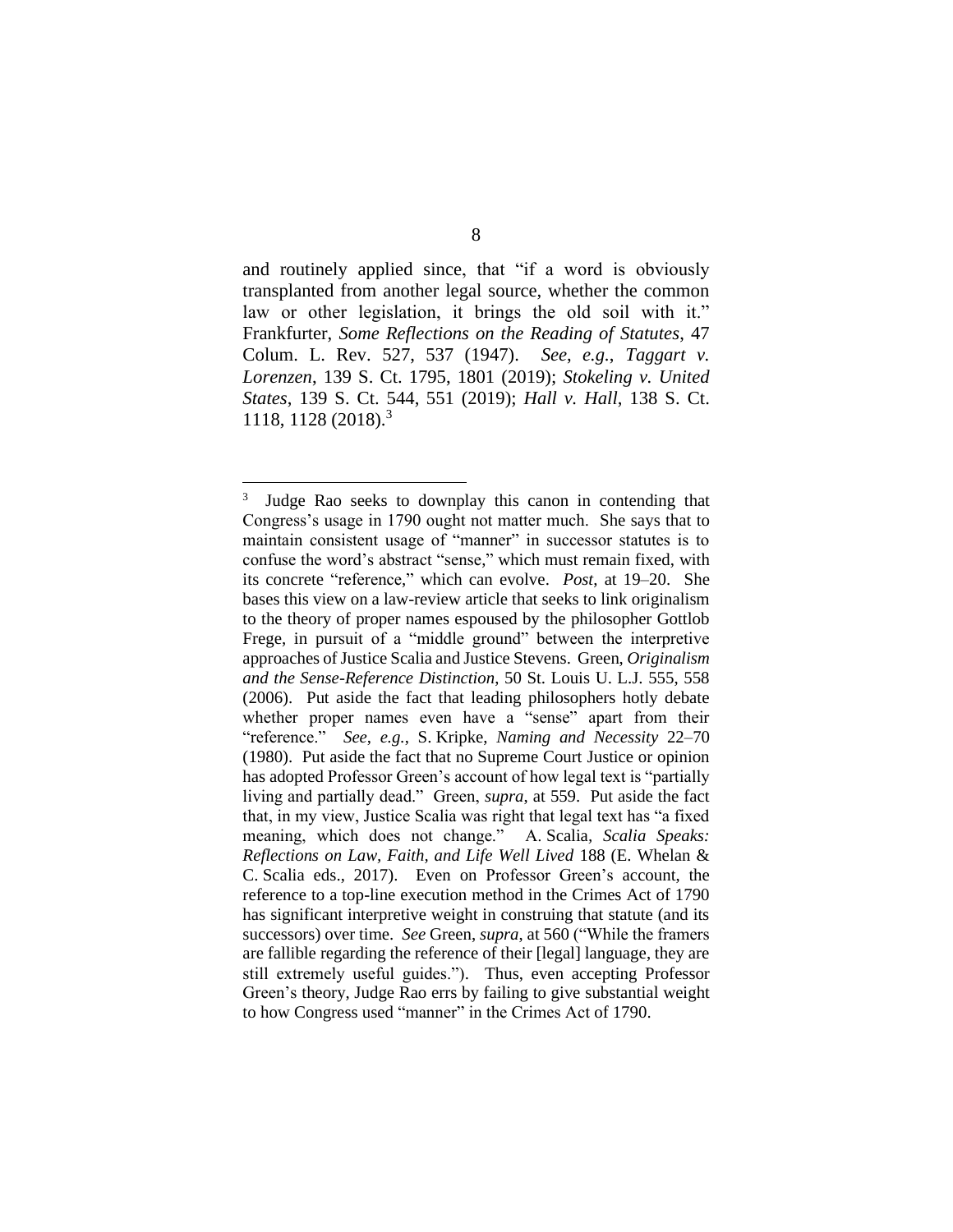Likewise, the FDPA carried forward the relevant language and "old soil" from the 1937 Act. In fact, the statutes are virtually identical in all relevant respects. Both statutes provide for implementation of federal death sentences in the "manner" provided by state law. *Compare* 18 U.S.C. § 3596(a) (United States marshal "shall supervise implementation of the sentence in the manner prescribed by the law of the State in which the sentence is imposed"), *with* 50 Stat. at 304 ("The manner of inflicting the punishment of death shall be the manner prescribed by the laws of the State within which the sentence is imposed."). Both statutes permit, but do not require, the use of state facilities for federal executions. *Compare* 18 U.S.C. § 3597(a) ("A United States marshal charged with supervising the implementation of a sentence of death may use appropriate State or local facilities for the purpose, may use the services of an appropriate State or local official or of a person such an official employs for the purpose, and shall pay the costs thereof in an amount approved by the Attorney General."), *with* 50 Stat. at 304 ("The United States marshal charged with execution of the sentence may use available State or local facilities and the services of an appropriate State or local official or employ some other person for such purpose, and pay the cost thereof in an amount approved by the Attorney General."). And for convictions in states with no death penalty, both statutes require conformity to the "manner" of execution in some other state designated by the sentencing judge. *Compare* 18 U.S.C. § 3596(a) ("If the law of the State does not provide for implementation of a sentence of death, the court shall designate another State, the law of which does provide for the implementation of a sentence of death, and the sentence shall be implemented in the latter State in the manner prescribed by such law."), *with* 50 Stat. at 304 ("If the laws of the State within which sentence is imposed make no provision for the infliction of the penalty of death, then the court shall designate some other State in which such sentence shall be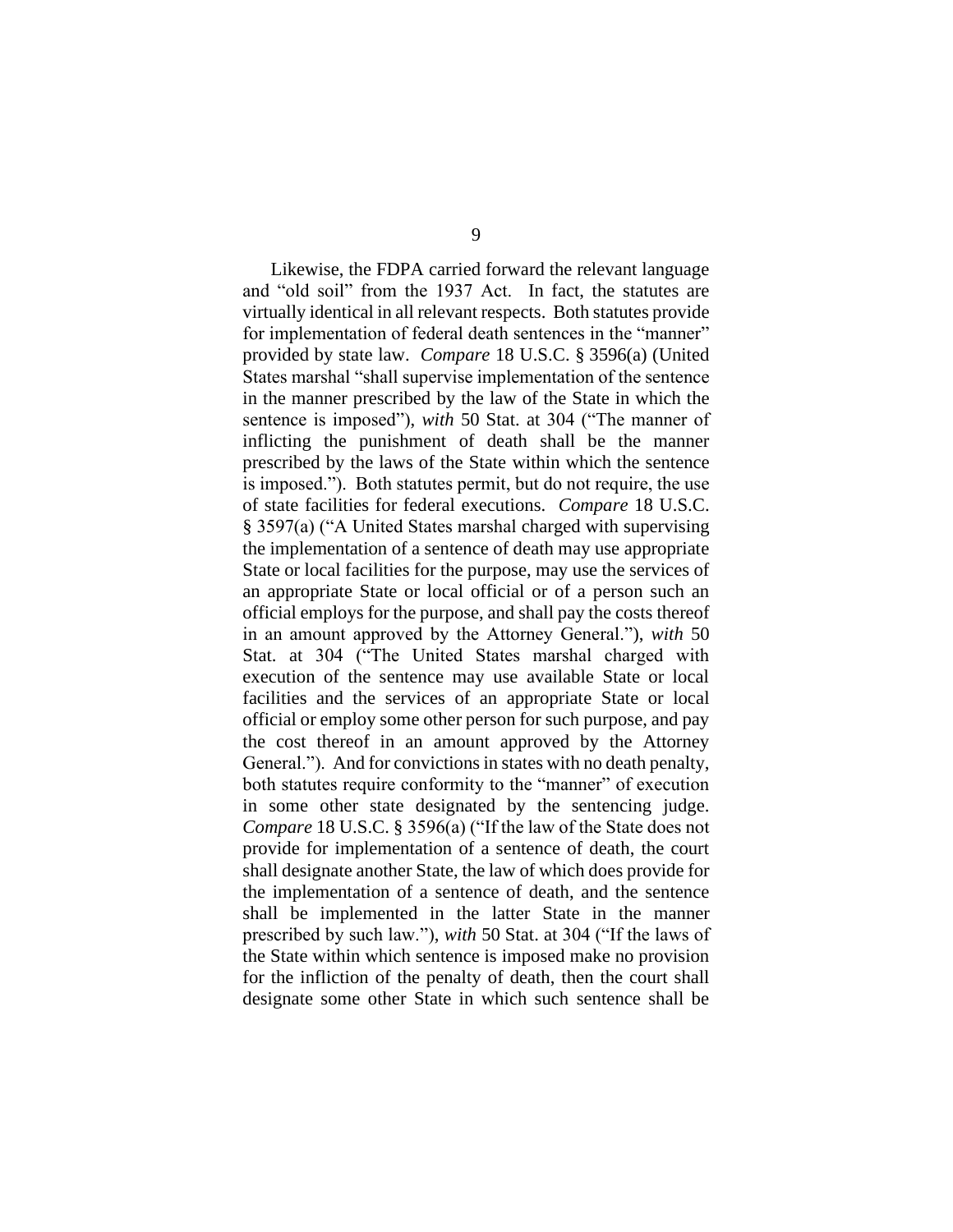executed in the manner prescribed by the laws thereof."). This wholesale copying surely indicates the preservation—not abrogation—of previously settled understandings.

Nothing in 1994 usage compels a different understanding. To the contrary, at that time, many state statutes continued to describe the "manner" of execution as a top-line choice among methods such as electrocution, lethal gas, or lethal injection. *See*, *e.g.*, Cal. Penal Code § 3604(a), (d) (1994) ("manner of execution" is either by "lethal gas" or "intravenous injection of a substance or substances in a lethal quantity sufficient to cause death"); La. Rev. Stat. Ann. § 15:569 (1994) ("manner of execution" is either "electrocution," defined as "causing to pass through the body of the person convicted a current of electricity of sufficient intensity to cause death," or "lethal injection," defined as "the intravenous injection of a substance or substances in a lethal quantity into the body of a person convicted"); Mo. Rev. Stat. § 546.720 (1994) ("The manner of inflicting the punishment of death shall be by the administration of lethal gas or by means of the administration of lethal injection."); Vt. Stat. Ann. tit. 13, § 7106 (1994) ("Manner of execution" is "causing to pass through the body of the convict a current of electricity of sufficient intensity to cause death"). A handful of state statutes went one small step further, by using "manner" to refer to types of lethal substances. But none of them required the use of any particular substance, much less even more granular details. *See* Colo. Rev. Stat. § 16-11-401 (1994) ("The manner of inflicting the punishment of death shall be by the administration of a lethal injection," defined as "continuous intravenous injection of a lethal quantity of sodium thiopental or other equally or more effective substance sufficient to cause death."); Md. Code Ann., Crimes and Punishments § 71(a) (1994) ("The manner of inflicting the punishment of death shall be the continuous intravenous administration of a lethal quantity of an ultrashort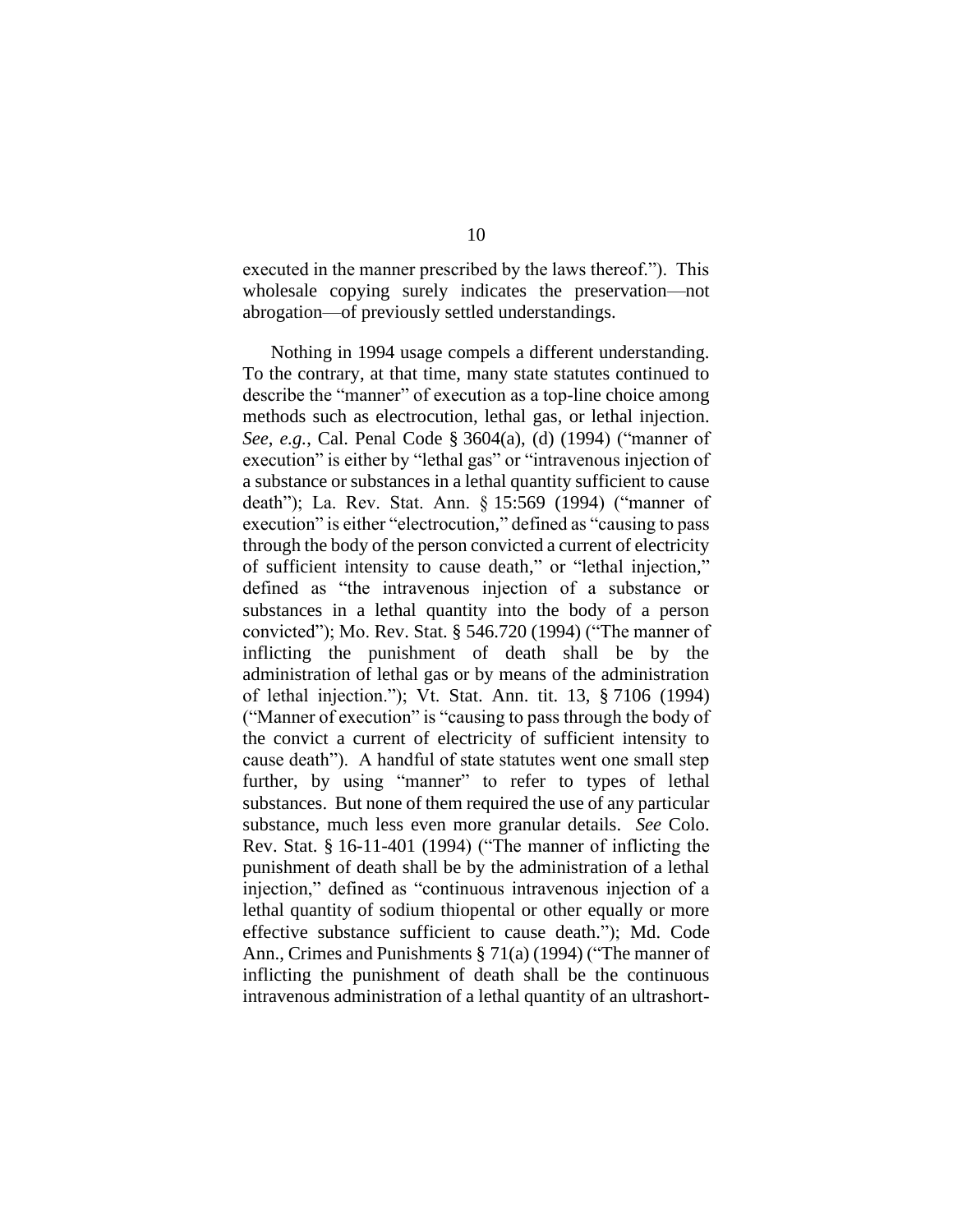acting barbiturate or other similar drug in combination with a chemical paralytic agent.");<sup>4</sup> Miss. Code Ann.  $\S$  99-19-51 (1994) (similar to Maryland, but with alternative provision that "the manner of inflicting the punishment of death shall be by lethal gas"); Okla. Stat. tit. 22, § 1014 (1994) ("Manner of inflicting punishment of death" is either "continuous, intravenous administration of a lethal quantity of an ultrashortacting barbiturate in combination with a chemical paralytic agent," or "electrocution" or "firing squad").<sup>5</sup>

As of 1994, Supreme Court decisions reflected similar understandings. Between 1937 and 1994, the Court became much more active in policing capital punishment. But the Court never retreated from its holdings that the firing squad and electrocution are constitutional methods of execution. Likewise, the Court had not yet approved granular, post-habeas challenges to the specific details of an execution. To the contrary, in *Gomez v. United States District Court*, 503 U.S. 653 (1992) (per curiam), the Court summarily rejected a claim that "execution by lethal gas" violated the Eighth Amendment, and it did so because the claim had not been properly channeled through the federal habeas statute. *Id.* at 653–54. The Court's first, tentative approval of claims challenging procedural details such as the method of "venous access" did not come until a decade after the FDPA was enacted, *Nelson v.* 

<sup>4</sup> Three other states used a similar formulation. *See* N.H. Rev. Stat. Ann. § 630:5, XIII (1994); N.M. Stat. § 31-14-11 (1994); S.D. Codified Laws § 23A-27A-32 (1994).

<sup>&</sup>lt;sup>5</sup> Despite this occasional, slightly broader usage of "manner" in state statutes, the traditional usage remained common, and no state statute even remotely addressed items such as the details of catheter insertion. In any event, the obvious model for the FDPA was the 1937 federal statute, so it is by far the most important data point.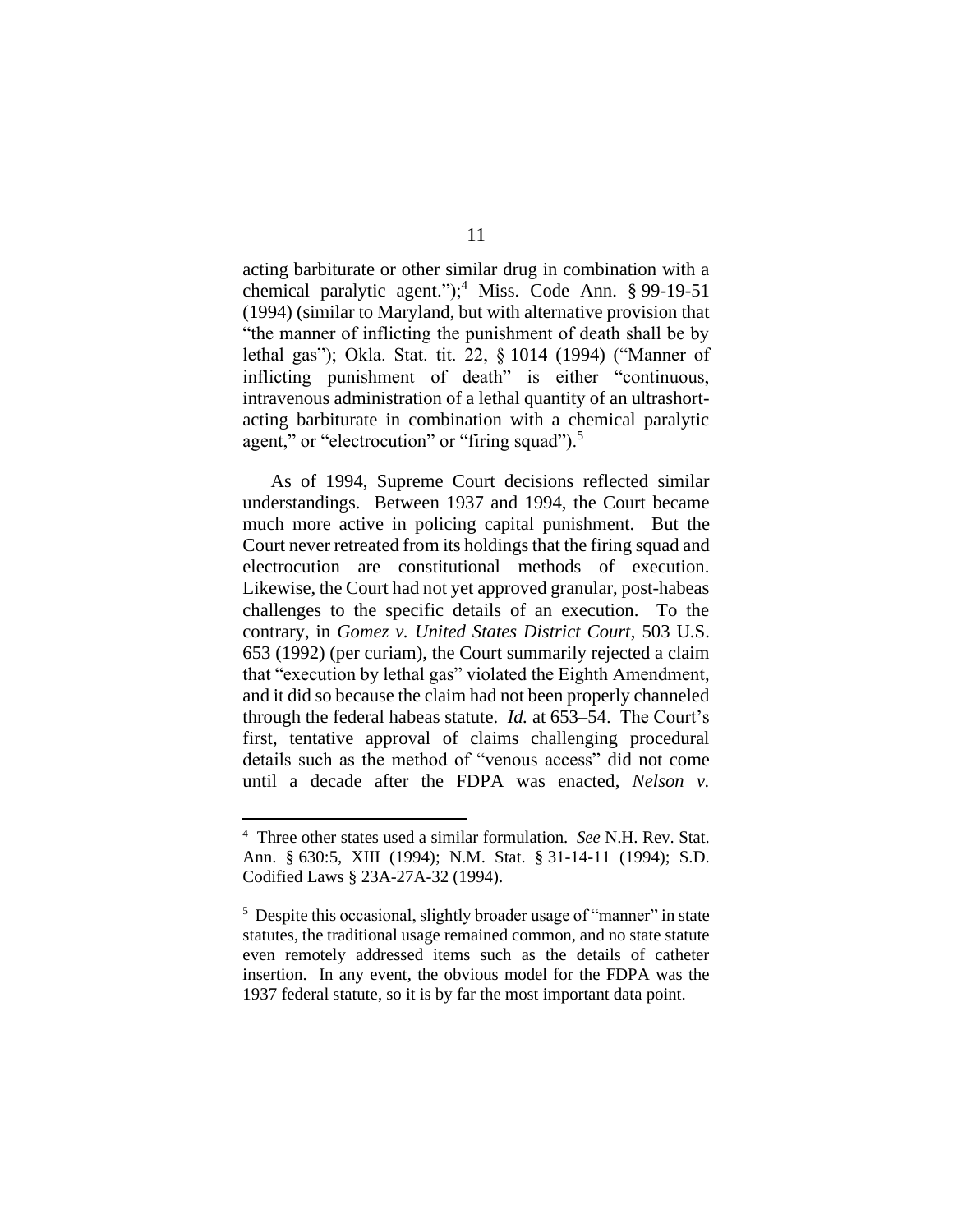*Campbell*, 541 U.S. 637 (2004), and its wholesale approval of post-habeas challenges to the details of lethal-injection protocols did not come until even later, *Hill v. McDonough*, 547 U.S. 573 (2006).<sup>6</sup>

In sum, practices and usages in 1994 mirrored those in 1937: Inquiries into the manner or method of execution focused on the choice between say, lethal gas or lethal injection—not the choice of specific lethal agents or procedures for releasing the gas or inserting the catheter. In common understanding, what mattered was the top-line choice.

Within the FDPA itself, statutory context reinforces this understanding. The FDPA states that the marshal responsible for supervising a federal execution "may use appropriate State or local facilities" and "may use the services of an appropriate State or local official." 18 U.S.C. § 3597(a). These grants of authority would be unnecessary if section 3596(a), the "manner" provision directly at issue, independently required the use of all state execution procedures. After all, states conduct executions in designated state facilities. *See*, *e.g.*, Ind. Code § 35-38-6-5 (2019) ("inside the walls of the state prison"); Mo. Rev. Stat. § 546.720 (2019) ("within the walls of a correctional facility of the department of corrections"); Tex. Dep't of Crim. Justice, *Execution Procedure* § III.B (2019) (Huntsville Unit). Thus, if section 3596 required use of state facilities, section 3597 accomplished nothing by permitting their use. Of course, interpretations that create surplusage are disfavored. *See*, *e.g.*, *TRW Inc. v. Andrews*, 534 U.S. 19, 31

<sup>6</sup> Judge Rao cites a handful of judicial opinions loosely using the word "manner" to refer to subsidiary execution details. *Post*, at 4–5 & n.2. Three of them post-date *Nelson* and *Hill*—the first Supreme Court decisions to suggest that such details might have any legal relevance. Two others are either lower-court decisions or dissents. None involves a statutory usage of "manner."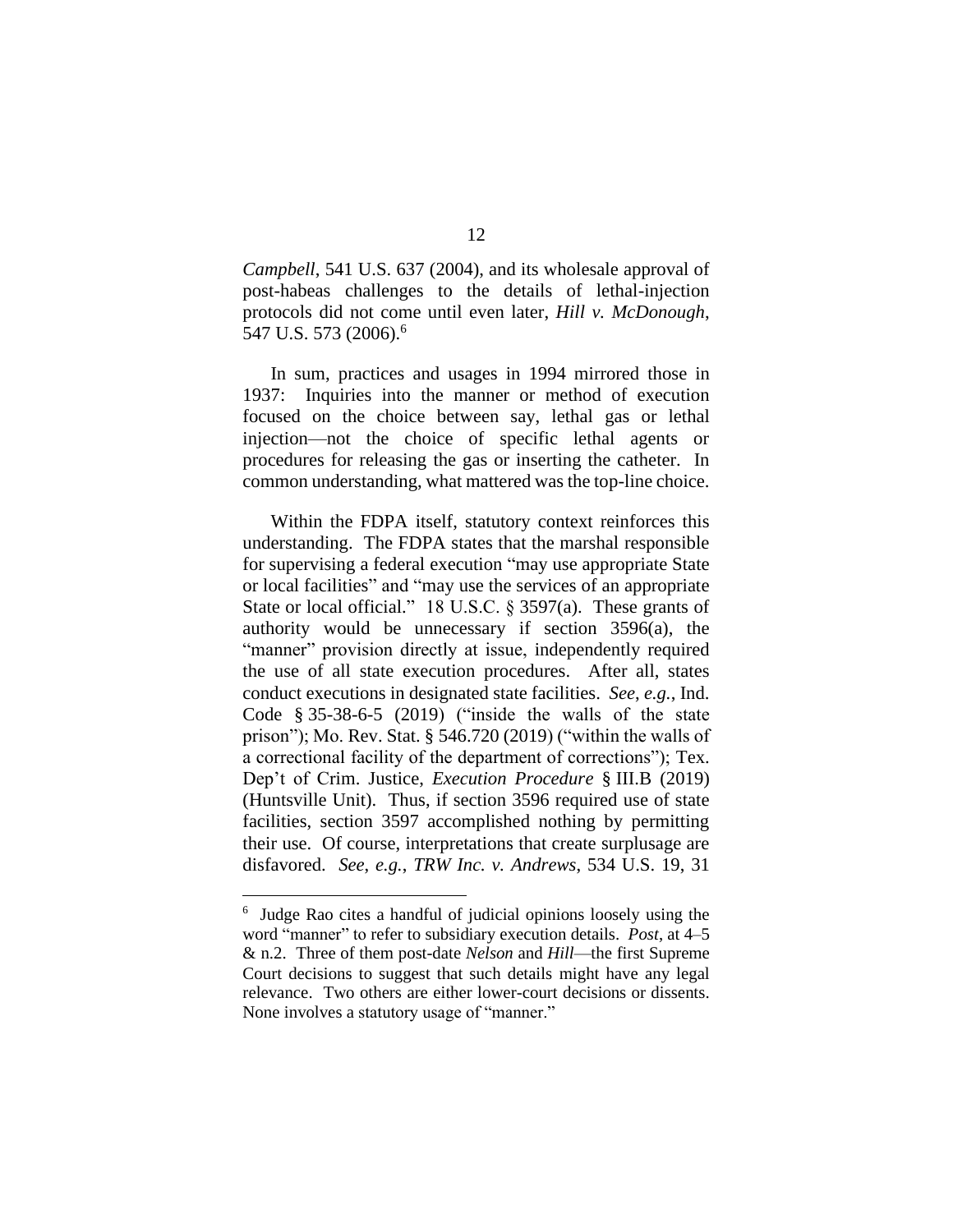(2001). The plaintiffs respond that section 3597 creates a "limited exception to Section 3596, permitting (but not requiring) the Government to use its own facilities." Appellees' Br. 30 n.6. But that makes section 3597 even stranger, for providing that the federal government "may" use "State" facilities would be a remarkably clumsy way of permitting the federal government to use *federal* facilities.

Finally, consider statutory design. In "ascertaining the plain meaning of the statute, the court must look to the particular statutory language at issue, as well as the language and design of the statute as a whole." *K Mart Corp. v. Cartier, Inc.*, 486 U.S. 281, 291 (1988). Here, the plaintiffs' interpretation of "manner" would frustrate a principal objective of the Federal *Death Penalty* Act—to provide for an administrable scheme of capital punishment. As Justice Alito explained, the plaintiffs' interpretation "would require the BOP to follow procedures that have been attacked as less safe than the ones the BOP has devised (after extensive study); it would demand that the BOP pointlessly copy minor details of a State's protocol; and it could well make it impossible to carry out executions of prisoners sentenced in some States." *Barr v. Roane*, 140 S. Ct. 353, 353 (2019) (statement of Alito, J.). The plaintiffs dismiss these points as mere policy arguments, but they are more than that.

The FDPA was enacted as Title VI of the Violent Crime Control and Law Enforcement Act of 1994. *See* Pub. L. No. 103-322, § 60001, 108 Stat. 1796, 1959. These statutes sought to ensure a workable and expanded system of capital punishment. The larger statute created more than two dozen new capital offenses. *See* DOJ, *Criminal Resource Manual* § 69 (2020). And the FDPA established procedures to ensure the fair administration of capital punishment—by specifying aggravating circumstances that a jury must find in order to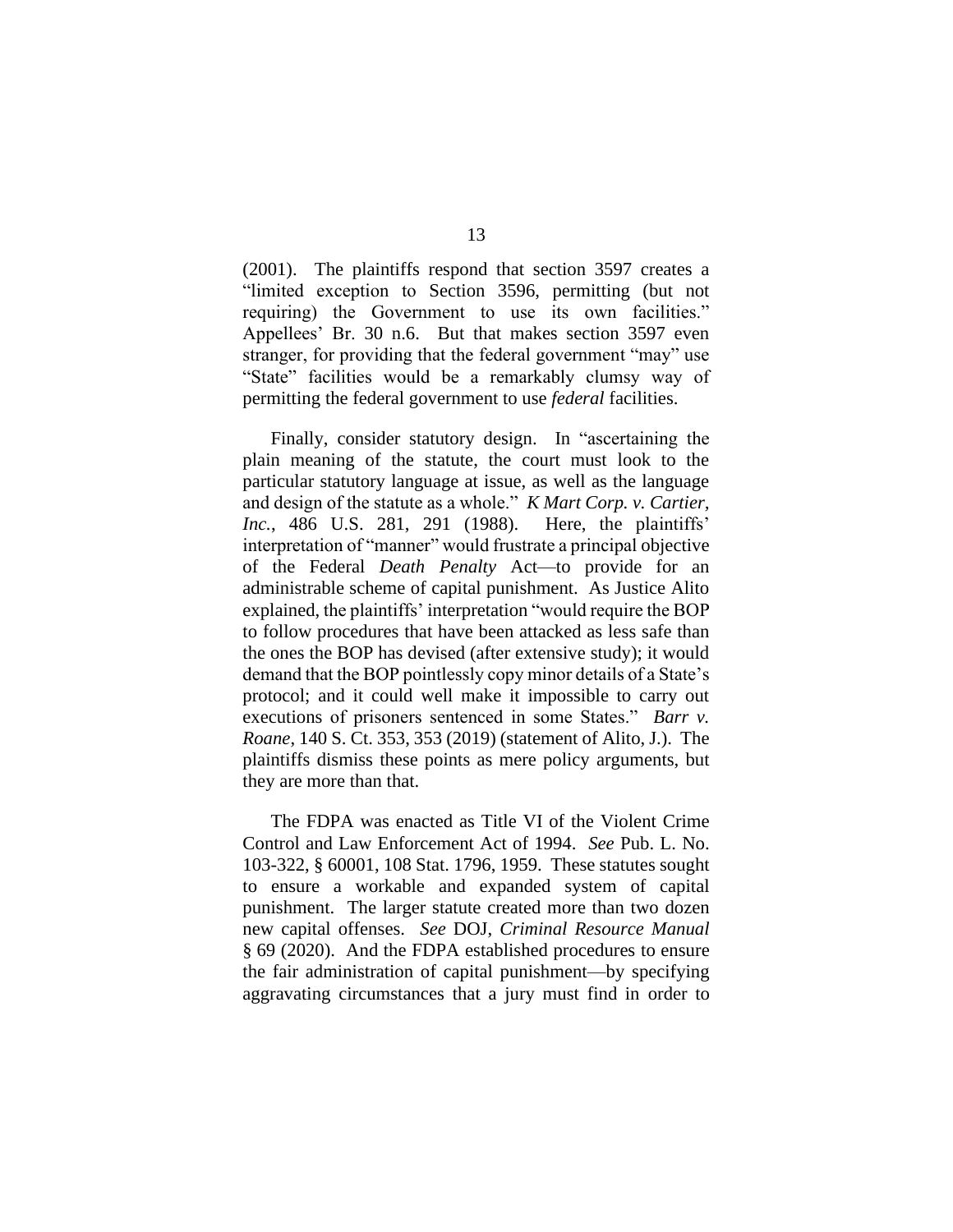render the defendant eligible for the death penalty, 18 U.S.C. § 3592(b)–(d); by allowing a jury to consider any mitigating circumstances, *id.* § 3592(a); and by requiring separate guilt and sentencing determinations, *id.* § 3593. These provisions cured potential Eighth Amendment problems, *see*, *e.g.*, *Maynard v. Cartwright*, 486 U.S. 356, 361–63 (1988) (aggravating factors); *Eddings v. Oklahoma*, 455 U.S. 104, 110–12 (1982) (mitigating factors); *Gregg v. Georgia*, 428 U.S. 153, 190–92 (1976) (plurality opinion) (separate sentencing hearing), to ensure that the scheme would be usable. Finally, the FDPA contains one provision specifically designed to prevent the choices of an individual state from effectively nullifying the federal death penalty. It provides: "If the law of the State does not provide for implementation of a sentence of death, the court shall designate another State, the law of which does provide for the implementation of a sentence of death …." 18 U.S.C. § 3596(a).

The plaintiffs do not dispute that this scheme would be upset if individual states could effectively obstruct the federal death penalty. Yet their interpretation would make such obstruction likely. For example, states could block federal death sentences by refusing to disclose their full execution protocols. Some might do so because of moratoria on the use of capital punishment, like those ordered by the governors of California and Pennsylvania.<sup>7</sup> Other states simply may wish not to assist in the enforcement of federal law. *See*, *e.g.*, *Printz v. United States*, 521 U.S. 898, 923 (1997). And state statutes may prohibit disclosure of state execution protocols. *See*, *e.g.*, Ark. Code Ann. § 5-4-617(i)(1) (2019). The plaintiffs' only

<sup>7</sup> *See* Calif. Exec. Order No. N-09-19 (Mar. 13, 2019); *Governor Tom Wolf Announces a Moratorium on the Death Penalty in Pennsylvania*, Office of the Pa. Gov. (Feb. 13, 2015), https://www. governor.pa.gov/newsroom/moratorium-on-the-death-penalty-inpennsylvania.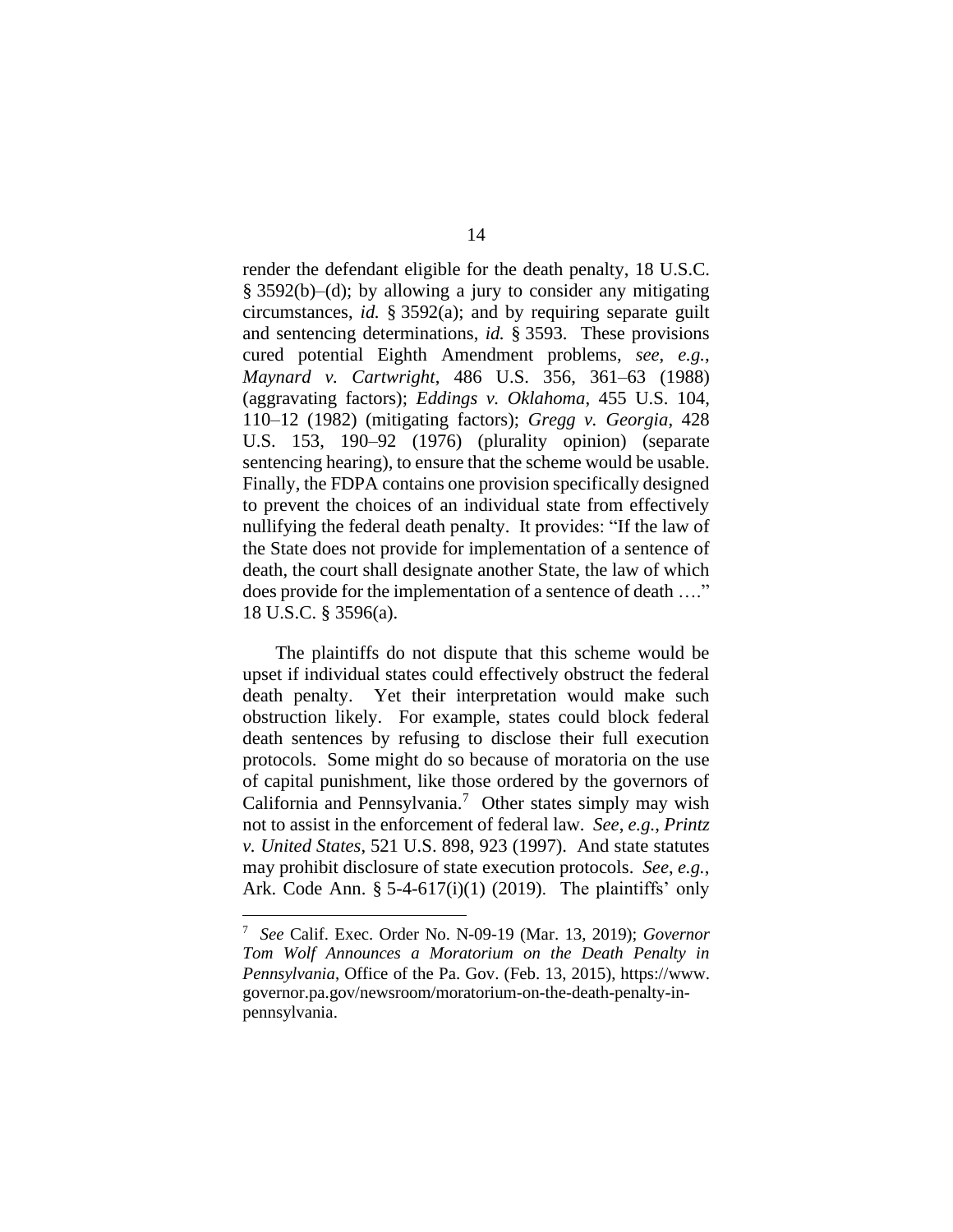response is that the federal government obtained several state protocols in developing its own 2019 protocol. Yet while about thirty states authorize capital punishment, the federal government was able to obtain only five actual state protocols, plus a "summary" of the others provided by a private advocacy group. App. 10.

Adherence to the minutiae of state execution protocols is not only pointless, but practically impossible. State protocols are as detailed as the federal one—from Arkansas's colorcoding to ensure that three lethal agents are properly separated among nine syringes, *Arkansas Lethal Injection Procedure*, Attachment C, § III.5.a (Aug. 6, 2015), to Indiana's seventeenstep "procedure for venous cut down," Ind. Dep't of Corr., *Facility Directive ISP 06-26: Execution of Death Sentence*, Appendix A (Jan. 22, 2014). Conducting a single execution under the federal protocol requires extensive preparation by a trained execution team of over 40 individuals, as well as further support from 250 more individuals at the federal execution facility in Terre Haute, Indiana. App. 93–94. Simultaneously managing the same logistical challenges under a few dozen state protocols—all different—would be all but impossible.

The plaintiffs offer two limiting principles to mitigate this problem, but neither would work. First, they suggest a *de minimis* exception to the otherwise unyielding requirement to follow state procedures. But that would invite endless litigation over which requirements are *de minimis*. Must the federal government follow state provisions regarding the number of backup syringes? *Compare* App. 75 (two sets under federal protocol), *with* Mo. Dep't of Corr., *Preparation and Administration of Chemicals for Lethal Injection* §§ B, E (one set under Missouri protocol). The type of catheters used? The selection of execution personnel? The training of those personnel? The same problem inheres in the plaintiffs' related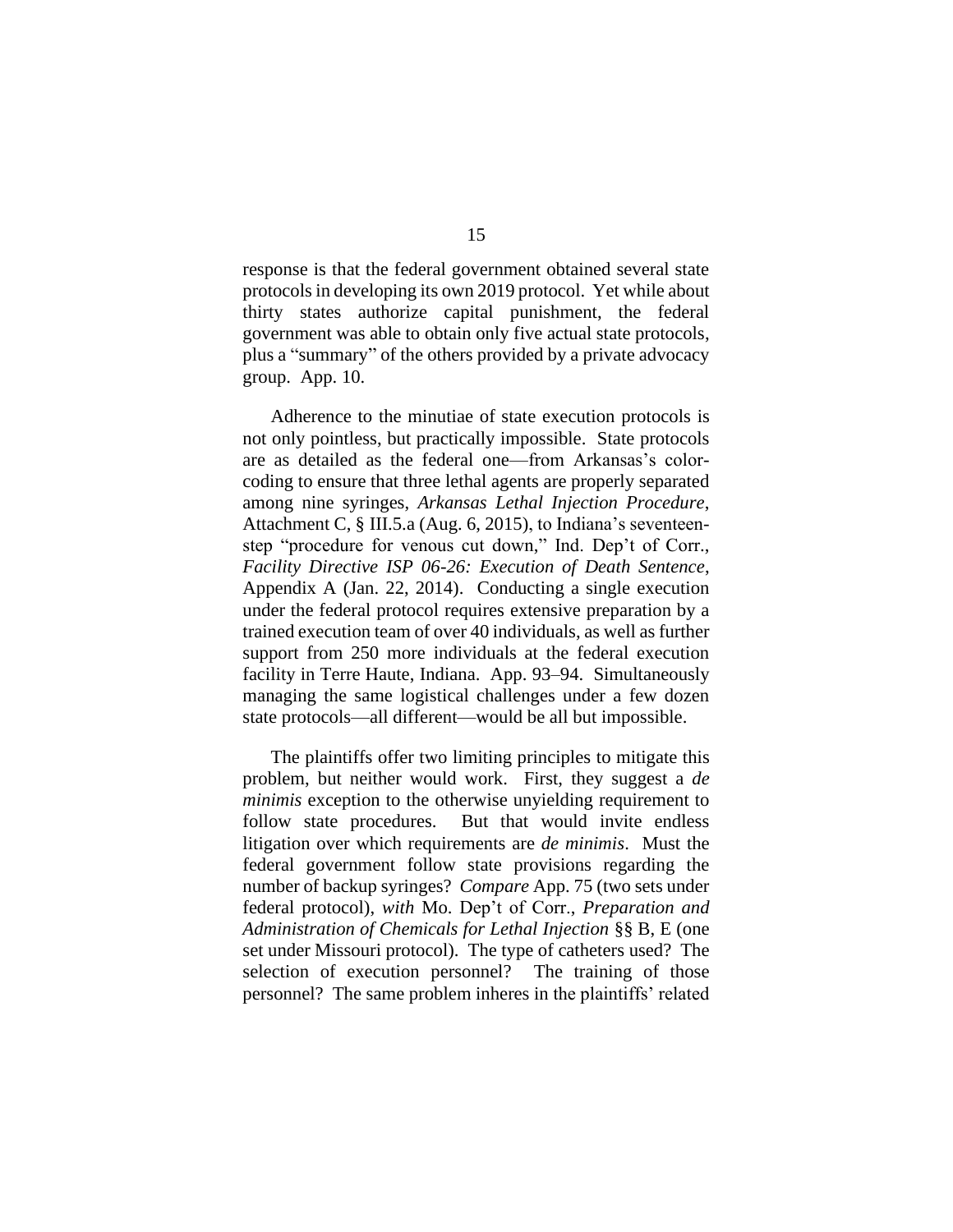suggestion that some protocol details might not relate sufficiently to "implementation" of the sentence. Would that exception cover rules for how long the inmate must remain strapped to the gurney? App. 40 (under federal protocol, between 30 minutes and three hours). Rules about whom the inmate may have present? Rules about the inmate's final meal or final statement? Rules about opening and closing the execution chamber's drapes? All such questions would be raised at the last minute—likely producing stays, temporary restraining orders, preliminary injunctions, and interlocutory appeals like this one, which will delay lawful executions for months if not years. In sum, the plaintiffs' interpretation would make the federal death penalty virtually un-administrable.<sup>8</sup>

2

The plaintiffs' further counterarguments are unavailing. First, the plaintiffs highlight the statutory text immediately surrounding "manner"—the language stating that a United States marshal "shall supervise implementation" of a death sentence in the manner prescribed by state law. 18 U.S.C. § 3596(a). The plaintiffs contend that "implementation" of a death sentence refers to the entire process for carrying it out, not just the use of a top-line execution method. But the only

<sup>&</sup>lt;sup>8</sup> Judge Rao correctly notes that bargains reflected in statutory text must be enforced as against generalized appeals to statutory purpose. *Post*, at 22–24. But statutory purpose, as reflected in "the language and design of the statute as a whole," can help determine textual meaning or resolve textual ambiguity. *See*, *e.g.*, *K Mart*, 486 U.S. at 291. Judge Rao does not dispute that one significant purpose of the FDPA is to ensure an administrable system of capital punishment, and her own analysis thus properly considers whether the plaintiffs' proposed construction would raise "practical, and perhaps insurmountable, difficulties to the implementation of federal death sentences." *Post*, at 12–13.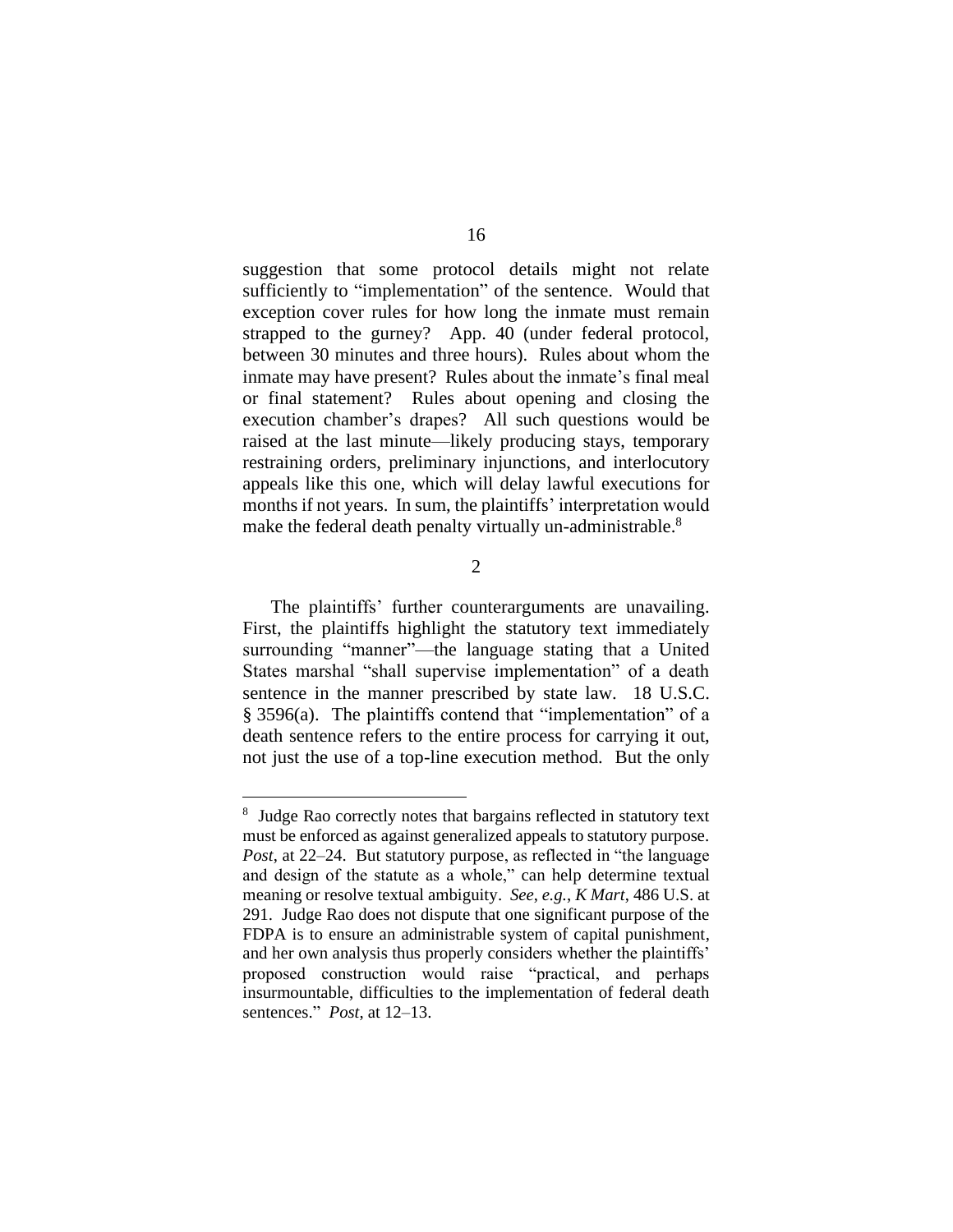implementing detail that must follow state law is the "manner" of carrying out the execution—which begs the question of what that term does and does not encompass.

The plaintiffs next invoke a different FDPA provision defining aggravating circumstances to include cases where "[t]he defendant committed the offense in an especially heinous, cruel, or depraved manner in that it involved torture or serious physical abuse to the victim." 18 U.S.C.  $§ 3592(c)(6)$ . They reason that this FDPA provision uses "manner" broadly, so other FDPA provisions must do likewise. But the presumption of consistent usage "readily yields to context, especially when" the term at issue "takes on distinct characters in distinct statutory provisions." *Return Mail, Inc. v. USPS*, 139 S. Ct. 1853, 1863 (2019) (quotation marks omitted). That qualification perfectly fits this case, for each FDPA provision has its own history. As explained above, the provision regarding the "manner" of executing a death sentence traces back to the Crimes Act of 1790. In contrast, section  $3592(c)(6)$  was copied nearly verbatim from the Anti-Drug Abuse Act of 1988, *see* Pub. L. No. 100-690, § 7001, 102 Stat. 4181, 4392, which in turn responded to a Supreme Court decision allowing consideration of a "heinous, atrocious, or cruel" aggravating factor only as narrowed to require "torture or serious physical abuse," *Cartwright*, 486 U.S. at 363–65 (quotation marks omitted). Because section  $3592(c)(6)$  carries its own "old soil," the presumption of consistent usage must yield to context.

Finally, the plaintiffs stress that between 1995 and 2008, Congress failed to enact some nine bills that would have allowed federal capital punishment to be implemented in a manner independent of state law. But "failed legislative proposals are a particularly dangerous ground on which to rest an interpretation of a prior statute." *Cent. Bank of Denver, N.A.*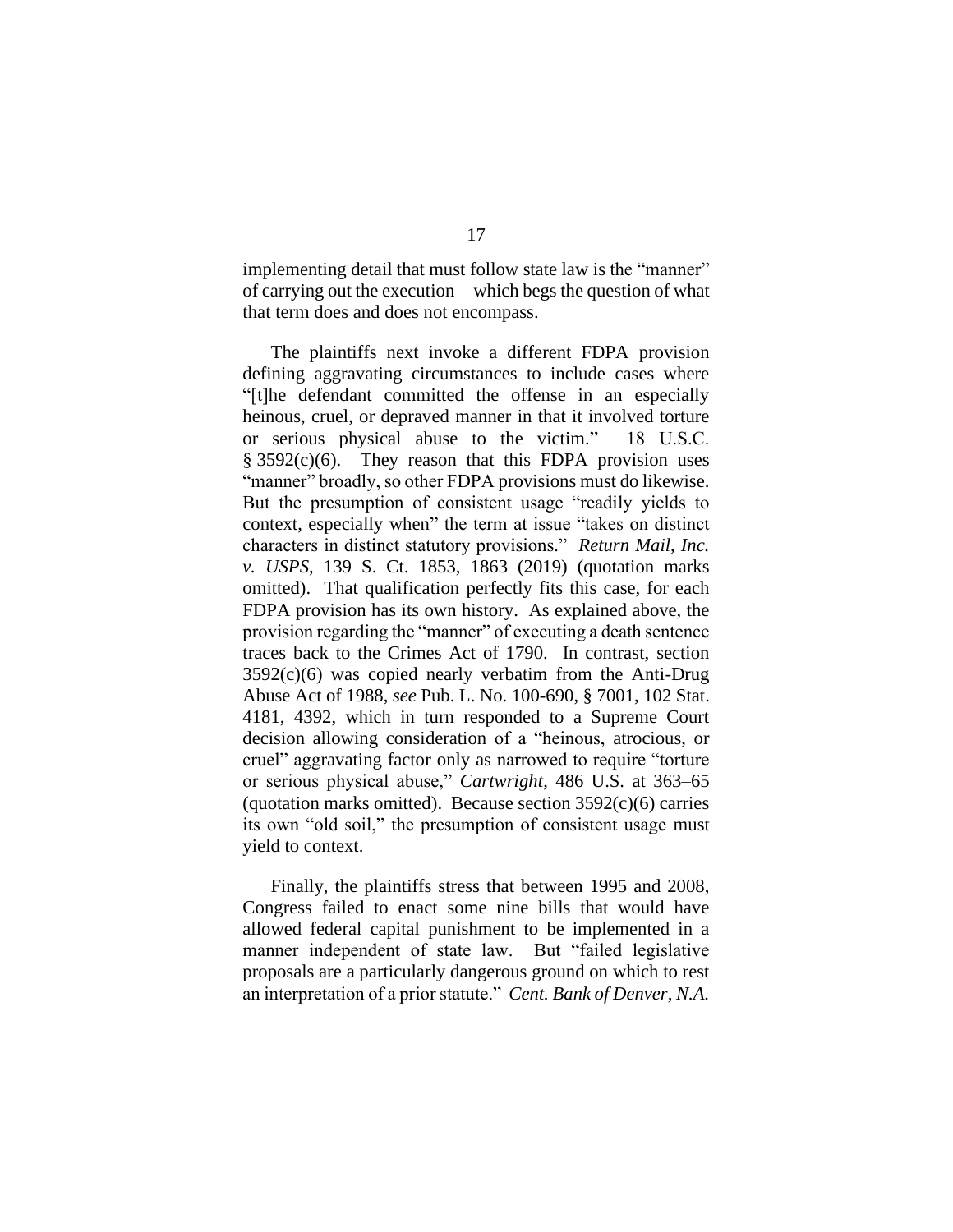*v. First Interstate Bank of Denver, N.A.*, 511 U.S. 164, 187 (1994) (quotation marks omitted). The plaintiffs highlight DOJ statements that the FDPA imperiled its 1993 regulation, which establishes lethal injection as the sole method for federal executions. But those statements were made when some states still provided for electrocution "as the sole method of execution." *See Baze*, 553 U.S. at 42–43 n.1 (plurality opinion). In 2009, Nebraska became the last death-penalty state to authorize lethal injection as a permissible execution method. *See* Act of May 28, 2009, L.B. 36, 2009 Neb. Laws 52*.* After that, attempts to amend the FDPA ceased, as did DOJ's support for them. So, DOJ's current interpretation of the FDPA to encompass methods of execution, but not subsidiary procedural details, has been consistent.

3

Judge Rao takes a different approach advocated by none of the parties. In her view, the word "manner" is flexible enough, considered in isolation, to refer either to the top-line method of execution or to the full panoply of execution procedures. *Post*, at 1–6. So far, so good. She then reasons that, by requiring federal executions to be conducted "in the manner prescribed by the law of the State in which the sentence is imposed," Congress specified "the level of generality" for interpreting the word "manner." *Id.* at 1. She thus concludes that Congress used "manner" in its broad sense, so as to include all execution procedures—no matter how picayune—that are "prescribed by the law of the State." *Id.* at 22. For Judge Rao, as it turns out, the key to this case is not the word "manner," but the phrase "prescribed by the law of the State."

This account runs contrary to established rules of grammar and statutory interpretation. As a matter of grammar, the participial phrase "prescribed by the law of the State" functions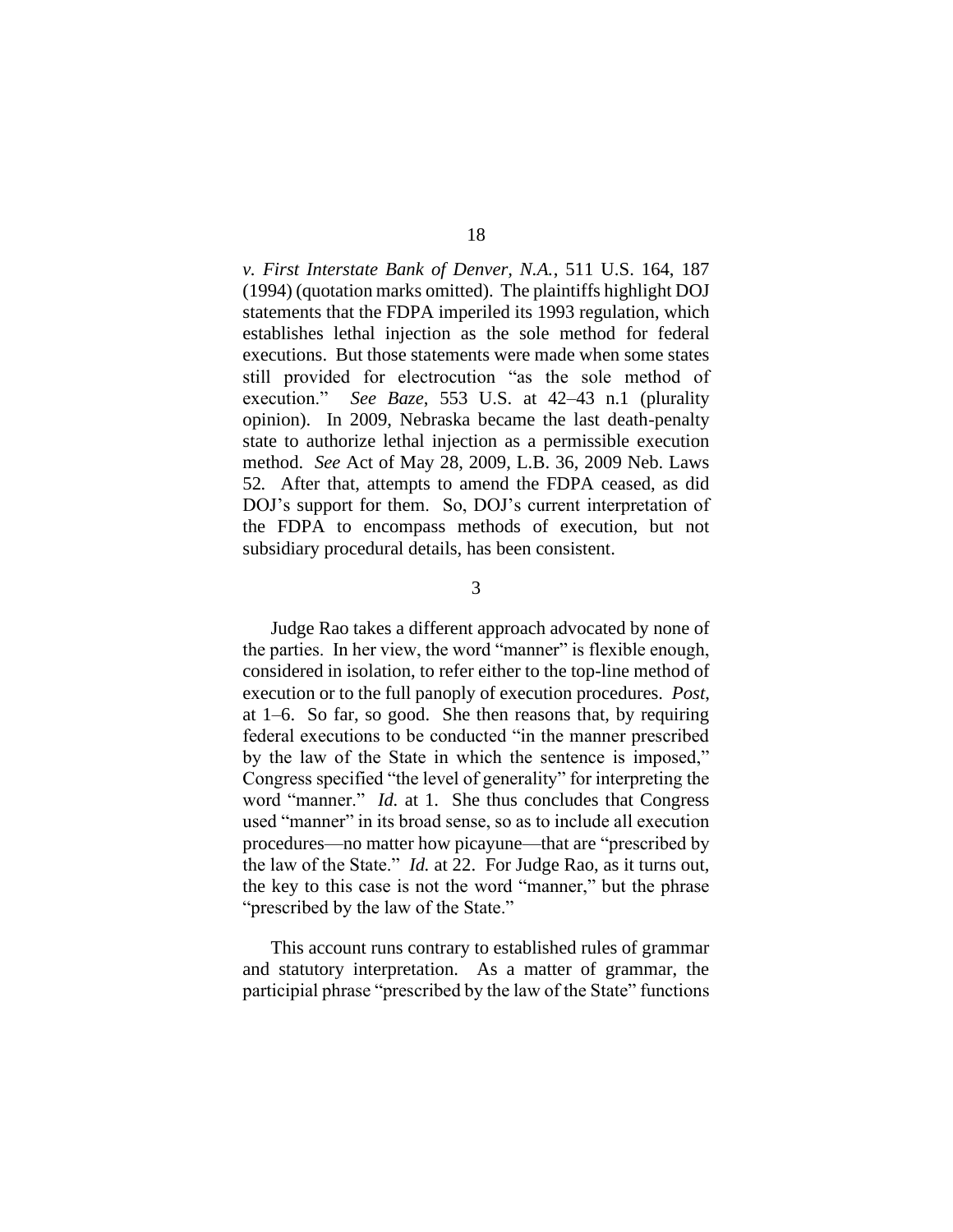as an adjective and modifies the noun "manner." By using the adjective to construe the noun broadly, Judge Rao overlooks "the ordinary understanding of how adjectives work." *Weyerhaeuser Co. v. U.S. Fish & Wildlife Serv.*, 139 S. Ct. 361, 368 (2018). "Adjectives modify nouns—they pick out a subset of a category that possesses a certain quality." *Id.* They ordinarily do not expand the meaning of the noun they modify. Thus, "critical habitat" must first be "habitat." *See id.* Likewise, "full costs" must first be "costs." *See Rimini Street, Inc. v. Oracle USA, Inc.*, 139 S. Ct. 873, 878–79 (2019). And here, whatever is "prescribed by the law of the State" must first be a "manner" of execution. In short, the limiting adjective provides no basis for interpreting the noun broadly.

To be sure, adjectival phrases can clarify the meaning of ambiguous nouns by ruling out certain possibilities through context. For example, in the abstract, the noun "check" might refer to "an inspection, an impeding of someone else's progress, a restaurant bill, a commercial instrument, a patterned square on a fabric, or a distinctive mark-off." A. Scalia & B. Garner, *Reading Law: The Interpretation of Legal Texts* 70 (2012). But when "check" is combined with the adjectival phrase "made payable to the IRS," we know that the noun refers only to a commercial instrument. In this example, the phrase "made payable to the IRS" clarifies the meaning of "check" because it is consistent with only one possible understanding of it.

The FDPA does not work like that. Divorced from its statutory history, the noun "manner" could mean either the topline execution method or all state execution procedures. But the adjectival phrase "prescribed by the law of the State" cannot resolve this ambiguity, because it is perfectly consistent with *both* meanings. On the one hand, states use their laws to prescribe the top-line method of execution. On the other hand,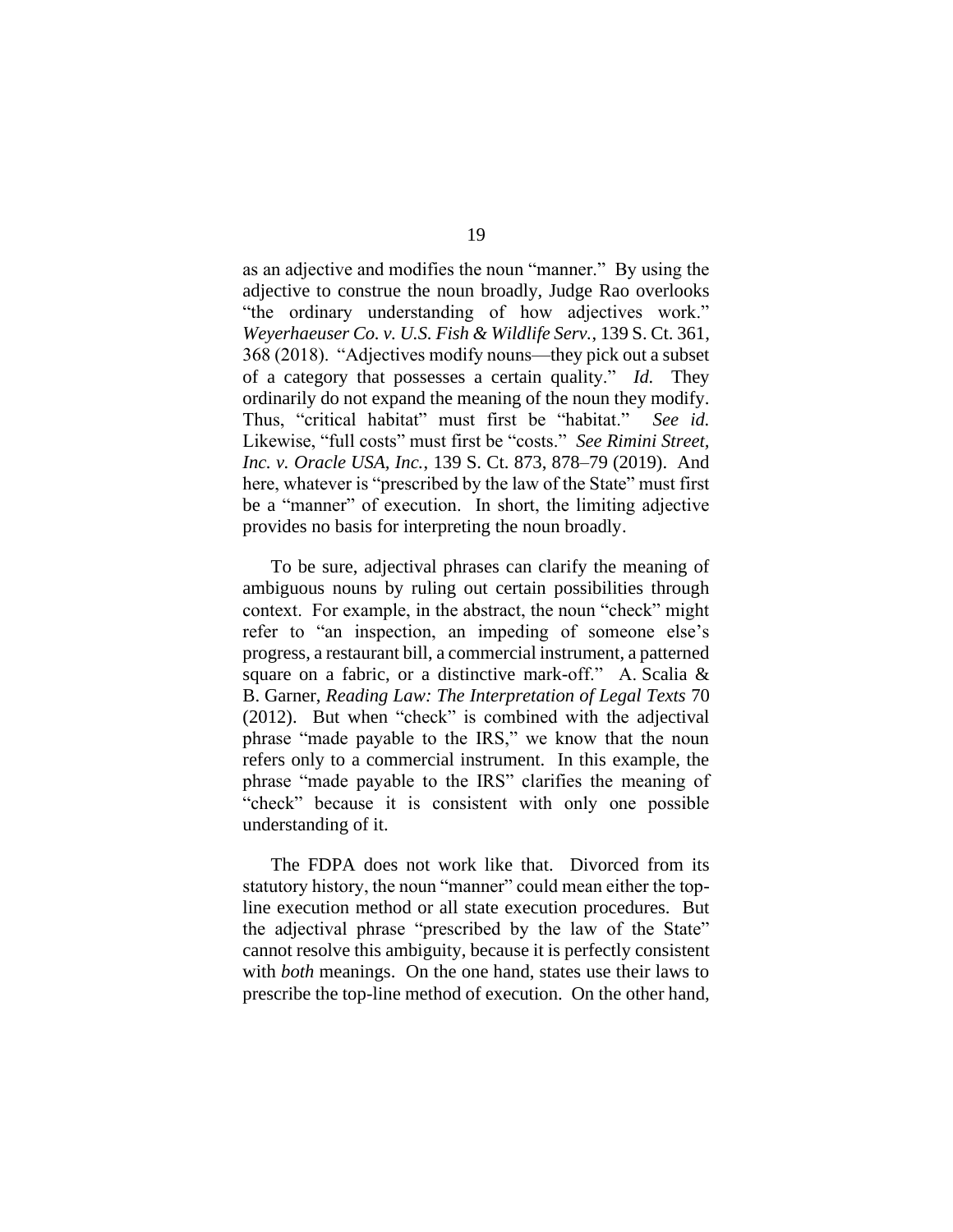they also use their laws to specify additional procedural details. So the adjectival phrase "prescribed by the law of the State" tells us nothing about the meaning of the noun "manner"—and certainly does not undermine a historical understanding of that term dating back to our country's founding.<sup>9</sup>

Judge Rao stresses the assertedly limited scope of her reading of the FDPA. She interprets the phrase "prescribed by the law of the State" to mean execution procedures set forth only in state "statutes and regulations carrying the force of law," but not in less formal state execution protocols. *Post*, at 6. And that interpretation, she concludes, "mitigates many of the concerns raised by the district court's broad reading" of the FDPA. *Id.* at 26. All of this is a good reason for rejecting an interpretation of the FDPA that encompasses procedural details set forth only in state execution protocols. But it is not a good reason for rejecting the historical understanding of "manner," which creates no practical concerns about administrability.

Judge Rao also understates the practical difficulties with her proposed interpretation. For one thing, state statutes and regulations do contain many granular details. Consider just the four state death-penalty statutes before us in this case. The Arkansas statute requires that catheters be "sterilized and prepared in a manner that is safe." Ark. Code Ann. § 5-4- 617(f) (2019). The Indiana statute excludes lawyers from the persons who "may be present at the execution." Ind. Code

<sup>&</sup>lt;sup>9</sup> To make the adjectival reference to state law narrow the noun "manner," Judge Rao must retreat to the position that "manner," construed *without* reference to the adjectival phrase, "is broad enough to encompass execution procedures at every level of generality." *Post*, at 9 n.5. As explained above, that position cannot be reconciled with historical usages and understandings tracing back to the First Congress.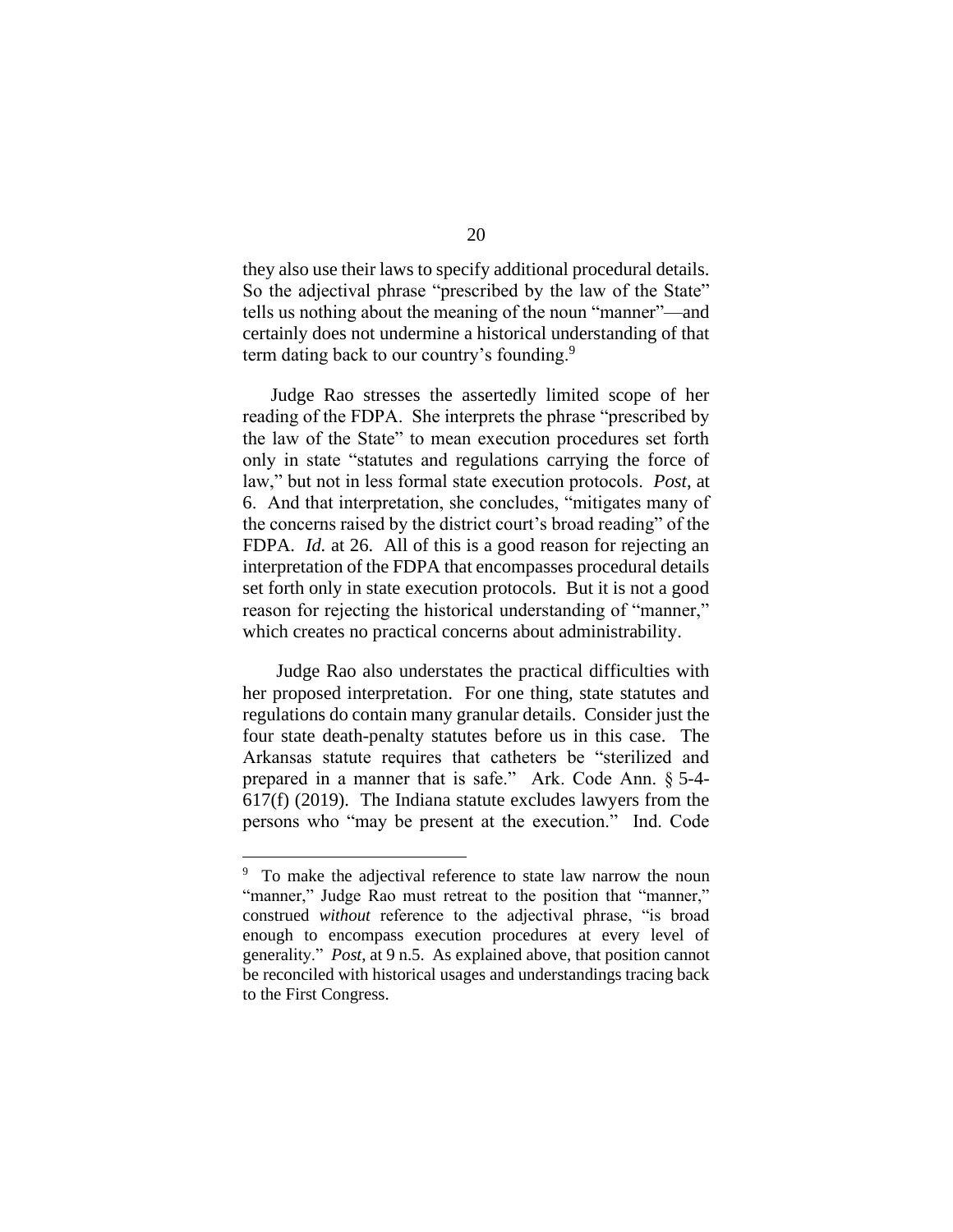$§$  35-38-6-6(a) (2019). The Missouri statute requires the execution chamber to be "suitable and efficient." Mo. Rev. Stat. § 546.720.1 (2019). And the Texas statute prohibits the infliction of any "unnecessary pain" on the condemned prisoner. Tex. Code Crim. Proc. Ann. art. 43.24 (2019). Assimilating the various state statutes and regulations will present significant logistical challenges. And, of course, these various provisions will provide ample opportunity for lastminute stay litigation.

Moreover, the line between "formal" regulations "carrying the force of law" and "informal policy or protocol," *post*, at 6– 8, will be another fertile source of litigation. At the state level, how "formal" is formal enough? Even at the federal level, the question of which regulations have the force of law has been "the source of much scholarly and judicial debate." *Perez v. Mortg. Bankers Ass'n*, 575 U.S. 92, 96 (2015).Yet now, courts will be forced to confront every variation of that question arising out of the administrative law of some thirty states. What if a state administrative procedure act permits rulemaking through processes less formal than notice-and-comment? What if a warden may change protocol procedures unilaterally, but only under limited circumstances? What if a state court moves the goalposts with an unexpected interpretation of the governing rules? Litigation over such matters will foreclose any realistic possibility for the prompt execution of federal death sentences.<sup>10</sup>

<sup>&</sup>lt;sup>10</sup> To be clear, I agree with Judge Rao that the FDPA's reference to "law of the State" covers only state statutes and binding regulations. *Post*, at 6–8. I also agree with Judge Rao that because the state protocols in this case "do not appear to have the binding force of law, they cannot be deemed part of the 'law of the State.'" *Id.* at 28 n.15. Accordingly, those propositions constitute holdings of this Court.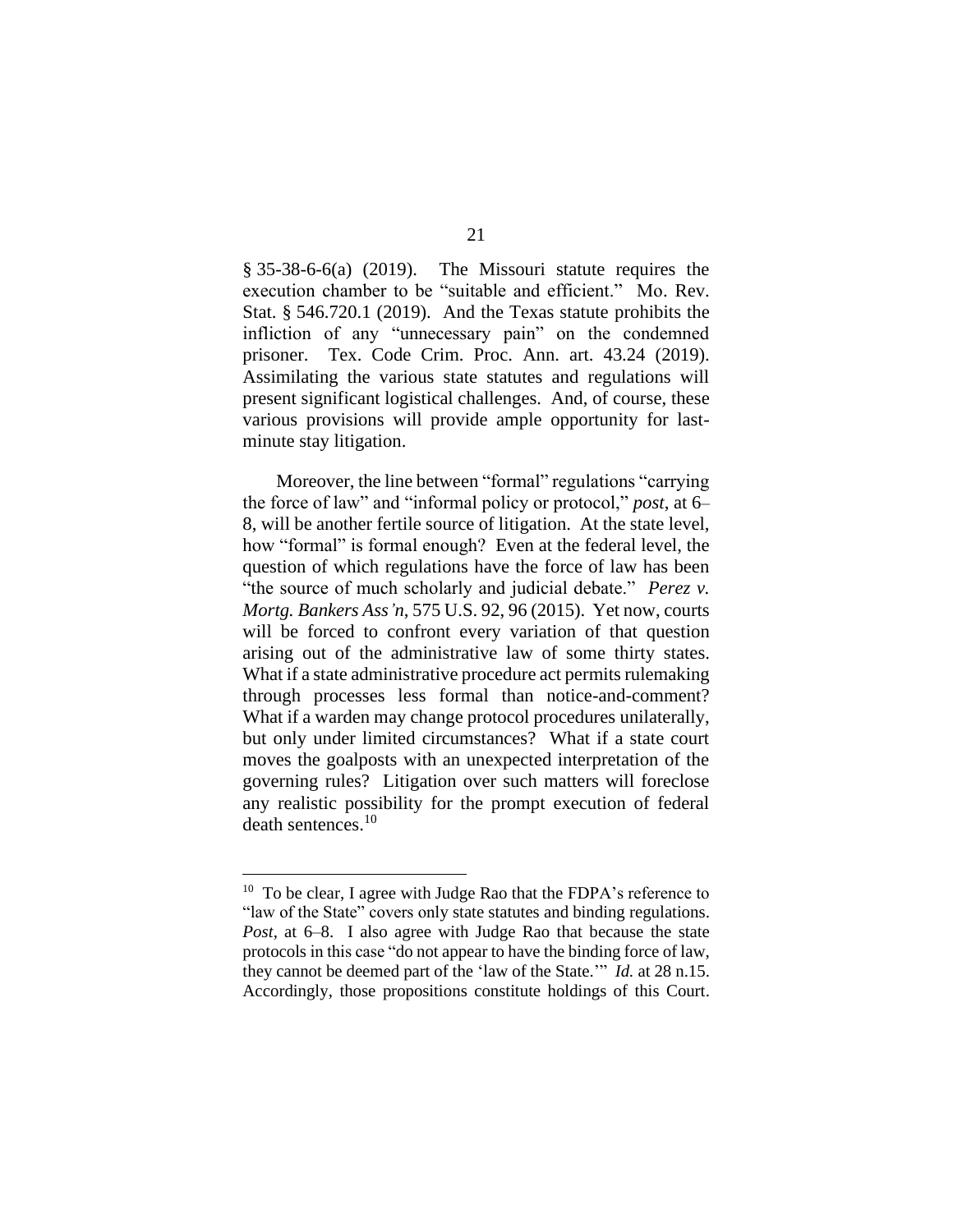# 22 \* \* \* \*

For all these reasons, I would hold that the FDPA requires the federal government to follow state law regarding only the method of execution and does not regulate the various subsidiary details cited by the plaintiffs and the district court. On that interpretation, the plaintiffs' primary FDPA claim is without merit.

B

In the alternative, the plaintiffs contend that the 2019 protocol violates the FDPA by impermissibly shifting authority from the United States Marshals Service to the Federal Bureau of Prisons. The plaintiffs rest this argument on FDPA provisions requiring a United States marshal to "supervise implementation" of the death sentence. 18 U.S.C. § 3596(a); *see also id.* § 3597(a). The district court did not reach this argument, but the parties have briefed it and the plaintiffs urge it as an alternative ground for affirmance.

The execution protocol does not strip the Marshals Service of the power to supervise executions. To the contrary, it requires a "United States Marshal designated by the Director of the USMS" to oversee the execution and to direct which other personnel may be present at it. App. 30. The "execution process," which starts at least thirty minutes before the actual execution, cannot begin without the marshal's approval. App. 40. The same is true for the execution itself. App. 44, 68. Individuals administering the lethal agents are "acting at the

*See Marks v. United States*, 430 U.S. 188, 193–94 (1977). But I do not share Judge Rao's optimism that a "law of the State" limitation, imposed on an otherwise unbounded interpretation of "manner," will avoid "practical, and perhaps insurmountable, difficulties to the implementation of federal death sentences." *Post*, at 12–13.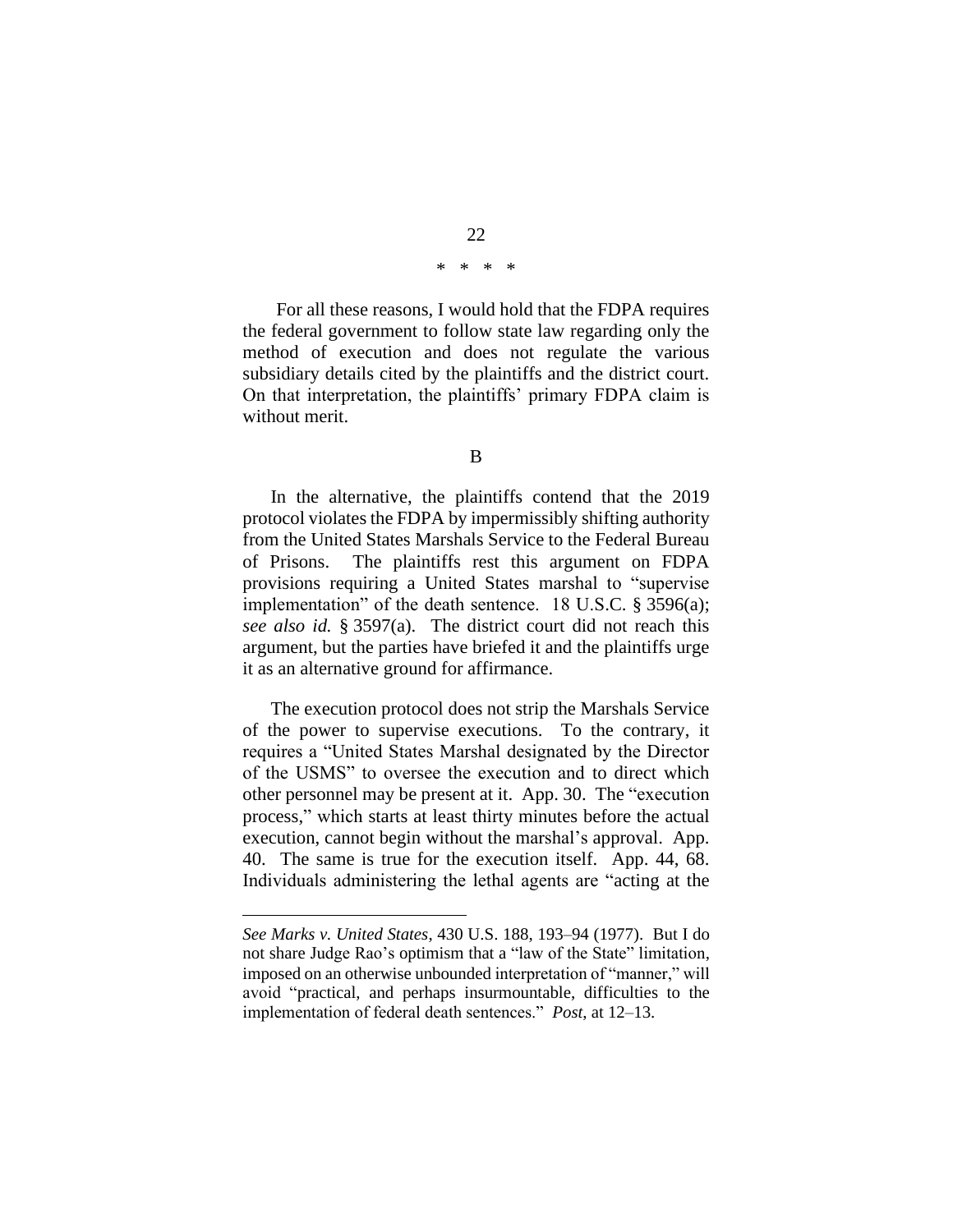direction of the United States Marshal." App. 74. And once the execution is complete, the marshal must notify the court that its sentence has been carried out. App. 44–45. The protocol thus tasks the USMS with supervising executions.

In any event, federal law vests all powers of DOJ components in the Attorney General and permits him to reassign powers among the components. "All functions of other officers of the Department of Justice and all functions of agencies and employees of the Department of Justice are vested in the Attorney General." 28 U.S.C. § 509. The Marshals Service is "a bureau within the Department of Justice under the authority and direction of the Attorney General." *Id.* § 561(a). Its powers are thus ultimately vested in the Attorney General. Moreover, the Attorney General may delegate his powers to "any other officer, employee, or agency of the Department of Justice." *Id.* § 510. Together, these provisions permit the Attorney General to reassign duties from the Marshals Service to the Bureau of Prisons.

The plaintiffs invoke *United States v. Giordano*, 416 U.S. 505 (1974). There, the Supreme Court held that a statute "expressly" limiting the Attorney General's power to delegate wiretap authority to a handful of enumerated officials qualified his general authority to reassign DOJ functions. *Id.* at 514. But the FDPA contains no such language expressly prohibiting the Attorney General from deciding or delegating matters relating to executions. For these reasons, the protocol allocates duties consistent with the FDPA, so the plaintiffs' alternative FDPA argument is also without merit.<sup>11</sup>

<sup>&</sup>lt;sup>11</sup> Judge Rao contends that the plaintiffs forfeited this argument by not raising it below. *Post*, at 32. But plaintiff Lee, in support of his motion for a preliminary injunction, identified eight provisions in the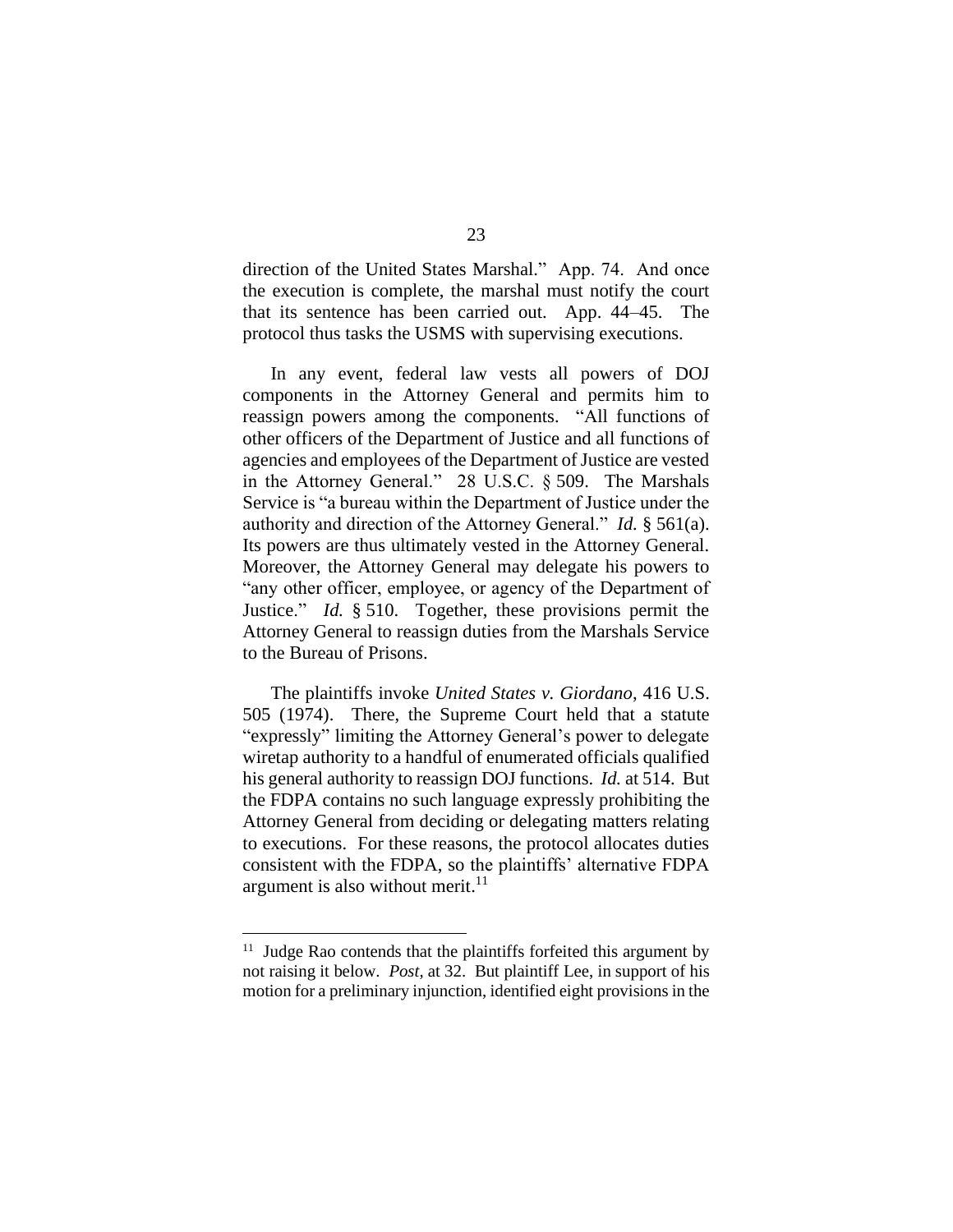The federal protocol is both a procedural rule and a general policy statement exempted from the notice-and-comment requirements of the Administrative Procedure Act. *See* 5 U.S.C.  $\S$  553(b)(3)(A).

"The critical feature of a procedural rule is that it covers agency actions that do not themselves alter the rights or interests of parties." *Nat'l Mining Ass'n v. McCarthy*, 758 F.3d 243, 250 (D.C. Cir. 2014) (quotation marks omitted). The federal protocol does not alter the plaintiffs' rights or interests, which were all but extinguished when juries convicted and sentenced them to death. Moreover, pre-existing law establishes lethal injection as the method of execution, 28 C.F.R.  $\S 26.3(a)(4)$ , and the protocol simply sets forth procedures for carrying out the injections.

The execution protocol is also a general statement of agency policy. In defining this category, "[o]ne line of analysis

execution protocol that he says impermissibly granted authority to the Bureau of Prisons. *See* Lee Mot. for Prelim. Inj., *In re Execution Protocol Cases*, No. 1:19-mc-145 (D.D.C.), ECF Doc. 13-1, at 10– 12. Lee argued that each of the provisions is "[c]ontrary to Section 3596 of [the] FDPA, which only refers to the U.S. Marshal supervising implementation." *Id.* Moreover, the government did not argue for a forfeiture, and thus "forfeited [the] forfeiture argument here." *Solomon v. Vilsack*, 763 F.3d 1, 13 (D.C. Cir. 2014). And for several reasons, it would make good sense for us to excuse any forfeiture: The plaintiffs' alternative FDPA claim turns on purely legal questions, it was fully briefed on appeal, both parties ask us to decide it, the Supreme Court has asked us to proceed with appropriate dispatch, and this claim, even if not pursued in the preliminary-injunction motions, would remain live on remand.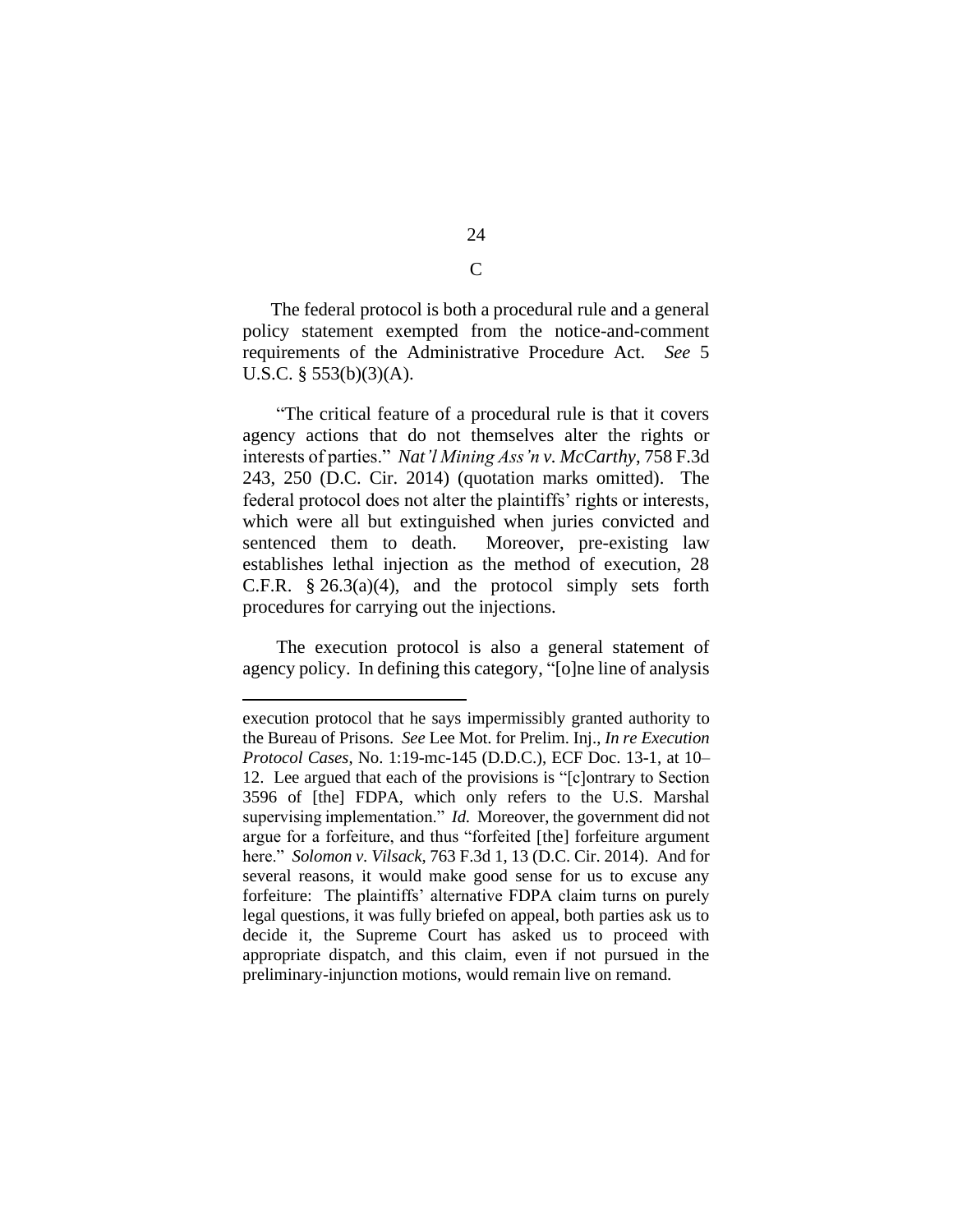considers the effects of an agency's action, inquiring whether the agency has (1) impose[d] any rights and obligations, or (2) genuinely [left] the agency and its decisionmakers free to exercise discretion." *Clarian Health West, LLC v. Hargan*, 878 F.3d 346, 357 (D.C. Cir. 2017) (quotation marks omitted). A second line "looks to the agency's expressed intentions, including consideration of three factors: (1) the [a]gency's own characterization of the action; (2) whether the action was published in the Federal Register or the Code of Federal Regulations; and (3) whether the action has binding effects on private parties or on the agency." *Id.* (quotation marks omitted). Here, the protocol contains no rights-creating language. Just the opposite, it states that "[t]his manual explains internal government procedures and does not create any legally enforceable rights or obligations." App. 24. Likewise, the protocol explicitly permits "deviation[s]" and "adjustment[s]" upon a determination "by the Director of the BOP or the Warden" that the deviation is "required," thus preserving a healthy measure of agency discretion. *Id.* Finally, the protocol was published in neither the Code of Federal Regulations nor the Federal Register.

For these reasons, the federal protocol was not subject to notice-and-comment requirements, and the plaintiffs' contrary claim is without merit. 12

 $12$  Given the flexibility built into the federal protocol, I agree with Judge Rao that it may be adjusted to conform to state law to whatever extent the FDPA may require. *Post*, at 29–30. That saves the protocol itself from attack under Judge Rao's construction of the FDPA. But, as explained above, it opens the door to a wide range of challenges to federal executions under the minutiae of state execution statutes and regulations.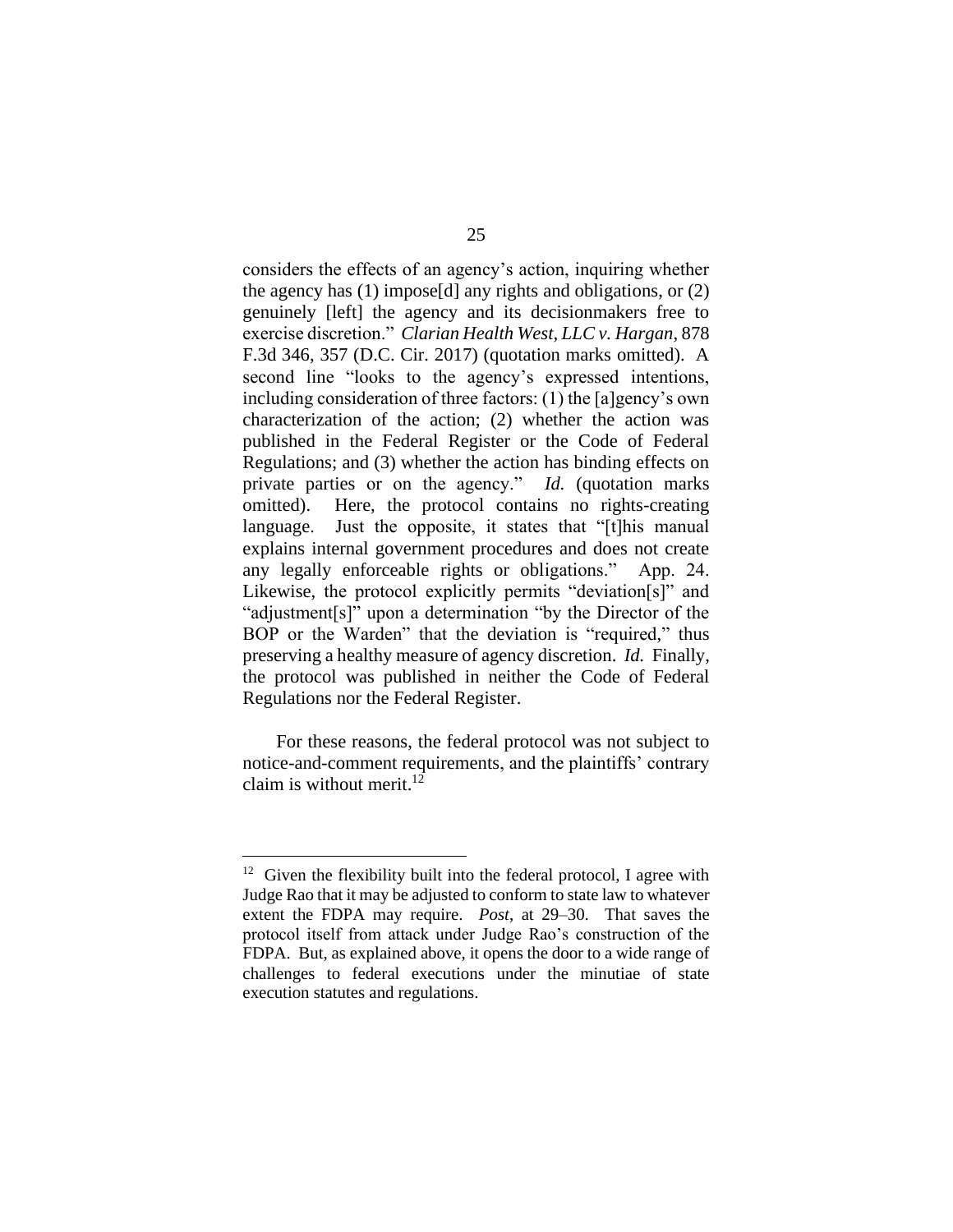Wholly apart from the merits, I would reverse the preliminary injunction because the balance of harms and the public interest strongly favor the government. The party seeking a preliminary injunction "must establish" not only a likelihood of success on the merits, but also "that the balance of equities tips in his favor, and that an injunction is in the public interest." *Winter v. NRDC*, 555 U.S. 7, 20 (2008); *see also Amoco Prod. Co. v. Vill. of Gambell*, 480 U.S. 531, 542 (1987). And appellate courts may reverse preliminary injunctions where, apart from the merits, the district court's equitable balancing constituted an abuse of discretion. *See NRDC*, 555 U.S. at 24–26, 32.

In this case, the district court failed to recognize the important governmental and public interest in the timely implementation of capital punishment. The court concluded that any "potential harm to the government caused by a delayed execution is not substantial." *In re Execution Protocol Cases*, 2019 WL 6691814, at \*7. In contrast, the Supreme Court frequently has explained that "both the [government] and the victims of crime have an important interest in the timely enforcement of a [death] sentence," which is frustrated by decades of litigation-driven delay. *Bucklew*, 139 S. Ct. at 1133 (quotation marks omitted). Indeed, "when lengthy federal proceedings have run their course"—as is the case here— "finality acquires an added moral dimension." *Calderon v. Thompson*, 523 U.S. 538, 556 (1998). "Only with an assurance of real finality can the State execute its moral judgment in a case." *Id.* And "[o]nly with real finality can the victims of crime move forward knowing the moral judgment will be carried out." *Id.* "To unsettle these expectations is to inflict a profound injury to the 'powerful and legitimate interest in

26 II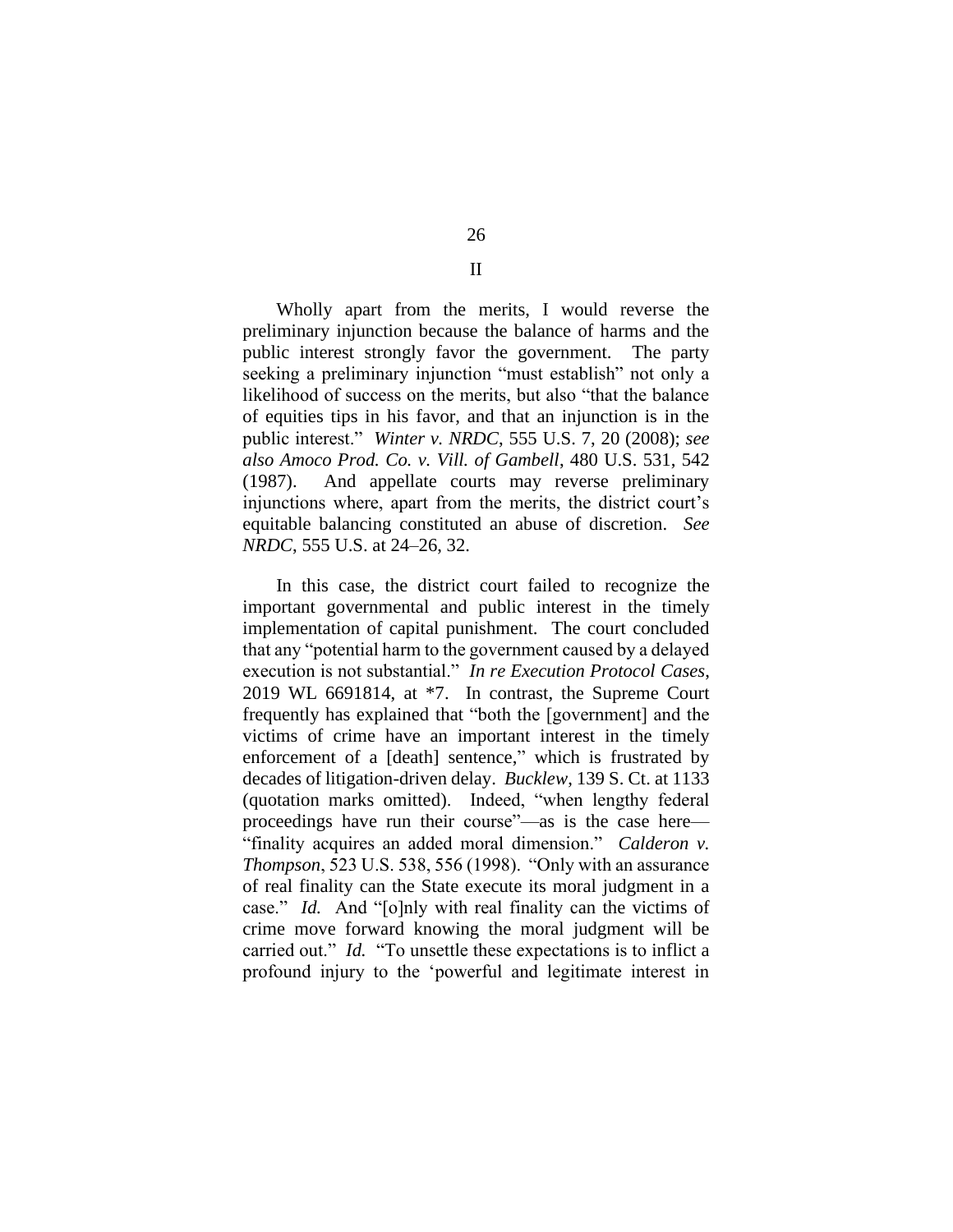punishing the guilty.'" *Id.* (quoting *Herrera v. Collins*, 506 U.S. 390, 421 (1993) (O'Connor, J., concurring)).

These interests are magnified by the heinous nature of the offenses committed by the appellees—all of whom murdered children—as well as the decades of delay to date.

In 1999, an Arkansas jury convicted Daniel Lee of three counts of murder in aid of racketeering. The murders were committed in 1996, during a robbery to fund a white supremacist organization. *United States v. Lee*, 374 F.3d 637, 641 (8th Cir. 2004). After overpowering a couple and their eight-year-old daughter in their home, Lee and a confederate "shot the three victims with a stun gun, placed plastic bags over their heads, and sealed the bags with duct tape." *Id.* at 641–42. They then drove the family to a bayou, taped rocks to their bodies, and threw them into the water to suffocate or drown. *Id.* at 642. The Eighth Circuit affirmed Lee's death sentence on direct review, *id.*, and thrice denied him collateral relief, *Lee v. United States*, No. 19-3576 (8th Cir. Jan. 7, 2020); *United States v. Lee*, 792 F.3d 1021 (8th Cir. 2015); *United States v. Lee*, 715 F.3d 215 (8th Cir. 2013). Nonetheless, Lee continues to pursue a fourth round of collateral review. *Lee v. United States*, No. 2:19-cv-00468 (S.D. Ind. Dec. 5, 2019), *preliminary injunction vacated by Lee v. Watson*, No. 19-3399 (7th Cir. Dec. 6, 2019).

In 2003, a Missouri jury convicted Wesley Purkey of the kidnapping, rape, and murder of sixteen-year-old Jennifer Long in 1998. *United States v. Purkey*, 428 F.3d 738, 744–45 (8th Cir. 2005). After killing the girl, Purkey dismembered her body with a chainsaw and burned her remains. *Id.* at 745. The jury found nine aggravating factors, including that Purkey had previously bludgeoned a woman to death with a hammer. *Id.*  at 746. The Eighth Circuit affirmed Purkey's death sentence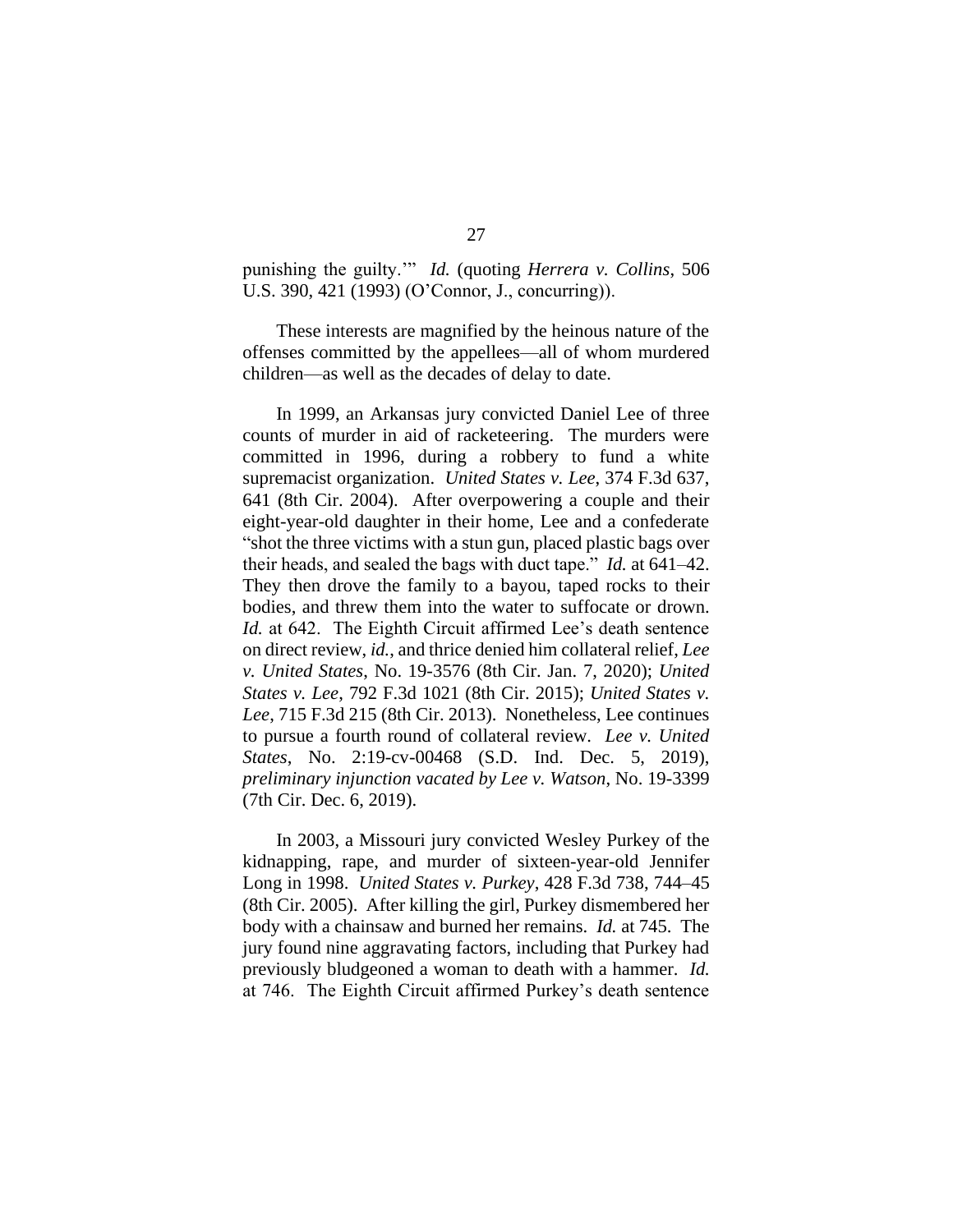on direct review, *id.* at 744, and later denied him collateral relief, *Purkey v. United States*, 729 F.3d 860 (8th Cir. 2013).

In 2004, an Iowa jury convicted Dustin Honken of murdering five individuals in 1999, including two witnesses to his drug trafficking and two young children. *United States v. Honken*, 541 F.3d 1146, 1148 (8th Cir. 2008). Honken and an accomplice kidnapped one witness, the witness's girlfriend, and her six- and ten-year-old daughters. Honken murdered all four execution-style, by shooting each in the head. *Id.* at 1149– 51. Four months later, Honken murdered another prospective witness against him. *Id.* at 1148, 1151. Then, while in prison awaiting trial, he made plans to murder additional witnesses. *Id.* at 1150–51. Because Iowa has no death penalty, the district court ordered Honken to be executed in the manner provided by Indiana law. The Eighth Circuit affirmed the death sentence on direct appeal, *id.* at 1148, and then declined to set it aside on collateral review, *see Honken v. United States*, 42 F. Supp. 3d 937, 1196–97 (N.D. Iowa 2013), *certificate of appealability denied*, No. 14-1329 (8th Cir. May 2, 2014).

In 2004, a Texas jury convicted Alfred Bourgeois of murdering his two-year-old daughter in 2002. *United States v. Bourgeois*, 423 F.3d 501, 503 (5th Cir. 2005). Before the murder, Bourgeois "systematically abused and tortured" the child—he punched her in the face, whipped her with an electrical cord, hit her head with a plastic bat so many times that it "was swollen like a football," and later bragged to a fellow inmate that the "f—ing baby's head got as big as a watermelon." *Id.* He bit her, scratched her, and burned the bottom of her feet with a cigarette lighter. When others tried to clean the sores, Bourgeois "would stop them and jam his dirty thumb into the wounds, then force [her] to walk" on them. *Id.* After her training potty tipped over, Bourgeois repeatedly slammed the back of her head into a window. He refused to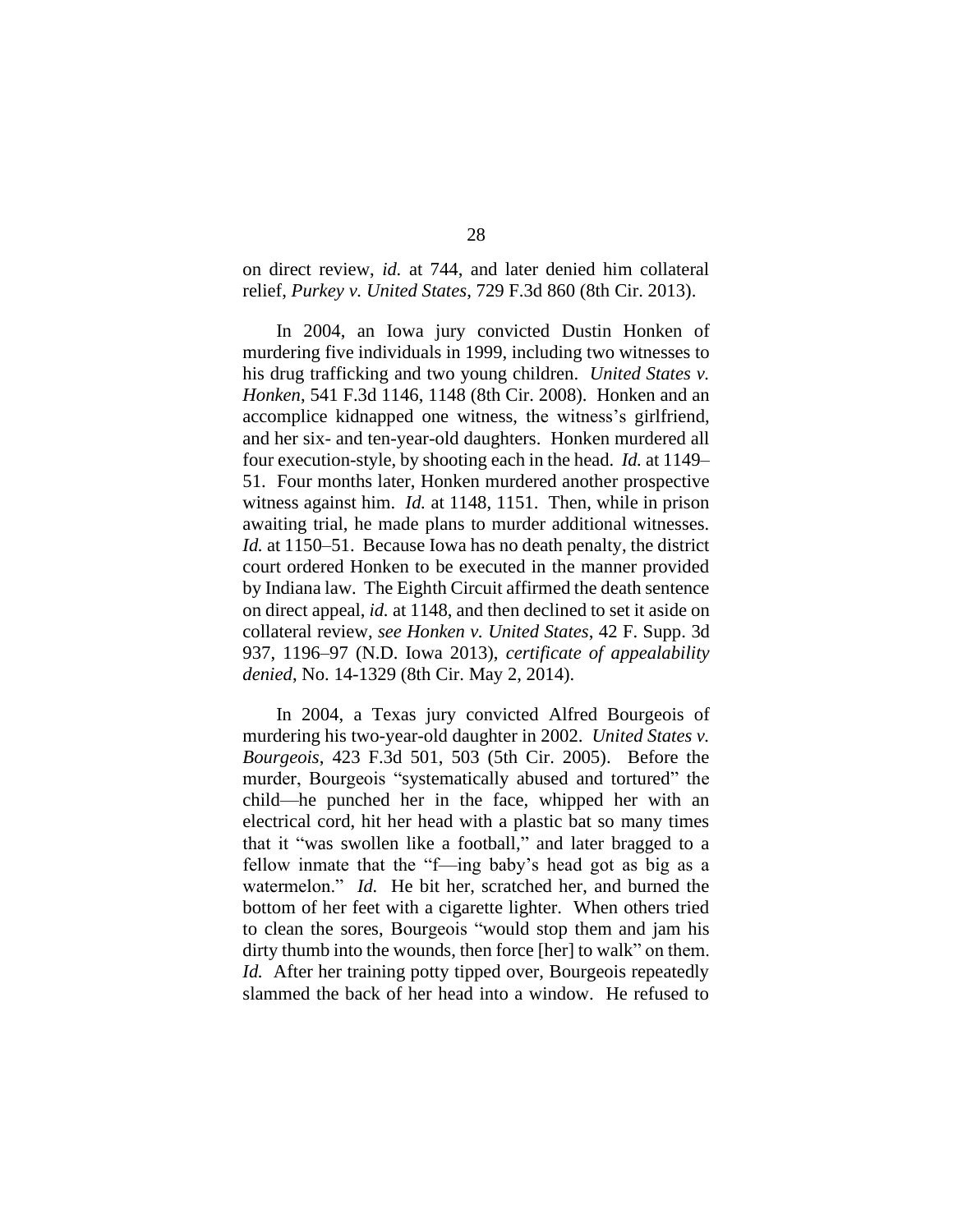take the girl's limp body to the hospital, but a passer-by called an ambulance. "The doctors sustained [her] on life support until her mother could get to the hospital, where the baby died in her mother's arms the next day." *Id.* at 505.In affirming the death sentence, the Fifth Circuit described this as "not a close case." *Id.* at 512. That court later denied post-conviction relief. *United States v. Bourgeois*, 537 F. App'x 604, 605 (5th Cir. 2013) (per curiam).

These crimes were committed twenty-four, twenty-two, twenty-one, and eighteen years ago respectively. Each appellee received the full panoply of procedural protections afforded under the Constitution and the FDPA. Each received direct review and one or more rounds of collateral review. Yet now, supported by fifteen lawyers on just this appeal, they continue to litigate with a vengeance, ostensibly over the manner of their executions, but with the obvious and intended effect of delaying them indefinitely. As the Supreme Court noted in *Bucklew*, with apparent exasperation, the people and the surviving victims "deserve better." 139 S. Ct. at 1134.

The district court stressed that the government took eight years to craft its revised execution protocol. True enough, but things were fine in 2008, with a three-drug execution protocol in place and approved by the Supreme Court in *Baze*. Then began a long and successful campaign of obstruction by opponents of capital punishment, which removed sodium thiopental from the market by 2011 and made pentobarbital unavailable shortly thereafter. *See Glossip v. Gross*, 135 S. Ct. 2726, 2733 (2015). At that point, the government's options were severely limited, and it can hardly be faulted for proceeding with caution. The government declined to press ahead with an available three-drug protocol using midazolam—a milder sedative than either sodium thiopental or pentobarbital—and two other substances to stop respiration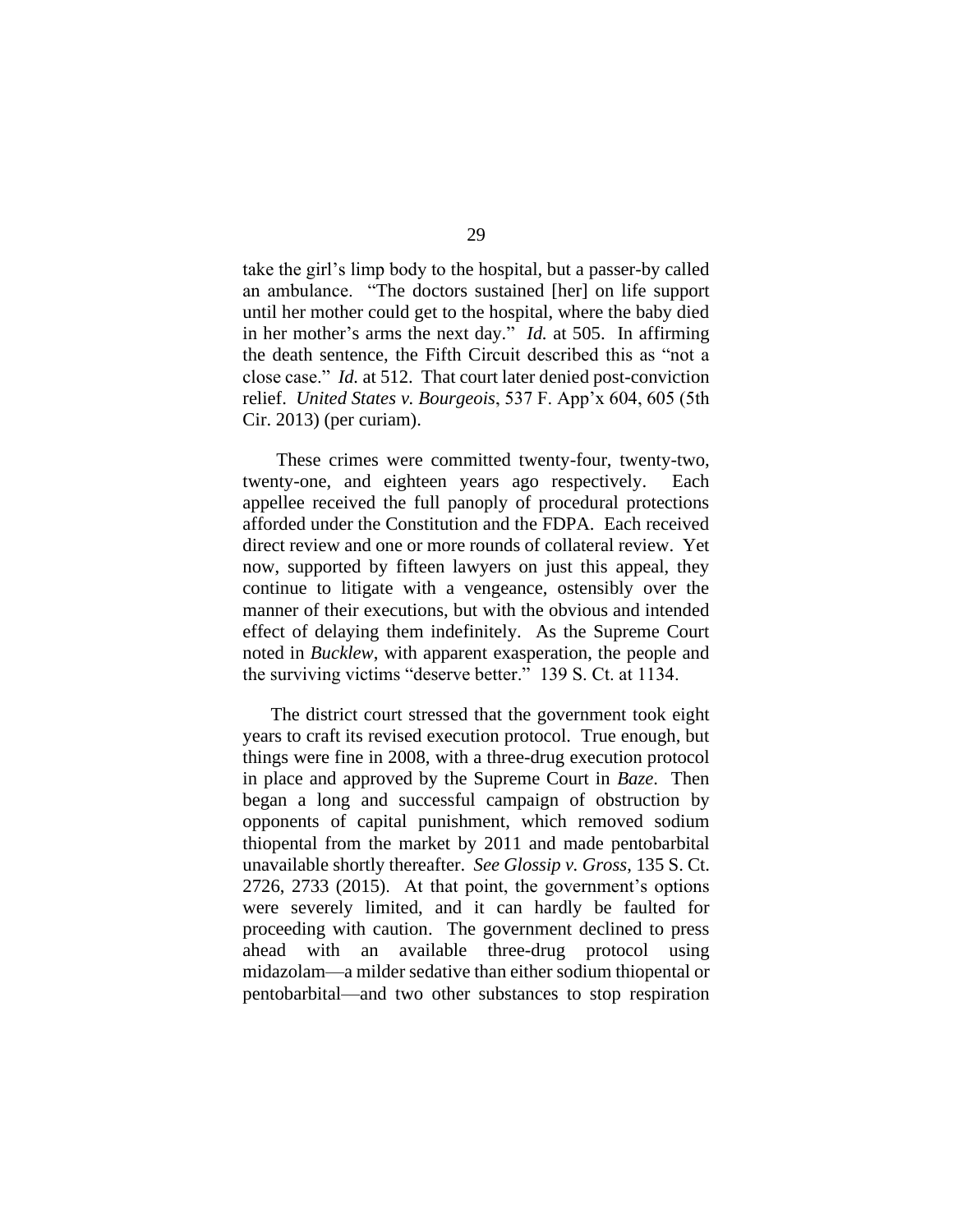and induce cardiac arrest. Its hesitation in the face of uncertainty proved reasonable, as four Justices would later describe this protocol as possibly "the chemical equivalent of being burned at the stake." *Id.* at 2781 (Sotomayor, J., dissenting).

Instead of proceeding with an inferior option, the government waited until pentobarbital again became available. That barbiturate—which can act as both sedative and lethal agent—is "widely conceded to be able to render a person fully insensate," *Zagorski v. Parker*, 139 S. Ct. 11, 11–12 (2018) (Sotomayor, J., dissenting from denial of application for stay and denial of certiorari), thus ensuring a painless execution. The government also took time to study the successful track record of pentobarbital, documenting its use without incident in more than 100 state executions, A.R. 929–30, as well as the many cases that have upheld its use,*see*, *e.g.*, *Zink v. Lombardi*, 783 F.3d 1089, 1102 (8th Cir. 2015) (en banc) (per curiam); *Ladd v. Livingston*, 777 F.3d 286, 289–90 (5th Cir. 2015). The government's care in selecting an available and effective execution substance does not diminish the importance of carrying out the appellees' sentences.

On the other side of the balance, a death sentence is of course serious business. But here, there is no dispute that the appellees may be executed by lethal injection, nor any colorable dispute that pentobarbital will cause anything but a swift and painless death. Instead, the plaintiffs contend only that their executions cannot occur until the federal government replicates every jot-and-tittle of the relevant state execution protocols. And in doing so, they would expose other death-row inmates to substances less reliably certain to ensure a painless death than is pentobarbital—including midazolam, which remains in use in five different states. A.R. 92–93. The claims before us are designed neither to prevent unnecessary suffering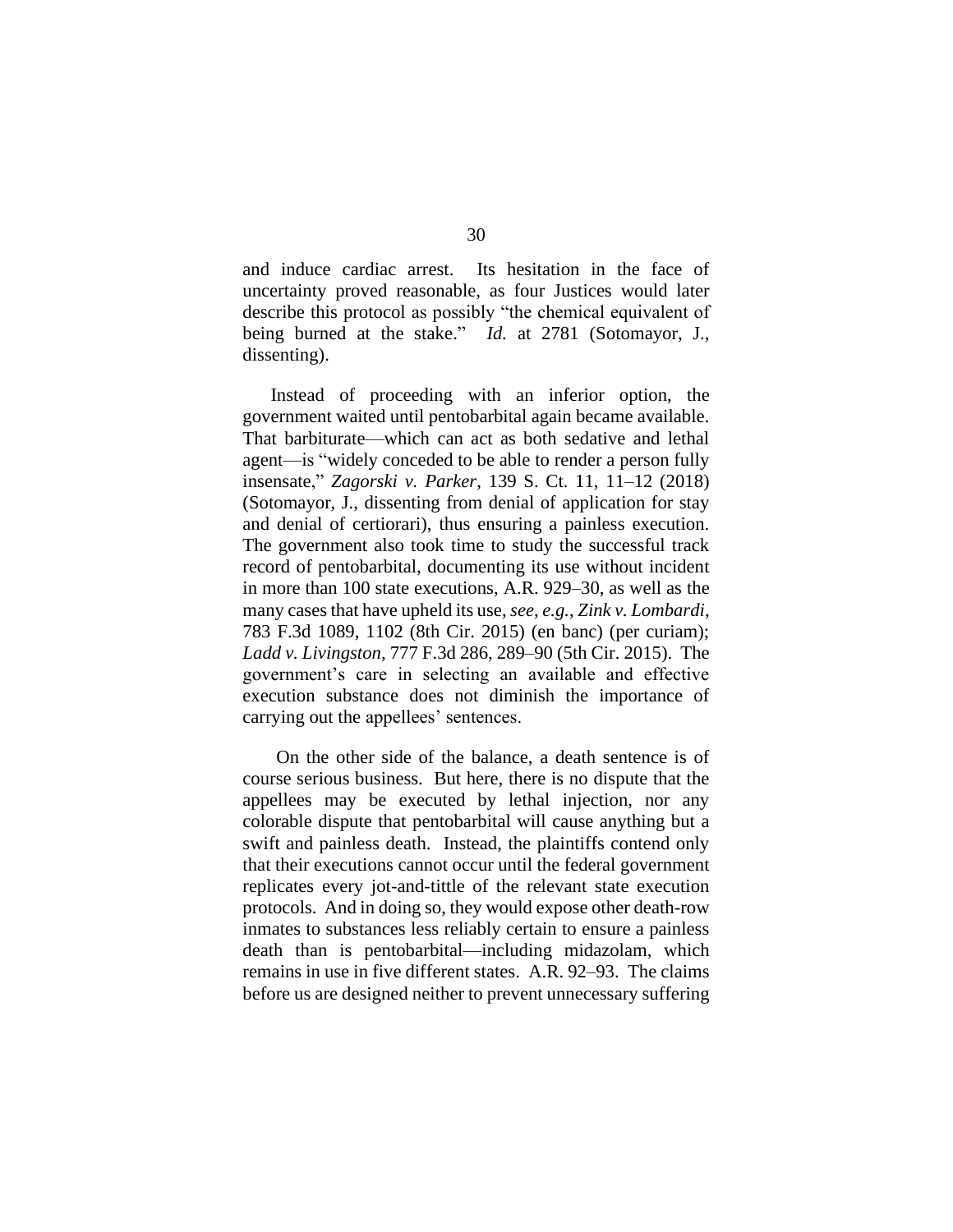nor to ensure that needles are properly inserted into veins—a task that nurses routinely perform without difficulty. Instead, they are designed to delay lawful executions indefinitely. We should not assist in that undertaking.

\* \* \* \*

For these reasons, I would vacate the preliminary injunction and remand the case to the district court with instructions to enter judgment for the government on the plaintiffs' FDPA claims and their notice-and-comment claims.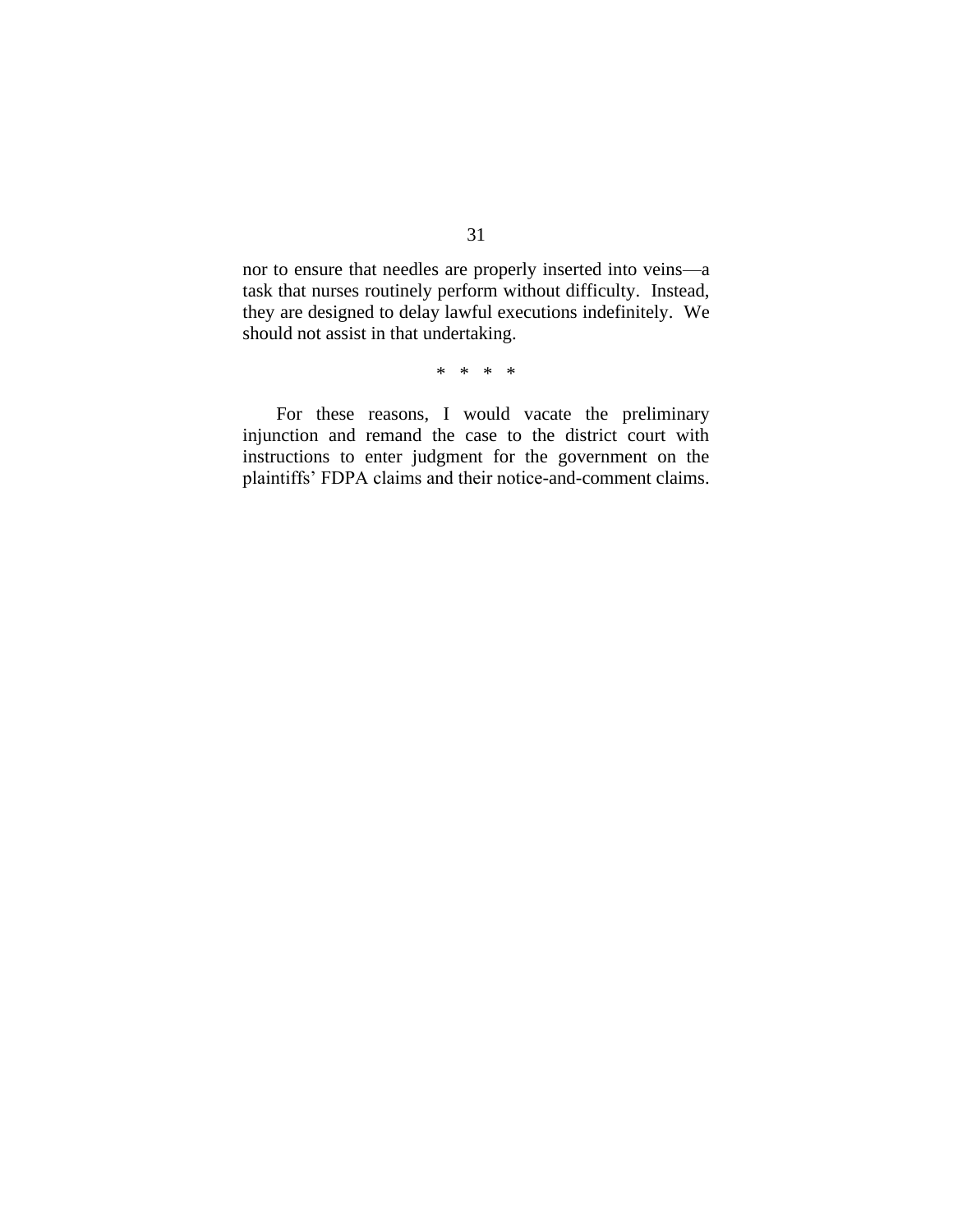RAO, *Circuit Judge*, concurring: The Department of Justice specified a range of procedures to govern federal executions in its 2019 protocol and addendum. Plaintiffs allege that the Department's protocol is inconsistent with the Federal Death Penalty Act ("FDPA"), which requires that federal executions be implemented "in the manner prescribed by the law of the State in which the sentence is imposed." 18 U.S.C. § 3596(a). At every stage of this litigation, the debate has centered on whether "manner" should be read at a particular level of generality. The word "manner," however, cannot be interpreted in isolation. It is a broad, flexible term whose specificity depends on context. The FDPA explicitly defines the level of generality of "manner": It is the "manner prescribed by the law of the State." Thus, the FDPA requires the federal government to apply state law—that is, statutes and formal regulations—at whatever level of generality state law might be framed. Where state law is silent, the federal government has discretion to choose whatever lawful execution procedures it prefers.

Under this interpretation, the Department of Justice's 2019 protocol is consistent with the FDPA. The protocol lays out a non-binding procedural framework that the federal government may apply in most cases, and it allows the U.S. Marshal Service to depart from federal procedures when required—a carveout that naturally would encompass situations in which the 2019 protocol conflicts with state law. I therefore agree to vacate the preliminary injunction.

### I.

Assessing the validity of the 2019 protocol requires us first to interpret the reach of the FDPA. The Department of Justice maintains that "manner" as used in the FDPA means only the method of execution—i.e., hanging, electrocution, or lethal injection—leaving the government free to set forth a uniform procedure for executions. The plaintiffs, on the other hand,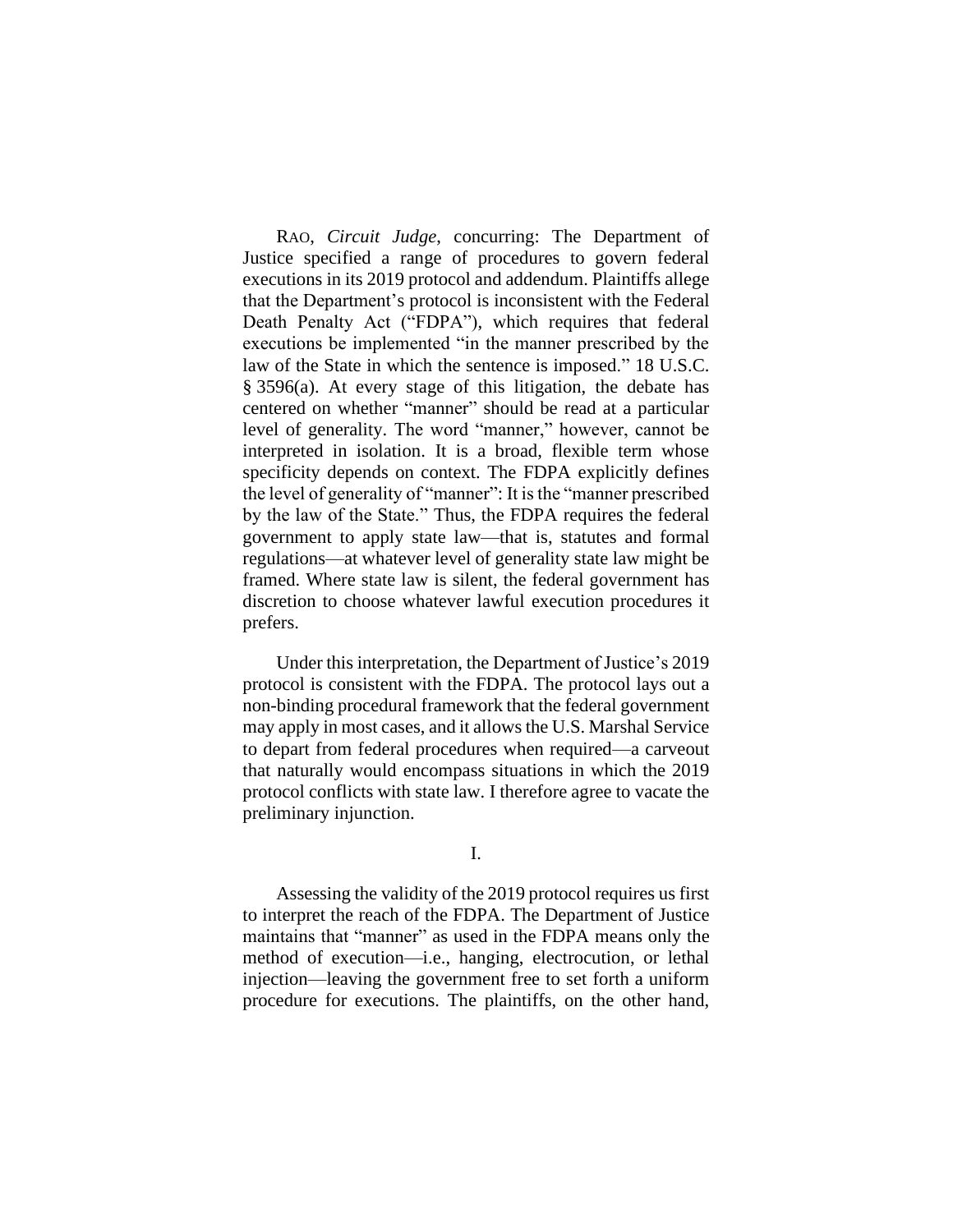assert that "manner" means any procedures used by a state when implementing the death penalty, thereby precluding any kind of uniform federal protocol. Neither reading comports with the FDPA when read as a whole. In the FDPA, Congress left certain choices regarding execution to the States. Considering the text and structure of the statute, I explain why the FDPA requires the federal government to apply only those execution procedures prescribed by a state's statutes and formal regulations, but leaves the federal government free to specify other procedures or protocols not inconsistent with state law. Moreover, nothing in the statutory history offers a basis to override the plain meaning of the FDPA.

#### A.

The FDPA provides that the U.S. Marshal "shall supervise implementation of the sentence [of death] in the manner prescribed by the law of the State in which the sentence is imposed." 18 U.S.C. § 3596(a). The parties as well as my colleagues focus on the meaning of the word "manner." As I explain, the word "manner" may refer to varying levels of specificity, both in its ordinary meaning and in the context of execution procedures. Reading "manner" alongside other words in Section 3596(a), as well as the statute as a whole, demonstrates that the FDPA uses "manner" to include the positive law and binding regulations of a state—those procedures "prescribed by the law of the State." State "law," however, does not include informal procedures or protocols. In the absence of binding state law, the FDPA leaves other procedures to the discretion of the U.S. Marshal who must "supervise implementation of the sentence" of death.

1.

In ordinary usage, the word "manner" has a broad, flexible meaning. A "manner" is "a characteristic or customary mode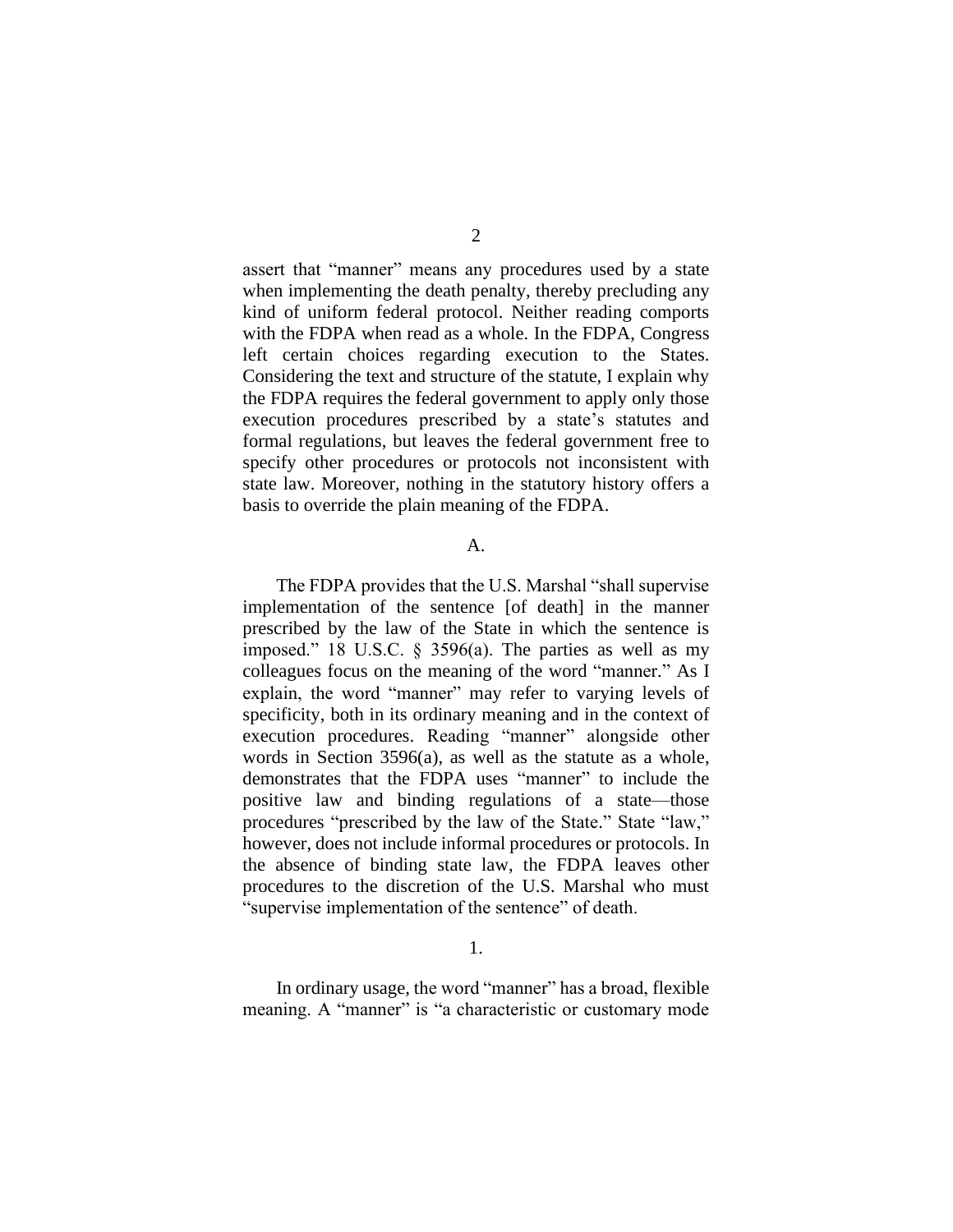of acting" or "a mode of procedure." *Manner*, Merriam-Webster's Collegiate Dictionary (11th ed. 2014). Put differently, a "manner" is "[a] way of doing something or the way in which a thing is done or happens." *Manner*, The American Heritage Dictionary of the English Language (5th ed. 2018). "Manner" may therefore refer to a general way of doing something or the more specific way in which an action is carried out. The word had a similarly broad meaning when the first two federal death penalty statutes were passed in 1790 and 1937. *See Manner*, New International Dictionary of the English Language (2d ed. 1941) ("[A] way of acting; a mode of procedure; the mode or method in which something is done or in which anything happens."); 2 S. Johnson, *A Dictionary of the English Language* (1755) ("Custom; habit; fashion.").<sup>1</sup>

The word "manner" has the same flexible meaning in the execution context, as demonstrated by federal and state statutes and judicial decisions that use the word with varying levels of generality. As DOJ notes, the word is sometimes used to refer to a general execution method, and courts occasionally use the terms "manner" and "method" interchangeably; yet "manner"

<sup>&</sup>lt;sup>1</sup> Judge Katsas makes much of the fact that eighteenth-century dictionaries, including Samuel Johnson's, also defined "manner" as a "method," Concurring Op. 4–5 (Katsas, J.), but he overlooks that those dictionaries defined "method" in broad terms. For instance, Johnson's dictionary states: "*Method*, taken in the largest sense, implies the placing of several things, or performing several operations in such an order as is most convenient to attain some end." 2 S. Johnson, *A Dictionary of the English Language* (1755). This "largest sense" is the only definition Johnson provides for "method." Judge Katsas notes that "[o]ther dictionaries" also "indicate that 'manner' is synonymous with 'method' as well as 'mode." Concurring Op. 4 (Katsas, J.). These dictionaries, however, are not referring to the narrow sense of "method" employed in the execution context.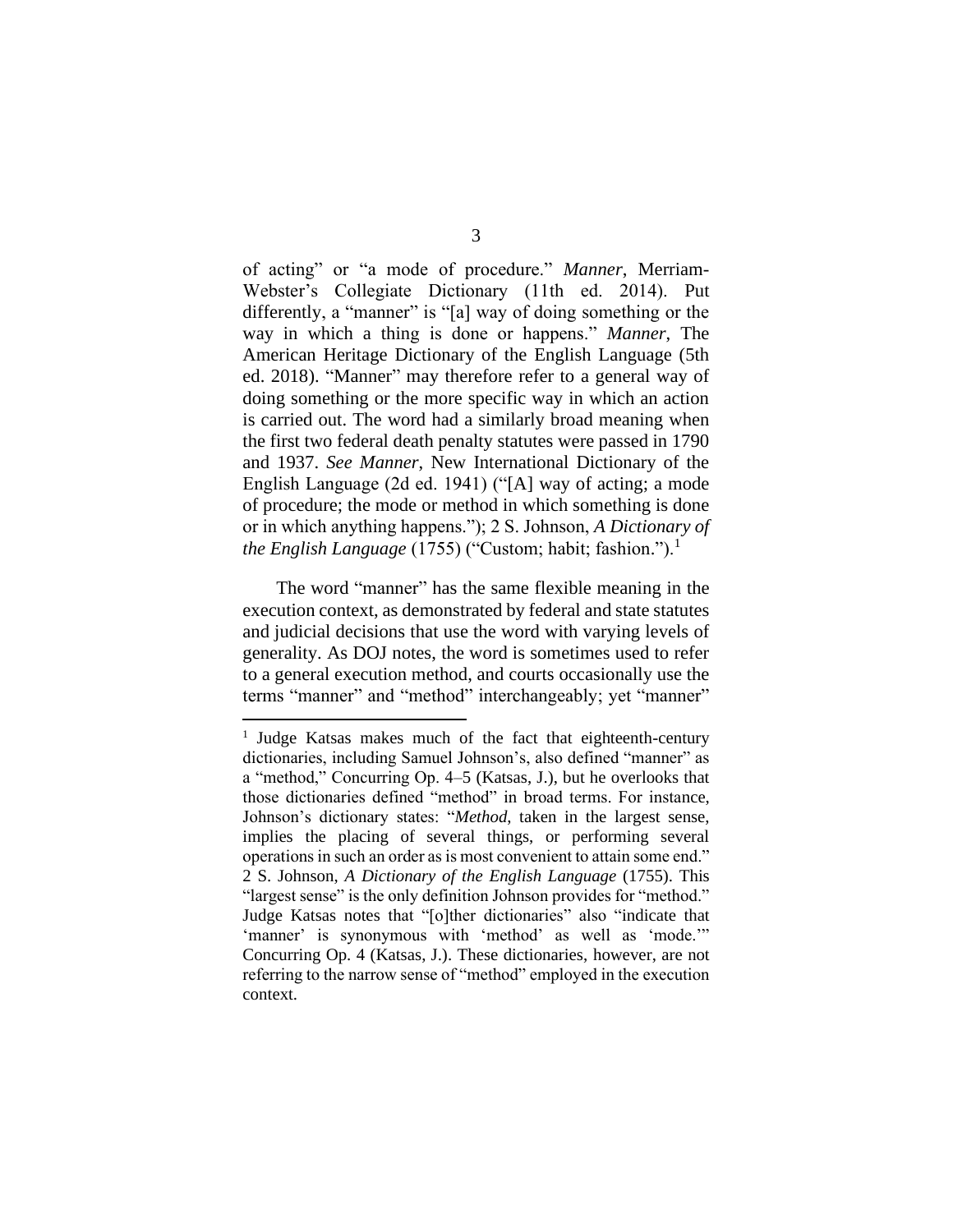is also frequently used to refer to granular details, including in the FDPA itself. In a provision governing aggravating factors in homicide cases, the statute reads, "In determining whether a sentence of death is justified ..., the jury ... shall consider ... [whether] [t]he defendant committed the offense in an especially heinous, cruel, or depraved manner in that it involved torture or serious physical abuse to the victim." 18 U.S.C.  $\frac{8}{5}$  3592(c)(6). In this instance, the "manner" of committing homicide refers not to the general method of killing, but to the precise way in which the offense was committed.

State legislatures also use the word "manner" to refer to the specifics of an execution procedure, including in some statutes the choice of lethal substance or method of injection. *See, e.g.*, Miss. Code. Ann. § 99-19-51 ("The manner of inflicting the punishment of death shall be by the sequential intravenous administration of a lethal quantity of the following combination of substances …."); Md. Code Ann., Correctional Services, § 3–905 (repealed in 2013) ("The manner of inflicting the punishment of death shall be the continuous intravenous administration of a lethal quantity of an ultrashort-acting barbiturate or other similar drug in combination with a chemical paralytic agent."); Colo. Rev. Stat. Ann. § 18-1.3- 1202 ("The manner of inflicting the punishment of death shall be by the administration of a lethal injection …. For the purposes of this part 12, 'lethal injection' means a continuous intravenous injection of a lethal quantity of sodium thiopental or other equally or more effective substance.").

Similarly, federal courts use the term "manner" variably to refer both to the method of execution and to the specifics of execution procedures. *See Glossip v. Gross*, 135 S. Ct. 2726, 2741 (2015) ("[T]here is no scientific literature addressing the use of midazolam as a manner to administer lethal injections in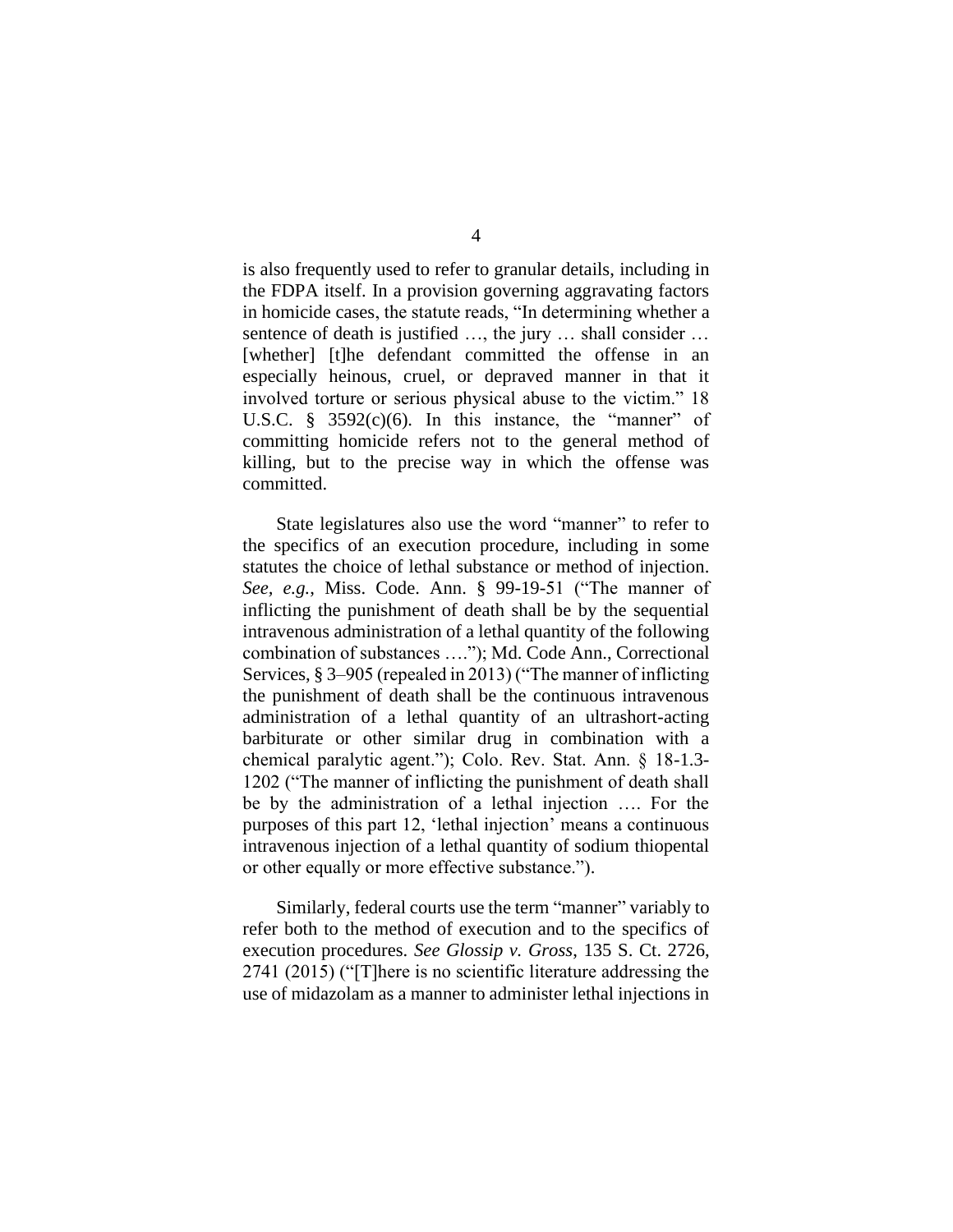humans." (quoting a party's expert report)); *id.* at 2790 (Sotomayor, J., dissenting) ("These assertions were amply supported by the evidence of the manner in which midazolam is and can be used."); *Baze v. Rees*, 553 U.S. 35, 57 (2008) (plurality opinion) ("[T]he Commonwealth's continued use of the three-drug protocol cannot be viewed as posing an 'objectively intolerable risk' when no other State has adopted the one-drug method and petitioners proffered no study showing that it is an equally effective manner of imposing a death sentence."); *Holden v. Minnesota*, 137 U.S. 483, 491 (1890) ("[The state statute] prescribes … the manner in which[] the punishment by hanging shall be inflicted."); *Williams v. Hobbs*, 658 F.3d 842, 849 (8th Cir. 2011) ("The prisoners next contend that they have demonstrated a facially plausible claim that the Act [which provides for lethal injection in all cases] … increases mental anxiety before execution since the prisoners cannot know the manner in which they will be executed.").<sup>2</sup> These examples demonstrate that the word "manner" is used

<sup>2</sup> *See also Louisiana ex rel. Francis v. Resweber*, 329 U.S. 459, 474 (1947) (Burton, J., dissenting) ("The Supreme Court of Louisiana has held that electrocution, in the manner prescribed in its statute, is more humane than hanging."); *In re Kemmler*, 136 U.S. 436, 443–44 (1890) ("'[T]he application of electricity to the vital parts of the human body, under such conditions and in the manner contemplated by the statute, must result in instantaneous, and consequently in painless, death.'" (citation omitted)); *Harris v. Dretke*, No. 04- 70020, 2004 WL 1427042, at \*1 (5th Cir. June 23, 2004) ("David Harris appeals the dismissal of his suit … challenging the manner in which the State of Texas intends to carry-out his execution by lethal injection.").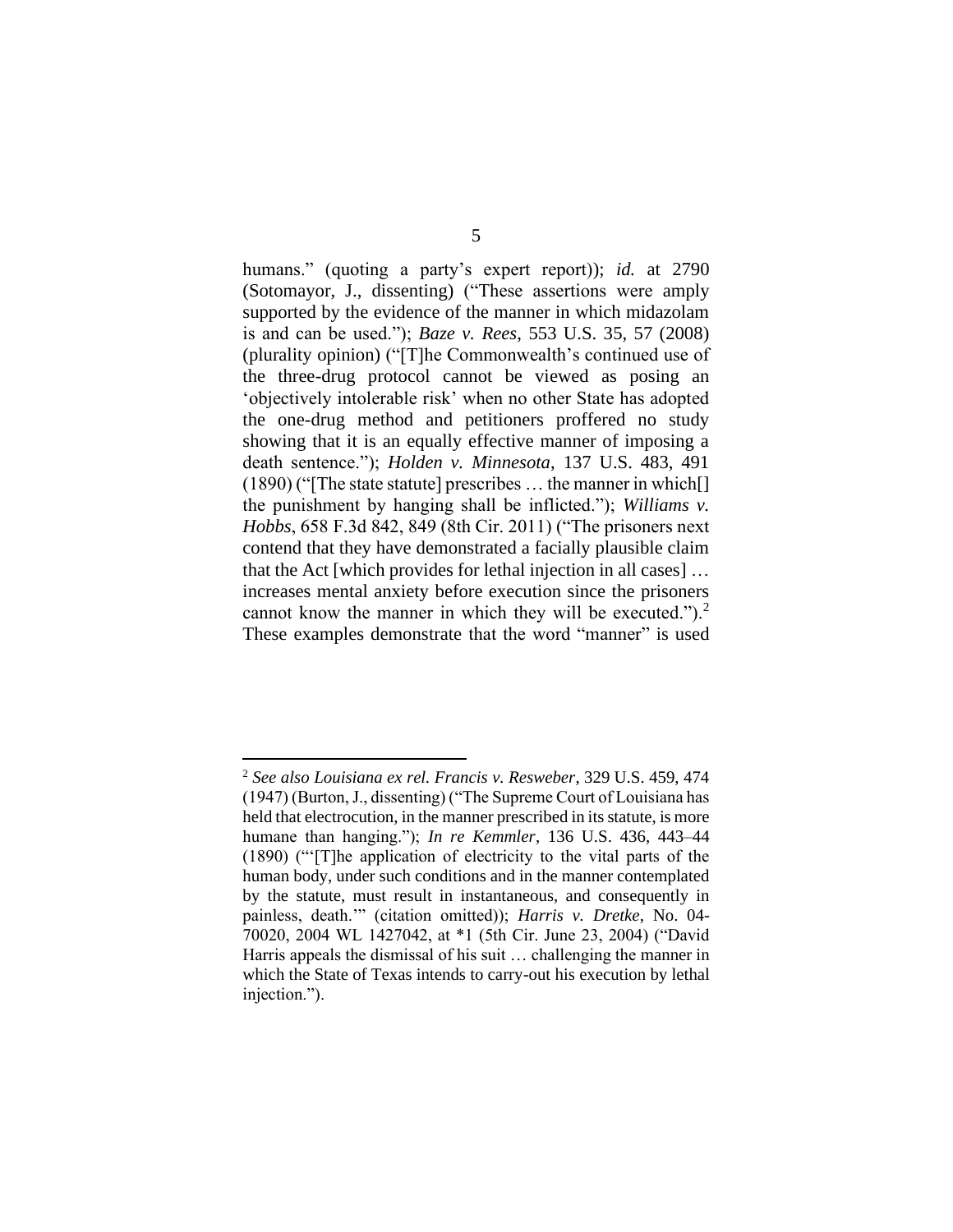frequently in the execution context as a broad term that may encompass any level of detail.<sup>3</sup>

2.

To determine the level of specificity of "manner" as used in the FDPA, I start with the language of Section 3596. Recall the statute provides that the U.S. Marshal "shall supervise implementation of the sentence in the manner prescribed by the law of the State in which the sentence is imposed." 18 U.S.C. § 3596(a). In this context, "manner" does not operate in isolation, but is modified by the requirement that the Marshal adopt the manner "prescribed by the law of the State." The district court did not address this qualifying language, and both parties gloss over it. In defending the 2019 protocol, the government contends that the Marshal must apply only the state's *method* of execution, without reference to other details that might be included in state law; the plaintiffs contend that the Marshal must apply *all* state procedures, again without reference to whether those procedures were prescribed by state law. The government's distinction is not found anywhere in the FDPA, while the plaintiffs' interpretation would read the phrase "prescribed by … law" out of the statute entirely.

The ordinary meaning of "law of the State" refers to binding law prescribed through formal lawmaking procedures. In analogous contexts, the Supreme Court has read similar statutory language to incorporate only statutes and regulations carrying the force of law. For instance, the Court held in *United* 

<sup>&</sup>lt;sup>3</sup> As the question before us concerns the meaning of the FDPA and whether "manner" can include procedural details prescribed by state law, it is of no consequence that the Supreme Court recognized constitutional challenges to the procedural details of execution only relatively recently. *See* Concurring Op. 11–12 & n.6 (Katsas, J.).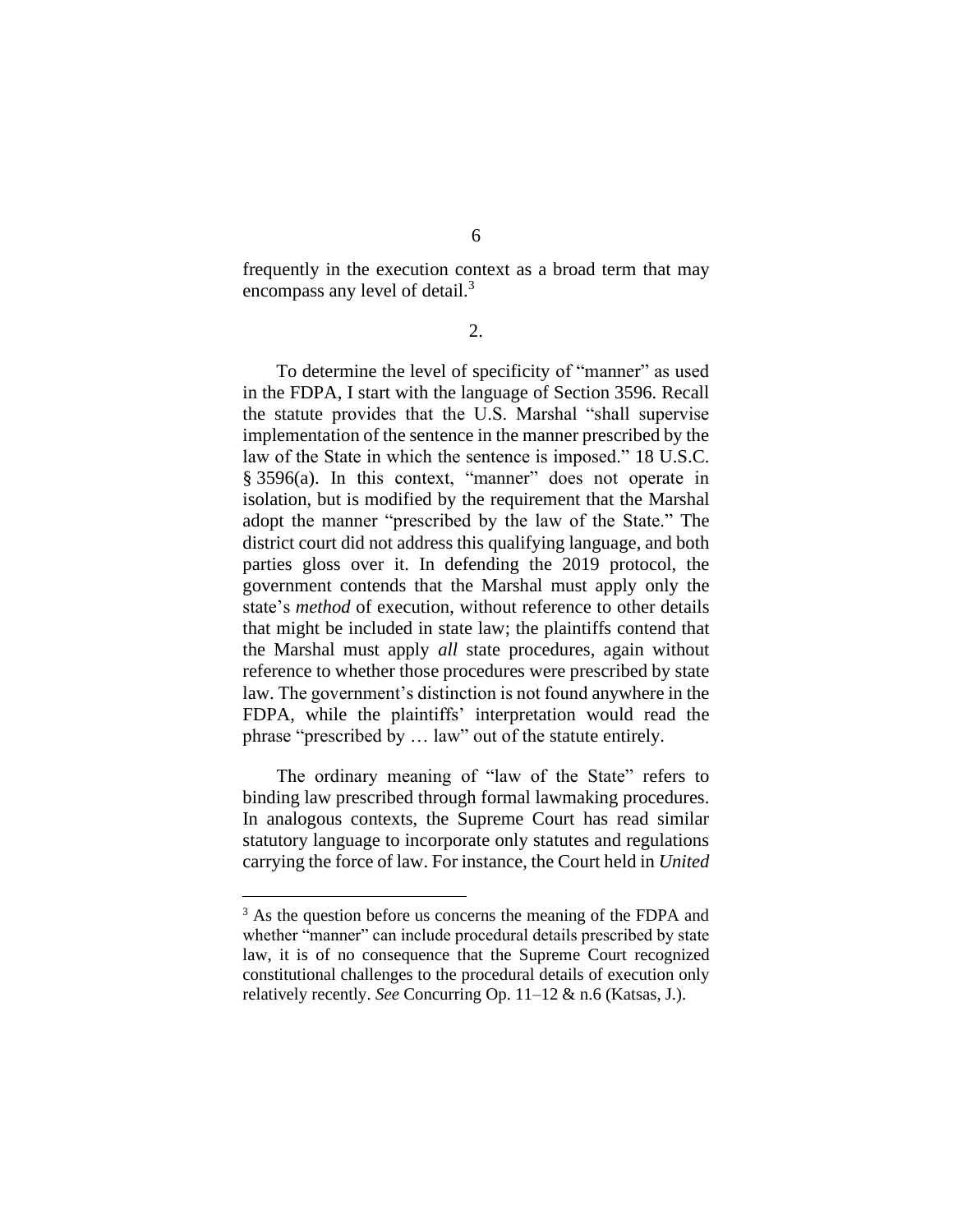*States v. Howard* that a Florida regulation was part of the "law of the state" because violations of the regulation were "punishable as a misdemeanor." 352 U.S. 212, 216–17, 219 (1957). In *Chrysler Corporation v. Brown*, the Court held that the phrase "authorized by law" encompasses "properly promulgated, substantive agency regulations" that "have the 'force and effect of law.'" 441 U.S. 281, 295–96 (1979); *see also Baltimore & O.R. Co. v. Baugh*, 149 U.S. 368, 398 (1893) ("'[T]he equal protection of the laws,' … means equal protection not merely by the statutory enactments of the state, but equal protection by all the rules and regulations which, having the force of law, govern the intercourse of its citizens with each other and their relations to the public."); *Samuels v. Dist. of Columbia*, 770 F.2d 184, 199 (D.C. Cir. 1985) ("[T]hose federal regulations adopted pursuant to a clear congressional mandate that have the full force and effect of law … have long been recognized as part of the body of federal law."). The Supreme Court has emphasized that something is "prescribed by law" when it includes binding requirements. *Cf. United States v. Rodriquez*, 553 U.S. 377, 390–91 (2008) (holding that the phrase "maximum term of imprisonment … prescribed by law" refers to the statutory maximum, not the maximum set by sentencing guidelines, which do not bind a judge in all circumstances). Consistent with the deep-rooted conception of law as fixed and binding, I have not found, nor did the plaintiffs cite, any case in which the Supreme Court or this court has held that an informal policy or protocol was prescribed by law. 4

<sup>4</sup> Judge Tatel argues that the four state execution protocols at issue in this case are in fact part of the "manner prescribed by the law of the State" because they were adopted pursuant to state statutes that "delegate to state prison officials the task of developing specific execution procedures." Dissenting Op. 2. In other words, because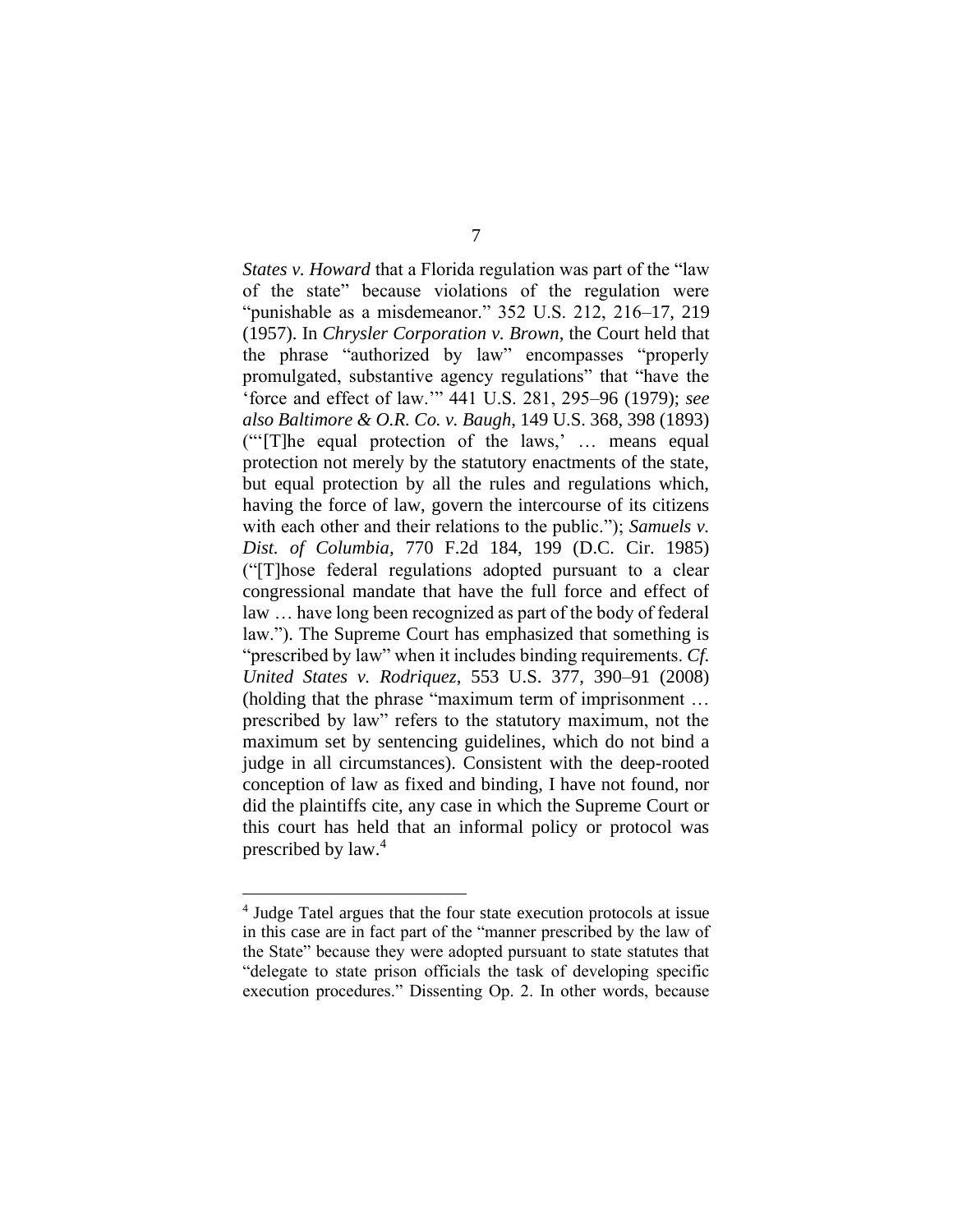In light of the FDPA's requirement that the manner of execution be prescribed by state "law," the district court's expansive interpretation of Section 3596(a) fails because it includes state procedures regardless of whether they are part of state "law." *See Matter of Fed. Bureau of Prisons' Execution Protocol Cases*, No. 12-CV-0782, 2019 WL 6691814, at \*6 (D.D.C. Nov. 20, 2019) (citing informal execution policies from Texas, Missouri, and Indiana). The FDPA simply does not require the U.S. Marshal to follow aspects of a state execution procedure that were not formally enacted or promulgated. "[P]rescribed by the law of the State" sets an outer boundary on what the federal government must follow. On the other hand, the statutory command also means that the federal government cannot look only to the "method" of execution prescribed by the state. The interpretation adopted by Judge Katsas and the government does not account for other details that might be included in state law and formal regulations. While, as discussed below, formal state law often

<sup>&</sup>quot;'by law,' each state directed its prison officials to develop execution procedures, and 'by law,' those officials established such procedures and set them forth in execution protocols," Judge Tatel contends that the protocols are subsumed within the phrase "prescribed by … law." *Id.* at 4–5. Yet neither the Supreme Court nor our court has ever adopted such a capacious understanding of "law." Instead, the Supreme Court has directed that we ask whether a protocol has the "force and effect of law," *Chrysler*, 441 U.S. at 295–96, and not everything an official does pursuant to his statutory authority carries the force of law. For instance, agencies issue interpretive rules pursuant to their statutory authority, yet interpretive rules emphatically do not carry the force of law. *See, e.g.*, *Perez v. Mortg. Bankers Ass'n*, 575 U.S. 92, 97 (2015). Indeed, the Supreme Court explicitly said in *Chrysler* that neither "[a]n interpretive regulation [nor] general statement of agency policy" can be considered an "authorization by law" because they lack "the binding effect of law." 441 U.S. at 315–16 (alterations omitted).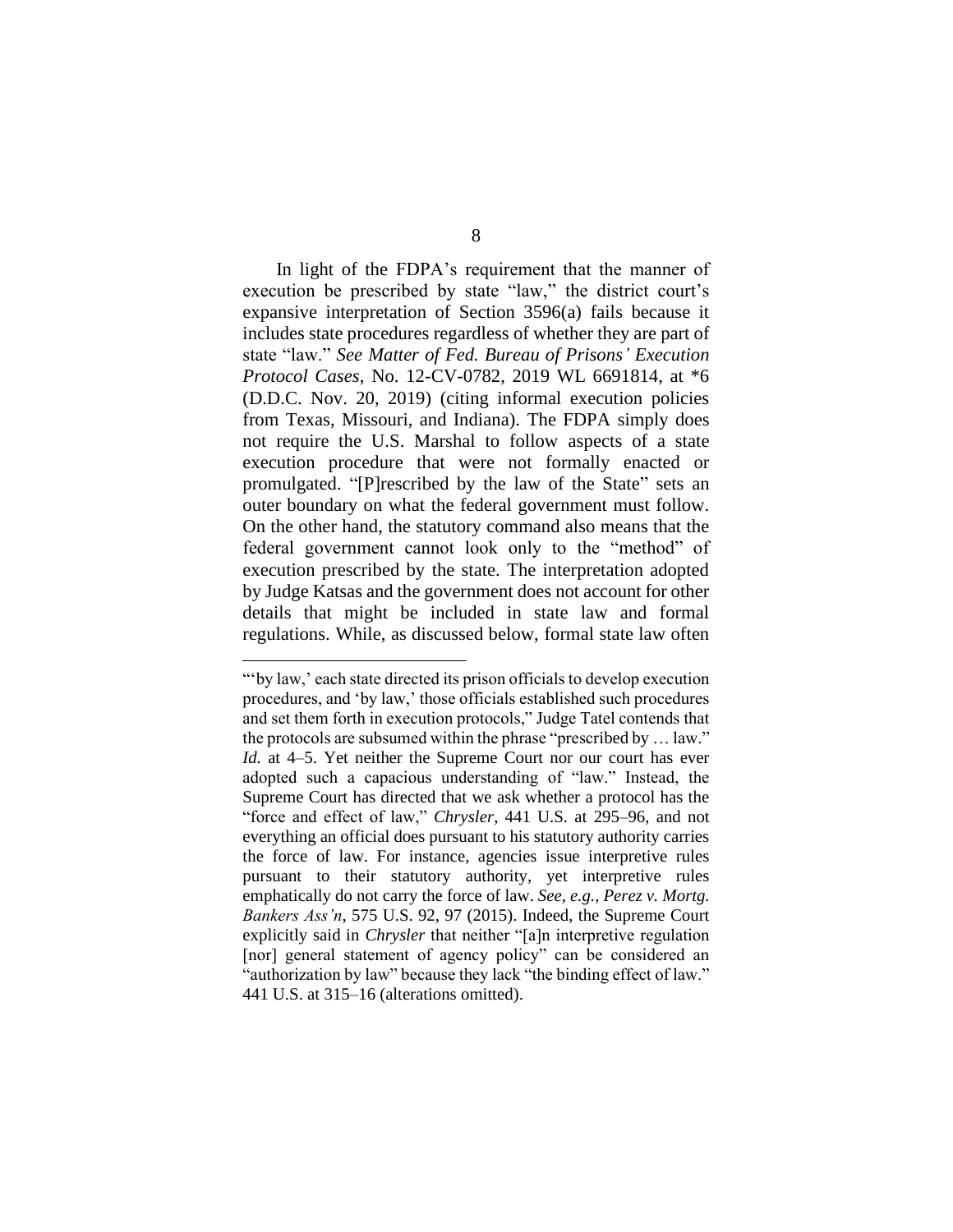specifies little more than the method of execution, the federal government is nonetheless bound by the FDPA to follow the level of detail prescribed by state law.<sup>5</sup>

The textual context of Section 3596(a) supports this interpretation. Section 3596(a) provides that the Marshal "shall supervise *implementation of the sentence* in the manner prescribed by the law of the State." 18 U.S.C. § 3596(a) (emphasis added). This broad language encompasses more than earlier federal death penalty statutes, which incorporated state law only to define the "manner of inflicting the punishment of death." *See* An Act to Provide for the Manner of Inflicting the Punishment of Death § 323, 50 Stat. 304, 304 (June 19, 1937); An Act for the Punishment of Certain Crimes § 33, 1 Stat. 112, 119 (Apr. 30, 1790). The ordinary meaning of "implementation of the sentence" includes more than "inflicting the punishment of death." The latter refers to the immediate action of execution, whereas "implementation of the sentence" suggests

<sup>5</sup> Judge Katsas claims that the "participial phrase 'prescribed by the law of the State' functions as an adjective," and adjectives usually "do not expand the meaning of the noun they modify." Concurring Op. 19 (Katsas, J.). This argument begs the question: It makes sense only if we presume that the word "manner" refers exclusively to the general method. But there is no evidence of such an exclusive meaning. Rather, as cases and statutes demonstrate, the word "manner" is broad enough to encompass execution procedures at every level of generality. The phrase "prescribed by the law of the State" actually *narrows* the meaning of the word "manner." Thus, my reading is consistent with the most common grammatical function of a participial phrase.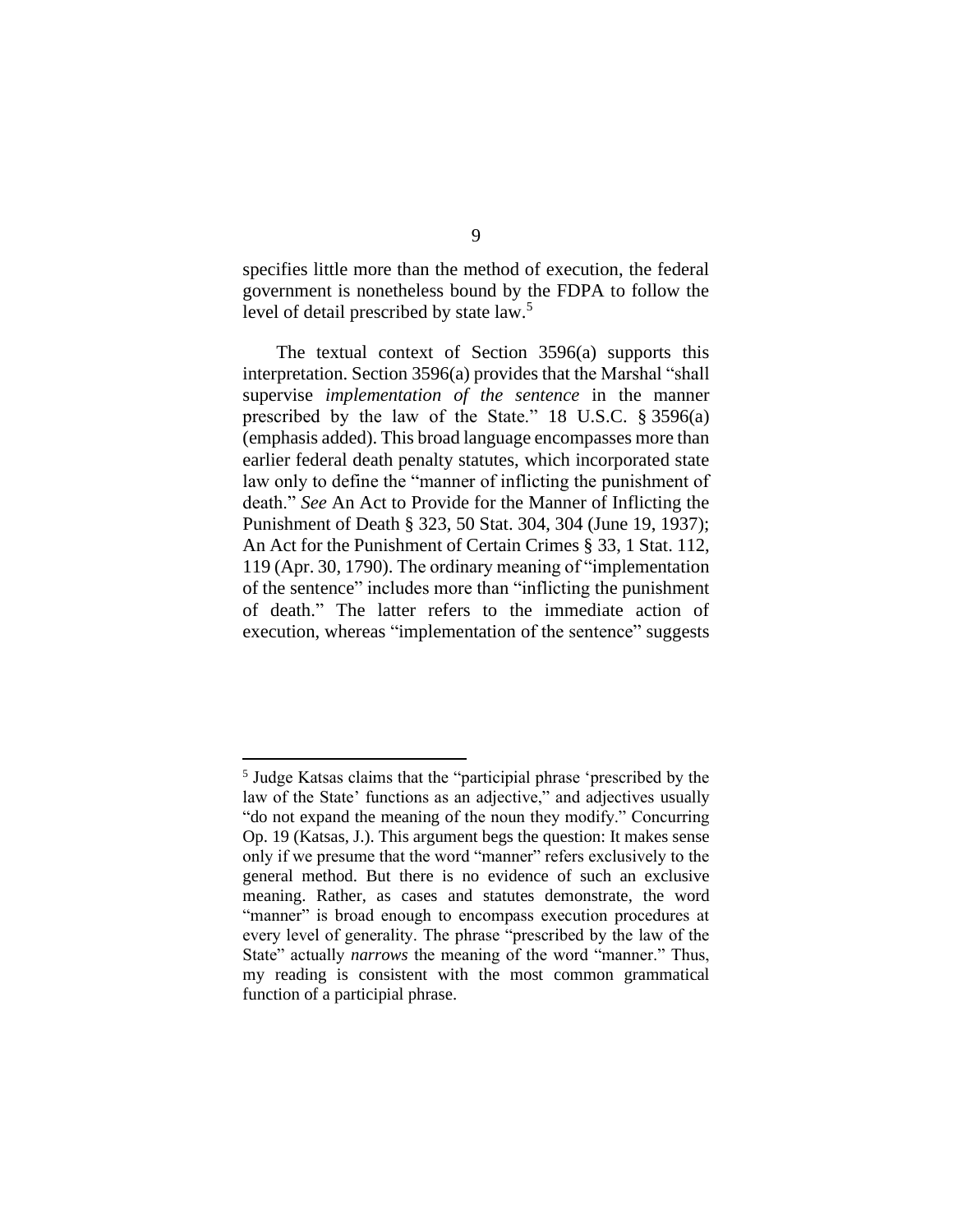additional procedures involved in carrying out the sentence of death.<sup>6</sup>

In the death penalty context, the term "implementation" is commonly used to refer to a range of procedures and safeguards surrounding executions, not just the top-line method of execution. This is true of DOJ's regulations, which were promulgated during a period when no statute specified procedures for the federal death penalty. DOJ's 1993 execution regulation bears the title, "Implementation of Death Sentences in Federal Cases." *See* 58 Fed. Reg. 4,898 (Jan. 19, 1993). That regulation governs very minute aspects of executions, including the "[d]ate, time, place, and method," whether and when the prisoner has access to spiritual advisors, and whether photographs are allowed during the execution. *Id.* at 4,901– 902. Likewise, the 2019 addendum to DOJ's execution protocol, which governs some of the procedures at issue in this case, is titled, "Federal Death Sentence Implementation Procedures." Department of Justice, Addendum to BOP Execution Protocol, Federal Death Sentence Implementation Procedures 1 (July 25, 2019) ("BOP Addendum"). As with the 1993 regulation, the addendum governs minute details, such as the numbering and labeling of syringes. *Id.* at 2. According to DOJ regulations and protocols, all of these details fall under the umbrella of implementing a death sentence. The breadth of the term "implementation" further undermines the government's narrow interpretation that "manner" means only the "method" of execution, irrespective of the requirements of state law.

<sup>6</sup> *Compare Implementation Plan*, Black's Law Dictionary (10th ed. 2014) ("An outline of steps needed to accomplish a particular goal."), *with Inflict*, Merriam-Webster's Collegiate Dictionary (11th ed. 2014) ("[T]o cause (something unpleasant) to be endured.").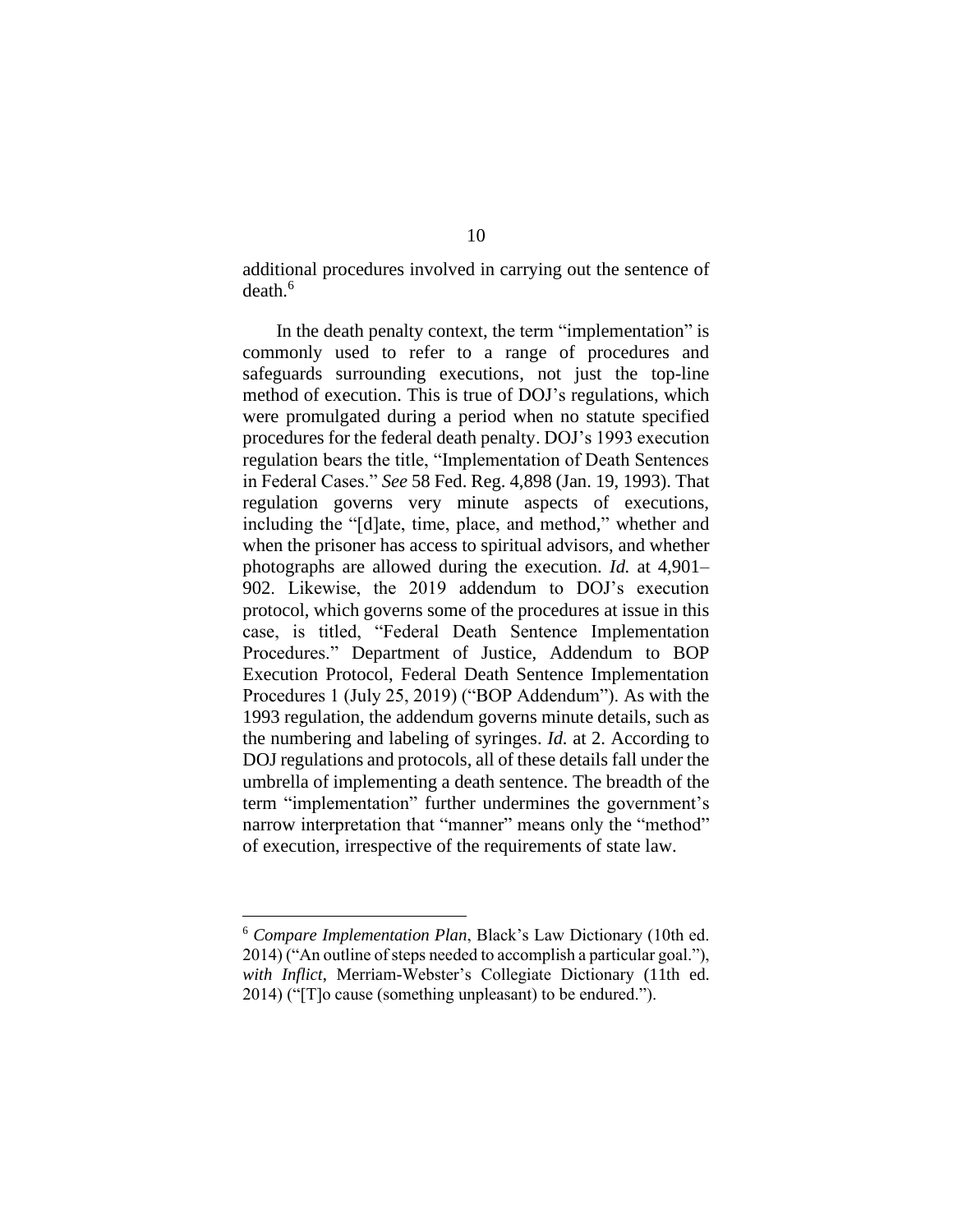An interpretation requiring the federal government to follow all procedures prescribed by state statutes and formal regulations, but no more, similarly coheres with the statute's directive that the Marshal "supervise" implementation of the sentence. 18 U.S.C.  $\S 3596(a)$ . To "supervise" is to "superintend" or "oversee." *See Supervise*, Merriam Webster's Collegiate Dictionary (11th ed. 2014). The concept of supervision does not fit with DOJ's position that it may establish a uniform protocol for all procedures short of the method of execution specified by state law. In the context of executing the law, supervision must occur within legal boundaries. While supervision often includes a degree of discretion, it does not include authority to create new law or to act in contravention of law. *See Youngstown Sheet & Tube Co. v. Sawyer*, 343 U.S. 579, 588 (1952) (emphasizing that "the President's power to see that the laws are faithfully executed" does not include the power to "make laws which the President is to execute"). Elsewhere, Congress used more active language. In the 1937 statute, for instance, the Marshal was "charged with the execution of the sentence," 50 Stat. at 304, and other provisions of the FDPA refer to "carr[ying] out" an execution. *See* 18 U.S.C. § 3596(b), (c). Congress's choice in Section 3596(a) to provide only that the Marshal will "supervise" implementation hardly suggests that DOJ was given the authority to dictate nearly every aspect of the execution procedure regardless of what state law prescribes.

At the same time, the statute's use of "supervise" suggests that the Marshal enjoys a certain degree of discretion in the absence of state law on a particular question. If the FDPA had provided only that the Marshal "shall implement" the sentence according to state law, there would be less support for the idea that the Marshal has discretion to fill gaps in a state's execution law. Instead, the statute affords the Marshal a measure of supervisory discretion within the bounds of state law.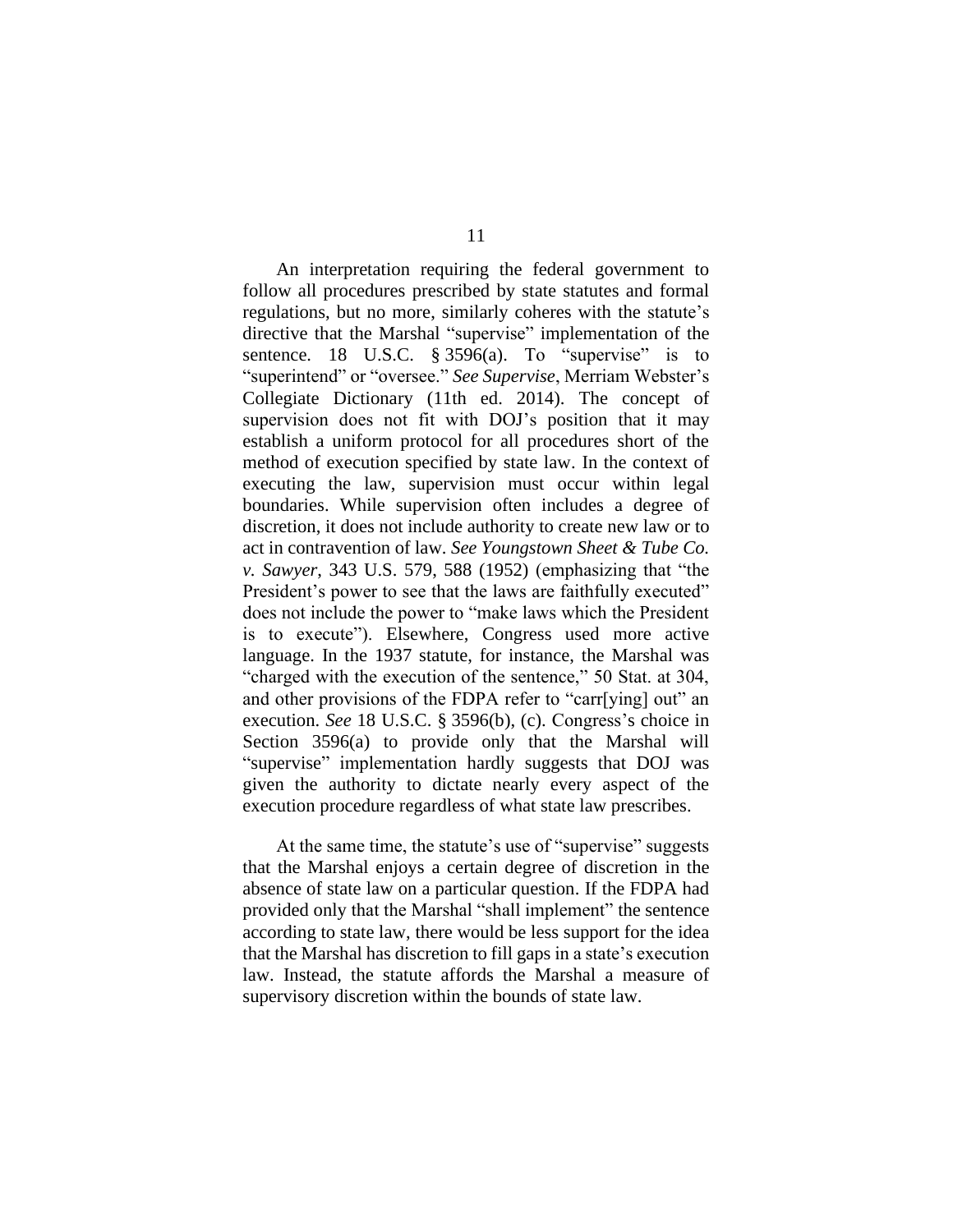The FDPA specifies one exception to the general rule that the federal government must follow state law—the federal government may choose state or federal facilities for executions, irrespective of state law. Section 3597(a) addresses the question of where executions will take place and which facilities the Marshal may use. It provides that the Marshal "may use appropriate State or local facilities," so long as the Marshal "pay[s] the costs thereof." 18 U.S.C. § 3597(a)*.* This language establishes that the Marshal has discretion to choose between state and federal facilities, notwithstanding any state law requiring executions in a particular location. Under familiar canons of construction, the more specific provision controls the general. *See RadLAX Gateway Hotel, LLC v. Amalgamated Bank*, 566 U.S. 639, 645 (2012) (noting this canon "is a commonplace of statutory construction" (citation omitted)). Section 3596(a) directs the government to follow a state's death penalty law generally, while Section 3597(a) is best read as an exception, specifying one aspect of the execution process by allowing the federal government a choice of location. *See id.*<sup>7</sup>

Finally, this fuller reading of the statutory text coheres with the FDPA and the apparent balance Congress struck between providing for a federal death penalty and respecting provisions of state law. If "prescribed by the law of the State" includes only a state's statutes and formal regulations, the Marshal will be able to identify the requirements of state law. Nothing in the FDPA suggests that the federal government must incorporate most or all procedures and practices found in a state's informal execution policies, which could raise practical, and perhaps insurmountable, difficulties to the

<sup>7</sup> While it is true that Section 3597 is not written explicitly as an exception, *see* Concurring Op. 13 (Katsas, J.), it provides specific authority that supersedes the general reliance on state law.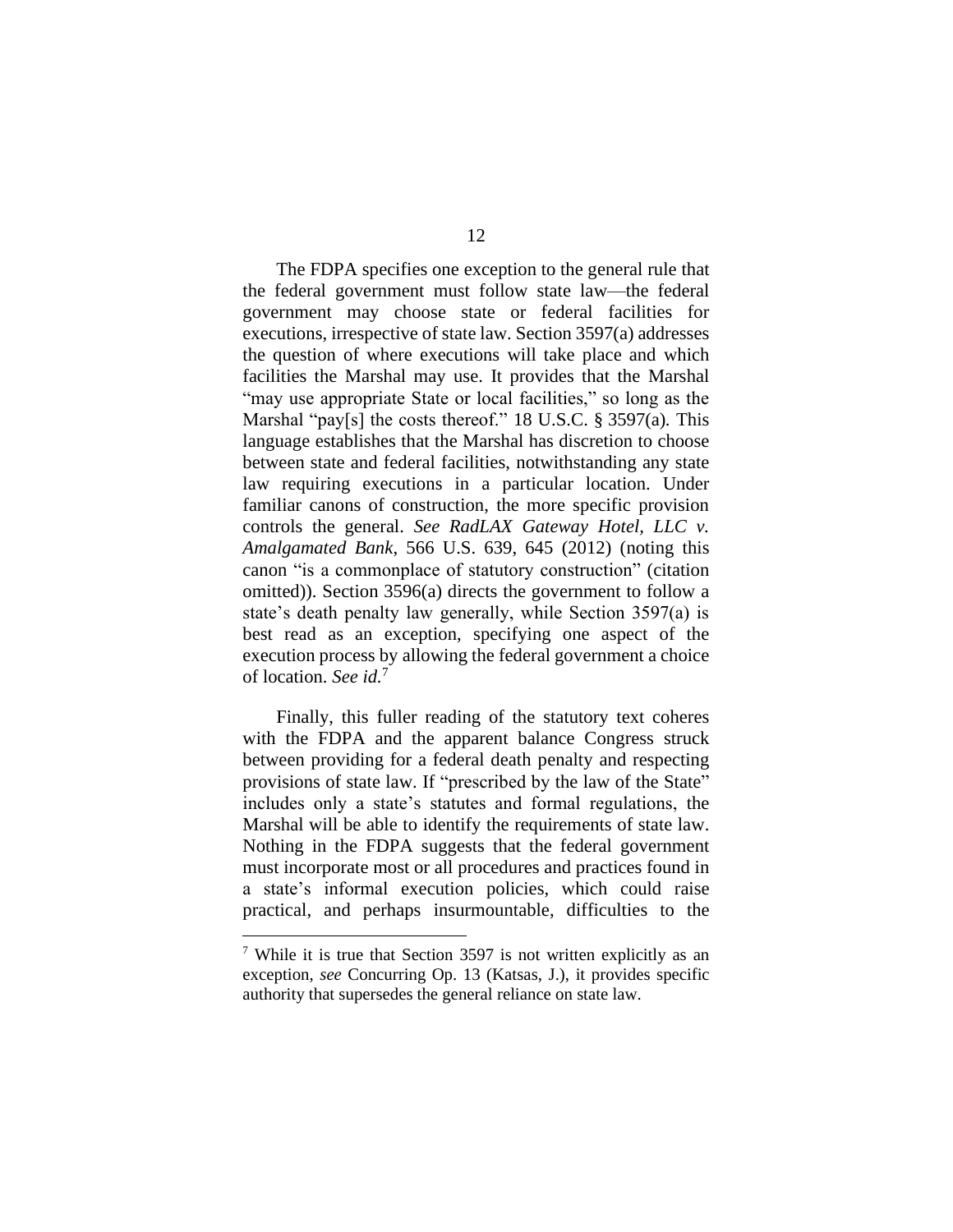implementation of federal death sentences. For instance, at least some state protocols are not publicly available. *See* Ark. Code Ann.  $\S$  5-4-617(i)(1)(C). Others are "revised as needed" through informal means. *See* Indiana State Prison Facility Directive, ISP 06-26: Execution of Death Sentence 14 (Jan. 22, 2014). When Congress used the term "prescribed by the law of the State," it did not mean secret policies and constantly changing informal protocols.<sup>8</sup>

In this politically charged area, Congress enacted a federalist scheme, incorporating state law as to the "manner" of death penalty implementation, but only for those execution procedures enacted or promulgated by states as part of their binding law. The FDPA leaves the federal government free to specify details regarding execution procedures, as it did in its protocol and addendum, subject to any contrary requirements of state law.

<sup>&</sup>lt;sup>8</sup> This interpretation is largely consistent with other courts to have considered the issue. The Fifth Circuit upheld a death sentence under an earlier version of DOJ's protocol because nothing in the protocol was "inconsistent with Texas law." *United States v. Bourgeois*, 423 F.3d 501, 509 (5th Cir. 2005). The only source of law the court considered was Texas's criminal code, *id.*, which does not provide for specific procedures or designate a lethal substance. *See* Tex. Code Crim. Proc. Ann. art. 43.14. Similarly, the District of Vermont held that a U.S. Marshal is "to adopt local state procedures for execution," but the court looked only to state statutes in defining the state's procedures. *See United States v. Fell*, No. 5:01-CR-12-01, 2018 WL 7270622, at \*4 (D. Vt. Aug. 7, 2018); *but see Higgs v. United States*, 711 F. Supp. 2d 479, 556 (D. Md. 2010) (declining to reach the Section 3596(a) question, but briefly suggesting in dicta that "manner" refers only to lethal injection).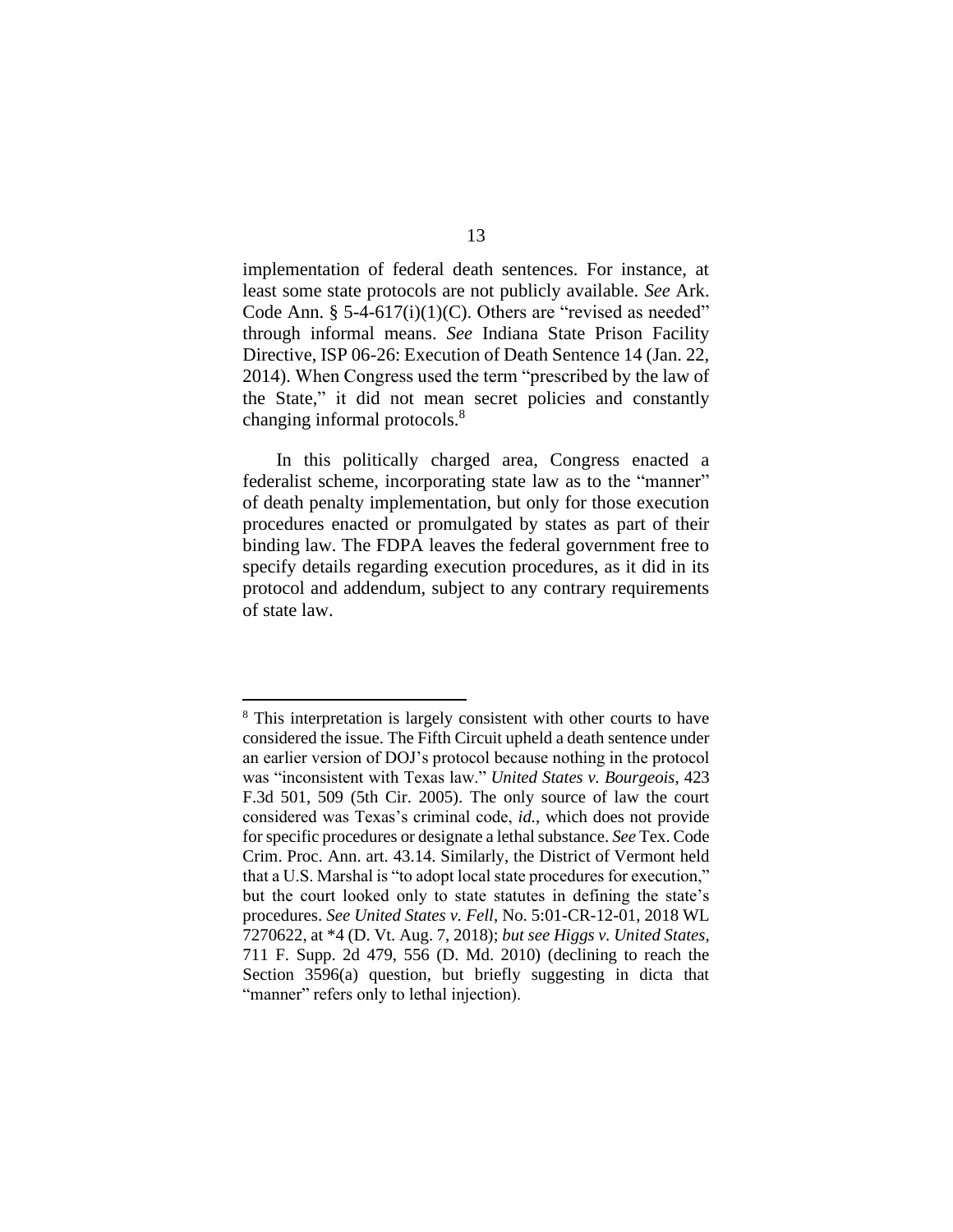# 14

## B.

DOJ attempts to use previous federal death penalty statutes to show that "manner" must mean "method." A review of these statutes, however, demonstrates that Congress was at best silent as to whether the word had a specialized meaning. Prior federal execution statutes support neither the government's "manner means method only" interpretation, nor the plaintiffs' "manner means everything" interpretation. Rather, the history shows Congress uses "manner" in its ordinary sense, such that the scope of the term's application depends on the context.

There were only two federal statutes regulating execution procedures prior to the FDPA, and neither suggested that "manner" refers exclusively to general methods. The first federal death penalty statute, passed in 1790, read, "the manner of inflicting the punishment of death, shall be by hanging the person convicted by the neck until dead." § 33, 1 Stat. at 119. That provision is entirely consistent with my interpretation: Congress, using a broad word that can refer to any level of generality, chose on that occasion not to mandate further details. In another section of the same statute Congress used the word "manner" in a highly granular sense. The 1790 statute criminalized the maiming of a person in any of six enumerated "manners"—a list so particularized that "slit[ting] the nose" and "cut[ting] off the nose" were listed separately. § 13, 1 Stat. at 115*.* Reading the 1790 statute as a whole, Congress used the word "manner" to refer to both general methods and specific details, reinforcing that the term "manner" in isolation has a flexible meaning and must be read in context to determine the appropriate level of specificity.

Judge Katsas argues that the 1790 statute should be read against the backdrop of English common law. Concurring Op. 4 (Katsas, J.). As he notes, Blackstone wrote that the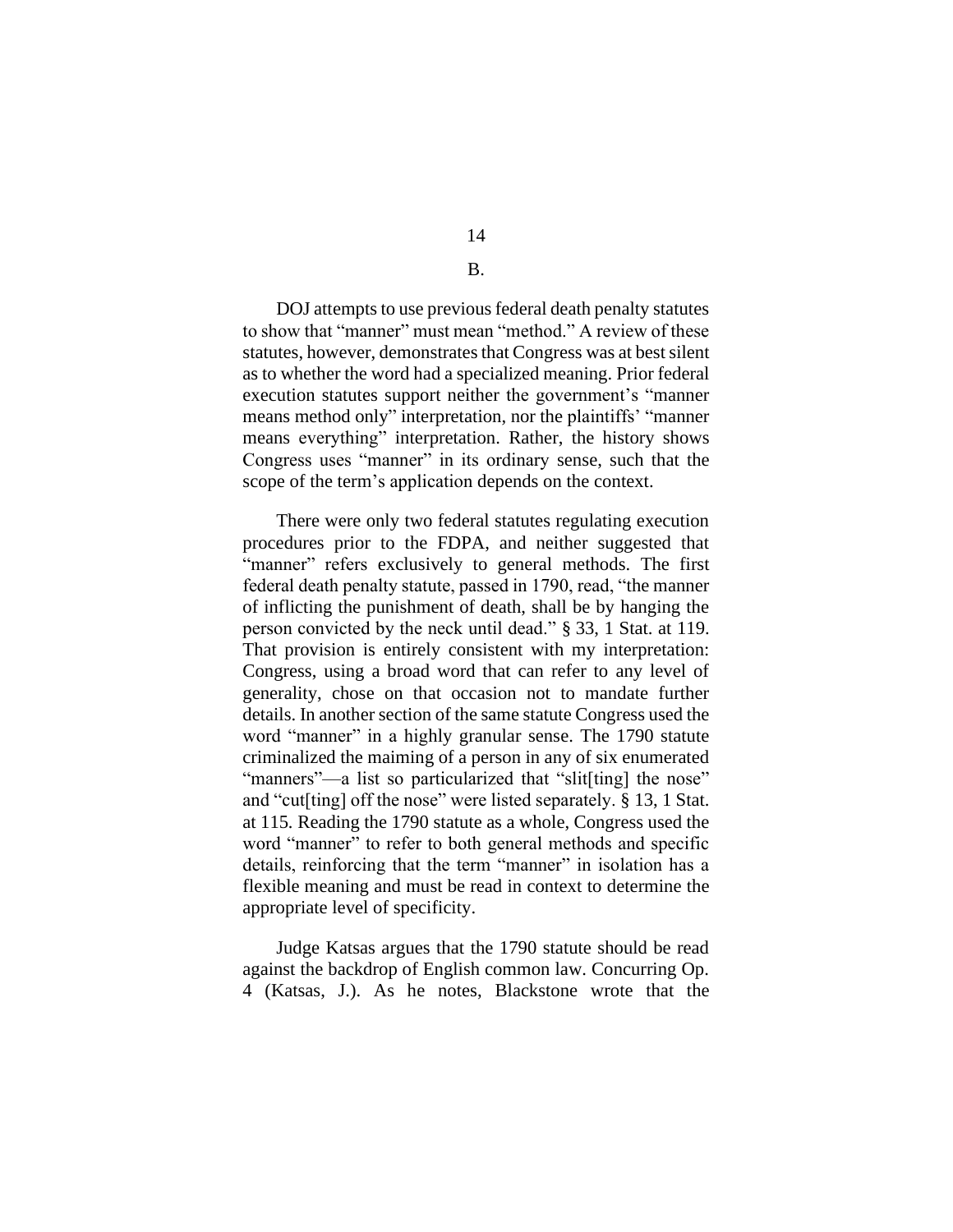punishment for many capital crimes was to be "hanged by the neck till dead." 4 W. Blackstone, *Commentaries on the Laws of England* 370 (1769). Notably, Blackstone does not say that hanging by the neck was the "manner" of execution. He says that hanging was the "judgment" pronounced by the court. *Id.*  Indeed, this passage never uses the word "manner." Later, Blackstone wrote that a "sheriff cannot alter the manner of the execution by substituting one death for another." *Id.* at 397. Nor could the king substitute one death for another—for instance, by "altering the hanging or burning into beheading." *Id.* at 397–98. Nothing in this passage suggests that the choice of general method was the only detail encompassed by the term "manner of the execution." At most, this passage shows that changing the general method was one way to change the manner of execution.

Judge Katsas's reliance on two Supreme Court cases from the nineteenth century is similarly unavailing. First, *Wilkerson v. Utah*, 99 U.S. 130 (1878), simply paraphrased the language of the 1790 statute, *see id.* at 133 ("Congress provides that the manner of inflicting the punishment of death shall be by hanging."), so it adds no support for the narrow reading of "manner." Next, Judge Katsas argues that the Supreme Court used "manner" and "method" interchangeably in *Kemmler*, 136 U.S. 436. Yet nothing in the Court's opinion indicates that the two terms are synonymous. To the contrary, the opinion strongly suggests that the term "manner" encompasses more than the general method. In rejecting a petition for habeas corpus, the Court quoted the New York Court of Appeals at length, including its conclusion that the general method of electrocution is painless—not necessarily as a general matter, but when performed "under such conditions and in the manner contemplated by the statute." *Id.* at 443–44 ("[T]he application of electricity to the vital parts of the human body, under such conditions and in the manner contemplated by the statute, must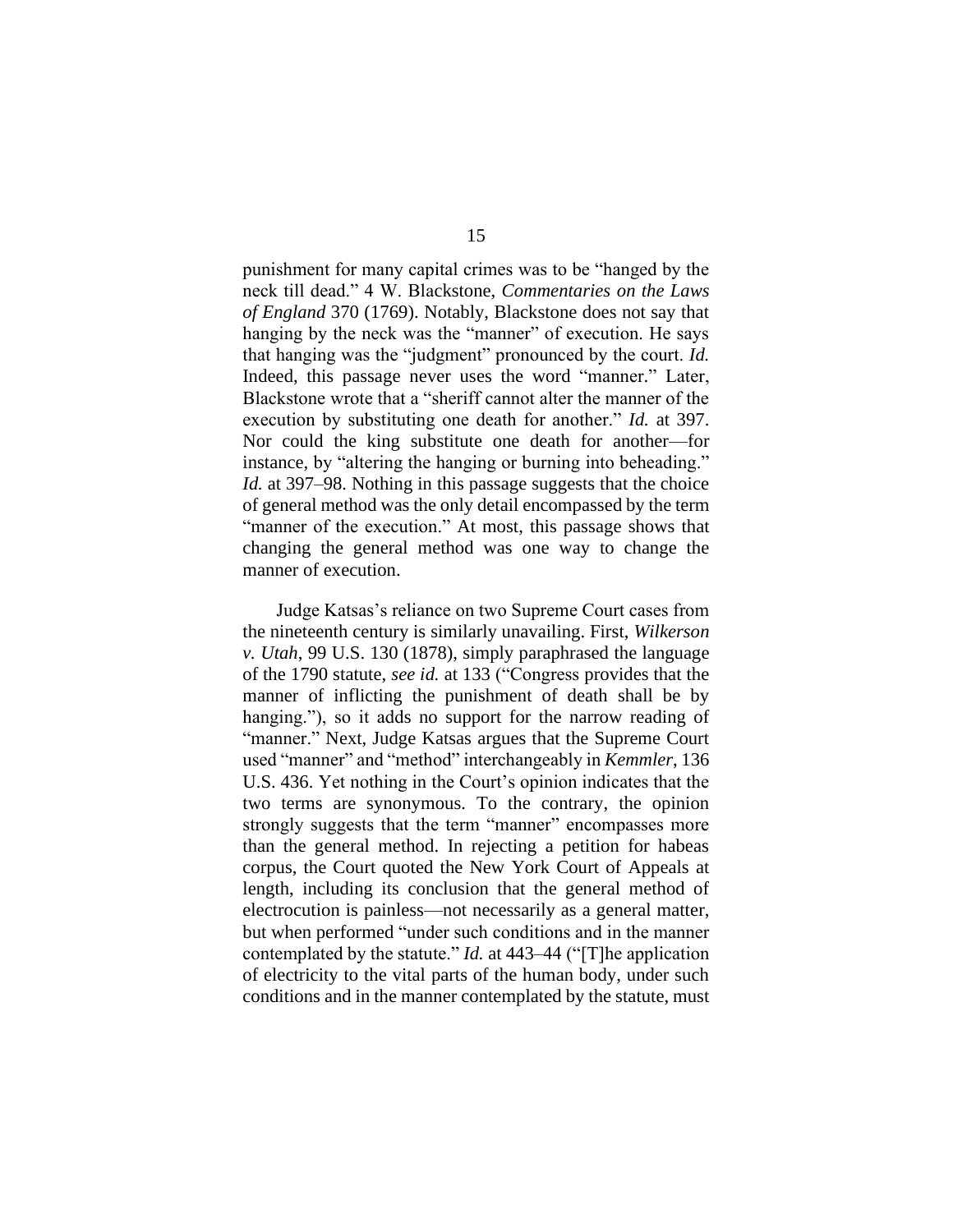result in instantaneous, and consequently in painless, death." (citation omitted)). The term "manner" in that sentence must refer to details more specific than the general method of electrocution. *Id.*<sup>9</sup> Even if at points *Wilkerson* and *Kemmler* refer to hanging and electrocution as manners of execution, they are still consistent with the ordinary meaning of "manner," which can refer to the general and the specific. It is not unusual for courts to refer to hanging or lethal injection as manners of execution, just as courts commonly use "manner" to refer to specific details of an execution procedure. *See supra* at 4–5.

The government also relies on the 1937 statute to argue that "manner" is used in the FDPA to refer only to the method of execution. *See* DOJ Br. 21–22 ("Congress [in 1937] preserved the meaning of 'the manner' as synonymous with 'the method' of execution."). In the 1937 statute, Congress shifted away from the earlier federal death penalty regime to one that required the federal government to adopt whatever "manner" was "prescribed by the laws of the State." 50 Stat. at 304. The 1790 and 1937 statutes thus had different structures, one specifying a single method of federal execution and the other leaving the manner of execution to be determined by state law. This fundamental change to the statutory scheme undermines DOJ's contention that Congress forever settled the

<sup>&</sup>lt;sup>9</sup> I agree with Judge Katsas that the level of detail in the New York statute is not relevant in itself. Concurring Op. 6 n.2 (Katsas, J.); *see also* Chapter 489, Laws of the State of New York §§ 492, 505–07 (June 4, 1888) (regulating execution timing, location, and personnel, among other things). Indeed, my analysis consistently maintains that the meaning of the word "manner" does not change whenever a legislature chooses to specify more or less detail in a given statute, whether a state statute or the FDPA. Regardless of how detailed the statute was, the Supreme Court in *Kemmler* used the word "manner" to encompass more than the general method of electrocution. *See* 136 U.S. at 443–44.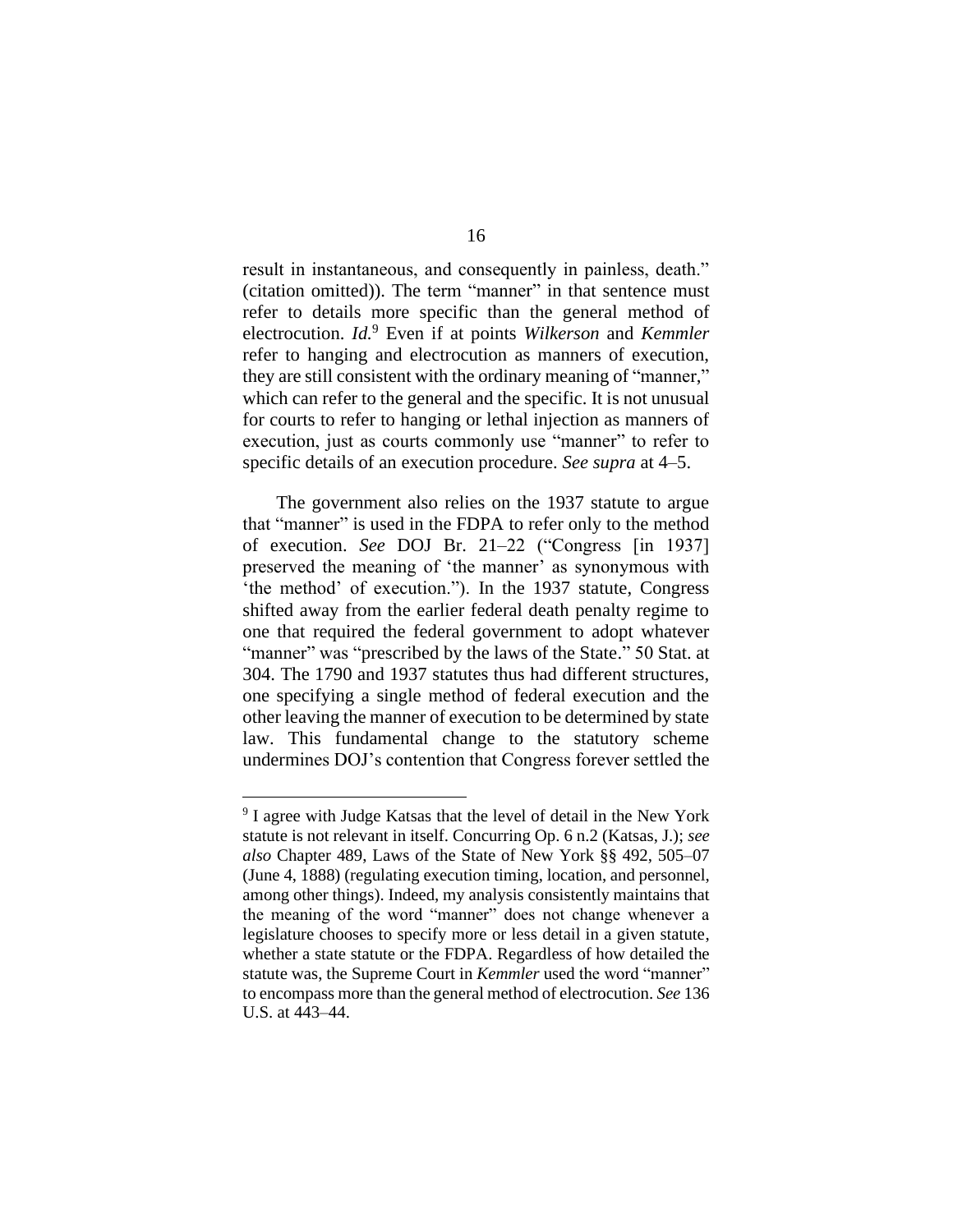scope of federal death penalty legislation in 1790 when it chose hanging as the method of execution. Indeed, the fact that Congress amended the legally operative text suggests that the 1937 Act did not use "manner" in precisely the same way as the 1790 statute. *See Hall v. Hall*, 138 S. Ct. 1118, 1128 (2018) (stating that a statute "brings the old soil with it" only when "obviously transplanted"); *Merrill Lynch, Pierce, Fenner & Smith Inc. v. Manning*, 136 S. Ct. 1562, 1578 (2016) (Thomas, J., concurring) ("[W]hen Congress enacts a statute that uses different language from a prior statute, we normally presume that Congress did so to convey a different meaning."). Statutory predecessors can help us to interpret a modern statute, but we must respect the changes Congress enacted.

For the same reasons discussed with respect to the FDPA, the phrase "manner prescribed by the laws of the State" in the 1937 statute is best read as referring to all execution procedures found in the state's "law." In practice, moreover, the federal government incorporated more than the state's method of execution when it carried out executions under the 1937 statute. The government concedes that nearly all executions conducted under the 1937 statute took place in state facilities. Oral Argument at 3:30. Presumably, those executions were carried out in accordance with state law and possibly with other state procedures. DOJ notes that three executions under the 1937 statute took place in federal facilities, but DOJ is unable to identify a single way in which the executions were otherwise inconsistent with state law. As in the FDPA, the 1937 statute gave the U.S. Marshal discretion over the choice of facilities. *See* 50 Stat. at 304. Thus, the choice of a federal location does not undermine the requirement that the manner of execution follow whatever details are prescribed by state law.

Not only did the federal government perform the vast majority of executions in state prisons, DOJ has suggested on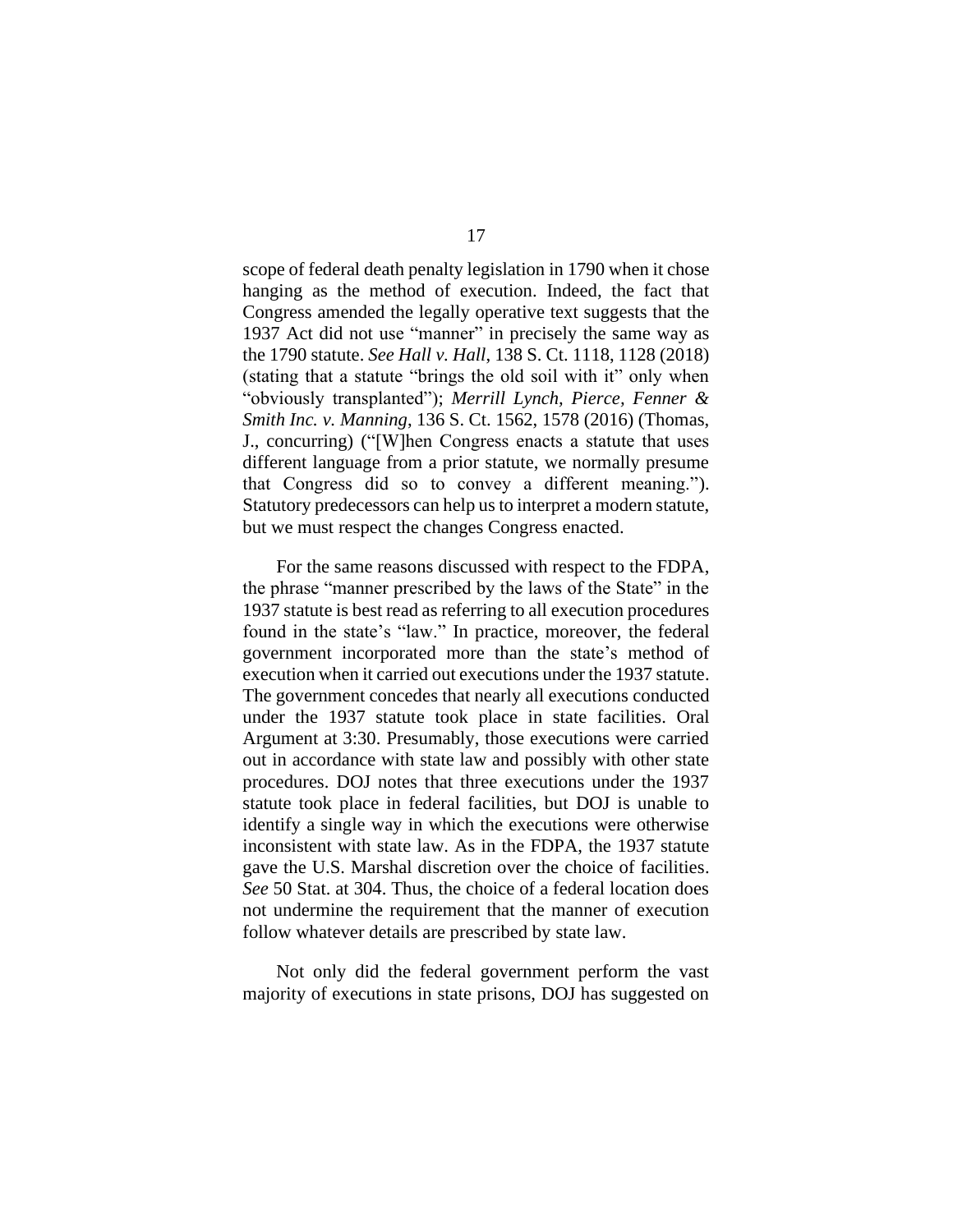several occasions that it understood the 1937 statute to require compliance with state procedures. In its 1993 protocol, DOJ hypothesized that Congress might have repealed the 1937 statute because it "no longer wanted the federal method of execution dependent on procedures in the states, some of which were increasingly under constitutional challenge." 58 Fed. Reg. at 4,899 (discussing repeal of the 1937 statute in 1984). Similarly, Attorney General Janet Reno wrote shortly before the FDPA's enactment that the bill "contemplate[s] a return to an earlier system in which the Federal Government does not directly carry out executions, but makes arrangements with states to carry out capital sentences in Federal cases." *See* H.R. Rep. No. 104-23, at 22 (1995) (quoting Letter from Attorney General Janet Reno to Hon. Joseph R. Biden, Jr., at 3–4 (June 13, 1994)). While such sources are not determinative of the meaning of the FDPA, they demonstrate that the Department's narrow interpretation of the statute has hardly been consistent.<sup>10</sup>

<sup>&</sup>lt;sup>10</sup> Judge Katsas also argues that between 1790 and 1937, "nobody [was] focused on subsidiary procedural details in the legal or policy debates over [] various execution methods." Concurring Op. 7 (Katsas, J.). Even assuming that assessment is correct, it has no bearing on the broader sense of "manner" or how it was used in the FDPA. This observation would be relevant only to the meaning of "manner" in statutes that do not specify the scope of the term's application. For example, if the FDPA said something like "the manner employed by the state," then we would have to determine, as Judge Katsas asks, "the level of detail at which [Section 3596(a)] operates." *Id.* at 1. Yet the FDPA explicitly specifies the level of detail—it is the level of detail "prescribed by the law of the State." That leaves a question of what is included in the "law of the state," but it does not leave open the level of generality regarding the manner of execution.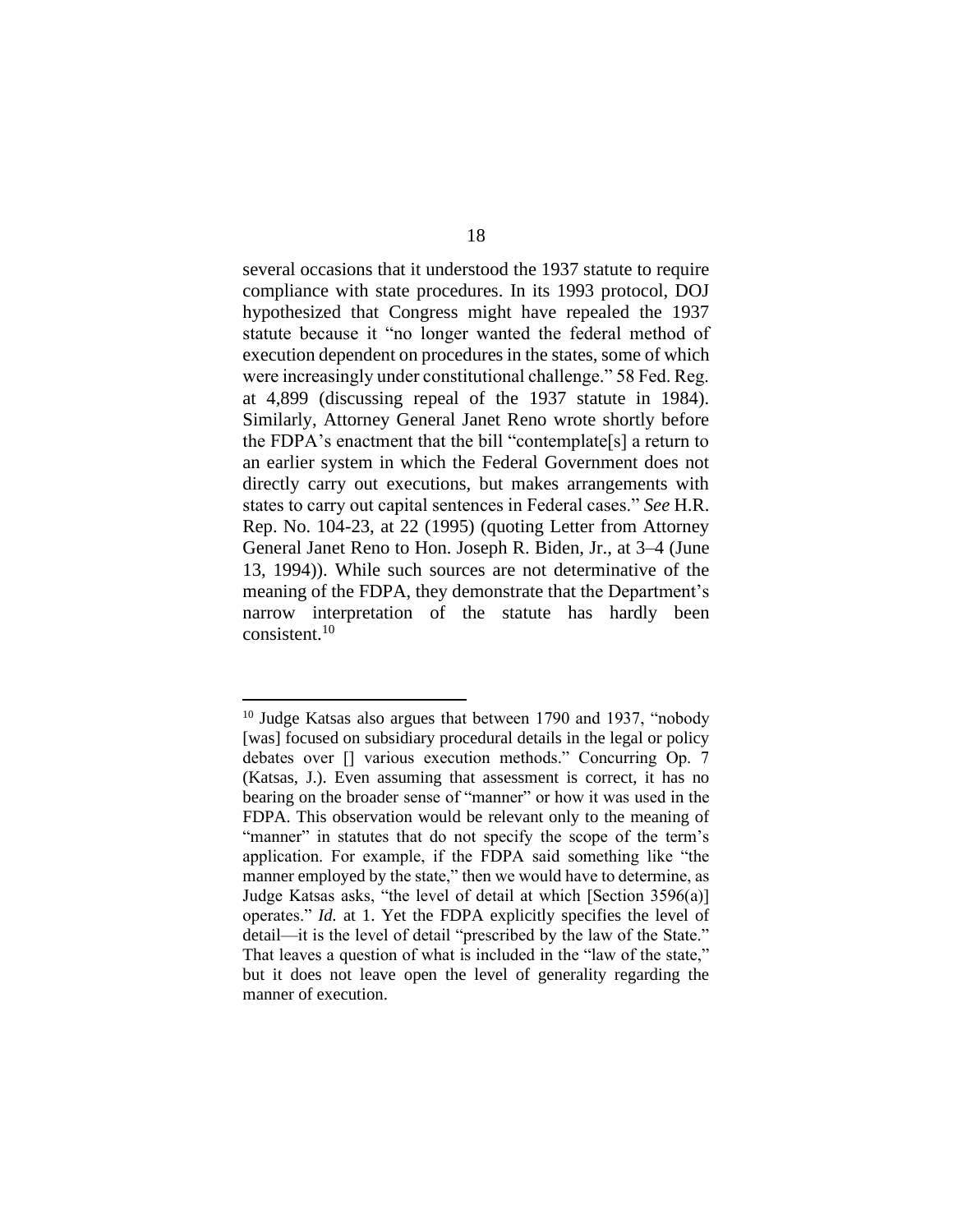Despite rejecting DOJ's historical evidence, I start from the same fundamental principle: that we should not "depart from the original meaning of the statute at hand." *New Prime Inc. v. Oliveira*, 139 S. Ct. 532, 539 (2019). As explained, the meaning of the word "manner" has always been broad, and its application has always depended on context. DOJ, however, asks us to go beyond established canons of interpretation: Rather than apply the original, broad sense of the word "manner," DOJ argues that the word should be deprived of its ordinary meaning because Congress chose on a single occasion in 1790 to specify one level of detail. There is no support for this novel approach.

In statutory interpretation as in ordinary usage, a word can have a fixed meaning even if, in application, it can refer to a variety of things. DOJ is confusing the sense of the word "manner" with the word's reference. A word's sense is its linguistic meaning, while its reference is the "actual thing in the world that the word picks out." Christopher R. Green, *Originalism and the Sense-Reference Distinction*, 50 St. Louis U. L.J. 555, 563 (2006). A single word with a fixed meaning can describe a wide range of references, depending on the factual context and how the word is used. *See id.* at 564; *cf. ConFold Pac., Inc. v. Polaris Indus., Inc*., 433 F.3d 952, 957– 58 (7th Cir. 2006) (explaining that the term "unjust enrichment" has multiple "referents" because it can refer to several factually distinct circumstances in which restitution is appropriate).<sup>11</sup> Rather than explore what the word "manner"

<sup>11</sup> Judge Katsas's only *linguistic* critique of the sense-reference distinction is that sense and reference arguably converge when dealing with proper names, Concurring Op. 8 n.3 (Katsas, J.), something that is completely irrelevant to this case. We both agree with Justice Scalia (and Professor Green, for that matter) that statutes have "a fixed meaning, which does not change." *Id.* That recognition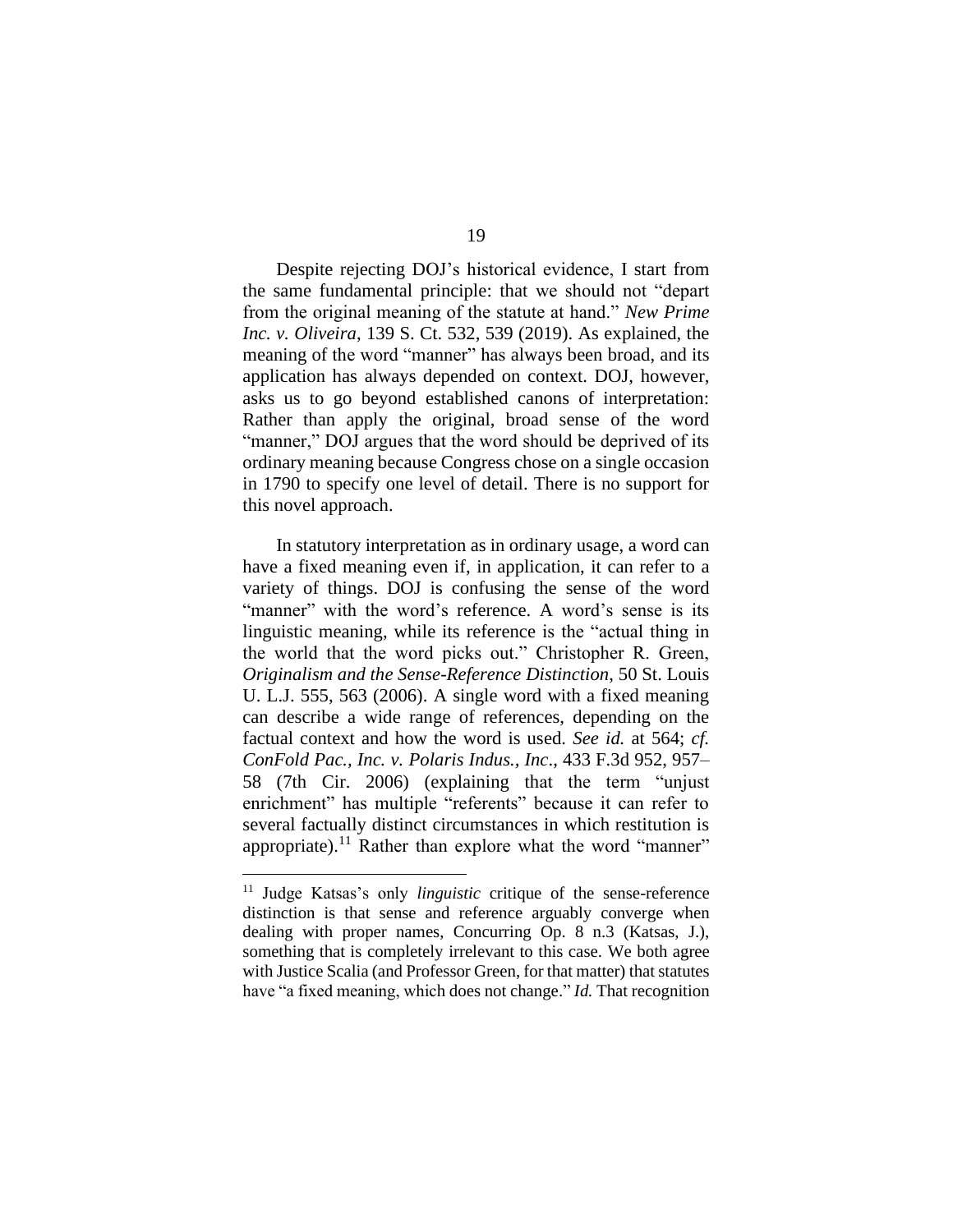meant in 1790 (i.e., what sense it carried), DOJ focuses narrowly on which procedures Congress chose to require on one occasion (i.e., the reference of "manner"). According to DOJ, the word "manner" in 1994 cannot be broad enough to refer to specific procedures unless the 1790 statute also referred to specific procedures. But Congress's choice not to specify details like the length of the rope did not change the underlying meaning of the word "manner." The word "manner" was broad enough in 1790 to encompass more than the general method (as demonstrated by the statute's discussion of maiming), and the word retains that broad sense today. There is simply no reason to artificially cabin the word in later statutes so that it refers only to the same kinds of procedures required by Congress in 1790.

DOJ's ahistorical reading is also flatly inconsistent with the canons of interpretation governing incorporation. When Congress incorporates a body of law in general terms, the incorporating statute "develops in tandem with the" body of law that was incorporated. *Jam v. Int'l Fin. Corp*., 139 S. Ct. 759, 769 (2019); *see also New Prime Inc.*, 139 S. Ct. at 539; 2B Sutherland Statutory Construction § 51:8 (7th ed.). For most of the last 80 years, Congress has chosen to incorporate state law rather than specify a manner of execution. As Judge Katsas explains, it was once true that most execution statutes did not "prescribe subsidiary 'procedural details.'" Concurring Op. 6 (Katsas, J.). Today, however, some "state statutes and regulations do contain many granular details." *Id.* at 21. When a state legislature chooses to define the manner of execution in more detail than was common in older statutes, the FDPA directs the federal government to follow suit. *See New Prime*

does nothing to undermine the commonly accepted distinction between a word's meaning and the thing the word refers to on a given occasion.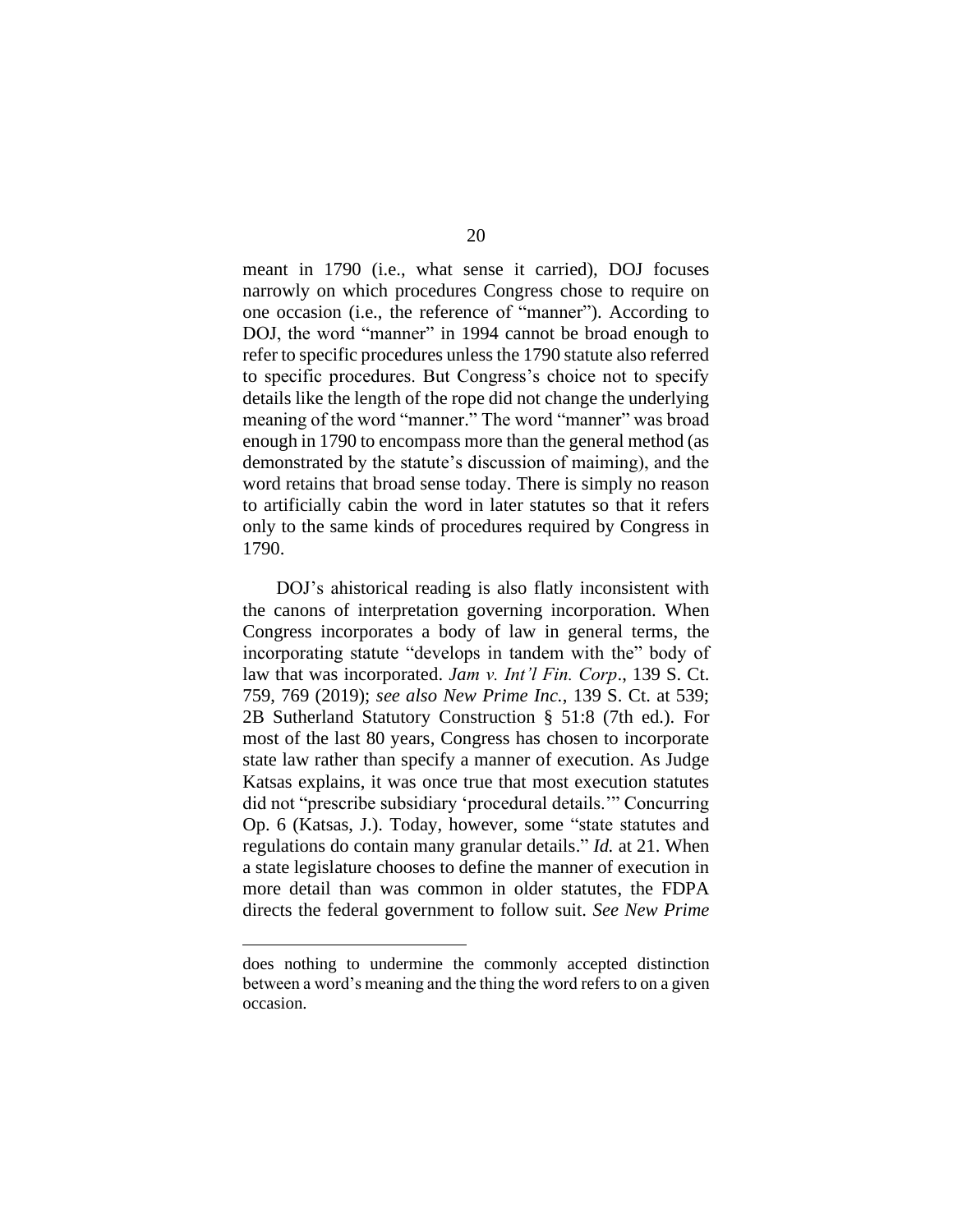*Inc.*, 139 S. Ct. at 539 (explaining that statutes incorporating a general body of law must be read to incorporate "later amendments and modifications").<sup>12</sup>

The historical record is likewise inconsistent with the plaintiffs' assertion that the FDPA does not allow DOJ to adopt nationwide procedures. *See* Plaintiffs' Br. 23–24. It is true that Congress in 1937 replaced a uniform, nationwide approach with a requirement that the federal government follow the sentencing state's manner of execution. Nevertheless, neither the 1937 statute nor the FDPA requires that the federal government follow state practices not prescribed by law. The statutory history thus says nothing about whether the Department can create uniform procedures to fill gaps in state law, as the protocol and addendum do in this case.

<sup>&</sup>lt;sup>12</sup> Failing to find support in the FDPA's text, history, or practice, DOJ tries to prop up its arguments with the 1937 statute's legislative history. This legislative history, however, did not run the Article I, section 7, gauntlet, and cannot determine a statute's meaning. Even for those who find legislative history persuasive, the evidence is thin. DOJ explains that the House Judiciary Committee twice used the word "method" to refer to executions by hanging, electrocution, and gas. H.R. Rep. No. 75-164, at 1 (1937). DOJ argues that because the Committee changed the word "method" to "manner" in the statute, it must have understood the two words to be synonymous. Yet the legislative history is silent about why the Committee made that choice in the final text of the FDPA. If we are playing the legislative history guessing game, another inference is perhaps more likely: that Congress chose to use a different word in order to convey a different meaning. *Cf. Allina Health Servs. v. Price*, 863 F.3d 937, 944 (D.C. Cir. 2017). Ultimately, however, legislative history is not the law, and the history from 1937 tells us little about what the 1937 statute meant, much less what the 1994 FDPA means.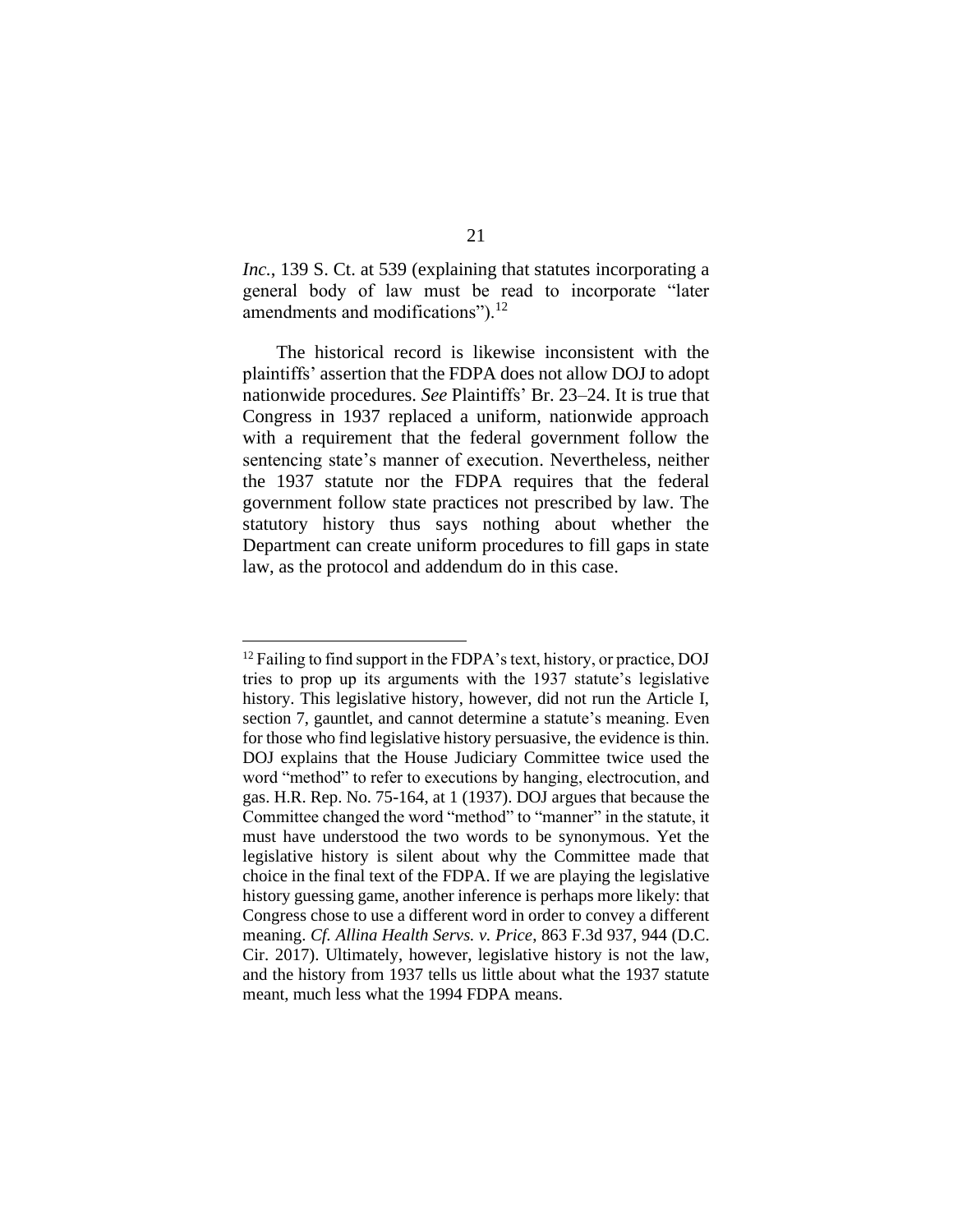In sum, the historical evidence does not suggest the term "manner" has the narrow meaning pressed by DOJ; neither does it support the plaintiffs' conclusion that the federal government may not create national procedures that govern in the absence of any state law. Rather, for over 200 years, Congress has used the term "manner" flexibly, with the word's scope clarified by additional specifying language—"hang[ing] by the neck," slit[ting] the nose, and "prescribed by the law of the State." In light of this history, the best interpretation follows the plain meaning of the FDPA, which specifies that "manner" is whatever is prescribed by state law. This interpretation respects Congress' decision to create a federal death penalty that relies on federalism. The FDPA requires DOJ to follow the procedures set forth in state laws and regulations but does not foreclose federal protocols that apply in areas not addressed by state law.

## C.

The Department raises a parade of horribles if "manner" is read to include more than the method of execution. Specifically, DOJ argues that a broader reading will make it much more difficult to execute prisoners and will leave the federal government unable to choose the most humane execution procedures. The government's purpose-driven arguments rely on broad policy goals and practical difficulties, rather than the plain meaning of the text. These policy arguments, however valid, cannot overcome Congress's plain choice in the FDPA to allow the manner of execution to turn on state law.<sup>13</sup>

<sup>&</sup>lt;sup>13</sup> Judge Katsas suggests that arguments about consequences are relevant to "help resolve textual ambiguity." Concurring Op. 16 n.8 (Katsas, J.). Yet the word "manner" as used in Section 3596 is not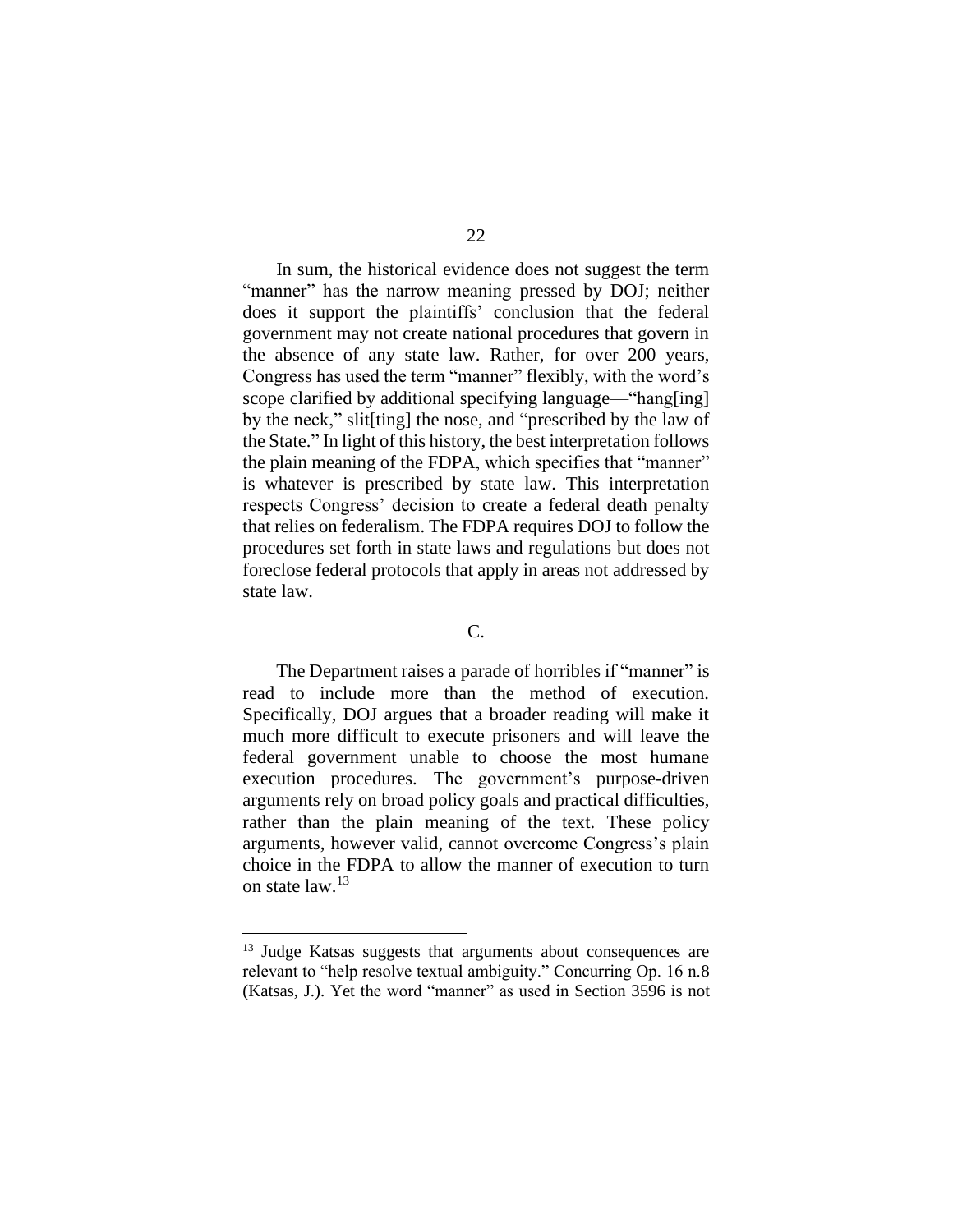DOJ's concerns are rooted in what the Department deems to be the purposes of the FDPA. DOJ Br. 15; *see also* Concurring Op. 13 (Katsas, J.) (discussing one purpose of the FDPA "to ensure a workable and expanded system of capital punishment"). As a court, however, "our function [is] to give the statute the effect its language suggests," not to further whatever "admirable purposes it might be used to achieve." *Morrison v. Nat'l Australia Bank Ltd*., 561 U.S. 247, 270 (2010). DOJ urges us to give the FDPA the interpretation producing what it believes would be the most effective execution regime, but to do so would ignore both the limited nature of our judicial function and the realities of legislative deliberation:

> [N]o legislation pursues its purposes at all costs. Deciding what competing values will or will not be sacrificed to the achievement of a particular objective is the very essence of legislative choice—and it frustrates rather than effectuates legislative intent simplistically to assume that *whatever* furthers the statute's primary objective must be the law.

*Pension Ben. Guar. Corp. v. LTV Corp*., 496 U.S. 633, 646–47 (1990) (citation and quotation marks omitted).

ambiguous. Rather, as already explained, the ordinary meaning of the word "manner" is broad and flexible, but as qualified in the FDPA, the "manner" of execution is unambiguous: It is whatever "manner" is prescribed by applicable state law. *See supra* at 6–8; *see also Diamond v. Chakrabarty*, 447 U.S. 303, 315 (1980) ("Broad general language is not necessarily ambiguous"). Speculations about congressional intent are rarely illuminating, particularly when, as here, the text of the statute provides the relevant level of specificity.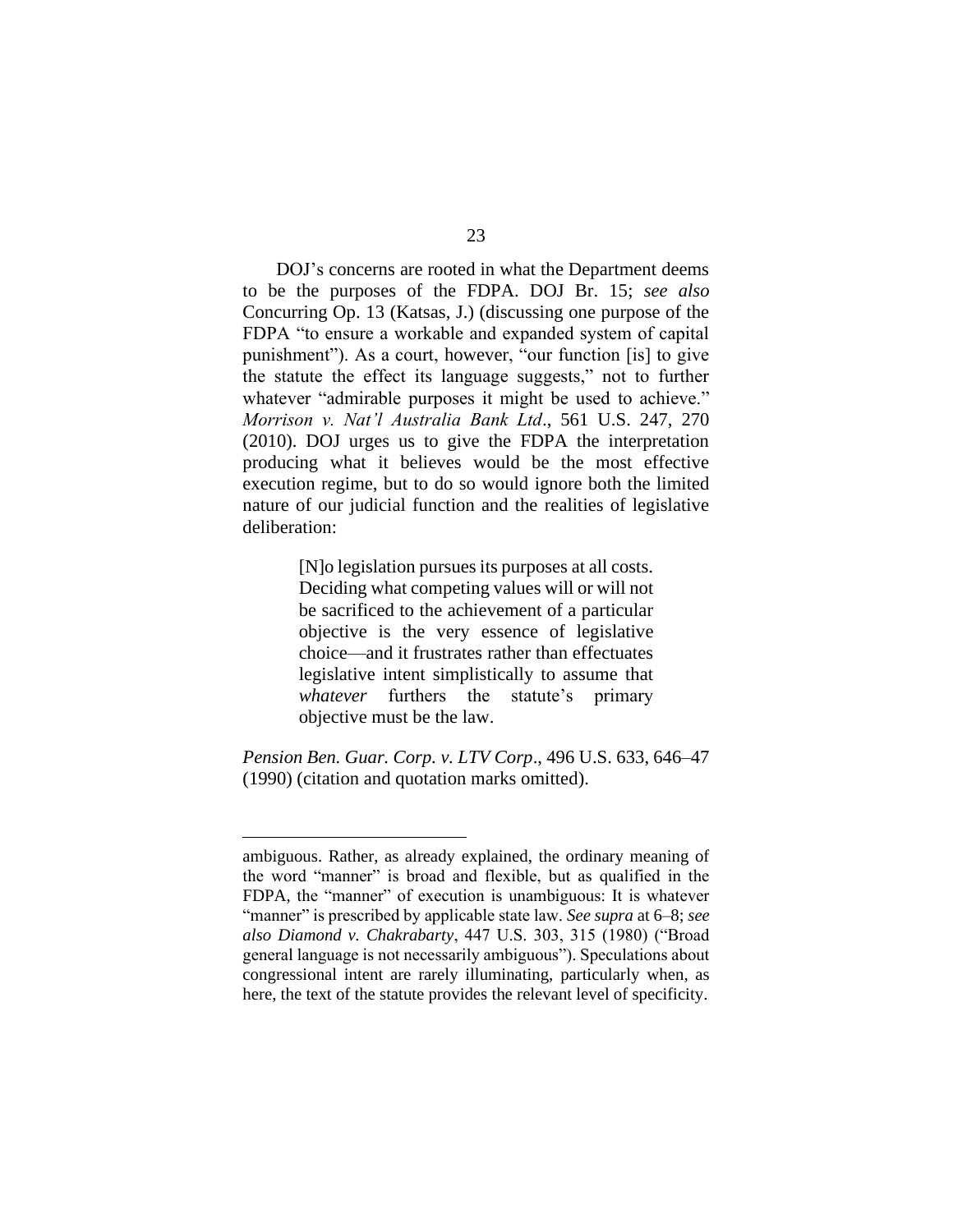In the FDPA, Congress incorporated state law instead of directing DOJ to promulgate a uniform protocol. This suggests that Congress was balancing at least two competing values: the need to effectively implement federal death sentences and an interest in federalism. Perhaps Congress simply decided to duck controversial specifics by leaving some questions to state law. Whatever the reason, statutes strike a bargain and must be enforced in their details, not in their lofty goals. After all, "[i]f courts felt free to pave over bumpy statutory texts in the name of more expeditiously advancing a policy goal, we would risk failing to take account of legislative compromises essential to a law's passage and, in that way, thwart rather than honor the effectuation of congressional intent." *New Prime Inc.*, 139 S. Ct. at 543 (quotation marks and alterations omitted). We should decline DOJ's invitation to question the bargain Congress struck here. To the extent more detailed state statutes raise additional interpretive questions, that is an unavoidable consequence of the incorporation of state law. Unless and until Congress amends the FDPA, DOJ is bound to "follow its commands as written, not to supplant those commands with others it may prefer." *SAS Inst., Inc. v. Iancu*, 138 S. Ct. 1348, 1355 (2018). We have no license to read into the FDPA a limitation on "manner" that has no basis in the text and to read out of the statute its incorporation of state law.

In addition, DOJ's policy concerns about administrability would have applied with equal force in 1937, when Congress first incorporated state law to govern the manner of federal executions. *See New Prime Inc.*, 139 S. Ct. at 539 ("[I]t's a fundamental canon of statutory construction that words generally should be interpreted as taking their ordinary ... meaning ... at the time Congress enacted the statute." (quotation marks omitted)). In 1937, permissible execution methods varied significantly across the country and included hanging, electrocution, the gas chamber, and others. State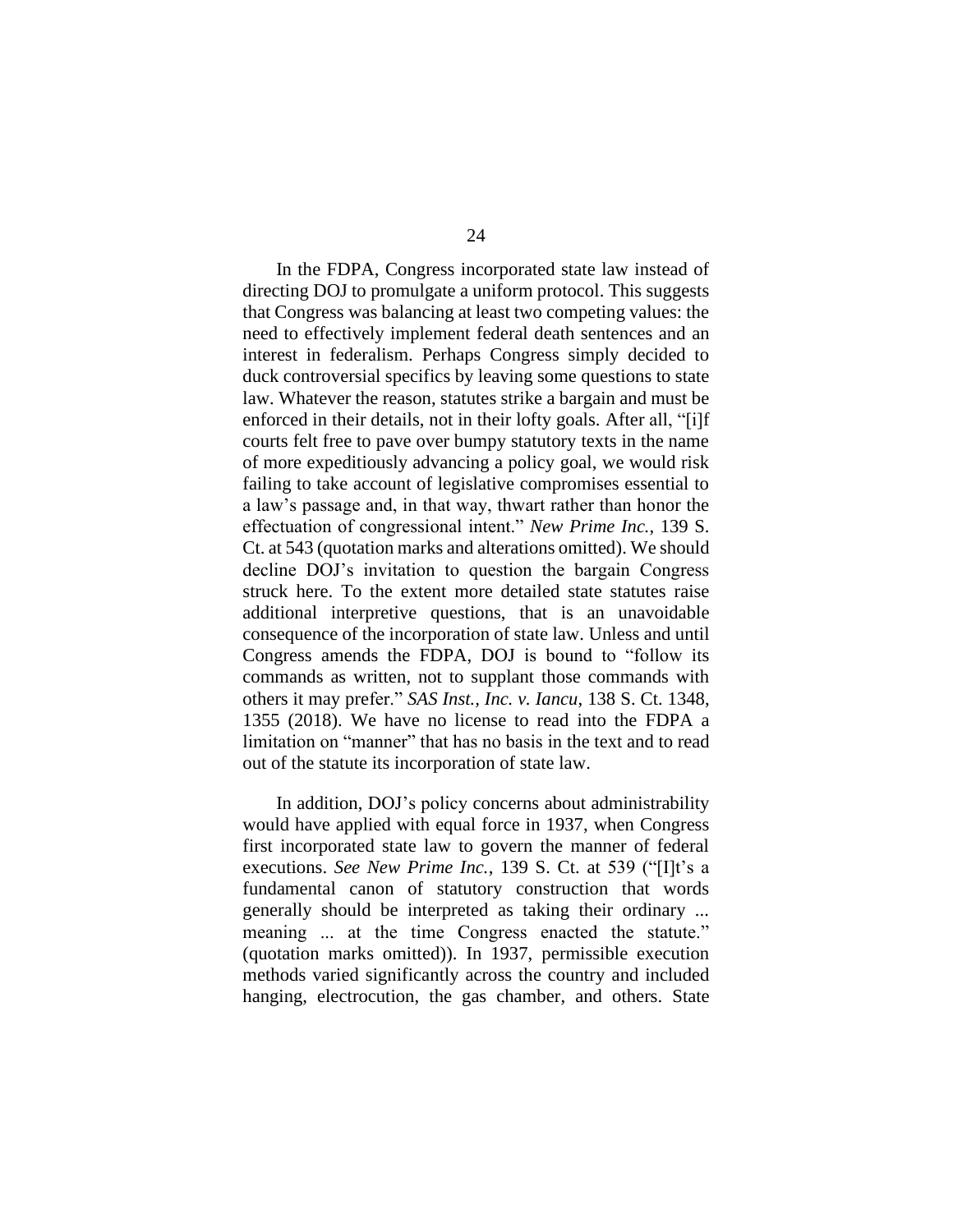execution methods also differed, albeit to a lesser extent, when the FDPA was passed in 1994. Thus, even under DOJ's interpretation that "manner" means only method, until recently the federal government would have had to apply varying execution methods on a state-by-state basis. DOJ claims that state-by-state administration is unworkable, but state-by-state administration has indisputably been a feature of this statutory framework since 1937. A uniform method is possible under DOJ's interpretation only because all the death penalty states have made independent choices since the FDPA's enactment to adopt the method of lethal injection.

Similarly, the federal government has never had absolute license to choose the most humane execution procedures. When Congress passed the 1937 statute, it chose state practice over hanging in part because "[m]any States"—but not all— "use[d] more humane methods of execution, such as electrocution, or gas." H.R. Rep. No. 75-164, at 1 (1937). Congress could have selected one of those more humane methods instead of hanging, but it chose to leave that decision to the states—many of which continued to hang criminals. *See Andres v. United States*, 333 U.S. 740, 745 (1948) (noting that the "method of inflicting the death penalty" in Hawaii in 1948 was "death by hanging"). Indeed, some states continued to provide for hanging even after the passage of the FDPA in 1994. *See Baze*, 553 U.S. at 43 n.1 (plurality opinion) (noting that New Hampshire and Washington still allowed for hanging in 2008). Even under DOJ's interpretation of the FDPA, the government may choose what it considers to be the most humane procedures only when state law does not provide for another method of execution. Whatever the legitimacy of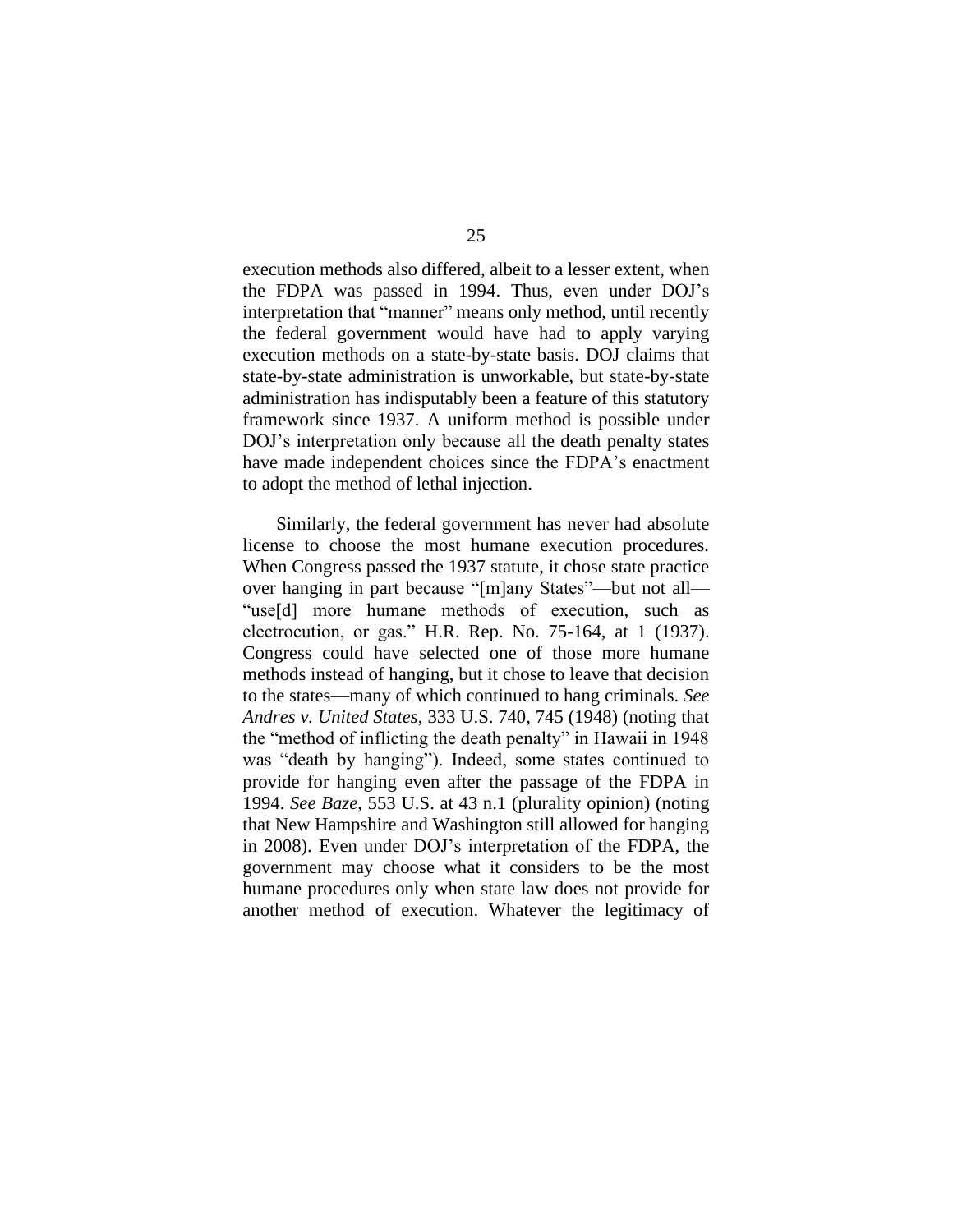DOJ's concerns, they are necessary features of the statute Congress enacted. 14

In any event, as a practical matter, my textual interpretation of the FDPA mitigates many of the concerns raised by the district court's broad reading. The FDPA's reliance on state law leaves ample scope for DOJ to follow its federal execution procedures and protocols. Few of the procedural details cited by the plaintiffs appear to carry the force of law, so the federal government need not follow them. State execution statutes tend to be rather brief, specifying lethal injection without adding further details. For example, none of the four states at issue in this case have statutes precluding the use of pentobarbital. *See* Tex. Code Crim. Proc. Ann. art. 43.14 (calling for lethal injection without specifying which chemical to be used); Ark. Code Ann. § 5-4-617 (allowing lethal injection using either a barbiturate like pentobarbital or a three drug solution); Ind. Code § 35-38-6-1 (calling for lethal injection without specifying which chemical must be used); Mo. Ann. Stat. § 546.720 (calling for lethal injection without specifying which chemical must be used).

<sup>&</sup>lt;sup>14</sup> Like the DOJ, Judge Tatel invokes the FDPA's goal of ensuring more humane executions, but to support the opposite interpretation. He argues that reading "prescribed by the law of the State" to exclude non-binding state execution protocols would "defeat section 3596(a)'s purpose—to make federal executions more humane by ensuring that federal prisoners are executed in the same manner as states execute their own." Dissenting Op. 8. Yet that argument deprives the phrase "prescribed by … law" of all meaning. If Congress had intended the federal government to incorporate all of the state's execution procedures, it would have said so. Instead, Congress chose to incorporate only the manner prescribed by state law.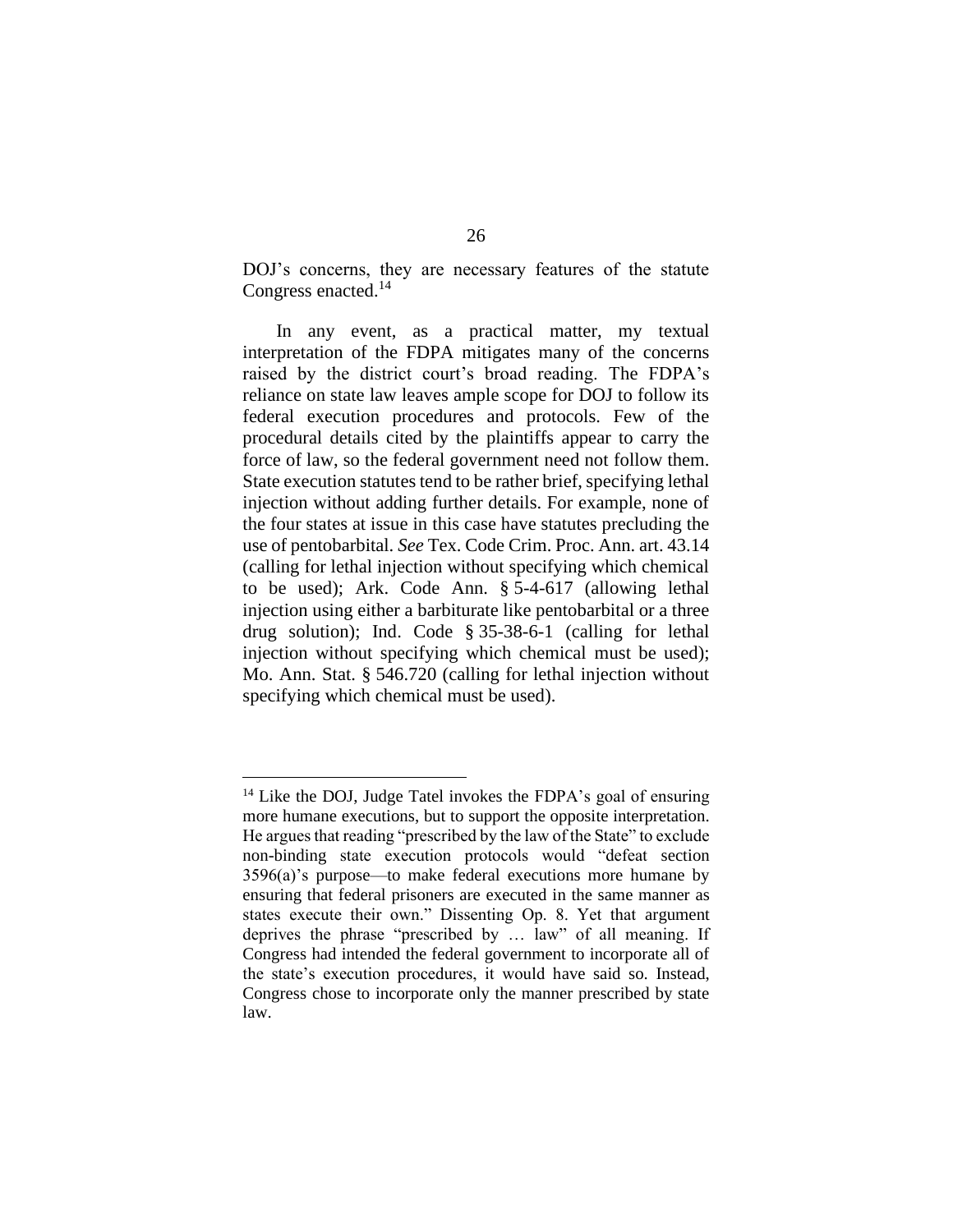Indeed, I have not been able to locate statutes or formal regulations in any state that would prevent the federal government from using pentobarbital, the drug currently specified in DOJ's protocol addendum. In the rare cases where state law provides for a particular substance, states generally either include pentobarbital on the list of permitted substances, *see* 501 Ky. Admin. Regs. 16:330 (allowing either pentobarbital or thiopental sodium), or include a general provision allowing any equally effective substance, *see* Utah Admin. Code r. 251-107-4 (providing for "a continuous intravenous injection, one of which shall be of a lethal quantity of sodium thiopental or other equally or more effective substance to cause death").

More specific details are generally found in informal state policies and protocols. Execution protocols are exempted from many states' administrative procedure acts, including their formal rulemaking requirements. *See, e.g.*, Ark. Code Ann. § 5- 4-617(h); *Middleton v. Mo. Dep't of Corr*., 278 S.W.3d 193, 195–97 (Mo. 2009); *Porter v. Commonwealth*, 661 S.E.2d 415, 432–33 (Va. 2008); *Abdur'Rahman v. Bredesen*, 181 S.W.3d 292, 312 (Tenn. 2005). Even in states that provide for formal rulemaking, execution protocols tend to be informal and nonbinding. Consider Indiana, the state designated by DOJ whenever the sentencing state does not provide for the death penalty. Indiana allows its department of corrections to adopt rules under the state's formal rulemaking provisions to implement its execution statute. *See* Ind. Code § 35-38-6-1(d). Yet the state's current execution procedures were not promulgated under that statute and do not purport to carry the force of law. *See* Indiana State Prison Facility Directive, ISP 06-26: Execution of Death Sentence 14 (Jan. 22, 2014) (noting that Indiana's protocol is "revised as needed," not under the state's formal rulemaking procedures, but in accordance with the department of corrections' policies). Similarly, both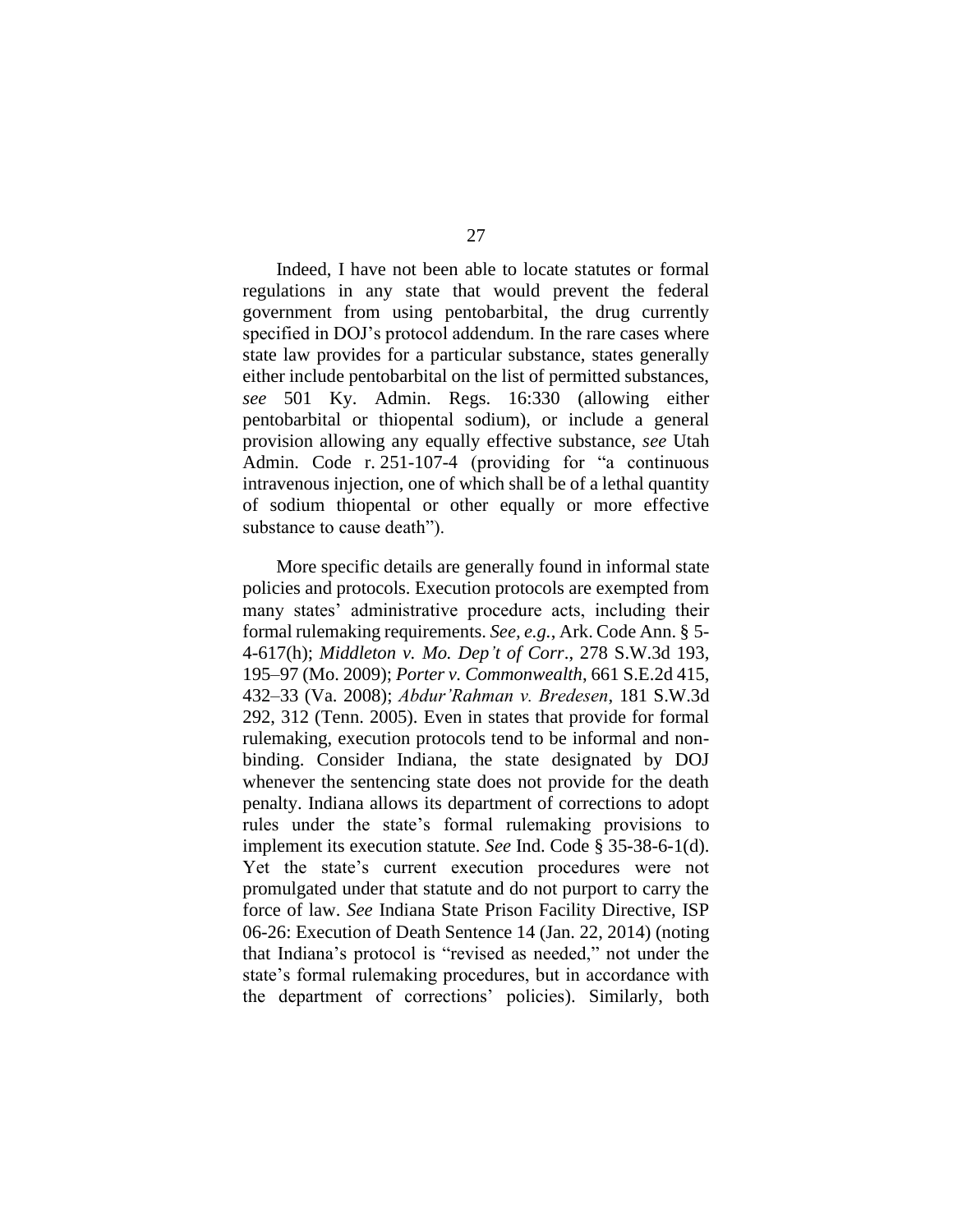Arkansas' and Missouri's protocols permit the director of the department of corrections to modify certain aspects of the execution procedures. *See* Missouri Department of Corrections, Preparation and Administration of Chemicals for Lethal Injection 1 (Oct. 18, 2013); Arkansas Lethal Injection Procedure 3 (Aug. 6, 2015), https://bit.ly/2ExLkTE. A state execution protocol that explicitly allows the department of corrections to depart from the protocol's requirements on a case-by-case basis cannot be said to be binding. Given that most details found in state execution protocols are not prescribed by law, DOJ will be able to make most procedural choices regarding federal executions. 15

#### II.

Based on this interpretation of Section 3596(a), I would hold that the 2019 protocol did not exceed the government's authority under the FDPA. As an initial matter, the protocol is unlikely to conflict with state law in most cases, as state laws

<sup>&</sup>lt;sup>15</sup> Judge Tatel does not dispute that the four protocols at issue were not promulgated through formal rulemaking procedures. Instead, he attempts to cabin *Chrysler*'s holding to its facts, ignores the consistent line of cases requiring "law" to have binding effect, *see supra* at 7 (collecting cases), and makes a general appeal to examining "context" when determining whether a regulation issued outside a formal rulemaking process constitutes "law." Dissenting Op. 7–8. Judge Tatel, however, fails to identify a single case supporting his theory that non-binding protocols can qualify as "law" in *any* context—despite the fact that, as Judge Tatel emphasizes, "prescribed by law" or similar language appears at least 1,120 times in the United States Code. *Id.* at 7. As the Court explained in *Chrysler*, the question is simply whether these state protocols are binding on state officials. Because these protocols do not appear to have the binding force of law, they cannot be deemed part of the "law of the State."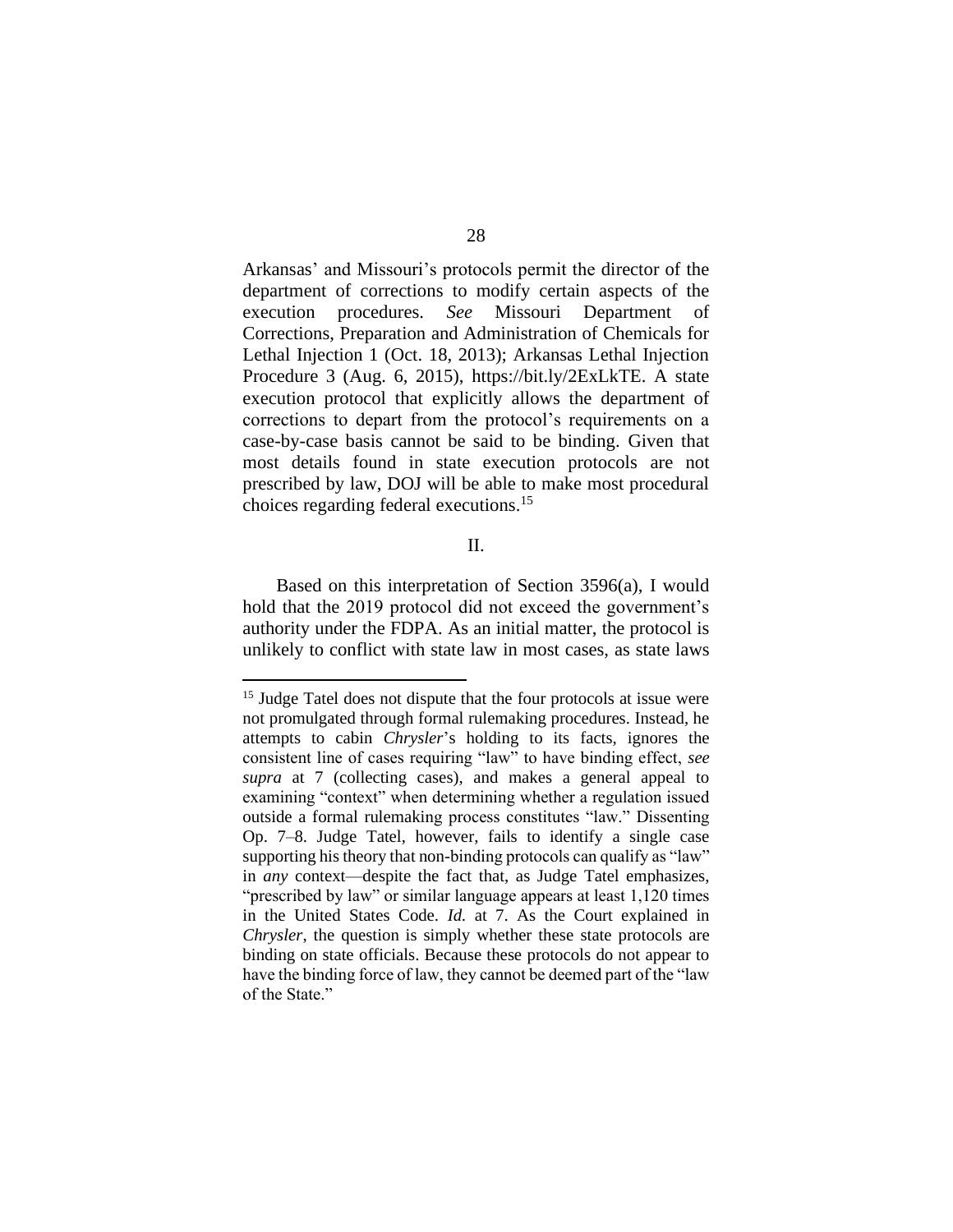usually address execution procedures only in general terms. *See supra* at 24–26. Should cases arise in which the protocol differs from state law—for example, in states with more detailed regulations governing executions, *see, e.g.*, 501 Ky. Admin. Regs. 16:330; Or. Admin. R. 291-024-0080—DOJ remains free to depart from the federal protocol. Indeed, the protocol provides explicitly that the Director may depart from its procedures in the face of superseding legal obligations namely, when "necessary" to "comply with specific judicial orders" or when "required by other circumstances." BOP Addendum 1; *see also* Department of Justice, BOP Execution Protocol 4 (2019) ("Execution Protocol") ("These procedures should be observed and followed as written unless deviation or adjustment is required …."). In addition, the protocol directs BOP to "make every effort … to ensure the execution process … [f]aithfully adheres to the letter and intent of the law." Execution Protocol 4–5. These provisions indicate that the government must depart from the protocol as necessary to "adhere to the letter and intent of" the FDPA—including the requirement that the government apply the manner of execution prescribed by state law. Reading the protocol and addendum as a whole suggests that DOJ must follow state law, and not that the BOP Director is merely granted "discretion." Dissenting Op. 9. Because the 2019 protocol allows departures as needed to comply with state law, it is consistent with the FDPA.

Judge Tatel casts this reading of the protocol's plain text as an improper effort to "rewrite the protocol" to support an interpretation that the government has not advanced. Dissenting Op. 10. As an initial matter, my interpretation requires no revision—it rests on the words DOJ used in promulgating its protocol. Moreover, "[o]ur duty in conducting *de novo* review on appeal is to resolve the questions of law this case presents." *Citizens for Responsibility & Ethics in Wash. v. FEC*, 892 F.3d 434, 440 (D.C. Cir. 2018). "When an issue or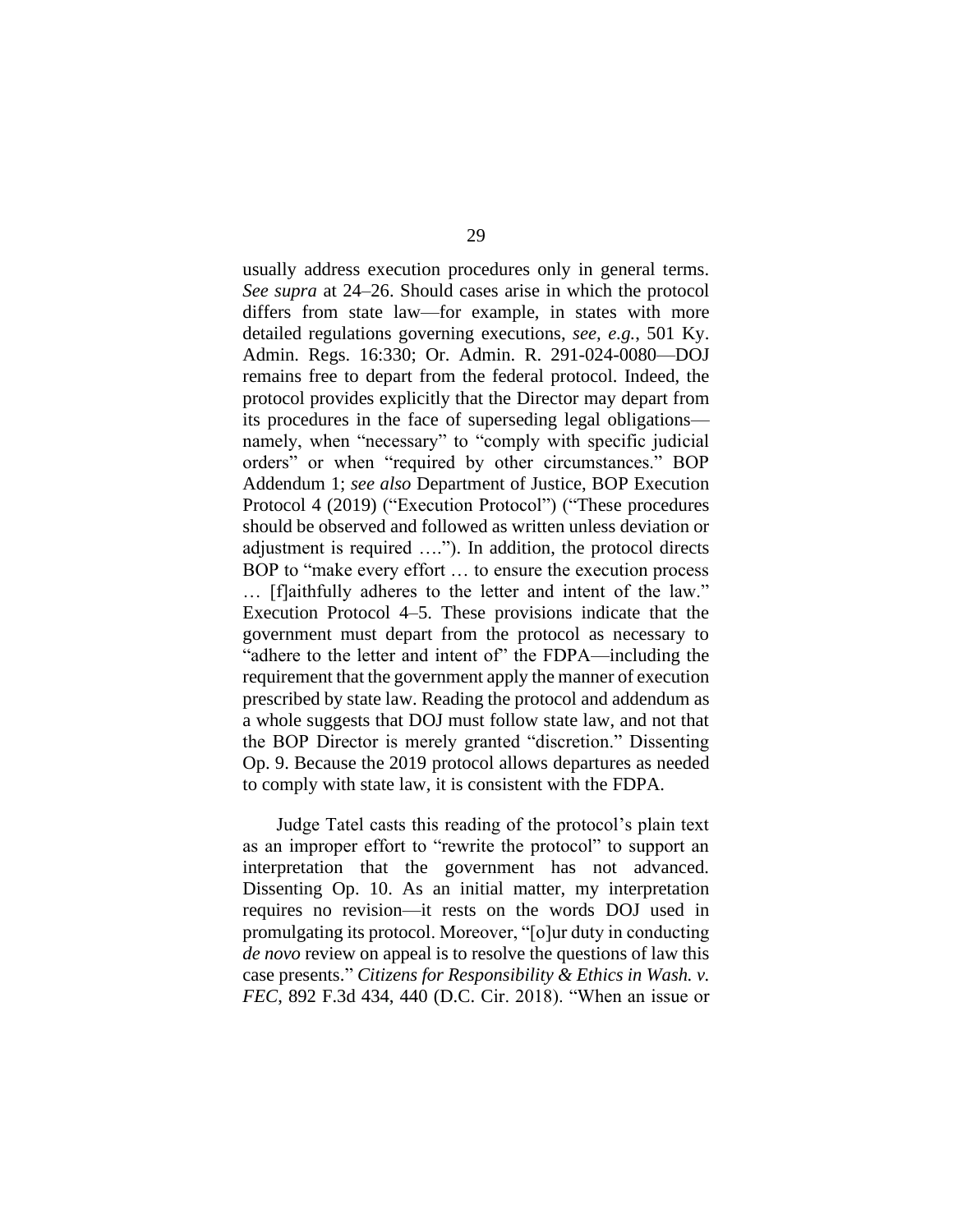claim is properly before the court, the court is not limited to the particular legal theories advanced by the parties, but rather retains the independent power to identify and apply the proper construction of governing law." *Kamen v. Kemper Fin. Servs., Inc.*, 500 U.S. 90, 99 (1991); *see also U.S. Nat'l Bank of Or. v. Indep. Ins. Agents of Am., Inc.*, 508 U.S. 439, 446–47 (1993). Irrespective of the government's litigation strategy, the issue before us in this case is whether the 2019 protocol exceeds the government's authority under the FDPA, and it is entirely appropriate to conduct an independent assessment of all relevant materials—including, in particular, the text of the protocol—in order to fulfill our duty to say what the law is.

Because the district court's order was premised exclusively on the plaintiffs' claim that the protocol was "in excess of statutory … authority," 5 U.S.C. § 706(2)(C), I would vacate the preliminary injunction. I would further hold that the 2019 protocol is a "rule[ ] of agency organization, procedure, or practice" exempt from the APA's notice and comment requirements. *See* 5 U.S.C. § 553(b). The plaintiffs maintain we should not reach this claim before the district court has considered it. It is true that we ordinarily decline to resolve claims and arguments not addressed by the district court in deciding a preliminary injunction motion. *See Sherley v. Sebelius*, 644 F.3d 388, 397–98 (D.C. Cir. 2011). But if our holding on appeal makes a conclusion "inevitable" then "we have power to dispose [of a claim] as may be just under the circumstances, and should do so to obviate further and entirely unnecessary proceedings below." *Wrenn v. Dist. of Columbia*, 864 F.3d 650, 667 (D.C. Cir. 2017) (cleaned up); *see also* 28 U.S.C. § 2106 (granting appellate courts authority to "direct the entry of … judgment … as may be just under the circumstances"). The plaintiffs' notice and comment challenge rises and falls with the merits of their FDPA claim—that the protocol is a procedural rule follows inescapably from my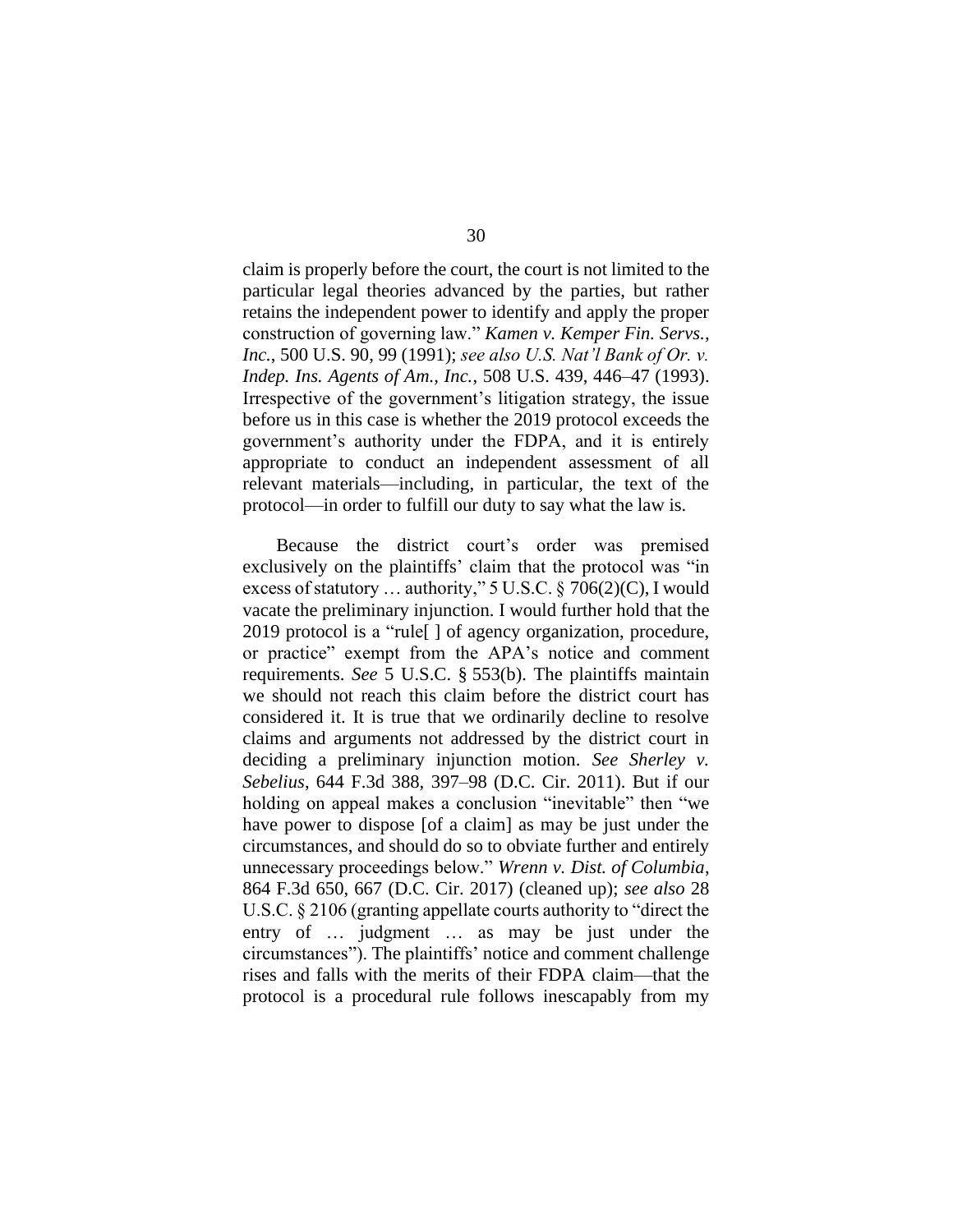conclusion that the protocol does not exceed DOJ's authority under the FDPA. Because the issues are intertwined and the plaintiffs' notice and comment challenge fails under my interpretation of the FDPA, it is entirely unnecessary for the district court to address this claim on remand.

"The critical feature of a procedural rule is that it covers agency actions that do not themselves alter the rights or interests of parties." *Nat'l Min. Ass'n*, 758 F.3d at 250 (quotation marks omitted). By its terms, the protocol does nothing to interfere with the Marshal's ability to comply with the FDPA or with the plaintiffs' right to have their sentences implemented "in the manner prescribed by the law of the State." 18 U.S.C. § 3596(a). To the contrary, the protocol simply lays out procedures for the federal government to follow in cases where state law does not address some aspect of the execution process. It directs the federal government in all cases "to ensure the execution process … [f]aithfully adheres to the letter and intent of the law," Execution Protocol 4–5, which necessarily includes following the FDPA's directive to implement death sentences in conformity with state positive law. As such, the protocol cannot be said to "impose [any] new substantive burdens," *Aulenback, Inc. v. Fed. Highway Admin.*, 103 F.3d 156, 169 (D.C. Cir. 1997), or to "alter the rights or interests of [affected] parties," *Nat'l Min. Ass'n*, 758 F.3d at 250 (citation omitted)—rather, any substantive burdens are derived from the FDPA and the state laws it incorporates.

Moreover, the procedures outlined in the 2019 protocol bear all the hallmarks of "internal house-keeping measures organizing [DOJ's] activities" with respect to preparing for and conducting executions. *Am. Hosp. Ass'n v. Bowen*, 834 F.2d 1037, 1045 (D.C. Cir. 1987) (citation omitted). The protocol and accompanying addendum provide lengthy "checklists for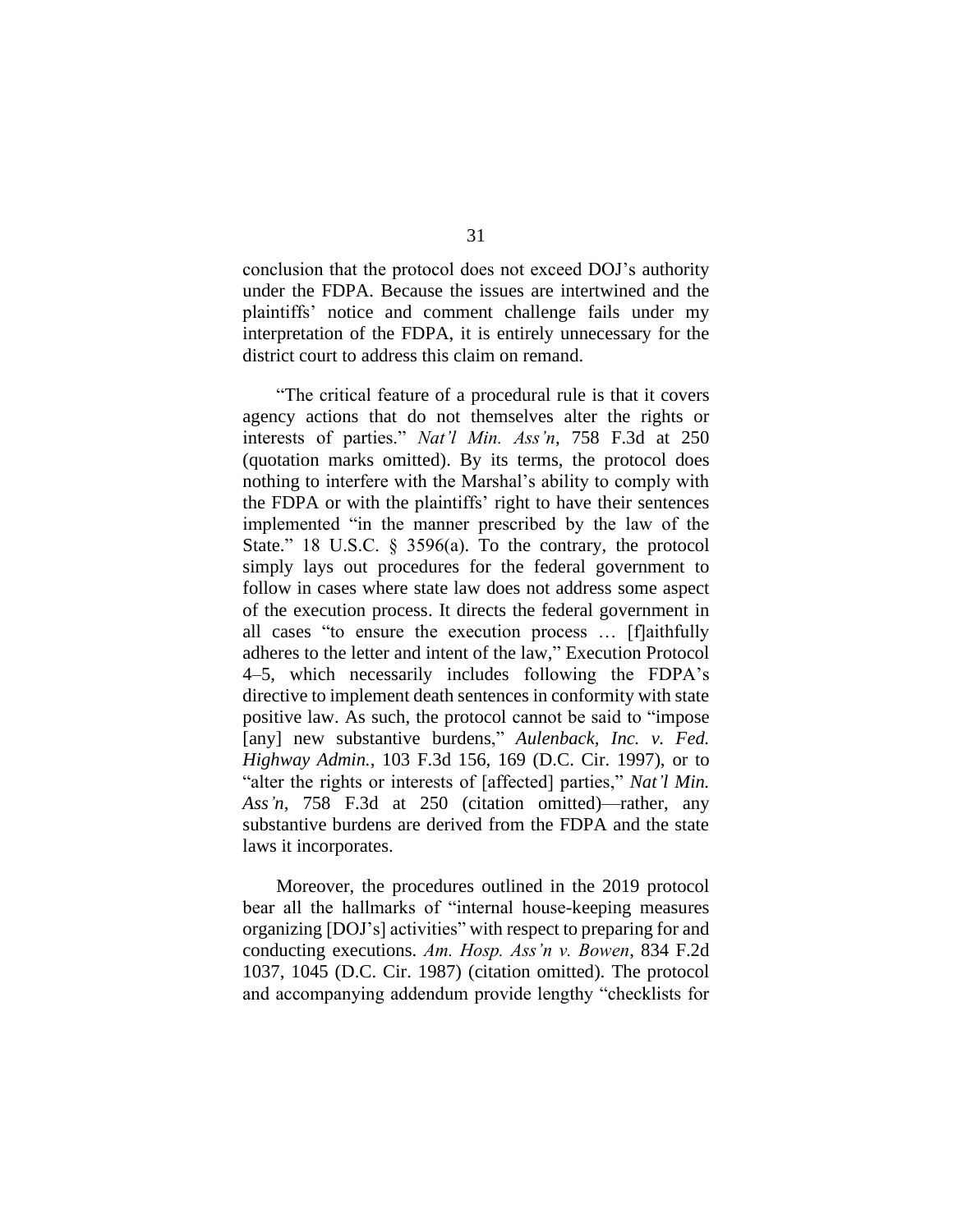pre-execution, execution and post execution procedures," Execution Protocol 4, including matters as specific as arranging food services for an inmate's final meal, *id.* at 17, "open[ing] the drapes covering the windows of the witness rooms" during an execution, *id.* at 24, and announcing the time of death "prior to the drapes being closed," *id.* at 25. DOJ's decision to promulgate detailed "written guidelines to aid [its] exercise of discretion" during the highly sensitive process of conducting executions should not come "at the peril of having a court transmogrify those guidelines into binding norms subject to notice and comment strictures." *Aulenback*, 103 F.3d at 169 (citation and quotation marks omitted). Because the protocol possesses the essential features of a procedural rule, the plaintiffs' notice and comment challenge also fails.

I would not reach the plaintiffs' argument that only the U.S. Marshal Service has the authority to promulgate rules under the FDPA. The plaintiffs did not develop this argument below, so it is forfeited. *See Gov't of Manitoba v. Bernhardt*, 923 F.3d 173, 179 (D.C. Cir. 2019) ("Absent exceptional circumstances, a party forfeits an argument by failing to press it in district court.").<sup>16</sup> I would also decline to reach the plaintiffs' claims under the Food, Drug & Cosmetic Act and the Controlled Substances Act, which were neither addressed by the district court nor pressed by the plaintiffs on appeal. Unlike the notice and comment challenge to the protocol, the outcome of the FDCA and CSA claims is not plainly dictated

<sup>&</sup>lt;sup>16</sup> The evidence Judge Katsas relies on to conclude that this argument was not forfeited comes from a chart included in the factual background section of one plaintiff's preliminary injunction motion, summarizing the "Details of 2019 Protocol and Concerns That Are Implicated." *See* Pl.'s Mot. for Prelim. Inj., *Roane v. Barr*, No. 19 mc-0145, at 10 (D.D.C. Sept. 27, 2019). Such "fleeting reference[s]" do not a developed legal argument make. *Williams v. Lew*, 819 F.3d 466, 471 (D.C. Cir. 2016).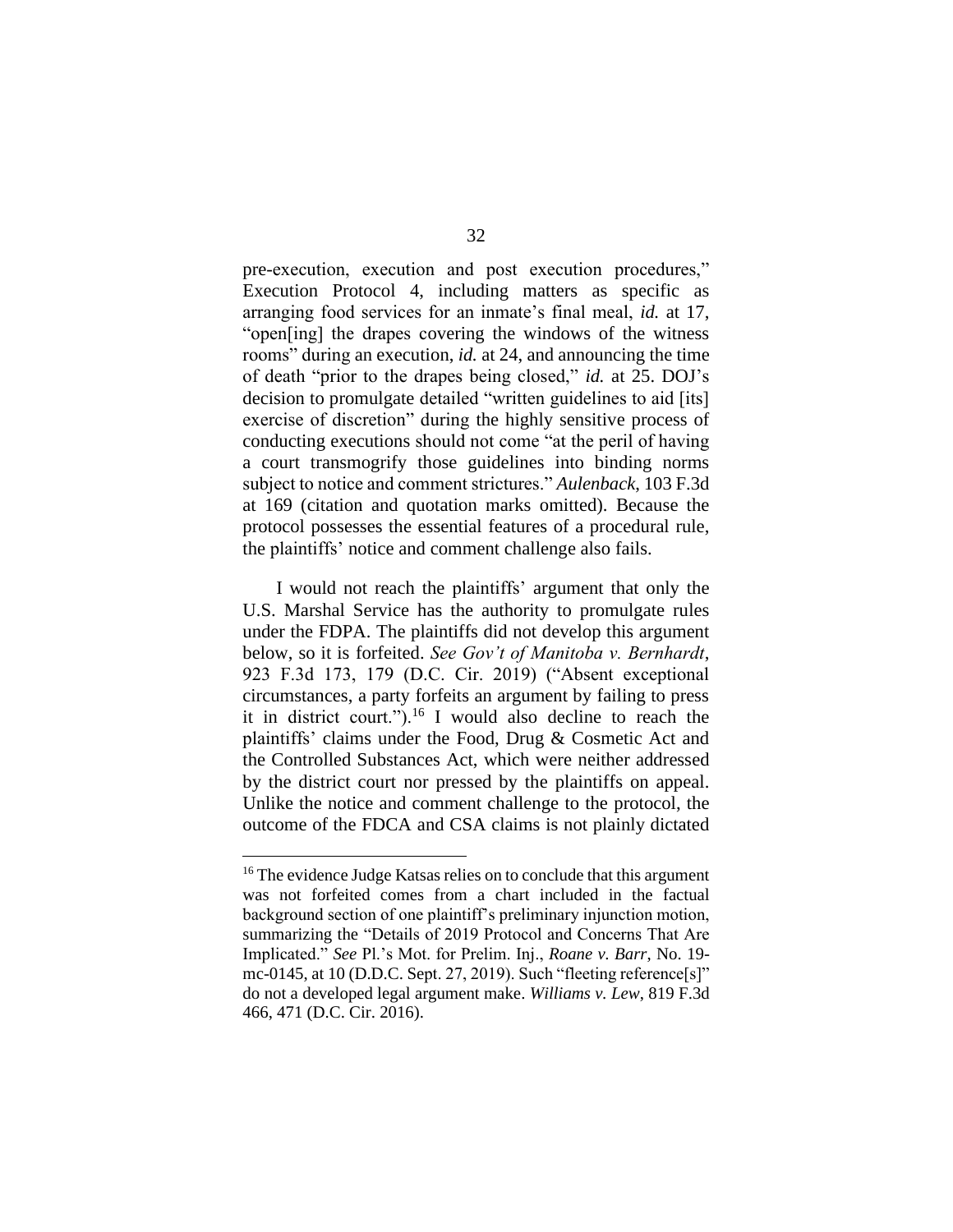by my interpretation of the FDPA. Thus, it will be "for the district court to determine, in the first instance, whether the plaintiffs' showing on [these claims] warrants preliminary injunctive relief." *Sherley*, 644 F.3d at 398.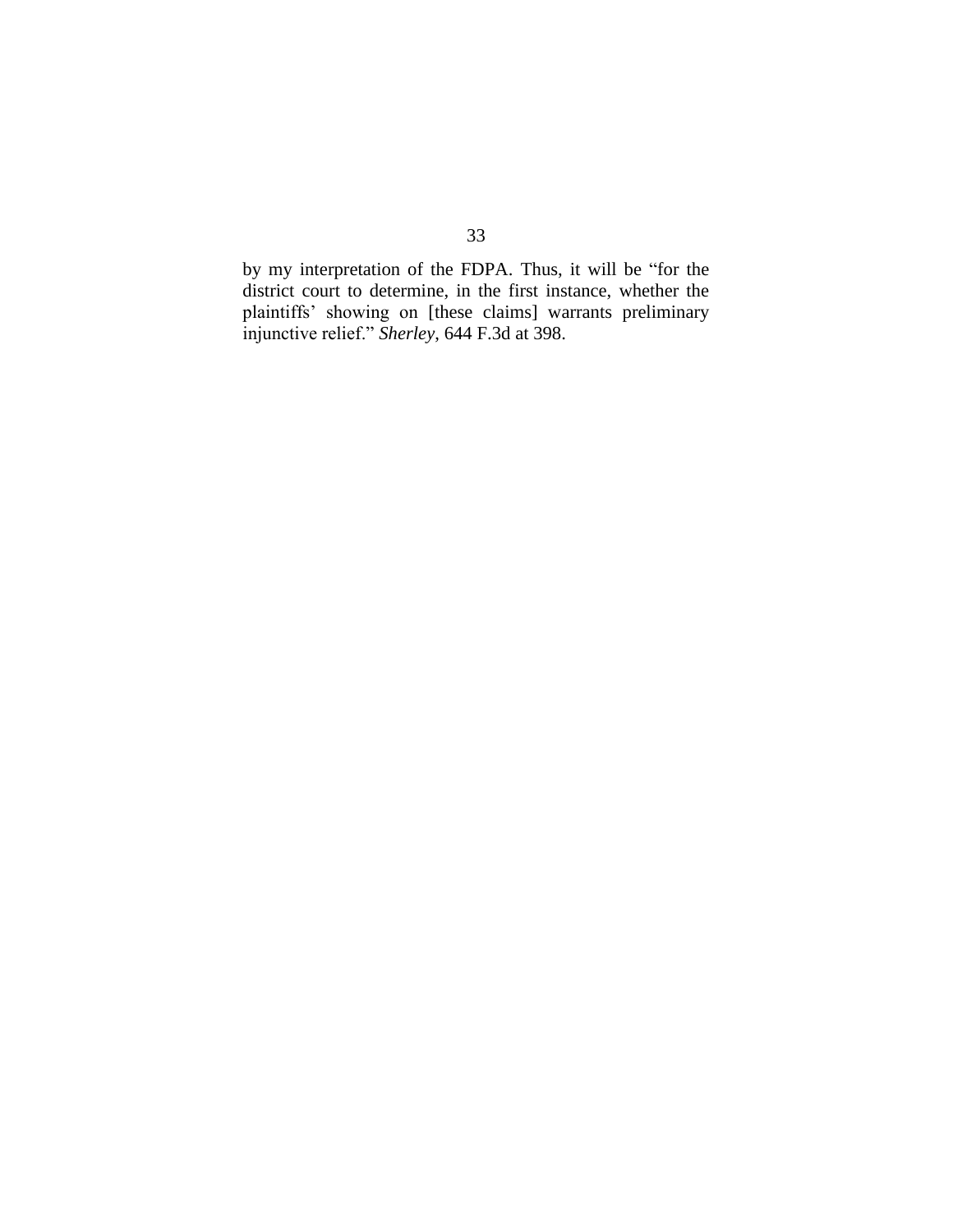TATEL, *Circuit Judge,* dissenting: Plaintiffs Daniel Lee, Wesley Purkey, Alfred Bourgeois, and Dustin Honken do not challenge the federal government's authority to execute them. Instead, they argue that the Attorney General's plan for their executions—that is, the federal protocol—conflicts with section 3596(a) of the Federal Death Penalty Act of 1994 (FDPA), 18 U.S.C. §§ 3591 et seq. Section 3596(a) instructs U.S. Marshals to carry out federal death sentences by arranging for prisoners to be executed "in the manner prescribed by the law of the State" in which they were sentenced—or, if that state has no death penalty, the law of "another State" "designate[d]" by the sentencing judge. *Id.* § 3596(a). Notwithstanding its weighty subject matter, then, this case presents a classic question under the Administrative Procedure Act: whether an agency has acted "in accordance with law." 5 U.S.C.  $$706(2)(A).$ 

In defending the federal protocol, the government argues that the word "manner" in section 3596(a) refers only to the general execution method—e.g., lethal injection—not, as plaintiffs argue, to the procedures and techniques used to implement that method, e.g., substance administered or dosage. Because the government seeks no deference to its interpretation of the statute, *see* Oral Arg. Rec. 5:57–6:00 (confirming this), to prevail it must demonstrate not merely that its interpretation of section 3596(a) is reasonable, but that it "best effectuates the underlying purposes of the statute." *Vanguard Interstate Tours, Inc. v. ICC*, 735 F.2d 591, 597 (D.C. Cir. 1984).

I agree with Judge Rao that the term "manner" refers to more than just general execution method. Because her detailed opinion so thoroughly addresses the government's arguments and convincingly responds to Judge Katsas's survey of the historical record, I see no need to say anything more on the issue.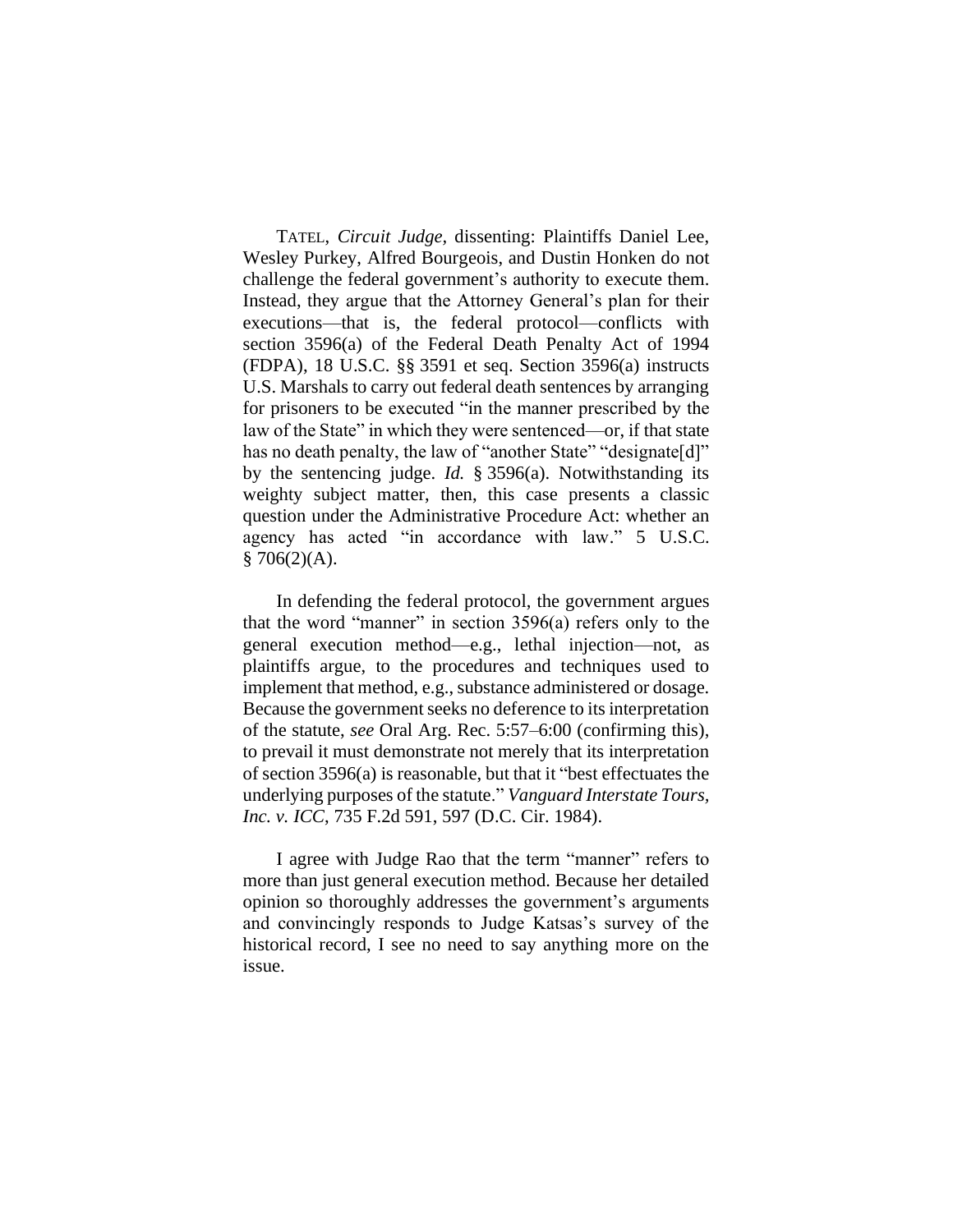Beyond this, Judge Rao and I part company. She would hold that when carrying out executions under section 3596(a), the Attorney General must comply with state execution procedures set forth in "statutes and formal regulations," but not those in state execution protocols. Rao Op. at 1. She also reads the federal protocol to contain a "carveout" "indicat[ing] that the government must depart from the protocol as necessary to . . . apply the manner of execution prescribed by state law." *Id.* at 1, 29. The government, however, makes neither argument, and the protocol contains no such carveout. In my view, section 3596(a), best understood, requires federal executions to be carried out using the same procedures that states use to execute their own prisoners—procedures set forth not just in statutes and regulations, but also in protocols issued by state prison officials pursuant to state law. Because the federal protocol, on its face, takes no account of these procedures, it is contrary to section 3596(a), and I would vacate it. *See* 5 U.S.C. § 706(2)(A), (C) (requiring courts to "hold unlawful and set aside agency action . . . found to be . . . not in accordance with law" or "in excess of statutory jurisdiction, authority, or limitations, or short of statutory right").

## $\mathbf{A}$ .

Plaintiffs were sentenced to be executed "in the manner prescribed by the law," 18 U.S.C. § 3596(a), of Arkansas, Missouri, Texas, and Indiana, respectively. All four states have enacted statutes that establish lethal injection as the method of execution and delegate to state prison officials the task of developing specific execution procedures. Pursuant to these statutes, state officials have adopted execution protocols that designate, among other things, the chemicals to be administered, dosages, procedures for vein access, and qualifications of execution personnel. State officials adopt such protocols not just to comply with state law, but also to ensure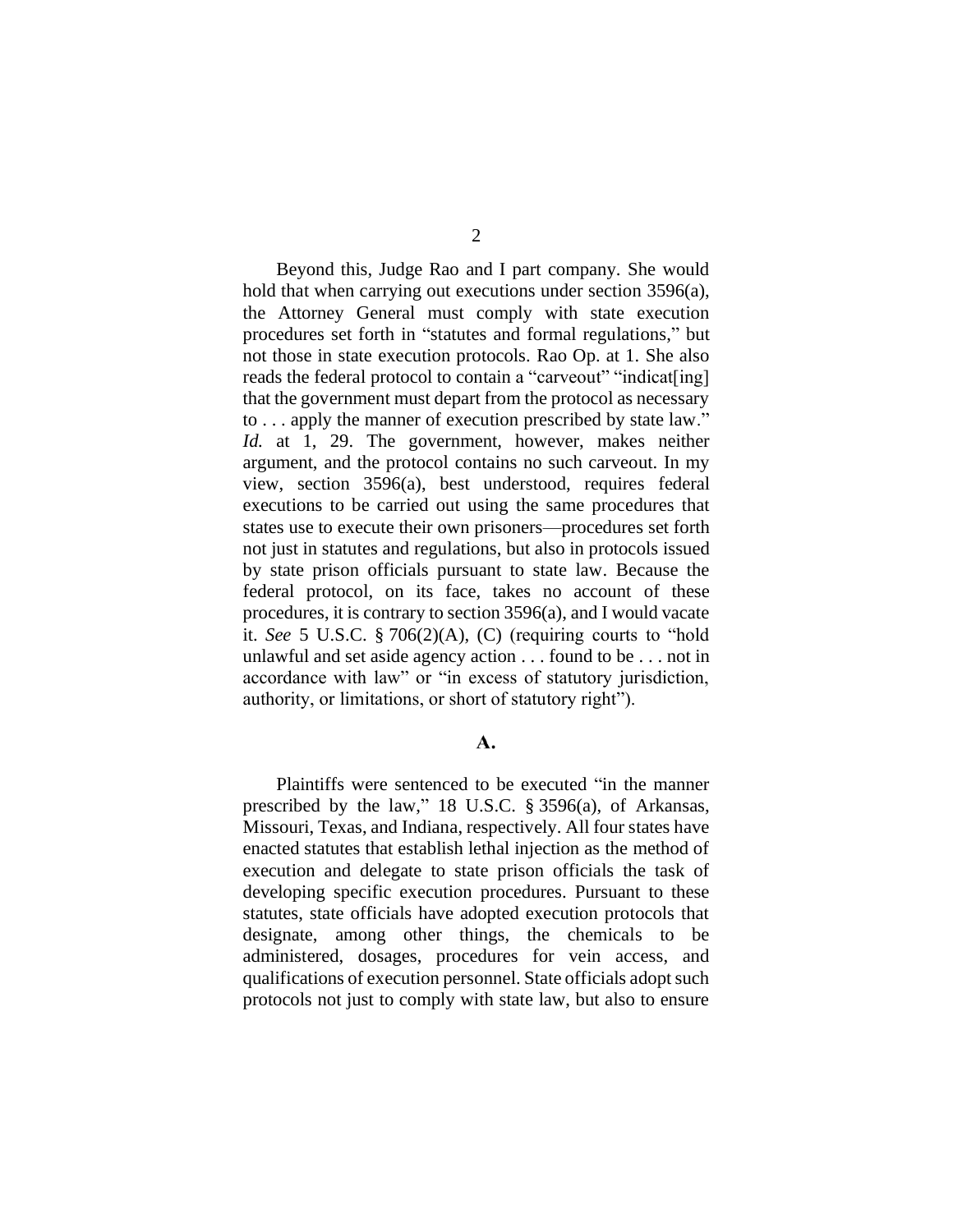that executions comply with the Constitution. *Cf. Baze v. Rees*, 553 U.S. 35, 55–56 (2008) (plurality opinion) (rejecting Eighth Amendment method-of-execution challenge "in light of" "important safeguards" contained in state execution protocol, including "that members of the [intravenous] team . . . have at least one year of professional experience" and specific veinaccess procedures); *Raby v. Livingston*, 600 F.3d 552, 560 (5th Cir. 2010) (rejecting Texas inmate's Eighth Amendment claim because state execution protocol "mandates . . . that sufficient safeguards are in place to reduce the risk of pain below the level of constitutional significance").

For example, Texas's governing statute requires condemned prisoners to be "executed . . . by intravenous injection ..., [with] such execution procedure to be determined and supervised by the director of the correctional institutions division of the Texas Department of Criminal Justice." Tex. Code Crim. Proc. Ann. art. 43.14(a). Pursuant to that statute, the Director "adopt[ed]" an "Execution Procedure," under which "100 milliliters of solution containing 5 grams of Pentobarbital" "shall be mixed . . . by members of the drug team," which, in turn, "shall have at least one medically trained individual," a term defined in the protocol. Texas Department of Criminal Justice, Correctional Institutions Division, Execution Procedure 2, 7–8 (Apr. 2019), Administrative Record (A.R.) 84, 89–90. The protocol further requires that intravenous lines be inserted by "a medically trained individual" who "shall take as much time as is needed" to do so "properly," and who is prohibited from employing a "cut-down" technique, a surgical procedure that exposes the vein. *Id.* at 8, A.R. 90.

The governing Missouri statute "authorize[s] and direct<sup>[s]"</sup> "the director of the department of corrections . . . to provide a suitable and efficient room or place . . . and the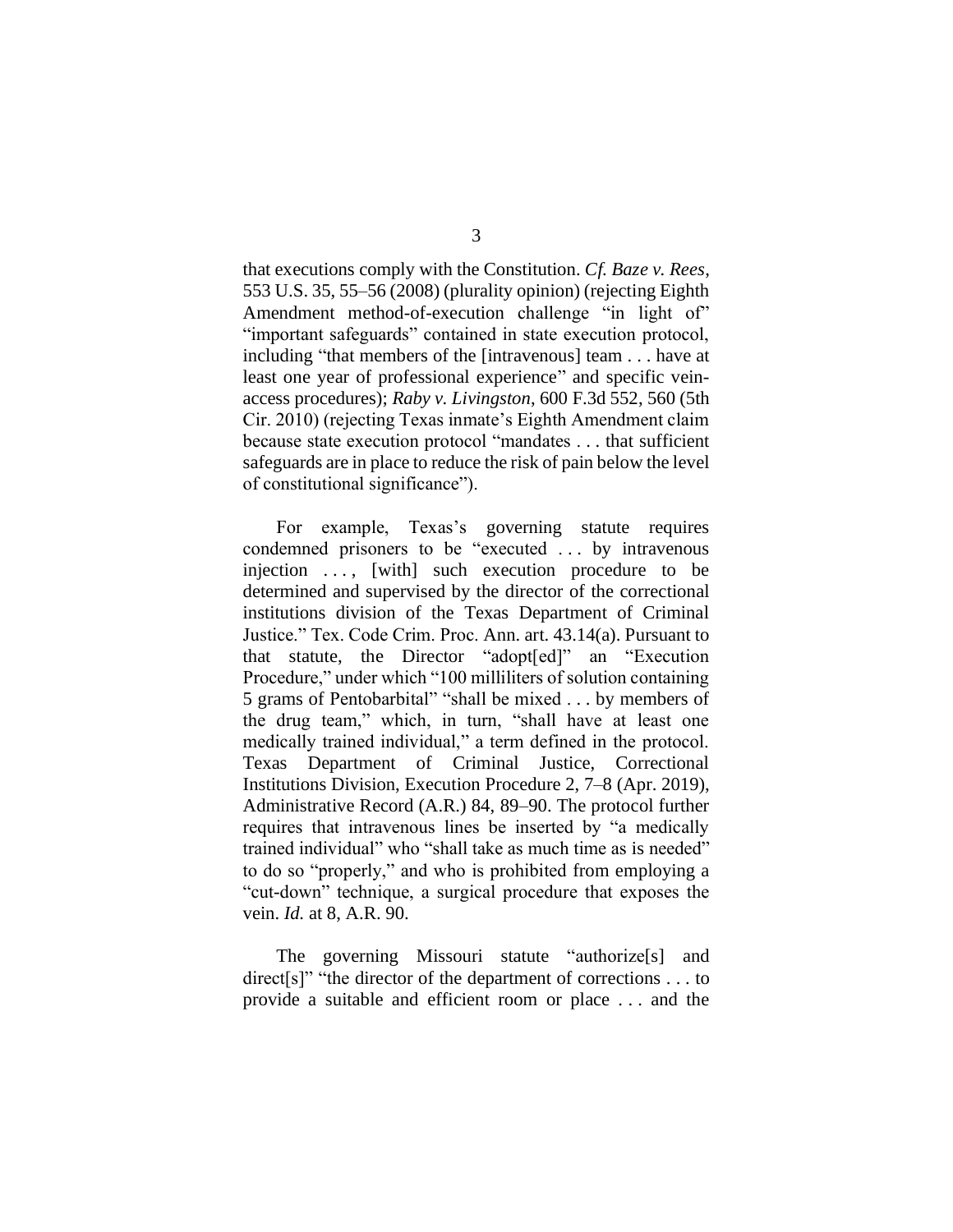necessary appliances" for carrying out lethal injections and requires "[t]he director . . . [to] select an execution team." Mo. Rev. Stat. § 546.720.1–2. Pursuant to that statute, the Director issued a protocol requiring prisoners to be executed using two five-gram doses of pentobarbital—quantities that "may not be changed without prior approval of the department director" which "shall be injected into the prisoner ... under the observation of medical personnel," namely, "a physician, nurse, and pharmacist." Missouri Department of Corrections, Preparation and Administration of Chemicals for Lethal Injection 1–2 (Oct. 18, 2013), A.R. 70–71.

The other two states—Arkansas and Indiana—have similar statutory schemes. *See* Ark. Code Ann. § 5-4-617 ("The director [of the Department of Correction] shall develop logistical procedures necessary to carry out the sentence of death, including . . . [e]stablishing a protocol for any necessary mixing or reconstitution of the drugs and substances set forth in this section in accordance with the instructions."); Ind. Code § 35-38-6-1 (authorizing "[t]he department of correction [to] adopt rules" to implement lethal-injection statute); *see also Kelley v. Johnson*, 496 S.W.3d 346, 352 (Ark. 2016) (discussing Arkansas's lethal injection protocol); Department of Correction, Indiana State Prison Facility Directive, ISP 06- 26: Execution of Death Sentence 16–17 (Jan. 22, 2014), Mot. for Prelim. Inj. Barring the Scheduled Execution of Pl. Dustin Lee Honken, Ex. 6, *In the Matter of the Federal Bureau of Prisons' Execution Protocol Cases*, No. 19-mc-145 (D.D.C. Nov. 5, 2019).

The "law" of each state, then, requires executions to be implemented according to procedures determined by state corrections officials, who, in turn, have set forth such procedures in execution protocols. In other words, "by law," each state directed its prison officials to develop execution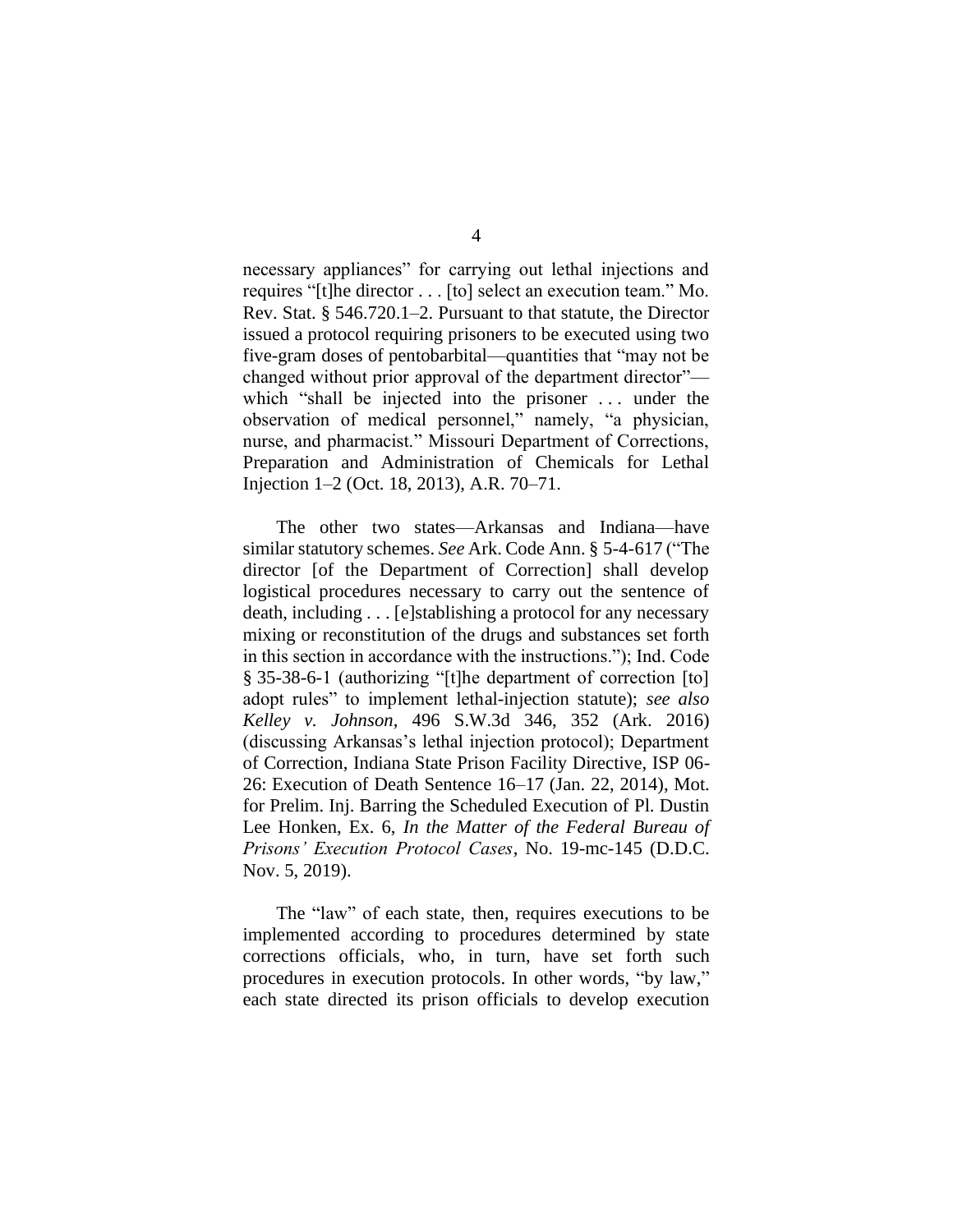procedures, and "by law," those officials established such procedures and set them forth in execution protocols. Accordingly, the protocols have been "prescribed by . . . law." 18 U.S.C. § 3596(a). Apparently agreeing, the government argues that interpreting "manner" to mean more than "method," as Judge Rao and I do, would require it to use the same drugs as the states—drugs "prescribed" in the relevant states' protocols, not in their statutes. *See* Appellants' Br. 29. Indeed, at oral argument government counsel rejected the notion that "the law of the State" excludes execution protocols, calling it "incongruous to think that Congress thought the degree of federal control over how to implement . . . a federal execution was going to depend on the happenstance of exactly where in its law or regulation or sub-regulatory guidance a state chose to write out very detailed procedures." Oral Arg. Rec. 39:12–32.

Were there any doubt about this, "the natural way to draw the line is in light of the statutory purpose," *Rose v. Lundy*, 455 U.S. 509, 517 (1982) (internal quotation marks and citation omitted), and here, interpreting section 3596(a) to include state execution protocols "best effectuates the underlying purposes of the statute," *Vanguard Interstate Tours*, 735 F.2d at 597. As Judge Rao points out, section 3596(a) replicates nearly wordfor-word the statute that governed federal executions from 1937 to 1984. Like the FDPA, that statute required executions to be carried out in "the manner prescribed by the laws of the State within which the sentence [wa]s imposed," or, if that state had no death penalty, another state designated by the sentencing court. Act of June 19, 1937, ch. 367, 50 Stat. 304 (repealed 1984) ("1937 Act"). Central to the issue before us, Congress passed the 1937 Act because the states were undertaking serious efforts to make executions more humane. *See* H.R. Rep. 75-164 at 2 (1937) (letter from Attorney General Homer Cummings) (advising Congress that states "have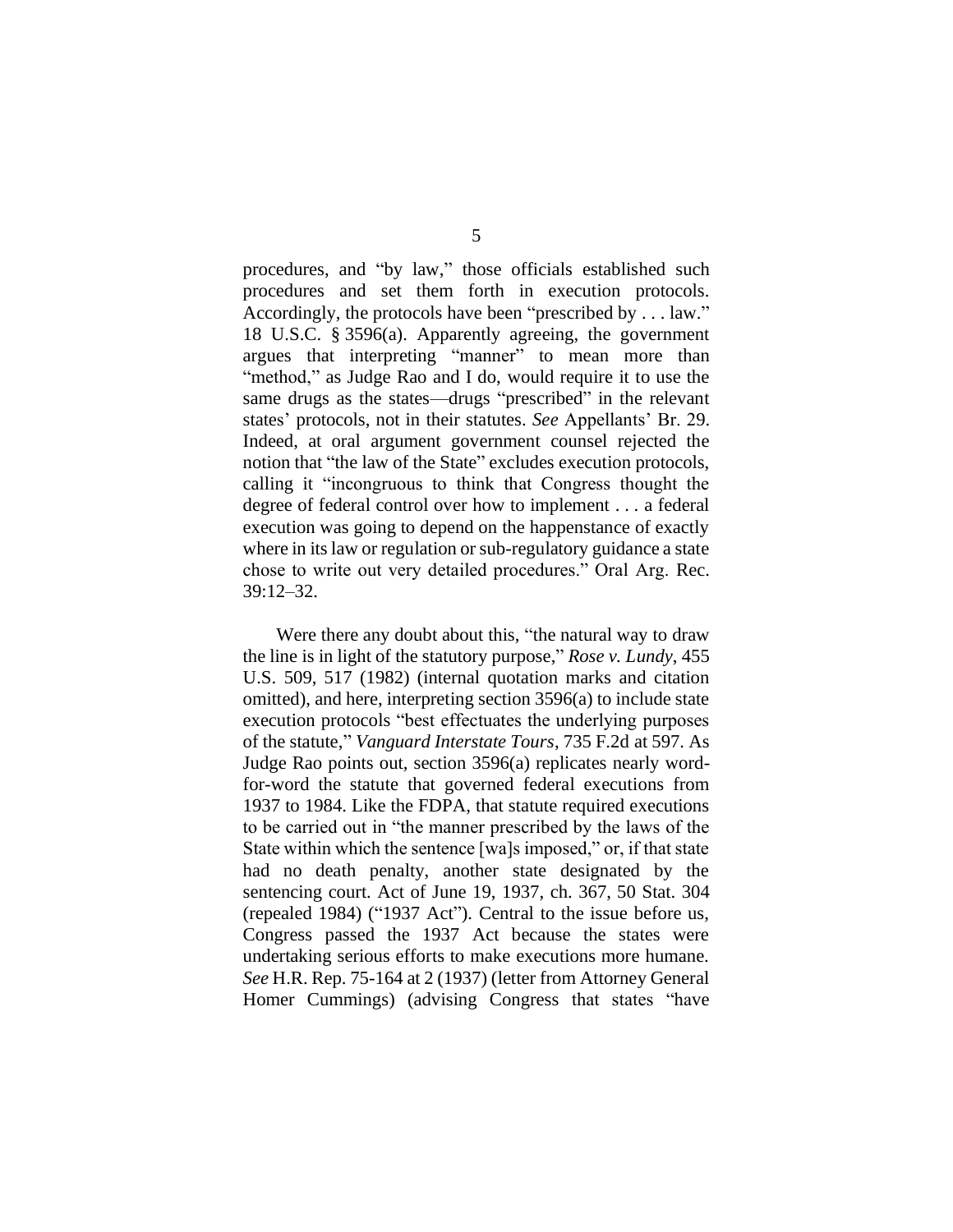adopted more humane methods" of execution than hanging and recommending that "the Federal Government likewise . . . change its law in this respect"); *see also* Stuart Banner, *The Death Penalty: An American History* 171 (2002) (explaining that, as early as the 1830s, states had begun experimenting with execution procedures, endeavoring to "minimize the condemned person's pain"). Accordingly, almost all federal executions pursuant to the 1937 Act were carried out by state officials, who, supervised by U.S. Marshals, executed federal prisoners in the same "manner" as they executed their own. *See* Oral Arg. Rec. 15:00–03 (government counsel agreeing that most executions pursuant to the 1937 Act were carried out in state facilities); David S. Turk, *Forging the Star: The Official Modern History of the United States Marshals Service* 23–24 (2016) (describing how the U.S. Marshal arranged for Ethel and Julius Rosenberg to be executed at Sing-Sing Correctional Facility, then home to New York state's death row and electric chair).

By using virtually identical language in FDPA section 3596(a), Congress signaled its intent to continue the same system—for federal executions to be carried out in the same manner as state executions. *See Lorillard v. Pons*, 434 U.S. 575, 580 (1978) ("Congress is presumed to be aware of an administrative . . . interpretation of a statute and to adopt that interpretation when it re-enacts a statute without change."). Given this, reading section 3596(a) to exclude state execution protocols, which set forth the very procedures states use to carry out executions humanely, would run contrary not only to section 3596(a)'s "'ultimate purpose<sup>[]'"</sup> of ensuring more humane executions, but also to "the means [Congress] has deemed appropriate . . . for the pursuit of [that] purpose[]'" requiring federal prisoners to be executed in the same manner as states execute their own. *Gresham v. Azar*, 950 F.3d 93, 101 (D.C. Cir. 2020) (quoting *MCI Telecommunications Corp. v.*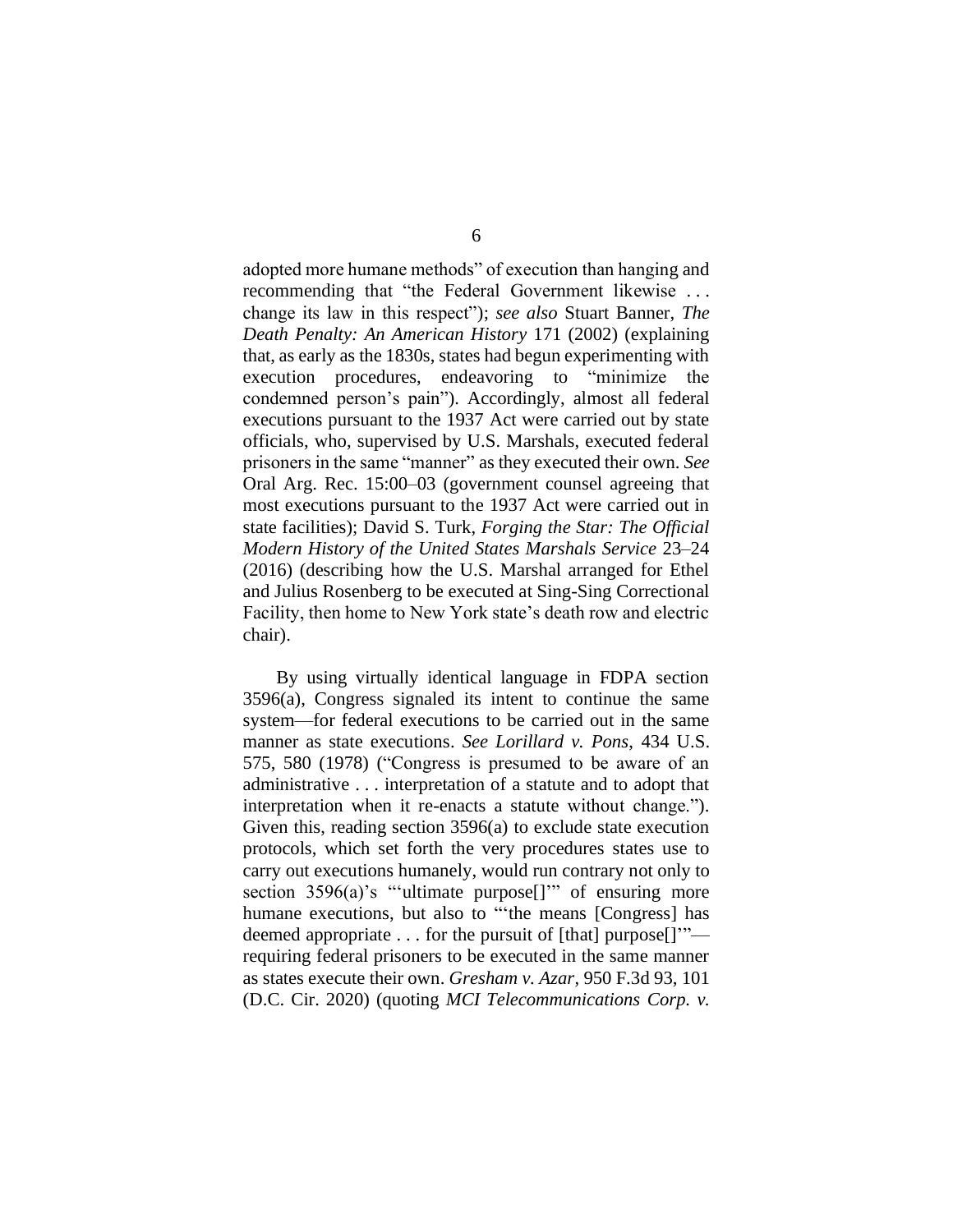*American Telephone & Telegraph Co.*, 512 U.S. 218, 231 n.4 (1994)). And at least as recently as 2008, the states have "by all accounts" "fulfilled" their "role . . . in implementing their execution procedures . . . with an earnest desire to provide for a progressively more humane manner of death." *Baze*, 553 U.S. at 51.

Judge Rao argues that state execution protocols are not "prescribed by  $\dots$  law" within the meaning of section 3596(a) because they are not "formal regulations." Rao Op. at 1. In support, she cites *Chrysler Corp. v. Brown*, 441 U.S. 281 (1979), in which the Supreme Court considered a provision of the Trade Secrets Act that protected confidential information by prohibiting its disclosure unless "'authorized by law,'" *id.* at 294 (quoting 18 U.S.C. § 1905). The Court held that a regulation issued pursuant to an agency's "housekeeping" statute and without notice-and-comment procedures did not qualify as "law" under the Act. *Id.* at 309–16. From this, Judge Rao concludes that the word "law" in FDPA section 3596(a) is limited to regulations issued pursuant to notice-and-comment procedures. *See* Rao Op. at 7, 28 n.13.

By my count, the phrase "authorized by law" and its twin sisters—"prescribed by law" and "prescribed by the law" appear 1,120 times in the United States Code, and the Supreme Court has repeatedly made clear that, even within the same statute, "the presumption of consistent usage 'readily yields' to context." *Utility Air Regulatory Group v. EPA*, 573 U.S. 302, 320 (2014) (quoting *Environmental Defense v. Duke Energy Corp.*, 549 U.S. 561, 574 (2007)). In *Chrysler*, moreover, it was only after closely examining "evidence of legislative intent," including statutory text and legislative history, that the Court limited "law" in the Trade Secrets Act to notice-and-comment regulations. 441 U.S. at 312. In other words, context matters, and here context requires a different result. Limiting "the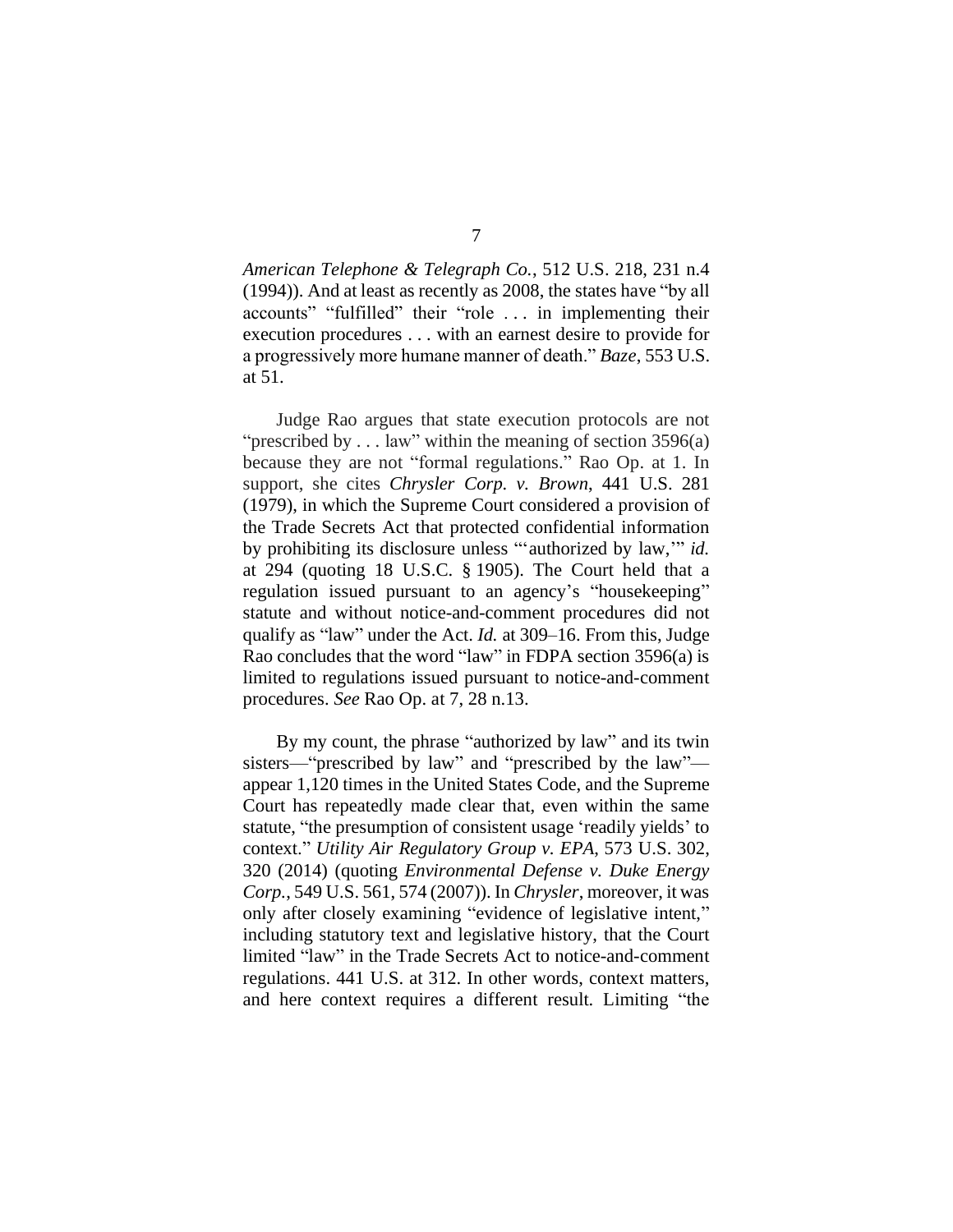manner prescribed by the law of the State" to execution procedures contained in statutes and in regulations issued pursuant to notice and comment, and thereby excluding those contained in state execution protocols, would defeat section 3596(a)'s purpose—to make federal executions more humane by ensuring that federal prisoners are executed in the same manner as states execute their own.

Judge Rao also argues that the Attorney General need not follow state execution protocols because they "do not appear to have the binding force of law," "leav[ing] the federal government free to specify" its own procedures. Rao Op. at 2, 28 n.15. But whether state execution protocols are binding under *state* law has nothing to do with whether the Attorney General has authority under *federal* law to issue a uniform execution protocol. And as explained above, section 3596(a) shifts authority for determining how to "implement" death sentences to the states, leaving no comparable authority for the Attorney General. Indeed, apart from the Attorney General's authority to establish procedures unrelated to "effectuat[ing] the death," *see infra* at 12, the statute assigns the Attorney General just three narrow tasks: keeping custody of persons sentenced to death until they exhaust their appeals, 18 U.S.C. § 3596(a); releasing prisoners into Marshal custody for implementation of their death sentences, *id.*; and approving the amount Marshals may pay for the use of state facilities and personnel, *id.* § 3597(a).

## **B.**

Of course, the federal protocol's failure to incorporate state execution procedures would pose no problem if, as Judge Rao believes, it contained a "carveout," "indicat[ing] that the government must depart from the protocol as necessary to . . .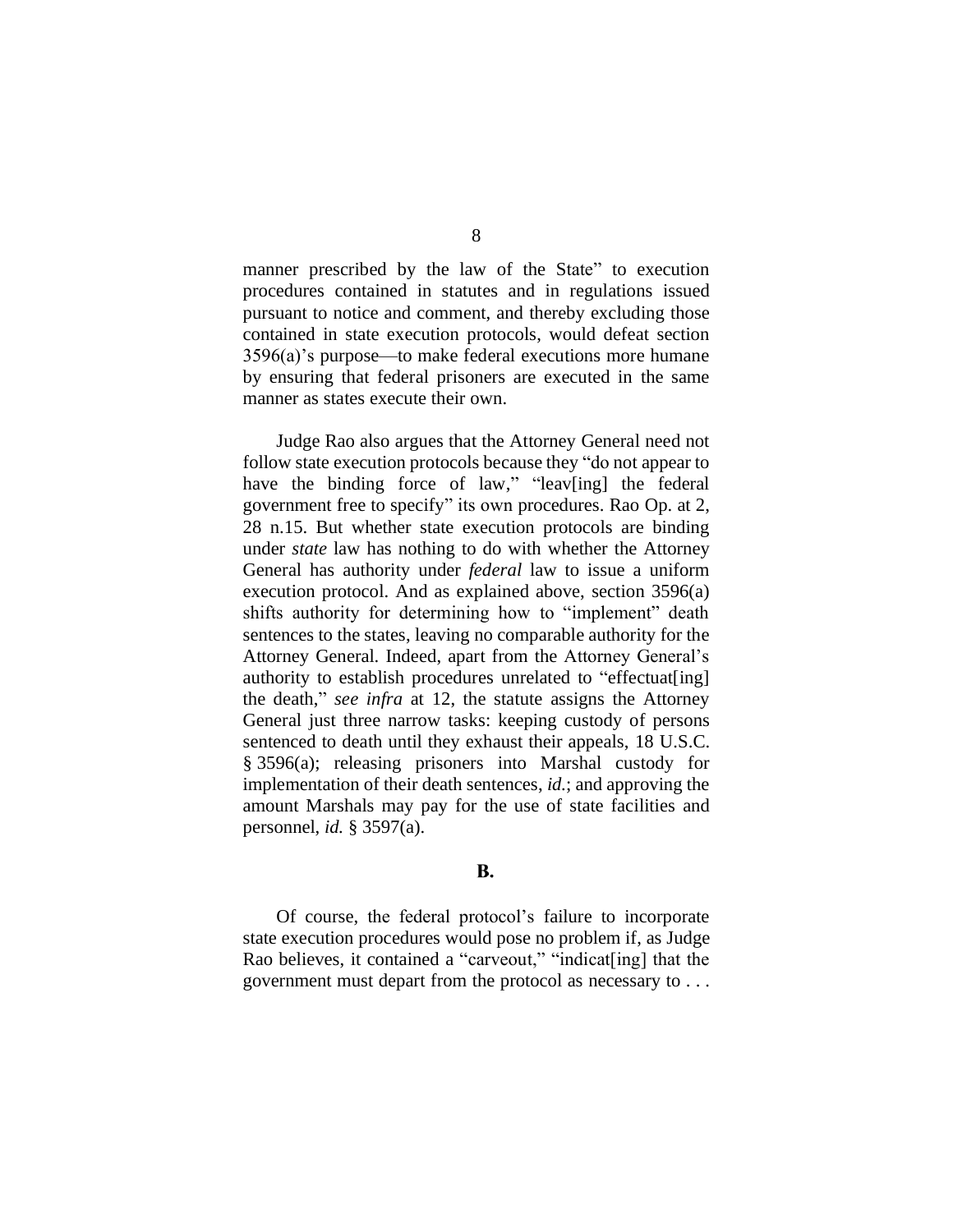apply the manner of execution prescribed by state law." Rao Op. at 1, 29. But it does not. In relevant part, the protocol states:

> The procedures utilized by the [Bureau of Prisons (BOP)] to implement federal death sentences shall be as follows unless modified *at the discretion of* the Director or his/her designee, as necessary to (1) comply with specific judicial orders; (2) based on the recommendation of on-site medical personnel utilizing their clinical judgment; or (3) *as may be required by other circumstances*.

Department of Justice, Addendum to BOP Execution Protocol, Federal Death Sentence Implementation Procedures 1 (July 25, 2019) (emphasis added).

Far from requiring Marshals to follow state law, this provision mentions neither state law nor section 3596(a), and it leaves the decision to "modif[y]" protocol procedures to "the discretion" of the BOP Director, *id.* Moreover, only the third justification for departing from the protocol—"other circumstances," *id.*—could possibly encompass inconsistent state law. But the government—which, after all, wrote the protocol—does not so argue. At most, the government suggests that it could exercise its residual discretion in accordance with state law, noting that "nothing in the federal protocol expressly precludes" "offer[ing] . . . a sedative" or having a physician present. Appellants' Br. 33 (referring to the two differences between the federal protocol and the relevant state protocols identified by the district court).

Where, as here, agency action is challenged under the Administrative Procedure Act, we can uphold the action only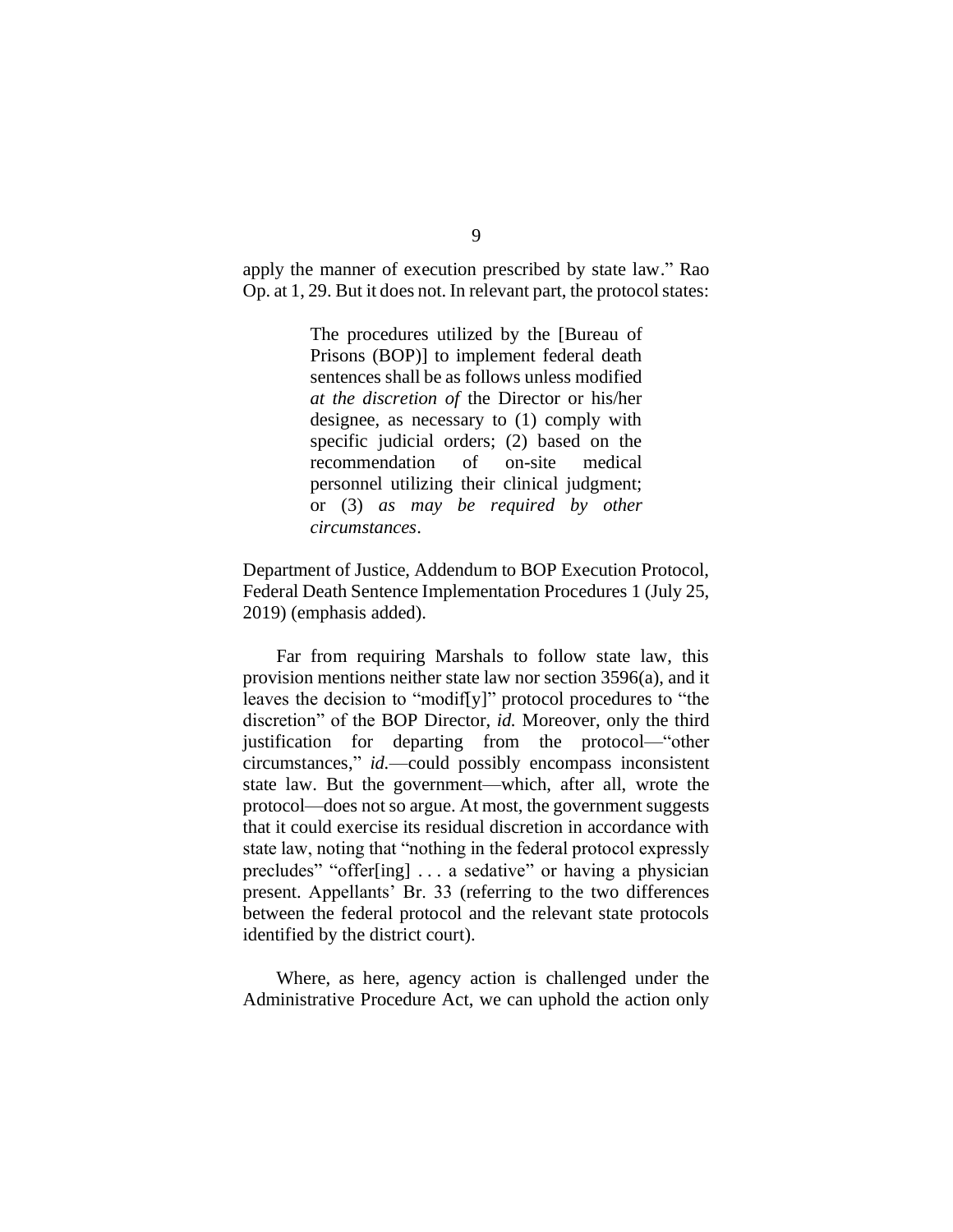on "[t]he grounds . . . upon which the record discloses that [it] was based." *SEC v. Chenery Corp.*, 318 U.S. 80, 87 (1943). Throughout this litigation, the government has insisted that requiring it to comply with state law would be "perverse[]," Appellants' Br. 19, and would "hamstring" implementation of the federal death penalty, Reply Br. 13. We have no authority to rewrite the protocol to ensure it complies with the FDPA. "[A]gency policy is to be made, in the first instance, by the agency itself .... Courts ordinarily do not attempt ... to fashion a valid regulation from the remnants of the old rule." *Harmon v. Thornburgh*, 878 F.2d 484, 494 (D.C. Cir. 1989). The problem with Judge Rao's interpretation of the protocol, then, is not just that it represents an "independent assessment" of the protocol's meaning, Rao Op. at 30**,** but more fundamentally that "it sustains a rule which the agency has never adopted at all," *Harmon*, 878 F.2d at 495 n.20.

## C.

I end with a few observations about the government's defense of the protocol.

First, had Congress intended to authorize the Attorney General to adopt a uniform execution protocol, "it knew exactly how to do so." *SAS Institute, Inc. v. Iancu*, 138 S. Ct. 1348, 1355 (2018). The year before Congress enacted the FDPA, then-Attorney General William Barr issued a regulation setting lethal injection as the uniform federal method of execution and authorizing the BOP Director to determine which chemicals to use. *See* Department of Justice, Implementation of Death Sentences in Federal Cases, 58 Fed. Reg. 4898, 4901–02 (Jan. 19, 1993) (codified at 28 C.F.R. § 26.3) (1993 Regulation). This regulation was a gap-filler: several years earlier, Congress had repealed the 1937 Act, leaving unclear how federal executions would be carried out.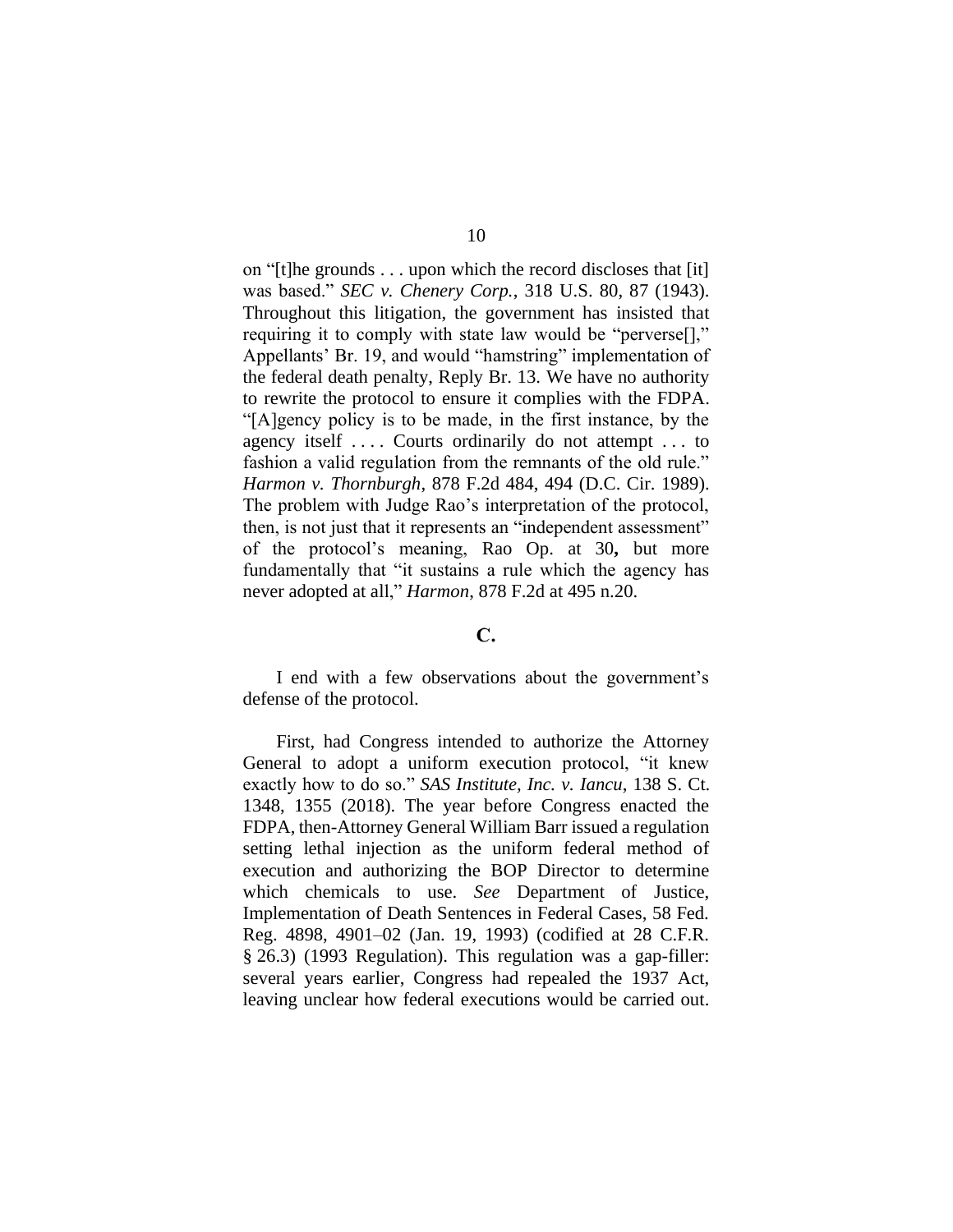While Congress was considering the bill that would become the FDPA, General Barr's successor, Attorney General Janet Reno, warned that section 3596(a)'s "proposed procedures contemplate a return to an earlier system"—i.e., the 1937 Act—"in which the Federal Government does not directly carry out executions, but makes arrangements with states to carry out capital sentences in Federal cases." H.R. Rep. No. 104–23, at 22 (1995) (quoting Letter of Attorney General Janet Reno to Honorable Joseph R. Biden, Jr., Detailed Comments at 3–4 (June 13, 1994)). She therefore recommended that Congress amend the bill "to perpetuate the current approach" i.e., the 1993 Regulation—"under which the execution of capital sentences in Federal cases is carried out by Federal officials pursuant to uniform regulations issued by the Attorney General." *Id.* Despite this recommendation, "Congress didn't choose to pursue that known and readily available approach here. And its choice"—to require executions to be carried out according to state, not federal, law—"must be given effect rather than disregarded." *SAS Institute*, 138 S. Ct. at 1356.

Second, the government argues that requiring it to comply with state law would "preclud[e]" it "from selecting *more*  humane lethal-injection protocols than those used by the states." Appellants' Br. 29. As explained above, however, section 3596(a), like the 1937 Act, relies on the states, not the Attorney General, to ensure that federal executions are humane. Perhaps circumstances have changed and authorizing the Attorney General to select lethal substances, dosages, and injection procedures would lead to more humane executions. That, however, "is a decision for Congress and the President to make if they wish by enacting new legislation." *Loving v. IRS*, 742 F.3d 1013, 1022 (D.C. Cir. 2014); *see also* Rao Op. at 24. They have ready templates in the nine bills Congress has considered and rejected in the years since the FDPA's enactment, every one of which would have permitted federal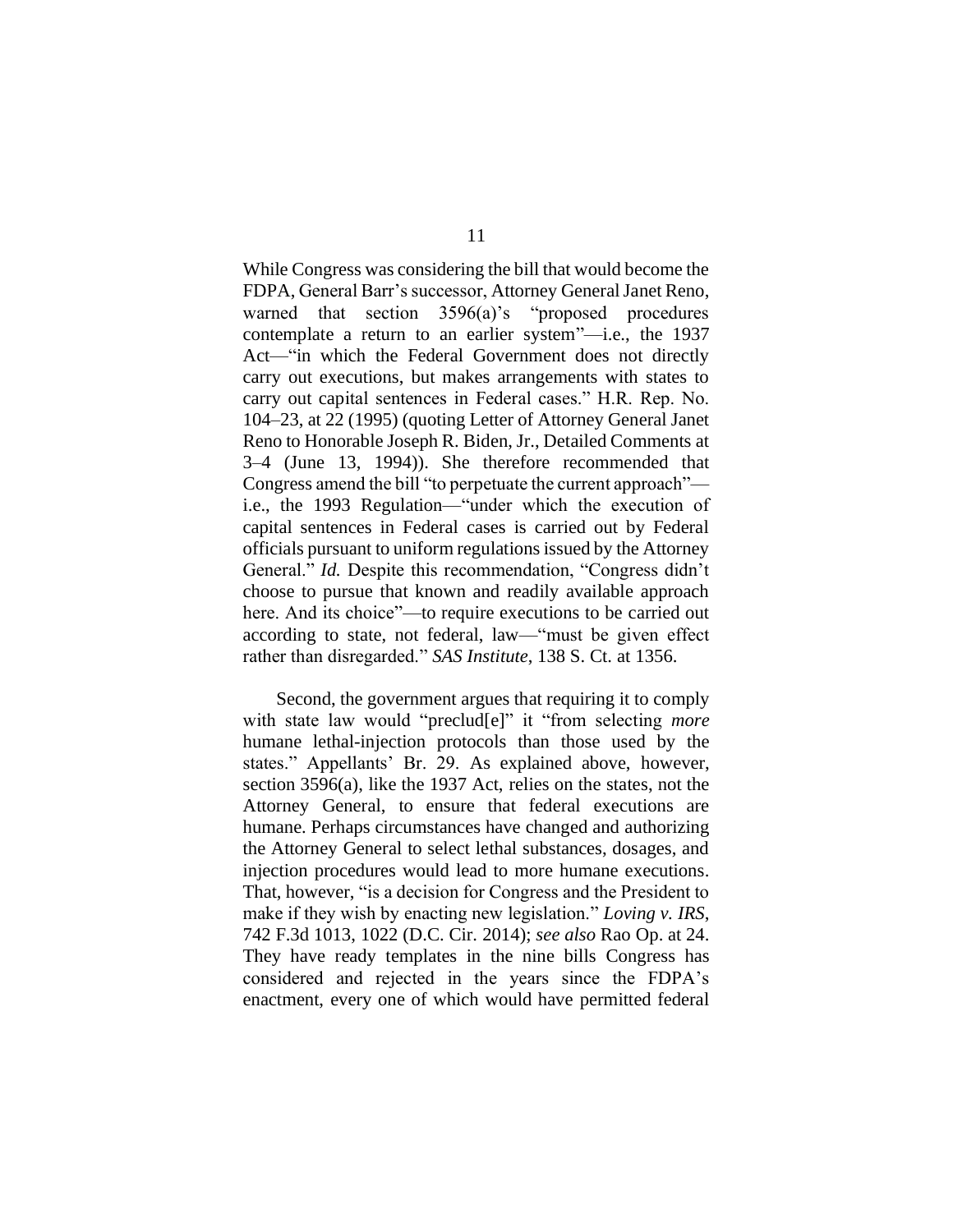executions to be carried out "pursuant to regulations prescribed by the Attorney General." H.R. 2359, 104th Cong. § 1 (1995); *see also* H.R. 851, 110th Cong. § 6 (2007); H.R. 3156, 110th Cong. § 126 (2007); S. 1860, 110th Cong. § 126 (2007); H.R. 5040, 109th Cong. § 6 (2006); S. 899, 106th Cong. § 6504 (1999); H.R. 4651, 105th Cong. § 501 (1998); S. 3, 105th Cong. § 603 (1997); H.R. 1087, 105th Cong. § 1 (1997).

Finally, the government argues that requiring it to follow "every nuance" of state protocols "could impose significant barriers to administering" the federal death penalty. Appellants' Br. 27. Plaintiffs, however, do not contend that the government must follow "every nuance." Quite to the contrary, they argue, and I agree, that section 3596(a) requires the federal government to follow only "implementation" procedures, 18 U.S.C. § 3596(a), which plaintiffs define as those procedures that "effectuat[e] the death," Oral Arg. Rec. 1:01:06, including choice of lethal substances, dosages, vein-access procedures, and medical-personnel requirements, *see id*. 1:01:58–1:05:25. To be sure, plaintiffs' interpretation could present courts with line-drawing challenges: is, for example, color-coding syringes part of effectuating an execution? But here we face no such challenges given that the federal protocol fails to account for state procedures that are obviously integral to "implement[ing]" a death sentence, 18 U.S.C. § 3596(a).

In any event, if crafting a federal protocol consistent with the FDPA proves too difficult, then the Attorney General may, pursuant to section 3596(a), arrange for plaintiffs to be executed by the relevant states—just as most federal prisoners have been since 1937. *See* Oral Arg. Rec. 1:38:13–34 (plaintiffs' counsel acknowledging as much). The government fears that states could "block implementation of a federal death sentence," Appellants' Br. 28, but at oral argument government counsel assured us that the government has no evidence of state